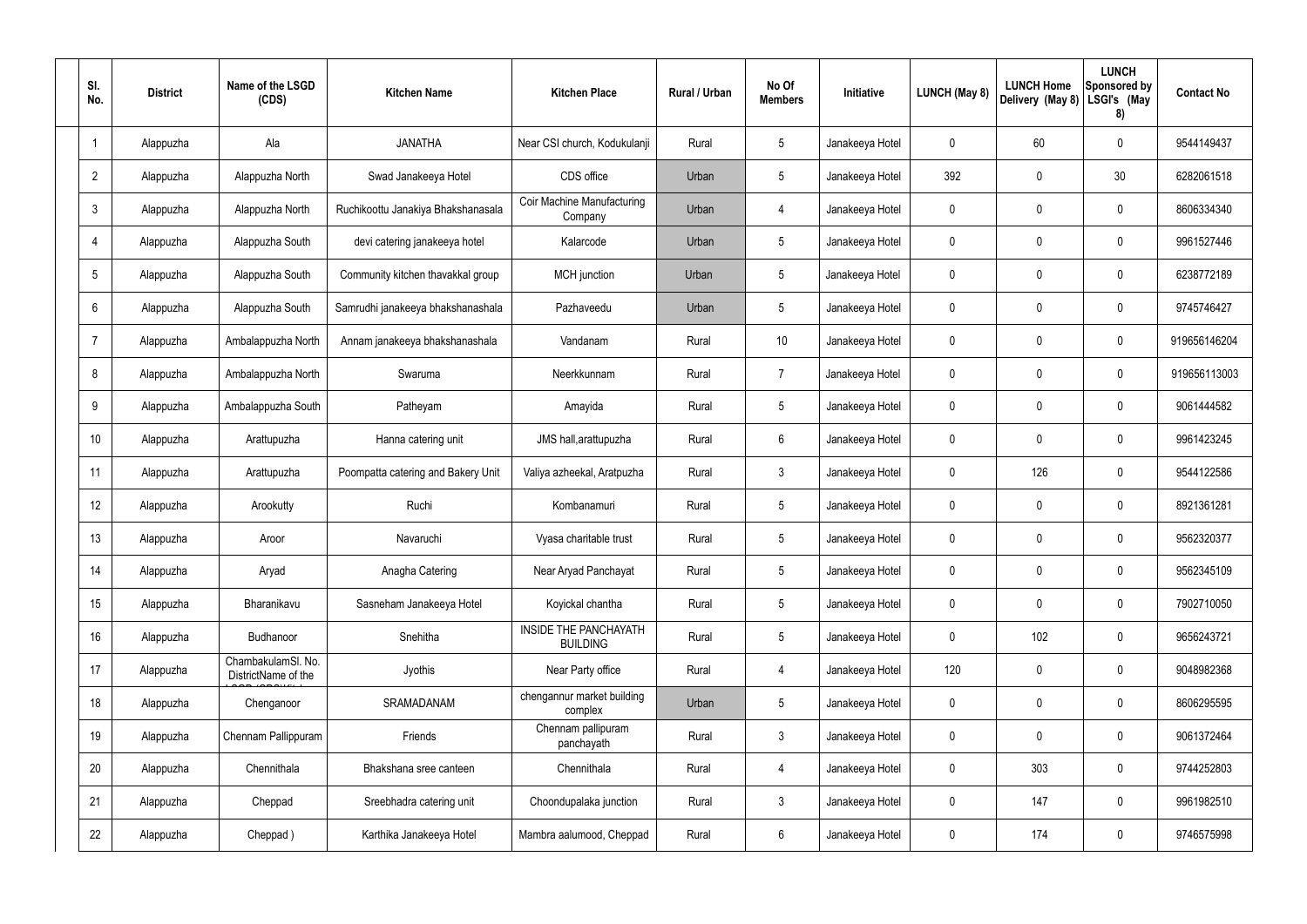|    | SI.<br>No. | <b>District</b> | Name of the LSGD<br>(CDS) | <b>Kitchen Name</b>           | <b>Kitchen Place</b>                    | Rural / Urban | No Of<br><b>Members</b> | Initiative      | <b>LUNCH (May 8)</b> | <b>LUNCH Home</b><br>Delivery (May 8) | <b>LUNCH</b><br>Sponsored by<br>LSGI's (May<br>8) | <b>Contact No</b> |
|----|------------|-----------------|---------------------------|-------------------------------|-----------------------------------------|---------------|-------------------------|-----------------|----------------------|---------------------------------------|---------------------------------------------------|-------------------|
|    | 23         | Alappuzha       | Cheriyanad                | <b>DARSANA</b>                | Near GOLDEN PALACE<br><b>AUDITORIUM</b> | Rural         | $5\phantom{.0}$         | Janakeeya Hotel | $\mathbf 0$          | 46                                    | $\pmb{0}$                                         | 9747958424        |
|    | 24         | Alappuzha       | Cherthala Municipality    | Santwanam                     | Ward 10                                 | Urban         | $5\,$                   | Janakeeya Hotel | 0                    | 0                                     | $\pmb{0}$                                         | 8848178001        |
|    | 25         | Alappuzha       | Cherthala Municipality    | NULM canteen                  | Cherthala Municipality                  | Urban         | $5\,$                   | Janakeeya Hotel | 0                    | 0                                     | $\pmb{0}$                                         | 6282870356        |
|    | 26         | Alappuzha       | Cherthala South           | Kashinandana                  | Cherthala S                             | Rural         | 10 <sup>°</sup>         | Janakeeya Hotel | $\mathbf 0$          | 0                                     | $\pmb{0}$                                         | 9745940057        |
|    | 27         | Alappuzha       | Cheruthana                | Sreedurga janakeeya hotel     | Near govt HSS aayaparambu               | Rural         | $\overline{4}$          | Janakeeya Hotel | 0                    | 0                                     | $\pmb{0}$                                         | 9961178936        |
|    | 28         | Alappuzha       | Chettikulangara           | SREE VINAYAKA JANAKEEYA HOTEL | <b>KARIPUZHA</b>                        | Rural         | $\mathbf{3}$            | Janakeeya Hotel | $\mathbf 0$          | 0                                     | 0                                                 | 9656810109        |
|    | 29         | Alappuzha       | Chingoli                  | souhridam unit                | karthikappally I p school               | Rural-:-      | $\mathbf{3}$            | Janakeeya Hotel | 0                    | 192                                   | $\pmb{0}$                                         | 7559808470        |
|    | 30         | Alappuzha       | Chunakkara                | Vanitha Canteen               | Chunakkara                              | Rural         | $\mathbf{3}$            | Janakeeya Hotel | $\mathbf 0$          | 0                                     | 0                                                 | 9400509985        |
|    | 31         | Alappuzha       | Devikulangara             | Thripthi--:-++                | Buds school, devikulangara              | Rural         | $\overline{4}$          | Janakeeya Hotel | 0                    | 102                                   | $\pmb{0}$                                         | 9746712528        |
|    | 32         | Alappuzha       | Edathua                   | Theertham-                    | Edathua market                          | Rural         | $\mathbf{3}$            | Janakeeya Hotel | 192                  | $\mathbf 0$                           | $\pmb{0}$                                         | 9544351169        |
|    | 33         | Alappuzha       | Ezhupunna                 | Neethipeedam                  | Eramalloor                              | Rural         | 8                       | Janakeeya Hotel | $\mathbf 0$          | $\mathbf 0$                           | $\pmb{0}$                                         | 9946790986        |
|    | 34         | Alappuzha       | Harippad                  | Swad------:--:                | A private Hotel's Kitchen               | Urban         | $\overline{4}$          | Janakeeya Hotel | $\boldsymbol{0}$     | $\boldsymbol{0}$                      | $\pmb{0}$                                         | 9562373933        |
|    | $35\,$     | Alappuzha       | Kadakkarappally           | Soorya                        | Kandamangalam temple<br>auditorium      | Rural         | 5                       | Janakeeya Hotel | $\mathbf 0$          | $\mathbf 0$                           | 0                                                 | 9895266763        |
|    | 36         | Alappuzha       | Kainakary                 | Sivakashi                     | Near Panchayath                         | Rural         | $\sqrt{5}$              | Janakeeya Hotel | $\pmb{0}$            | $\mathbf 0$                           | $\pmb{0}$                                         | 8111821552        |
|    | 37         | Alappuzha       | Kandalloor                | Annapoorna Hotel              | Near Velanchira junction                | Rural         | $\overline{4}$          | Janakeeya Hotel | $\mathbf 0$          | $\mathbf 0$                           | $\pmb{0}$                                         | -9747600181       |
|    | 38         | Alappuzha       | Kanjikuzhy                | Santhwanam                    | Opposite NSS college                    | Rural         | $5\phantom{.0}$         | Janakeeya Hotel | $\pmb{0}$            | $\mathbf 0$                           | $\pmb{0}$                                         | 9605307328        |
|    | 39         | Alappuzha       | Karthikappally            | Ruchi                         | Community hall                          | Rural         | 6                       | Janakeeya Hotel | $\mathbf 0$          | $\mathbf 0$                           | $\pmb{0}$                                         | 9747607478        |
|    | 40         | Alappuzha       | Karuvatta                 | Karunya janakeeya hotel       | Near Aashramam junction                 | Rural         | 6                       | Janakeeya Hotel | $\pmb{0}$            | $\mathbf 0$                           | $\pmb{0}$                                         | 916282508791      |
|    | 41         | Alappuzha       | Kavalam                   | Koottukari Janakeeya Hotel    | <b>Near Permanent Outlet</b>            | Rural         | $5\phantom{.0}$         | Janakeeya Hotel | 126                  | $\mathbf 0$                           | $\pmb{0}$                                         | 9744173219        |
|    | 42         | Alappuzha       | Kayamkulam West           | palazhy catering unit         | Kallummood junction                     | Urban         | $\sqrt{5}$              | Janakeeya Hotel | $\mathbf 0$          | $\boldsymbol{0}$                      | $\pmb{0}$                                         | 9388819110        |
|    | 43         | Alappuzha       | Kodamthurath              | <b>MATRUSAKTHI</b>            | <b>KUTHIYATHODE</b>                     | Rural         | $5\phantom{.0}$         | Janakeeya Hotel | $\pmb{0}$            | $\mathbf 0$                           | $\pmb{0}$                                         | 8281687439        |
| RQ | 44         | Alappuzha       | Krishnapuram              | Kanivu catering unit          | Near SCB, kappil                        | Rural         | 4                       | Janakeeya Hotel | $\pmb{0}$            | $\mathbf 0$                           | $\pmb{0}$                                         | 9544047480        |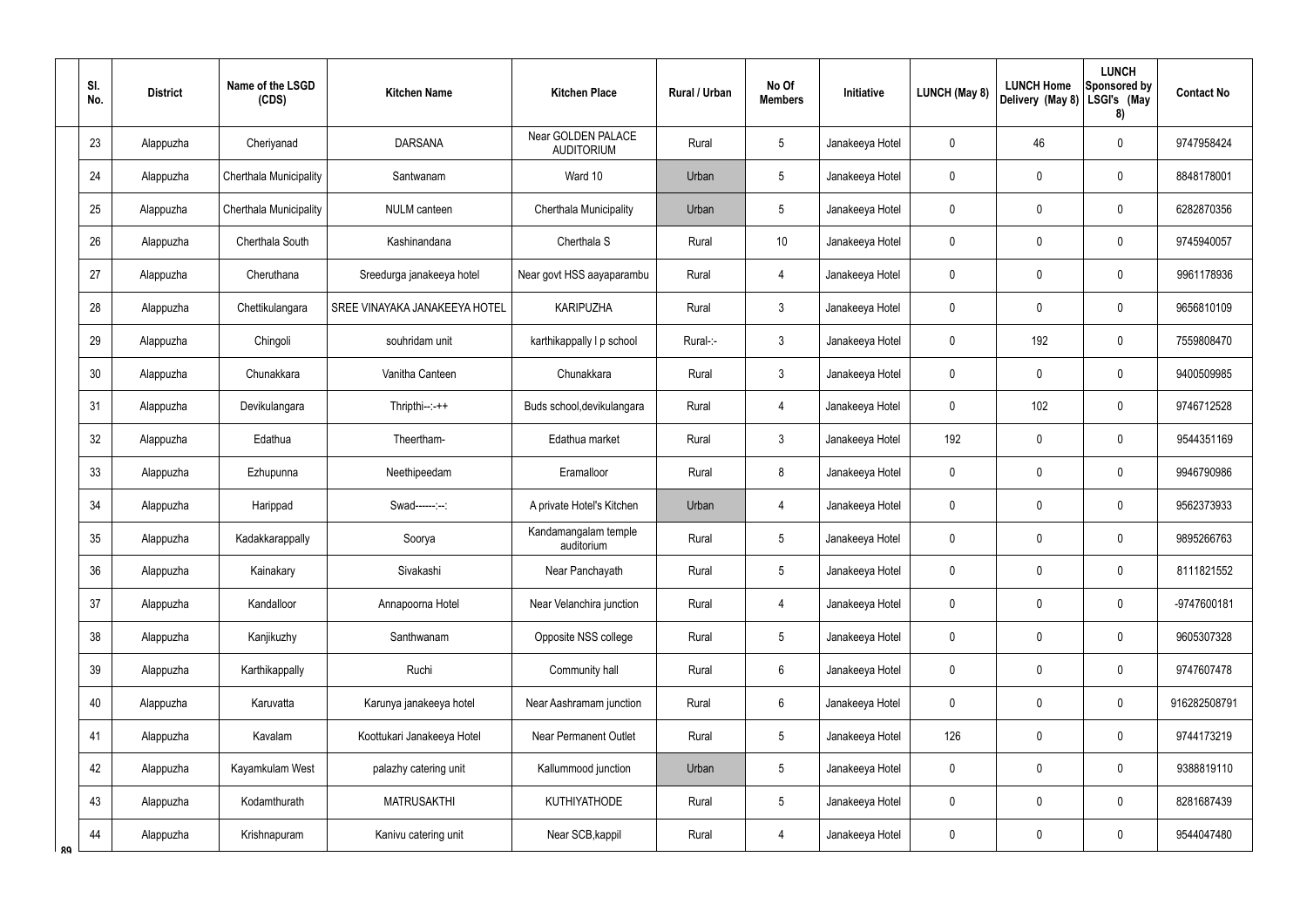|   | SI.<br>No. | <b>District</b> | Name of the LSGD<br>(CDS)   | <b>Kitchen Name</b>             | <b>Kitchen Place</b>                        | Rural / Urban | No Of<br><b>Members</b> | Initiative      | <b>LUNCH (May 8)</b> | <b>LUNCH Home</b><br>Delivery (May 8) | <b>LUNCH</b><br>Sponsored by<br>LSGI's (May<br>8) | <b>Contact No</b> |
|---|------------|-----------------|-----------------------------|---------------------------------|---------------------------------------------|---------------|-------------------------|-----------------|----------------------|---------------------------------------|---------------------------------------------------|-------------------|
| ಾ | 45         | Alappuzha       | Kumarapuram                 | Mahadeva jankeeya hotel         | Near kavarattu temple                       | Rural         | $\mathbf{3}$            | Janakeeya Hotel | $\mathbf 0$          | $\mathbf 0$                           | $\mathbf 0$                                       | 918606736168      |
|   | 46         | Alappuzha       | Kumarapuram                 | Navodhaya janakeeya hotel       | Kumarapuram                                 | Rural         | $\mathbf{3}$            | Janakeeya Hotel | $\mathbf 0$          | $\mathbf 0$                           | $\mathbf 0$                                       | 9037499871        |
|   | 47         | Alappuzha       | Kuthiyathode                | Ruchi Janakeeya Hotel           | Near kuthiyathode panchayath<br>office      | Rural         | $5\phantom{.0}$         | Janakeeya Hotel | $\mathbf 0$          | $\mathbf 0$                           | $\mathbf 0$                                       | 9249269374        |
|   | 48         | Alappuzha       | Mannanchery                 | Snehitha                        | Panchayat building                          | Rural         | $\overline{4}$          | Janakeeya Hotel | $\mathbf 0$          | $\mathbf 0$                           | $\mathbf 0$                                       | 9544461740        |
|   | 49         | Alappuzha       | Mannar                      | Snehadhara                      | Kunnathur devasom                           | Rural         | $5\phantom{.0}$         | Janakeeya Hotel | $\mathbf 0$          | 220                                   | $\mathbf 0$                                       | 9567853570        |
|   | 50         | Alappuzha       | Mararikulam North           | Ruchisree                       | Kanichukulangara                            | Rural         | $5\overline{)}$         | Janakeeya Hotel | $\mathbf 0$          | $\mathbf 0$                           | $\mathbf 0$                                       |                   |
|   | 51         | Alappuzha       | Mararikulam South           | Snehasparsham                   | Kattoor                                     | Rural         | $\overline{4}$          | Janakeeya Hotel | $\mathbf 0$          | 50                                    | $\mathbf 0$                                       | 9747881642        |
|   | 52         | Alappuzha       | Mavelikkara<br>Thamarakulam | Thripthi Catering               | Thamarakulam                                | Rural         | $5\phantom{.0}$         | Janakeeya Hotel | $\mathbf 0$          | $\mathbf 0$                           | $\mathbf 0$                                       | 8281558036        |
|   | 53         | Alappuzha       | Mavelikkara<br>Thekkekara   | Bhai catering                   | Pallarimangalam                             | Rural         | $5\phantom{.0}$         | Janakeeya Hotel | $\mathbf 0$          | $\mathbf 0$                           | $\mathbf 0$                                       | 9539851155        |
|   | 54         | Alappuzha       | Mavelikkara<br>Thekkekara   | Snehatheeram                    | Kurathikkadu                                | Rural         | $5\overline{)}$         | Janakeeya Hotel | $\mathbf 0$          | $\mathbf 0$                           | $\mathbf 0$                                       | 9656960190        |
|   | 55         | Alappuzha       | Muhamma                     | <b>SNV Catering</b>             | Near Community Health<br>Centre             | Rural         | $5\phantom{.0}$         | Janakeeya Hotel | 180                  | $\mathbf 0$                           | $\mathbf 0$                                       | 9605388763        |
|   | 56         | Alappuzha       | Mulakkuzha                  | Snehathanal                     | Mulakkuzha                                  | Rural         | $5\phantom{.0}$         | Janakeeya Hotel | $\mathbf 0$          | 80                                    | $\mathbf 0$                                       | 9037085079        |
|   | 57         | Alappuzha       | Muttar                      | Ruchi Catering Unit             | Panchayat Building                          | Rural         |                         | Janakeeya Hotel | 106                  | 0                                     | $\mathbf 0$                                       | 9072276826        |
|   | 58         | Alappuzha       | Nedumudy                    | Oruma                           | Champakulam                                 | Rural         | $5\phantom{.0}$         | Janakeeya Hotel | 141                  | $\mathbf 0$                           | $\mathbf 0$                                       | 9188536147        |
|   | 59         | Alappuzha       | Neelamperoor                | Amrutha Janakeeya Bhakshanasala | Panchayat Building                          | Rural         | $\mathbf{3}$            | Janakeeya Hotel | 32                   | $\pmb{0}$                             | $\mathbf 0$                                       | 9656167060        |
|   | 60         | Alappuzha       | Nooranad                    | Amma Canteen                    | Inside market place, Noornad                | Rural         | $5\overline{)}$         | Janakeeya Hotel | $\pmb{0}$            | $\mathbf 0$                           | $\mathbf 0$                                       | 7034377340        |
|   | 61         | Alappuzha       | Palamel                     | Arogya Canteen                  | Panchayat office compound                   | Rural         | $\overline{4}$          | Janakeeya Hotel | $\pmb{0}$            | $\mathbf 0$                           | $\mathbf 0$                                       | 9497107651        |
|   | 62         | Alappuzha       | Pallippad                   | Annapoorneswari catering unit   | Irattakulangara junction                    | Rural         | 5 <sup>5</sup>          | Janakeeya Hotel | $\pmb{0}$            | $\mathbf 0$                           | $\mathbf 0$                                       | 9562318624        |
|   | 63         | Alappuzha       | Panavally                   | Harikrishnan                    | near nalpatheneswaram<br>temple             | Rural         | -1                      | Janakeeya Hotel | $\pmb{0}$            | $\pmb{0}$                             | $\mathbf 0$                                       | 9961774363        |
|   | 64         | Alappuzha       | Pandanad                    | Sreebhadra                      | Muthavazhi                                  | Rural         | $5\phantom{.0}$         | Janakeeya Hotel | $\pmb{0}$            | 112                                   | $\mathbf 0$                                       | 9947120239        |
|   | 65         | Alappuzha       | Pathiyoor                   | Dakshina catering unit          | Mahalekshmi auditorium,<br>kareelakulangara | Rural         | 5 <sup>5</sup>          | Janakeeya Hotel | $\pmb{0}$            | 162                                   | $\mathbf 0$                                       | 9048200655        |
|   | 66         | Alappuzha       | Pattanakkad                 | Aparna                          | Opposite of pattanakkad<br>gramapanchayath  | Rural         | $5\phantom{.0}$         | Janakeeya Hotel | 0                    | $\pmb{0}$                             | $\boldsymbol{0}$                                  | 9037450634        |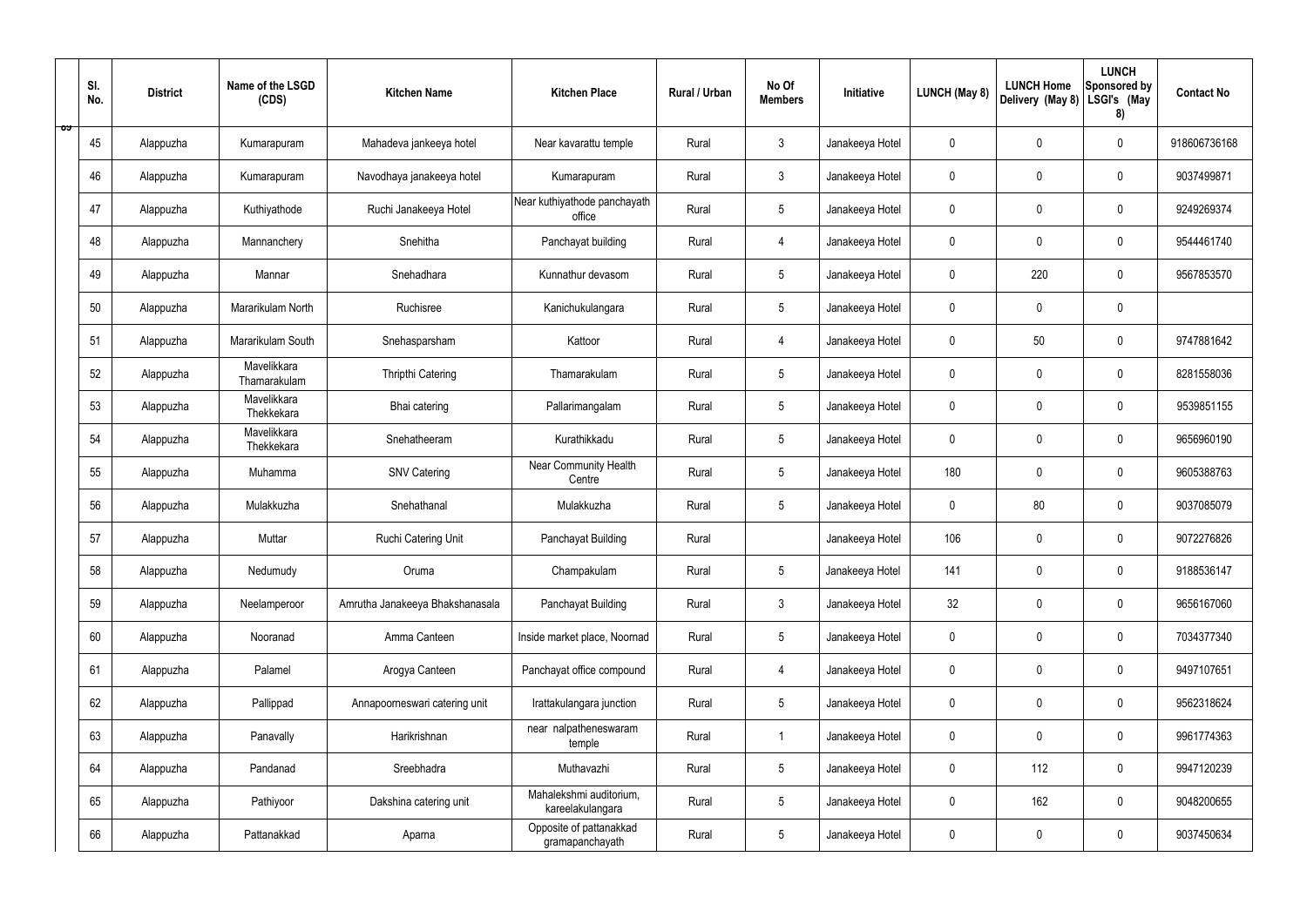| SI.<br>No. | <b>District</b> | Name of the LSGD<br>(CDS) | <b>Kitchen Name</b>         | <b>Kitchen Place</b>                                        | Rural / Urban | No Of<br><b>Members</b> | Initiative      | <b>LUNCH (May 8)</b> | <b>LUNCH Home</b><br>Delivery (May 8) | <b>LUNCH</b><br>Sponsored by<br>LSGI's (May<br>8) | <b>Contact No</b> |
|------------|-----------------|---------------------------|-----------------------------|-------------------------------------------------------------|---------------|-------------------------|-----------------|----------------------|---------------------------------------|---------------------------------------------------|-------------------|
| 67         | Alappuzha       | Perumbalam                | Amritham                    | Near by govt hospital                                       | Rural         | 4                       | Janakeeya Hotel | $\mathbf 0$          | $\mathbf 0$                           | $\mathbf 0$                                       | 8592809257        |
| 68         | Alappuzha       | Pulincunnu                | Nanma Janakeeya Hotel       | Near Krishi Bhavan                                          | Rural         | $5\phantom{.0}$         | Janakeeya Hotel | 78                   | $\mathbf 0$                           | $\overline{0}$                                    | 9544752465        |
| 69         | Alappuzha       | Puliyoor                  | <b>UPPUM MULAKUM</b>        | <b>INSIDE PANCHAYATH</b><br>COMPOUND                        | Rural         | $5\phantom{.0}$         | Janakeeya Hotel | $\mathbf 0$          | $\mathbf 0$                           | $\mathbf 0$                                       | 6238836314        |
| 70         | Alappuzha       | Punnapra North            | Annapoorneshwary            | Janajagrithi                                                | Rural         | $\overline{4}$          | Janakeeya Hotel | $\mathbf 0$          | $\mathbf 0$                           | $\mathbf 0$                                       | 8129450136        |
| 71         | Alappuzha       | Punnapra South            | Thripthy janakeeya hotel    | Punnapra south                                              | Rural         | 9                       | Janakeeya Hotel | $\mathbf 0$          | $\mathbf 0$                           | $\mathbf 0$                                       | 9846179646        |
| 72         | Alappuzha       | Purakad                   | Pulari                      | Purakkad gp                                                 | Rural         | $5\overline{)}$         | Janakeeya Hotel | $\mathbf 0$          | $\mathbf 0$                           | $\mathbf 0$                                       | 7034494313        |
| 73         | Alappuzha       | Purakad                   | Thiruvonam catering service | Thottappally                                                | Rural         | 4                       | Janakeeya Hotel | $\mathbf 0$          | $\mathbf 0$                           | $\mathbf 0$                                       |                   |
| 74         | Alappuzha       | Ramankary                 | Kudumbashree Vanitha Hotel  | Ramankary Town, Opposite<br>Judicial First Class Magistrate | Rural         | 4                       | Janakeeya Hotel | 127                  | $\mathbf 0$                           | $\mathbf 0$                                       | 8281314746        |
| 75         | Alappuzha       | Thaicattussery            | Unarv                       | Thyakattusheri junction                                     | Rural         | 4                       | Janakeeya Hotel | $\mathbf 0$          | $\mathbf 0$                           | $\mathbf 0$                                       | 9605897567        |
| 76         | Alappuzha       | Thakazhy                  | Thripthi Thakazhy           | <b>GBHSS Thakazhy</b>                                       | Rural         | 6                       | Janakeeya Hotel | 108                  | $\mathbf 0$                           | $\mathbf 0$                                       | 9747405368        |
| 77         | Alappuzha       | Thalavady                 | Snehitha                    | Vellakinar                                                  | Rural         | $5\overline{)}$         | Janakeeya Hotel | 192                  | 0                                     | $\mathbf 0$                                       |                   |
| 78         | Alappuzha       | Thannermukkom             | Patheyam                    | Panchayath office                                           | Rural         | 4                       | Janakeeya Hotel | $\mathbf 0$          | $\mathbf 0$                           | $\mathbf 0$                                       | 9633933288        |
| 79         | Alappuzha       | Thazhakkara               | Akshaya catering            | Building at glassfactory<br>junction                        | Rural         | $5\overline{)}$         | Janakeeya Hotel | $\mathbf 0$          | $\mathbf 0$                           | $\mathbf 0$                                       | 9847177930        |
| 80         | Alappuzha       | Thiruvanvandoor           | <b>SREE KRISHNA</b>         | Near pravinkoodu junction,                                  | Rural         | 5 <sub>5</sub>          | Janakeeya Hotel | $\mathbf 0$          | 118                                   | $\mathbf 0$                                       | 9446627175        |
| 81         | Alappuzha       | Thrikkunnappuzha          | Akshara janakeeya hotel     | KV jetty road                                               | Rural         | $5\overline{)}$         | Janakeeya Hotel | $\mathbf 0$          | $\pmb{0}$                             | $\boldsymbol{0}$                                  | 918891921223      |
| 82         | Alappuzha       | Thuravoor                 | RUCHI JANAKEEYA HOTEL       | Near alakkaparambu                                          | Rural         | $5\overline{)}$         | Janakeeya Hotel | $\pmb{0}$            | $\pmb{0}$                             | $\pmb{0}$                                         | 8157934346        |
| 83         | Alappuzha       | Vallikunnam               | Samthripthi                 | Padayanivattom temple<br>Auditorium                         | Rural         | $\overline{4}$          | Janakeeya Hotel | $\mathbf 0$          | $\pmb{0}$                             | $\pmb{0}$                                         | 8078962129        |
| 84         | Alappuzha       | Vayalar                   | Five star                   | Near Nagamkulangara Market                                  | Rural         | $5\overline{)}$         | Janakeeya Hotel | $\mathbf 0$          | $\pmb{0}$                             | $\pmb{0}$                                         | 8606081847        |
| 85         | Alappuzha       | Veeyapuram                | Swad 2                      | Veeyapuram jn                                               | Rural         | $5\phantom{.0}$         | Janakeeya Hotel | $\mathbf 0$          | $\pmb{0}$                             | $\mathbf 0$                                       |                   |
| 86         | Alappuzha       | Veeyapuram                | Karuthal                    | Payippad LPS                                                | Rural         | $5\overline{)}$         | Janakeeya Hotel | $\mathbf 0$          | $\pmb{0}$                             | $\pmb{0}$                                         | 8606846513        |
| 87         | Alappuzha       | Veliyanad                 | Manus Janakeeya Hotel       | Kurishmoodu, Near Veliyanadu<br>Grama Panchayat             | Rural         | $\mathbf{3}$            | Janakeeya Hotel | 55                   | $\pmb{0}$                             | $\mathbf 0$                                       | 8086782924        |
| 88         | Alappuzha       | Venmoney                  | Annapoorna                  | Poyka                                                       | Rural         | 5 <sub>5</sub>          | Janakeeya Hotel | $\pmb{0}$            | 211                                   | $\pmb{0}$                                         |                   |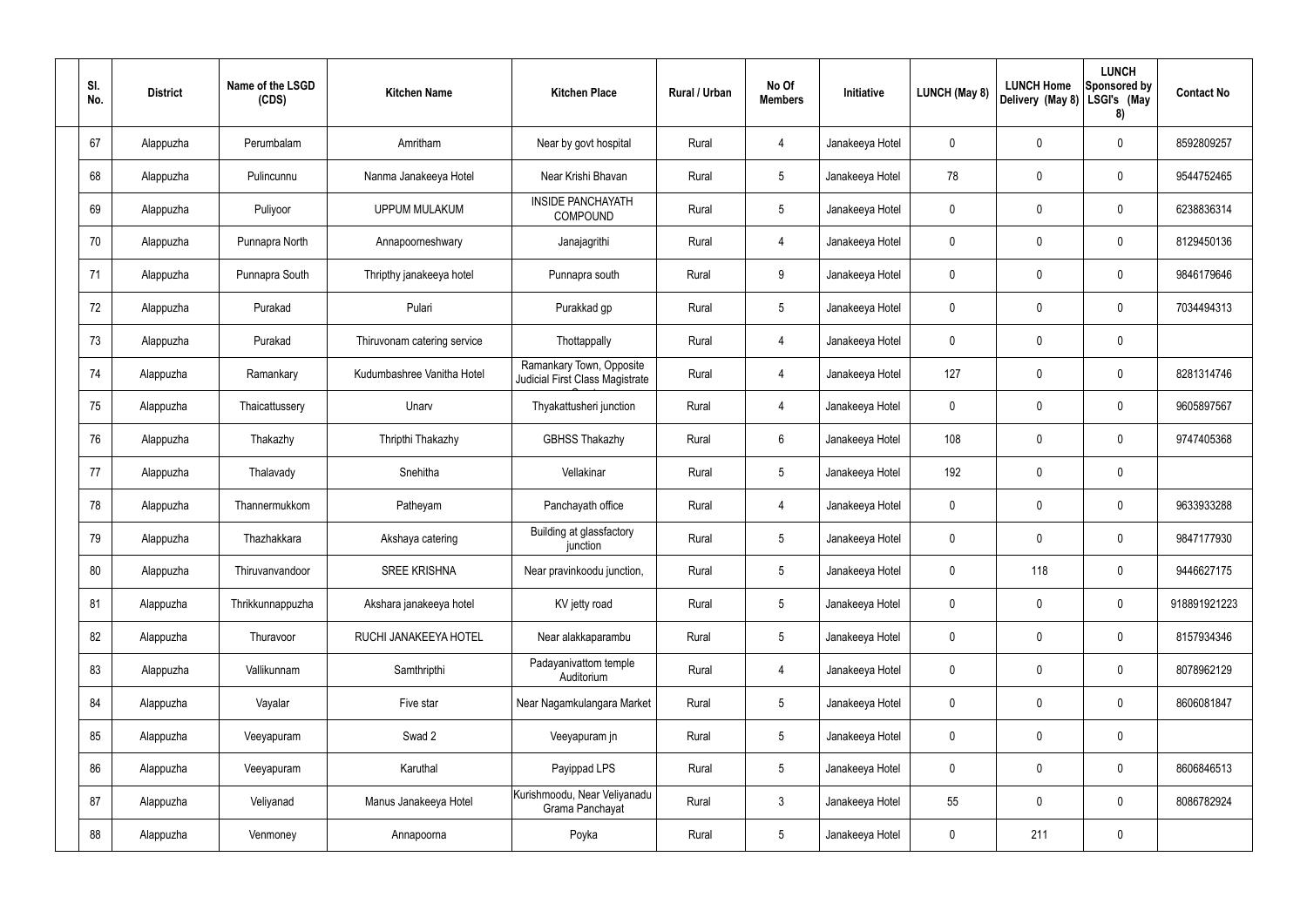|    | SI.<br>No.      | <b>District</b> | Name of the LSGD<br>(CDS) | <b>Kitchen Name</b>              | <b>Kitchen Place</b>         | Rural / Urban | No Of<br><b>Members</b> | Initiative      | LUNCH (May 8)   | <b>LUNCH Home</b><br>Delivery (May 8) | <b>LUNCH</b><br><b>Sponsored by</b><br>LSGI's (May<br>8) | <b>Contact No</b> |
|----|-----------------|-----------------|---------------------------|----------------------------------|------------------------------|---------------|-------------------------|-----------------|-----------------|---------------------------------------|----------------------------------------------------------|-------------------|
| 89 |                 |                 |                           |                                  |                              |               | 415                     |                 | 1849            | 2205                                  | 30 <sub>2</sub>                                          |                   |
|    | -1              | Ernakulam       | Aikkaranad                | Subiksha Janakeeya Hotel         | Kolancherry                  | Rural         | 4                       | Janakeeya Hotel | 527             | 0                                     | $\pmb{0}$                                                | 9074033529        |
|    | $\overline{2}$  | Ernakulam       | Alengade                  | Kasthurba kitchen                | Neerikkode                   | Rural         | $\mathfrak{Z}$          | Janakeeya Hotel | 91              | 0                                     | $\pmb{0}$                                                | 9388462558        |
|    | $\mathbf{3}$    | Ernakulam       | Alengade                  | Thanima foods                    | Koduvazhanga                 | Rural         | $\mathfrak{Z}$          | Janakeeya Hotel | 73              | 0                                     | $\mathbf 0$                                              | 9349013322        |
|    | 4               | Ernakulam       | Alengade                  | Mr.Bakers                        | Malikam peedika              | Rural         | $\mathfrak{Z}$          | Janakeeya Hotel | 10 <sup>°</sup> | 0                                     | $\pmb{0}$                                                | 9633887779        |
|    | $5\phantom{.0}$ | Ernakulam       | Aluva                     | Ruchi janakeeya hotel            | Aluva                        | Urban         | 4                       | Janakeeya Hotel | 89              | 0                                     | $\mathbf 0$                                              | 9947236080        |
|    | 6               | Ernakulam       | Amballoor                 | Dhanshree catering               | St.ignatius schools Amballur | Rural         | $5\phantom{.0}$         | Janakeeya Hotel | 115             | 0                                     | $\pmb{0}$                                                | 8330081552        |
|    | $\overline{7}$  | Ernakulam       | Angamaly                  | Cafe Shree Canteen               | <b>Municipality Canteen</b>  | Urban         | $5\phantom{.0}$         | Janakeeya Hotel | 418             | 0                                     | $\mathbf 0$                                              | 9656619614        |
|    | 8               | Ernakulam       | Angamaly                  | Cafe Kudumbashree                | T B Junction                 | Urban         | $\mathfrak{Z}$          | Janakeeya Hotel | 84              | 0                                     | 0                                                        | 9447924974        |
|    | 9               | Ernakulam       | Arakuzha                  | Ruchi Janakeeya hotel, Arakkuzha | Pandappilly                  | Rural         | $5\phantom{.0}$         | Janakeeya Hotel | 120             | 0                                     | $\mathbf 0$                                              | 9744864225        |
|    | 10 <sup>1</sup> | Ernakulam       | Assamannoor               | New Life kudumbasree Hotel       | Cherukunnam                  | Rural         | $\mathfrak{Z}$          | Janakeeya Hotel | $\mathbf 0$     | 0                                     | $\mathbf 0$                                              | 9656729450        |
|    | 11              | Ernakulam       | Avoly                     | Janakeeya Hotel, Avoli           | Hostel Junction, Avoli       | Rural         | $\mathbf{3}$            | Janakeeya Hotel | 0               | 0                                     | $\mathbf 0$                                              | 9847983621        |
|    | 12              | Ernakulam       | Ayavana                   | Keralashree Janakeeya hotel      | Ayavana                      | Rural         | $5\phantom{.0}$         | Janakeeya Hotel | 24              | 0                                     | $\mathbf 0$                                              | 9744864210        |
|    | 13              | Ernakulam       | Ayyampuzha                | Sneha Janakeeya Hotel            | Ayyamppuzha                  | Rural         | 4                       | Janakeeya Hotel | $\mathbf 0$     | 0                                     | $\mathbf 0$                                              | 8590753551        |
|    | 14              | Ernakulam       | Ayyampuzha                | Five Star Hotel and Catering     | Panchayat Junction           | Rural         | 4                       | Janakeeya Hotel | 140             | $\mathbf 0$                           | $\mathbf 0$                                              | 9744836324        |
|    | 15              | Ernakulam       | Chendamangalam            | Anugraha Kudumbashree hotel      | Vadakkumpuram                | Rural         | $5\phantom{.0}$         | Janakeeya Hotel | $\mathbf 0$     | 0                                     | $\mathbf 0$                                              | 9061419729        |
|    | 16              | Ernakulam       | Chengamanade              | Mythri janakeeya hotel           | Purayar                      | Rural         | $5\phantom{.0}$         | Janakeeya Hotel | 150             | $\mathbf 0$                           | $\mathbf 0$                                              | 9496818865        |
|    | 17              | Ernakulam       | Cheranalloor              | Chaithanya Janakeeya hotel       | Vishnupuram                  | Rural         | $5\phantom{.0}$         | Janakeeya Hotel | $\mathbf 0$     | 0                                     | $\mathbf 0$                                              | 9747411465        |
|    | 18              | Ernakulam       | Cheranalloor              | Adukkala                         | Chittoor                     | Rural         | $5\phantom{.0}$         | Janakeeya Hotel | $\mathbf 0$     | $\mathbf 0$                           | $\mathbf 0$                                              | 9846423001        |
|    | 19              | Ernakulam       | Chittattukara             | Swadh Janakeeya Hotel            | Neendoor                     | Rural         | $5\phantom{.0}$         | Janakeeya Hotel | $\mathbf 0$     | 0                                     | $\mathbf 0$                                              | 9447812788        |
|    | 20              | Ernakulam       | Choornikkara              | Metro hotel                      | Ambattukavu                  | Rural         | $\mathfrak{Z}$          | Janakeeya Hotel | 303             | $\mathbf 0$                           | $\mathsf{0}$                                             | 9605319455        |
|    | 21              | Ernakulam       | Chottanikkara             | Ahalya Cafe                      | Kottayatthupara              | Rural         | 6                       | Janakeeya Hotel | 70              | 0                                     | $\mathsf{0}$                                             | 9567512337        |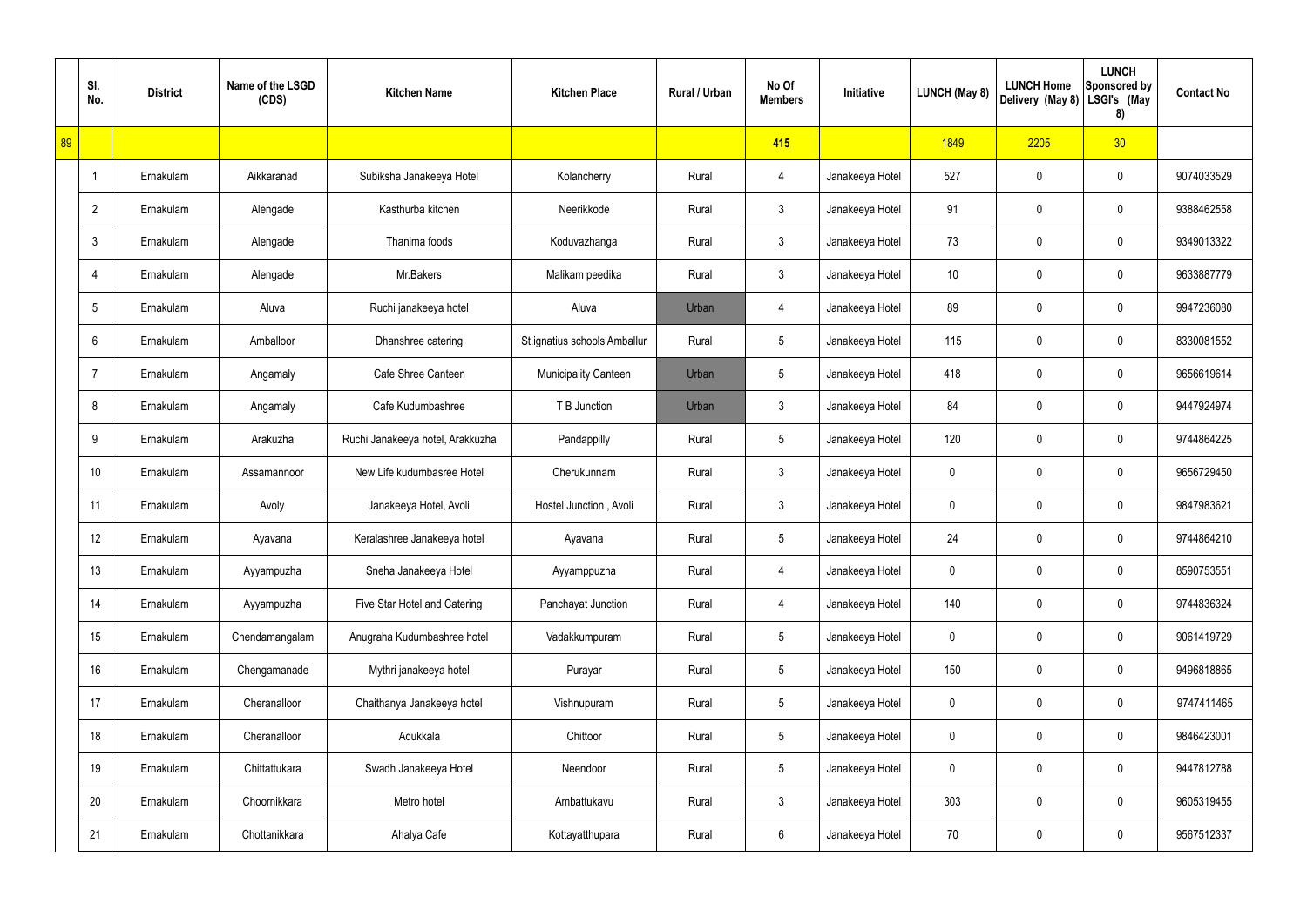| SI.<br>No. | <b>District</b> | Name of the LSGD<br>(CDS) | <b>Kitchen Name</b>                | <b>Kitchen Place</b>                 | Rural / Urban | No Of<br><b>Members</b> | Initiative      | LUNCH (May 8) | <b>LUNCH Home</b><br>Delivery (May 8) | <b>LUNCH</b><br><b>Sponsored by</b><br>LSGI's (May<br>8) | <b>Contact No</b> |
|------------|-----------------|---------------------------|------------------------------------|--------------------------------------|---------------|-------------------------|-----------------|---------------|---------------------------------------|----------------------------------------------------------|-------------------|
| 22         | Ernakulam       | Edakkattuvayal            | SANDHVANAM JANAKEEYA HOTEL         | <b>PEPPATHI</b>                      | Rural         | 3                       | Janakeeya Hotel | 0             | 0                                     | $\mathbf 0$                                              | 9447047980        |
| 23         | Ernakulam       | Edathala                  | Veetiloru oonne                    | Manalimukke                          | Rural         | $\mathfrak{Z}$          | Janakeeya Hotel | 192           | 0                                     | 0                                                        |                   |
| 24         | Ernakulam       | Edathala                  | Souhridam Kudumbashree canteen     | Edathala                             | Rural         | $\mathbf{3}$            | Janakeeya Hotel | 260           | 0                                     | $\mathbf 0$                                              | 7593057378        |
| 25         | Ernakulam       | Edavanakkad               | Royal Hotel                        | Edavanakad                           | Rural         | $\mathfrak{Z}$          | Janakeeya Hotel | 0             | 0                                     | $\mathbf 0$                                              | 9446742863        |
| 26         | Ernakulam       | Elanji                    | janakiya hotel elanji              | elanji punjayathu junction           | Rural         | $5\phantom{.0}$         | Janakeeya Hotel | 20            | 0                                     | $\mathbf 0$                                              | 8921266850        |
| 27         | Ernakulam       | Eloor                     | Nalanandhana janakeeya hotel       | Eloor                                | Urban         | 3                       | Janakeeya Hotel | 260           | 0                                     | $\mathbf 0$                                              | 8848524108        |
| 28         | Ernakulam       | Ezhikkara                 | Sree Rajarajeswari Janakeeya Hotel | Ezhikkara                            | Rural         | $\overline{5}$          | Janakeeya Hotel | 145           | 0                                     | $\mathbf 0$                                              | 7558020438        |
| 29         | Ernakulam       | Kadungalloor              | Snehitha janakeeya hotel           | Kadungalloor                         | Rural         | 3                       | Janakeeya Hotel | 188           | 0                                     | $\mathbf 0$                                              | $9.20E + 11$      |
| 30         | Ernakulam       | Kalady                    | Jyothi Vanitha Canteen             | Kalady                               | Rural         | $\overline{5}$          | Janakeeya Hotel | 250           | 0                                     | $\mathbf 0$                                              | 9544624439        |
| 31         | Ernakulam       | <b>Kalamassery East</b>   | Thanima Janakeeya Hotel            | Kangarappady Medical college<br>Road | Urban         | 3                       | Janakeeya Hotel | 338           | 0                                     | 0                                                        | 9745481742        |
| 32         | Ernakulam       | <b>Kalamassery East</b>   | Nanma janakeeya hotel              | HMT, kalammassery                    | Urban         | 3                       | Janakeeya Hotel | 368           | 0                                     | $\mathbf 0$                                              | 9061986861        |
| 33         | Ernakulam       | <b>Kalamassery West</b>   | Pulari janakeeya hotel             | Kunamthai                            | Urban         | 3                       | Janakeeya Hotel | 437           | 0                                     | $\mathbf 0$                                              | 7736594305        |
| 34         | Ernakulam       | Kalamassery West          | Kismath janakeeya hotel            | Vattekkunnam                         | Urban         | 3                       | Janakeeya Hotel | 290           | 0                                     | $\mathbf 0$                                              | 9895049873        |
| 35         | Ernakulam       | Kalloorkkad               | Puthuma Janakeeya Hotel            | Kallorkkad                           | Rural         | $\mathbf{3}$            | Janakeeya Hotel | 247           | 0                                     | $\mathbf 0$                                              | 7558091353        |
| 36         | Ernakulam       | Kanjoor                   | Ammachiyude Adukkala               | Parappuram                           | Rural         | $\mathbf{3}$            | Janakeeya Hotel | 123           | $\mathbf 0$                           | $\mathsf{0}$                                             | 8547064578        |
| 37         | Ernakulam       | Karukutty                 | Anugraha Janakeeya Hotel           | Pallissery                           | Rural         | $5\phantom{.0}$         | Janakeeya Hotel | 70            | $\pmb{0}$                             | $\mathbf 0$                                              | 8943838295        |
| 38         | Ernakulam       | Karumalloor               | Koottayma janakeeya hotel          | Kariyachira                          | Rural         | 4                       | Janakeeya Hotel | 101           | $\mathbf 0$                           | $\mathsf{0}$                                             | 8281548828        |
| 39         | Ernakulam       | Kavalangad                | Five star Janakeeya Hotel          | Nellimattom                          | Rural         | $5\phantom{.0}$         | Janakeeya Hotel | 220           | $\pmb{0}$                             | $\mathsf{0}$                                             | 9744705648        |
| 40         | Ernakulam       | Keerampara                | Abhaya Janakeeya Hotel             | Punnekkad                            | Rural         | 4                       | Janakeeya Hotel | 75            | $\mathbf 0$                           | $\mathsf{0}$                                             | 9074528135        |
| 41         | Ernakulam       | Keezhmad                  | Sadyalayam janakeeya hotel         | Keezhmad                             | Rural         | $5\phantom{.0}$         | Janakeeya Hotel | 0             | $\pmb{0}$                             | $\mathsf{0}$                                             | 7012778281        |
| 42         | Ernakulam       | Kochi East                | ANNAPOORNA JANAKEEYA HOTEL         | ALINCHUVADU                          | Urban         | 5                       | Janakeeya Hotel | 240           | $\mathbf 0$                           | $\mathsf{0}$                                             | 9567529849        |
| 43         | Ernakulam       | Kochi East                | YUMMEES KITCHEN                    | VADUTHALA                            | Urban         | $\sqrt{5}$              | Janakeeya Hotel | 0             | $\pmb{0}$                             | $\pmb{0}$                                                | 9497680558        |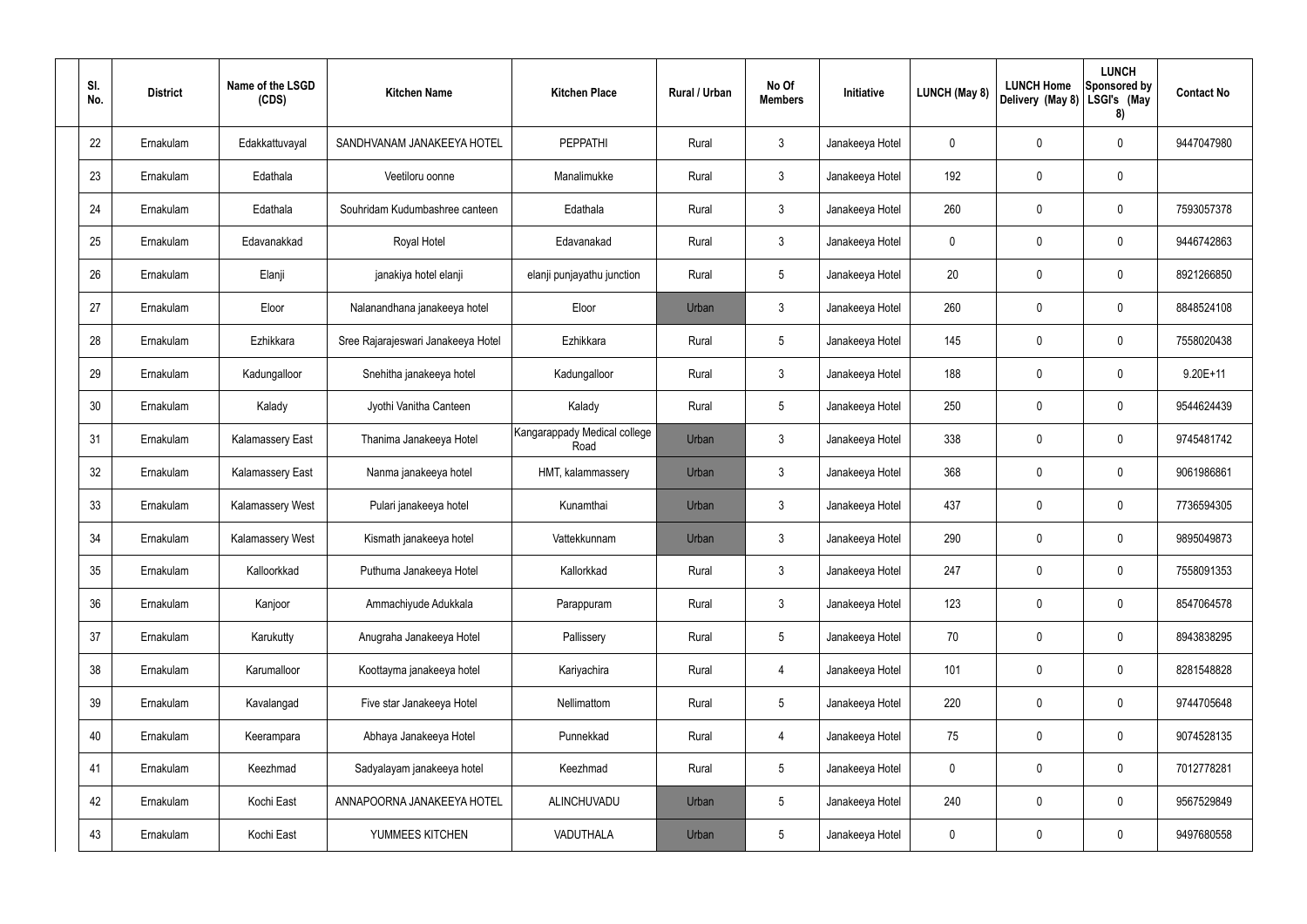|     | SI.<br>No. | <b>District</b> | Name of the LSGD<br>(CDS) | <b>Kitchen Name</b>              | <b>Kitchen Place</b>                      | <b>Rural / Urban</b> | No Of<br><b>Members</b> | Initiative      | LUNCH (May 8) | <b>LUNCH Home</b><br>Delivery (May 8) | <b>LUNCH</b><br>Sponsored by<br>LSGI's (May<br>8) | <b>Contact No</b> |
|-----|------------|-----------------|---------------------------|----------------------------------|-------------------------------------------|----------------------|-------------------------|-----------------|---------------|---------------------------------------|---------------------------------------------------|-------------------|
|     | 44         | Ernakulam       | Kochi East                | ORUMA KITCHEN                    | <b>PACHALAM</b>                           | Urban                | $\mathbf{3}$            | Janakeeya Hotel | 195           | $\mathbf 0$                           | $\mathbf 0$                                       | 9497680558        |
|     | 45         | Ernakulam       | Kochi East                | PONPULARI                        | <b>KEERHI NAGAR,</b><br><b>ELAMAKKARA</b> | Urban                | $\mathfrak{Z}$          | Janakeeya Hotel | 346           | $\mathbf 0$                           | $\boldsymbol{0}$                                  | 9446607548        |
|     | 46         | Ernakulam       | Kochi East                | <b>RUCHI CATERING</b>            | PUNNACKAL                                 | Urban                | $5\phantom{.0}$         | Janakeeya Hotel | 318           | $\mathbf 0$                           | $\mathbf 0$                                       | 9947080022        |
|     | 47         | Ernakulam       | Kochi East                | Samrudhi @ Kochi                 | Ernakulam North                           | Urban                | 14                      | Janakeeya Hotel | 2104          | 846                                   | $\boldsymbol{0}$                                  | 9048609615        |
|     | 48         | Ernakulam       | Kochi South               | NEW AKSHAYA HOTEL                | PONNURUNNI                                | Urban                | $5\phantom{.0}$         | Janakeeya Hotel | 317           | $\mathbf 0$                           | $\boldsymbol{0}$                                  | 8547855284        |
|     | 49         | Ernakulam       | Kochi South               | <b>AMMAS KITCHEN</b>             | <b>THEVARA</b>                            | Urban                | $\overline{4}$          | Janakeeya Hotel | 0             | 0                                     | $\boldsymbol{0}$                                  | 8547855284        |
|     | 50         | Ernakulam       | Kochi South               | <b>FRIENDS</b>                   | <b>MINI PARK</b>                          | Urban                | $5\phantom{.0}$         | Janakeeya Hotel | 130           | $\pmb{0}$                             | $\pmb{0}$                                         | 9567127064        |
|     | 51         | Ernakulam       | Kochi West                | NAMMUDE ADUKKALA                 | <b>ERAVELI COLONY</b>                     | Urban                | $5\phantom{.0}$         | Janakeeya Hotel | 321           | $\pmb{0}$                             | $\pmb{0}$                                         | 9496025576        |
|     | 52         | Ernakulam       | Kochi West                | PUTHUMA KUDUMBASHREE HOTEL       | PALLURUTHY NADA                           | Urban                | $5\phantom{.0}$         | Janakeeya Hotel | 200           | $\pmb{0}$                             | $\mathbf 0$                                       | 9496025576        |
|     | 53         | Ernakulam       | Kochi West                | USHUS KUDUMBASHREE HOTEL         | <b>FORT KOCHI</b>                         | Urban                | $\overline{4}$          | Janakeeya Hotel | 234           | $\mathbf 0$                           | $\mathbf 0$                                       | 9847866090        |
|     | 54         | Ernakulam       | Koothattukulam            | Niravu janakeeya hotel           | Near ksrtc bus stand<br>koothattukulam    | Urban                | $\mathfrak{Z}$          | Janakeeya Hotel | 169           | $\mathbf 0$                           | $\pmb{0}$                                         | 9656619614        |
|     | 55         | Ernakulam       | Koovappady                | Kaipunyam Janakeeya hotel        | Koovappady                                | Rural                | $5\phantom{.0}$         | Janakeeya Hotel | 98            | 0                                     | $\boldsymbol{0}$                                  | 9526628158        |
|     | 56         | Ernakulam       | Kothamangalam             | P.K Janakeeya hotel              | Kothamangalam                             | Urban                | $\mathfrak{Z}$          | Janakeeya Hotel | 0             | $\mathbf{0}$                          | $\mathbf 0$                                       | 8156869114        |
|     | 57         | Ernakulam       | Kothamangalam             | Thanima catering unit            | Kothamangalam                             | Urban                | $\mathbf{3}$            | Janakeeya Hotel | 0             | $\overline{0}$                        | $\pmb{0}$                                         | 9846664377        |
| 115 | 58         | Ernakulam       | Kottapady                 | Janakeeya Hotel                  | Kottappady junction                       | Rural                | $\mathbf{3}$            | Janakeeya Hotel | 166           | $\overline{0}$                        | $\pmb{0}$                                         | 9497406993        |
|     | 59         | Ernakulam       | Kottuvally                | Amritha Janakeeya Hotel          | kottuvally                                | Rural                | $5\phantom{.0}$         | Janakeeya Hotel | 70            | $\overline{0}$                        | $\pmb{0}$                                         | 8590034196        |
|     | 60         | Ernakulam       | Kumbalam                  | JANAKEEYA HOTEL KUMBALAM         | <b>MADAVANA</b>                           | Rural                | $5\phantom{.0}$         | Janakeeya Hotel | 340           | $\overline{0}$                        | $\pmb{0}$                                         | 9746652717        |
|     | 61         | Ernakulam       | Kumbalangy                | St Antoneys kudumbashree         | OLD POST OFFICE                           | Rural                | $\mathfrak{Z}$          | Janakeeya Hotel | 140           | $\mathbf 0$                           | $\pmb{0}$                                         | 8138860764        |
|     | 62         | Ernakulam       | Kunnathunad               | Thripthi Janakeeya Hotel         | Pallikkara                                | Rural                | $6\overline{6}$         | Janakeeya Hotel | 110           | $\mathbf 0$                           | $\pmb{0}$                                         | 9744561425        |
|     | 63         | Ernakulam       | Kunnukara                 | Greenchilly cafe                 | Kunnukara                                 | Rural                | $\mathbf{3}$            | Janakeeya Hotel | 35            | $\mathbf 0$                           | $\pmb{0}$                                         | 9496852989        |
|     | 64         | Ernakulam       | Kunnukara                 | Thanima canteen                  | North aduvassery                          | Rural                | $5\phantom{.0}$         | Janakeeya Hotel | 104           | $\pmb{0}$                             | $\pmb{0}$                                         | 9744200583        |
|     | 65         | Ernakulam       | Kuttampuzha               | Nila kudumbashree janakiya hotel | Mini stadium, vadattupara                 | Rural                | 6                       | Janakeeya Hotel | 79            | $\mathbf 0$                           | $\pmb{0}$                                         | 9496754018        |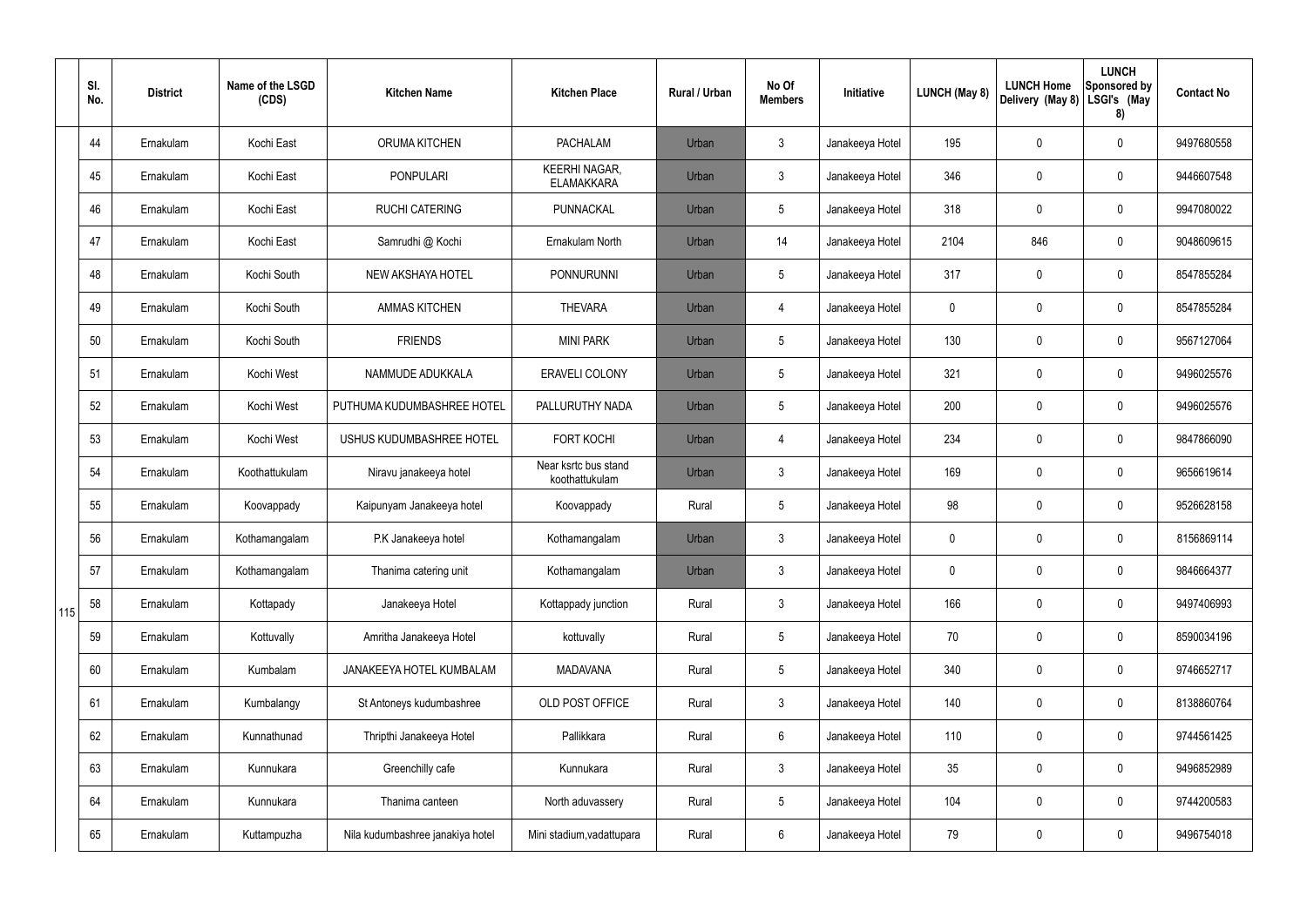| SI.<br>No. | <b>District</b> | Name of the LSGD<br>(CDS) | <b>Kitchen Name</b>            | <b>Kitchen Place</b>        | Rural / Urban | No Of<br><b>Members</b> | Initiative      | LUNCH (May 8) | <b>LUNCH Home</b><br>Delivery (May 8) | <b>LUNCH</b><br>Sponsored by<br>LSGI's (May<br>8) | <b>Contact No</b> |
|------------|-----------------|---------------------------|--------------------------------|-----------------------------|---------------|-------------------------|-----------------|---------------|---------------------------------------|---------------------------------------------------|-------------------|
| 66         | Ernakulam       | Kuzhippilly               | Janakeeya hotel                | Kuzhupilli                  | Rural         | $\mathbf 0$             | Janakeeya Hotel | 0             | 0                                     | $\mathbf 0$                                       | 9744631998        |
| 67         | Ernakulam       | Malayattoor               | Whats app Janakeeya Hotel      | Thottuva                    | Rural         | $\mathbf{3}$            | Janakeeya Hotel | 256           | 0                                     | $\mathbf 0$                                       | 9.19E+11          |
| 68         | Ernakulam       | Malayattoor               | Natturuchi Janakeeya Hotel     | Ettakkadavu                 | Rural         | $\mathbf{3}$            | Janakeeya Hotel | 236           | 0                                     | $\mathbf 0$                                       | 9745470234        |
| 69         | Ernakulam       | Maneed                    | Coral Island                   | Maneed                      | Rural         | 4                       | Janakeeya Hotel | 108           | $\mathbf 0$                           | $\mathbf 0$                                       | 7012652495        |
| 70         | Ernakulam       | Manjalloor                | Thanima Kudumbashree hotel     | Vazhakkulam                 | Rural         | $5\phantom{.0}$         | Janakeeya Hotel | 302           | 0                                     | $\mathbf 0$                                       | 7306907918        |
| 71         | Ernakulam       | Manjapra                  | Sara's Kitchen                 | Puthenpalli                 | Rural         | $\mathbf{3}$            | Janakeeya Hotel | 0             | 0                                     | $\mathbf 0$                                       | 8547392730        |
| 72         | Ernakulam       | Maradu                    | <b>VANITHA HOTEL</b>           | <b>KUNDANNOR JN</b>         | Urban         | 4                       | Janakeeya Hotel | 0             | 0                                     | $\mathbf 0$                                       | 9349505008        |
| 73         | Ernakulam       | Marady                    | Janakeeya hotel, Marady        | Unnakkuppa                  | Rural         | 4                       | Janakeeya Hotel | 100           | $\mathbf 0$                           | $\mathbf 0$                                       | 9947943177        |
| 74         | Ernakulam       | Mazhuvannoor              | Sruthi Janakeeya Hotel         | Valayanchirangara           | Rural         | $\mathfrak{Z}$          | Janakeeya Hotel | 201           | 0                                     | $\mathbf 0$                                       | 9747924485        |
| 75         | Ernakulam       | Mookkannoor               | Mammaks Kitchen                | Mookkannoor                 | Rural         | $\mathbf{3}$            | Janakeeya Hotel | 198           | 0                                     | $\mathbf 0$                                       | 9.19E+11          |
| 76         | Ernakulam       | Mudakkuzha                | Janakeeya Hotel                | Mudakkuzha                  | Rural         | $\mathfrak{Z}$          | Janakeeya Hotel | 0             | $\mathbf 0$                           | $\mathbf 0$                                       | 9.19E+11          |
| 77         | Ernakulam       | Mulanthuruthy             | Sulabha                        | karikode, mulanthuruthy     | Rural         | $\mathbf 0$             | Janakeeya Hotel | 217           | $\mathbf 0$                           | $\mathbf 0$                                       | 9633427553        |
| 78         | Ernakulam       | Mulavukad                 | Kudumbashree Veetile bakshanam | Mulavukad                   | Rural         | $5\phantom{.0}$         | Janakeeya Hotel | $\mathbf 0$   | 68                                    | $\mathbf 0$                                       | 9061339557        |
| 79         | Ernakulam       | Muvattupuzha              | Oottupura                      | Muvattupuzha                | Urban         | 3                       | Janakeeya Hotel | 259           | 0                                     | $\pmb{0}$                                         |                   |
| 80         | Ernakulam       | Nayarambalam              | Four star cafe                 | Nayarambalam                | Rural         | $\mathfrak{Z}$          | Janakeeya Hotel | $\pmb{0}$     | $\mathbf 0$                           | $\pmb{0}$                                         | 8891755948        |
| 81         | Ernakulam       | Nedumbassery              | Thani Nadan                    | Athani                      | Rural         | $5\phantom{.0}$         | Janakeeya Hotel | 171           | 0                                     | $\pmb{0}$                                         | 8138917514        |
| 82         | Ernakulam       | Nellikuzhy                | Janakeeya Hotel                | Nellikkuzhi                 | Rural         | $\mathfrak{Z}$          | Janakeeya Hotel | $\pmb{0}$     | $\mathbf 0$                           | $\pmb{0}$                                         | 9562713076        |
| 83         | Ernakulam       | Njarakkal                 | Kripa Catering Unit            | Njarakkal                   | Rural         | $\mathfrak{Z}$          | Janakeeya Hotel | 97            | 0                                     | $\pmb{0}$                                         | 9567534006        |
| 84         | Ernakulam       | Okkal                     | Manna Janakeeya Hotel          | Edavoor                     | Rural         | 4                       | Janakeeya Hotel | $\pmb{0}$     | $\mathbf 0$                           | $\pmb{0}$                                         | 9539507674        |
| 85         | Ernakulam       | Paingottoor               | Janakeeya hotel                | Paingottoor                 | Rural         | $\overline{7}$          | Janakeeya Hotel | $\pmb{0}$     | 0                                     | $\pmb{0}$                                         | 9656855730        |
| 86         | Ernakulam       | Paipra                    | Nanma Janakeeya Hotel          | Pezhakkappilly              | Rural         | $\mathfrak{Z}$          | Janakeeya Hotel | 176           | $\mathbf 0$                           | $\pmb{0}$                                         | 9567747725        |
| 87         | Ernakulam       | Pallarimangalam           | Janakeeya Hotel                | Janakeeya Hotel, Koovalloor | Rural         | 4                       | Janakeeya Hotel | 126           | 0                                     | $\pmb{0}$                                         | 7025992310        |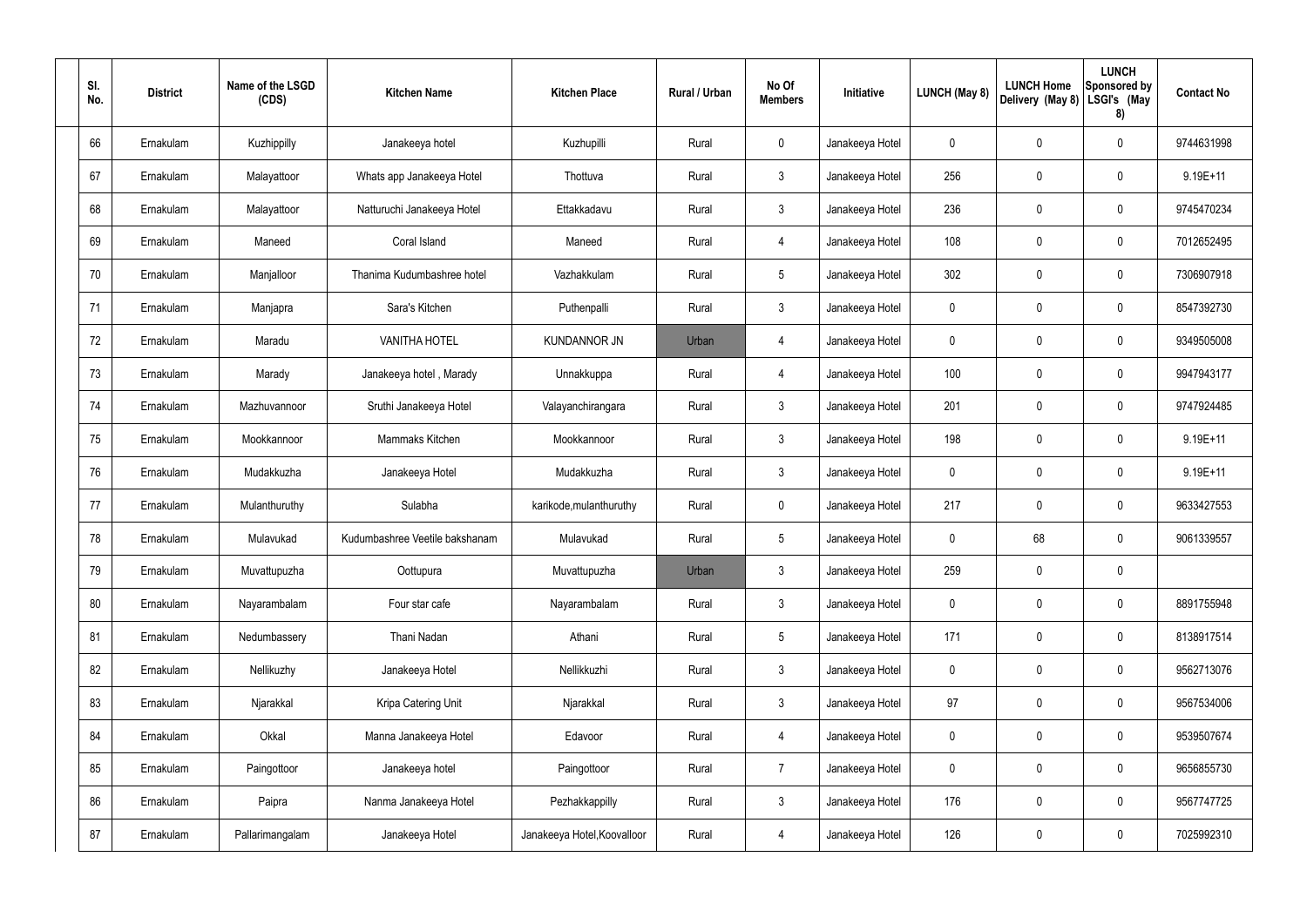| SI. | No. | <b>District</b> | Name of the LSGD<br>(CDS) | <b>Kitchen Name</b>                                      | <b>Kitchen Place</b>                        | Rural / Urban | No Of<br><b>Members</b> | Initiative      | <b>LUNCH (May 8)</b> | <b>LUNCH Home</b><br>Delivery (May 8) | <b>LUNCH</b><br>Sponsored by<br>LSGI's (May<br>8) | <b>Contact No</b> |
|-----|-----|-----------------|---------------------------|----------------------------------------------------------|---------------------------------------------|---------------|-------------------------|-----------------|----------------------|---------------------------------------|---------------------------------------------------|-------------------|
|     | 88  | Ernakulam       | Pallipuram                | SANTHWANAM Janakeeyahotel                                | Pothen valav                                | Rural         | $5\phantom{.0}$         | Janakeeya Hotel | 228                  | 0                                     | $\mathbf 0$                                       | 9747525176        |
|     | 89  | Ernakulam       | Pambakkuda                | viswastha catering unit                                  | pambakkuda block punjayathu<br>building     | Rural         | $\overline{4}$          | Janakeeya Hotel | 360                  | 0                                     | $\mathbf 0$                                       | 9946404045        |
|     | 90  | Ernakulam       | Parakkadave               | Thejus catering unit                                     | Moozhikkulam                                | Rural         | 10                      | Janakeeya Hotel | 94                   | 0                                     | $\mathbf 0$                                       | 9847936303        |
|     | 91  | Ernakulam       | Paravoor                  | sree vigneswara sc cafe                                  | Govt.boys' HSS, N.Paravur                   | Urban         | 4                       | Janakeeya Hotel | 95                   | 0                                     | $\mathbf 0$                                       |                   |
|     | 92  | Ernakulam       | Perumbavoor               | <b>JANAKEEYA HOTEL MINI CIVIL</b><br>STATION PERUMBAVOOR | <b>CIVIL STATION</b>                        | Urban         | $\mathbf{3}$            | Janakeeya Hotel | 398                  | 0                                     | $\mathbf 0$                                       | 9847008734        |
|     | 93  | Ernakulam       | Perumbayoor               | Swath kudumbashree canteen                               | Perumbayoor                                 | Urban         | $\mathbf{3}$            | Janakeeya Hotel | 304                  | 0                                     | $\mathbf 0$                                       | 9847015470        |
|     | 94  | Ernakulam       | Perumbavoor               | Janakeeya Hotel                                          | Kanjirakkad pallippady                      | Urban         | $\mathbf{3}$            | Janakeeya Hotel | 398                  | 0                                     | $\mathbf 0$                                       | 9847015470        |
|     | 95  | Ernakulam       | Pindimana                 | Janakeeya hotel                                          | Muthamkuzhi                                 | Rural         | $\overline{4}$          | Janakeeya Hotel | 160                  | 0                                     | $\mathbf 0$                                       | 9656297799        |
|     | 96  | Ernakulam       | Piravam                   | sneha canteen                                            | municipality building base floor<br>piravom | Urban         | 4                       | Janakeeya Hotel | 200                  | 0                                     | $\mathbf 0$                                       | 8075376906        |
|     | 97  | Ernakulam       | Pootrikka                 | <b>GRANDMA JANAKEEYA HOTEL</b>                           | <b>CHOONDI</b>                              | Rural         | $\mathbf{3}$            | Janakeeya Hotel | 0                    | 0                                     | $\mathbf 0$                                       | 9400550287        |
|     | 98  | Ernakulam       | Pothanikkad               | Taj hotel                                                | Pothanikkad                                 | Rural         | $\mathbf{3}$            | Janakeeya Hotel | 65                   | 0                                     | $\mathbf 0$                                       | 9645079573        |
|     | 99  | Ernakulam       | Puthanvelikkara           | Panjami cafe kudumbashree                                | Near panjayath office                       | Rural         | $5\phantom{.0}$         | Janakeeya Hotel | 118                  | 0                                     | $\mathbf 0$                                       | 9645530669        |
|     | 100 | Ernakulam       | Ramamangalam              | Kalavara janakeeya hotel                                 | ramamngalam                                 | Rural         | 4                       | Janakeeya Hotel | 217                  | 0                                     | $\mathbf 0$                                       | 9961344346        |
|     | 101 | Ernakulam       | Rayamangalam              | Arya canteen                                             | Kuruppampady                                | Rural         | $\mathbf{3}$            | Janakeeya Hotel | 93                   | $\mathbf 0$                           | $\pmb{0}$                                         | 8281825730        |
|     | 102 | Ernakulam       | Thirumarady               | janakiya hotel thirumarady                               | edappara jn.                                | Rural         | $\mathbf{3}$            | Janakeeya Hotel | 60                   | 0                                     | $\pmb{0}$                                         | 7594811868        |
|     | 103 | Ernakulam       | Thiruvaniyoor             | Thanima                                                  | Thiruvaniyoor                               | Rural         | $\mathbf 0$             | Janakeeya Hotel | 105                  | 0                                     | $\pmb{0}$                                         | 9061239698        |
|     | 104 | Ernakulam       | Thrikkakkara East         | Thanima Janakeeya Hotel                                  | Kakkanad                                    | Urban         | 8                       | Janakeeya Hotel | 0                    | 0                                     | $\pmb{0}$                                         | 9207134763        |
|     | 105 | Ernakulam       | Thrikkakkara west         | Janakeeya hotel                                          | Chembumukku                                 | Urban         | $5\phantom{.0}$         | Janakeeya Hotel | 79                   | $\mathbf 0$                           | $\pmb{0}$                                         | 9496530576        |
|     | 106 | Ernakulam       | Thrikkakara East          | Kalavara janakeeya hotel                                 | Kusumagiri kakkanadu                        | Urban         | $5\phantom{.0}$         | Janakeeya Hotel | 52                   | $\mathbf 0$                           | $\mathbf 0$                                       | 8921205134        |
|     | 107 | Ernakulam       | Thuravoor                 | e-grill Janakeeya Hotel                                  | Yudapuram                                   | Rural         | $\overline{4}$          | Janakeeya Hotel | 430                  | $\pmb{0}$                             | $\pmb{0}$                                         | 9526845935        |
|     | 108 | Ernakulam       | Tripunithura              | Janakeeya Hotel Tripunithura                             | Eroor                                       | Urban         | $\mathbf{3}$            | Janakeeya Hotel | 119                  | 0                                     | $\pmb{0}$                                         | 8137977644        |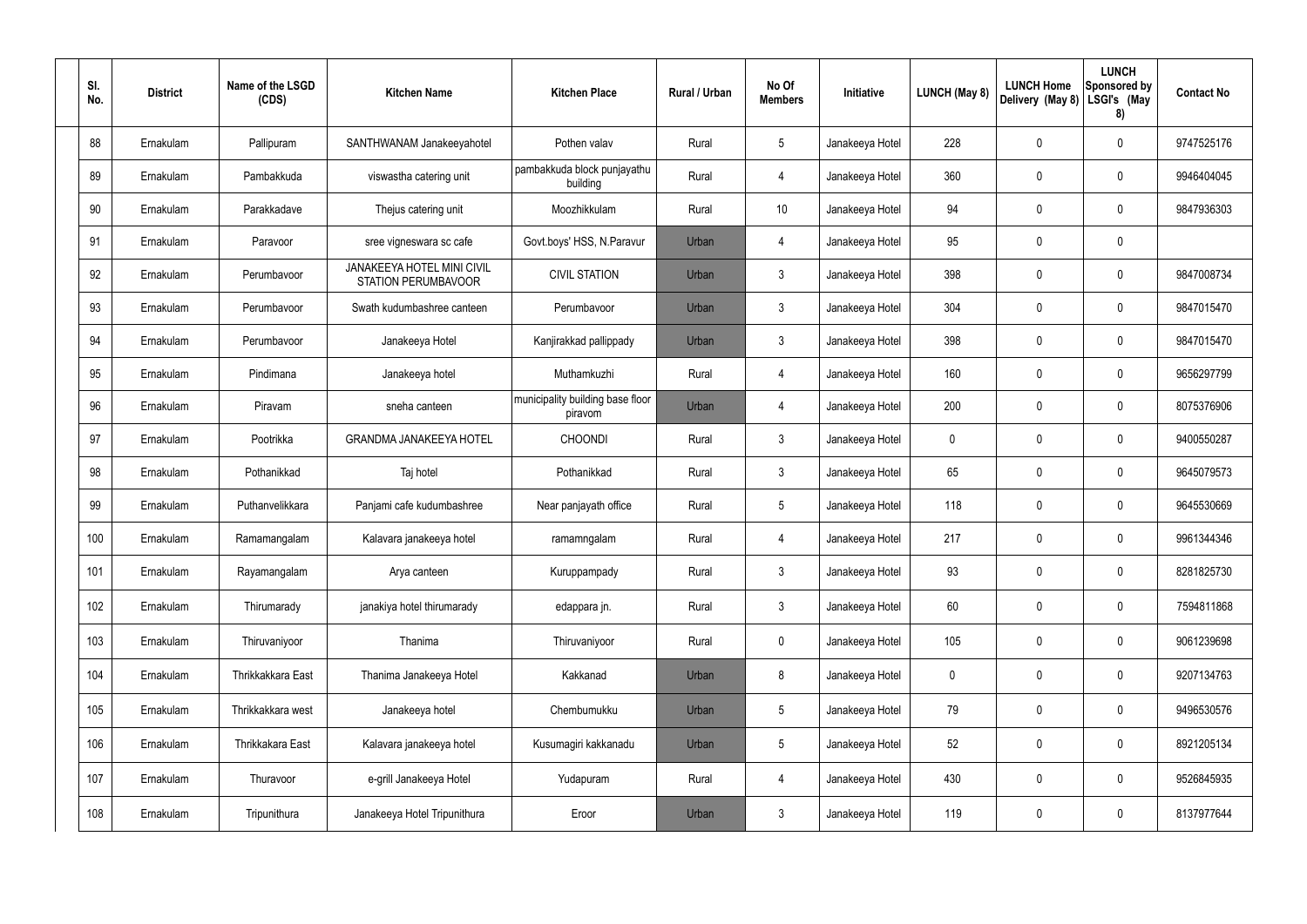|            | SI.<br>No.      | <b>District</b> | Name of the LSGD<br>(CDS) | <b>Kitchen Name</b>                         | <b>Kitchen Place</b>                              | <b>Rural / Urban</b> | No Of<br><b>Members</b> | Initiative      | LUNCH (May 8) | <b>LUNCH Home</b><br>Delivery (May 8) | <b>LUNCH</b><br><b>Sponsored by</b><br>LSGI's (May<br>8) | <b>Contact No</b> |
|------------|-----------------|-----------------|---------------------------|---------------------------------------------|---------------------------------------------------|----------------------|-------------------------|-----------------|---------------|---------------------------------------|----------------------------------------------------------|-------------------|
|            | 109             | Ernakulam       | Vadakkekkara              | vadakkekkara kudumbasree janakeeya<br>hotel | Madaplathuruth                                    | Rural                | 4                       | Janakeeya Hotel | 0             | 0                                     | $\pmb{0}$                                                | 8301806778        |
|            | 110             | Ernakulam       | Vadavukode<br>Puthancruz  | <b>JANAKEEYA HOTEL</b>                      | Puthencruz                                        | Rural                | $\mathbf{3}$            | Janakeeya Hotel | 160           | 0                                     | $\pmb{0}$                                                | $9.19E + 11$      |
|            | 111             | Ernakulam       | Valakom                   | Ruchi                                       | Valakom                                           | Rural                | $5\phantom{.0}$         | Janakeeya Hotel | 85            | 0                                     | $\pmb{0}$                                                | 9074232700        |
|            | 112             | Ernakulam       | Varapuzha                 | <b>DURGA ACTIVITY</b>                       | <b>CHETTIBHAGAM</b>                               | Rural                | 8                       | Janakeeya Hotel | 136           | 0                                     | $\pmb{0}$                                                | 9496160074        |
|            | 113             | Ernakulam       | Vazhakulam                | Three Star Hotel                            | Marampally                                        | Rural                | $\mathfrak{Z}$          | Janakeeya Hotel | 303           | 0                                     | $\pmb{0}$                                                | 6282644893        |
|            | 114             | Ernakulam       | Vengola                   | Janakeeya Hotel                             | Pathipalam                                        | Rural                | $5\phantom{.0}$         | Janakeeya Hotel | 51            | 0                                     | $\pmb{0}$                                                | 8137887455        |
|            | 115             | Ernakulam       | Vengoor                   | <b>JANAKEEYA HOTEL</b>                      | Choorathod                                        | Rural                | 4                       | Janakeeya Hotel | $\mathbf 0$   | 0                                     | $\pmb{0}$                                                | 9656904682        |
| <b>114</b> |                 |                 |                           |                                             |                                                   |                      | 449                     |                 | 18271         | 914                                   | $\overline{0}$                                           |                   |
|            | J,              | Idukki          | Adimaly                   | Friends Janakeeya Hotel                     | Adimaly                                           | Rural                | 4                       | Janakeeya Hotel | $\mathbf 0$   | 0                                     | $\pmb{0}$                                                | 9961635779        |
|            | $\overline{2}$  | Idukki          | Alackode                  | Five Star Canteen                           | Elamdesham Block<br>Panchayath Building, Alakode  | Rural                | $5\phantom{.0}$         | Janakeeya Hotel | 0             | 0                                     | $\pmb{0}$                                                | 9961482164        |
|            | 3               | Idukki          | Arakkulam                 | Sabhalyam                                   | Moolamattom                                       | Rural                | 4                       | Janakeeya Hotel | $\mathbf 0$   | 0                                     | $\pmb{0}$                                                | 8848124921        |
|            | $\overline{4}$  | Idukki          | Ayyappancovil             | Maria Janakeeya Hotel                       | Parappu                                           | Rural                | $\mathfrak{Z}$          | Janakeeya Hotel | $\mathbf 0$   | 0                                     | $\pmb{0}$                                                | 9544622096        |
|            | 5               | Idukki          | Bysonvalley               | Famous Janakiya Hotel                       | Pottankad                                         | Rural                |                         | Janakeeya Hotel | 0             | 0                                     | $\mathbf 0$                                              | 9744566398        |
|            | $6\phantom{.}6$ | Idukki          | Chakkupallam              | Vanithasree Janakeeya Hotel                 | Anakkara                                          | Rural                | $\mathfrak{Z}$          | Janakeeya Hotel | $\mathsf{0}$  | 0                                     | $\pmb{0}$                                                | 8075143547        |
|            | $\overline{7}$  | Idukki          | Devikulam                 | Kudumbashree Janakeeya Hotel                | Echo point                                        | Rural                | $\mathfrak{Z}$          | Janakeeya Hotel | 90            | 0                                     | $\pmb{0}$                                                | 8281640208        |
|            | 8               | Idukki          | Edavetty                  | Kudumbashree Janakeeya Hotel                | Edavetty                                          | Rural                | $\mathbf{3}$            | Janakeeya Hotel | $\mathbf 0$   | 0                                     | $\pmb{0}$                                                | 6238694173        |
|            | 9               | Idukki          | Erattayar                 | Vanitha Janakeeya Hotel                     | Erattayar                                         | Rural                | 4                       | Janakeeya Hotel | $\mathbf 0$   | 0                                     | $\mathbf 0$                                              | 9188166929        |
|            | 10              | Idukki          | Kamakshi                  | Kripa Catering                              | Thankamani                                        | Rural                | $5\phantom{.0}$         | Janakeeya Hotel | $\mathbf 0$   | 0                                     | $\pmb{0}$                                                | 9544021398        |
|            | 11              | Idukki          | Kanchiyar                 | Swadh Janakeeya Hotel                       | Kanchiyar                                         | Rural                | $5\phantom{.0}$         | Janakeeya Hotel | 75            | 0                                     | $\mathbf 0$                                              | 8606856496        |
|            | 12              | Idukki          | Kanjikkuzhi               | Samarppanam                                 | Kanjikkuzhi                                       | Rural                | 4                       | Janakeeya Hotel | $\mathbf 0$   | 0                                     | $\mathbf 0$                                              | 9447169262        |
|            | 13              | Idukki          | Kanthaloor                | Morningstar Janakeeya Hotel                 | Sahayagiri complex, near<br>Kanthalloor Bus stand | Rural                | 4                       | Janakeeya Hotel | 170           | 0                                     | $\mathbf 0$                                              | 9447941632        |
|            | 14              | Idukki          | Karimannoor               | Rujiya Catering Unit                        | Karimannoor                                       | Rural                | $5\phantom{.0}$         | Janakeeya Hotel | $\mathbf 0$   | 0                                     | $\mathsf{0}$                                             | 9497454952        |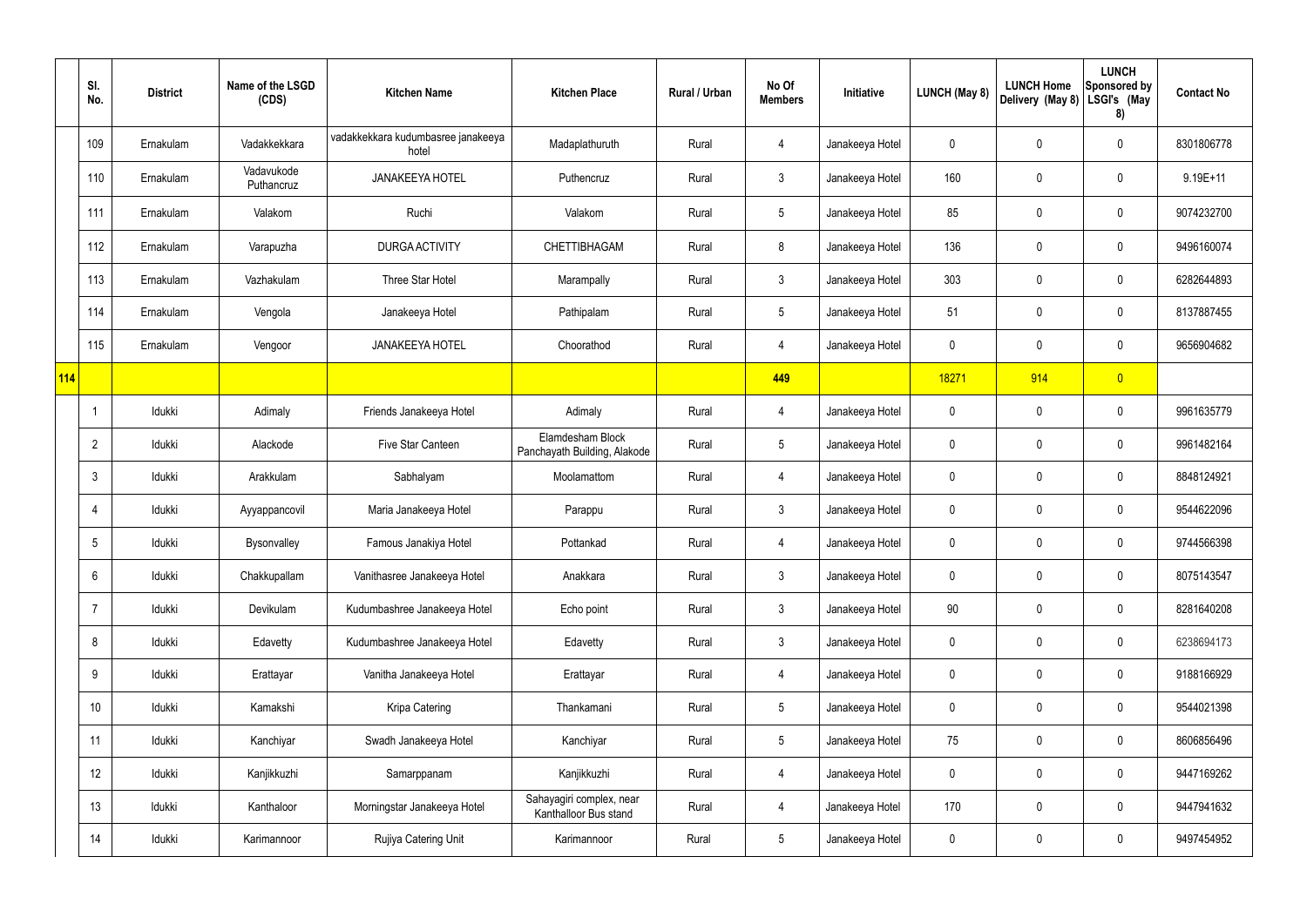|    | SI.<br>No. | <b>District</b> | Name of the LSGD<br>(CDS) | <b>Kitchen Name</b>                | <b>Kitchen Place</b>          | <b>Rural / Urban</b> | No Of<br><b>Members</b> | Initiative      | LUNCH (May 8) | <b>LUNCH Home</b><br>Delivery (May 8) | <b>LUNCH</b><br>Sponsored by<br>LSGI's (May<br>8) | <b>Contact No</b> |
|----|------------|-----------------|---------------------------|------------------------------------|-------------------------------|----------------------|-------------------------|-----------------|---------------|---------------------------------------|---------------------------------------------------|-------------------|
|    | 15         | Idukki          | Karunapuram               | Karuna Hotel                       | Panchayathu complex           | Rural                | 4                       | Janakeeya Hotel | 0             | $\mathbf 0$                           | 0                                                 | 9961152820        |
|    | 16         | Idukki          | Kattappana                | Karunya Janakeeya Hotel            | Kattappana                    | Urban                | $5\phantom{.0}$         | Janakeeya Hotel | 245           | $\mathbf 0$                           | 0                                                 | 9497684477        |
|    | 17         | Idukki          | Kodikkulam                | Kulirma Janakiya Hotel             | Kodikkulam                    | Rural                | $6^{\circ}$             | Janakeeya Hotel | 0             | $\mathbf 0$                           | 0                                                 | 9605111852        |
|    | 18         | Idukki          | Kokkayar                  | Sevana Janakeeya hotel             | 35th Mile                     | Rural                | $\mathbf{3}$            | Janakeeya Hotel | $\mathbf 0$   | $\mathbf 0$                           | 0                                                 | 9562067674        |
|    | 19         | Idukki          | Konnathadi                | Friends Janakeeya Hotel            | Panickankudi                  | Rural                | 6                       | Janakeeya Hotel | 0             | $\mathbf 0$                           | 0                                                 | 9544048878        |
|    | 20         | Idukki          | Konnathadi                | Janapriya Janakeeya Hotel          | Konnathadi                    | Rural                | $\mathbf{3}$            | Janakeeya Hotel | $\mathbf 0$   | $\mathbf 0$                           | 0                                                 | 9895147074        |
|    | 21         | Idukki          | Kudayathoor               | Kudumbashree Janakeeya Hotel       | Kanjar                        | Rural                | $\mathbf{3}$            | Janakeeya Hotel | 0             | $\mathbf 0$                           | 0                                                 | 9526762560        |
|    | 22         | Idukki          | Kumaramangalam            | Kumaramangalam Janakeeya Hotel     | Kumaramangalam                | Rural                | 4                       | Janakeeya Hotel | 0             | $\mathbf 0$                           | 0                                                 | 9745633509        |
|    | 23         | Idukki          | Kumili                    | Ruchi Hotel                        | Kumili                        | Rural                | 4                       | Janakeeya Hotel | 0             | $\mathbf 0$                           | 0                                                 | 9447980637        |
|    | 24         | Idukki          | Manakkadu                 | Vanitha Hotel                      | Chittoor                      | Rural                | 3                       | Janakeeya Hotel | $\mathbf 0$   | $\mathbf 0$                           | 0                                                 | 8330097933        |
| 50 | 25         | Idukki          | Mankulam                  | Jeevanam Catering Janakeeya Hotel  | Panchayathu Building          | Rural                | 4                       | Janakeeya Hotel | 0             | $\mathbf 0$                           | 0                                                 | 9495060505        |
|    | 26         | Idukki          | Mankulam                  | Happy Janakéeya Hotel              | Aanakkulam                    | Rural                | $\mathfrak{Z}$          | Janakeeya Hotel | 185           | $\mathbf 0$                           | 0                                                 | 9496251027        |
|    | 27         | Idukki          | Marayoor                  | Malabar food court Janakeeya Hotel | Marayoor Near IDCB bank       | Rural                | $\overline{4}$          | Janakeeya Hotel | 245           | $\mathbf 0$                           | 0                                                 | 9446925610        |
|    | 28         | Idukki          | Mariyapuram               | Anaswara Hotel & Catering          | Idukki                        | Rural                | $\overline{4}$          | Janakeeya Hotel | 185           | $\mathbf 0$                           |                                                   | 9526329438        |
|    | 29         | Idukki          | Munnar                    | Annapoorna catering                | Lorry stand, old munnar       | Rural                | $5\phantom{.0}$         | Janakeeya Hotel | 295           | $\mathbf 0$                           | 0                                                 | 8281009478        |
|    | 30         | Idukki          | Muttom                    | Nila Janakeeya Hotel               | Muttom                        | Rural                | $\mathfrak{Z}$          | Janakeeya hotel | 0             | $\mathbf 0$                           | 0                                                 | 9961104818        |
|    | 31         | Idukki          | Nedumkandam               | Annus catering                     | Nedumkandam<br>Kizhakkekavala | Rural                | $\overline{4}$          | Janakeeya Hotel | 0             | $\mathbf 0$                           | 0                                                 | 9747458576        |
|    | 32         | Idukki          | Pallivasal                | <b>Blessing Janakeeya Hotel</b>    | Pallivasal                    | Rural                | $\overline{4}$          | Janakeeya Hotel | 0             | $\pmb{0}$                             | 0                                                 | 9947981574        |
|    | 33         | Idukki          | Pampadumpara              | Thripthy Janakeeya Hotel           | Pampadumpara                  | Rural                | $\mathfrak{Z}$          | Janakeeya Hotel | 212           | $\mathbf 0$                           | 0                                                 | 9207150558        |
|    | 34         | Idukki          | Peermedu                  | Thripthy Janakeeya Hotel           | Peermedu                      | Rural                | $\mathfrak{Z}$          | Janakeeya Hotel | 0             | $\pmb{0}$                             | 0                                                 | 9633311267        |
|    | 35         | Idukki          | Peruvanthanam             | Janakeeya Hotel                    | Peruvanthanam                 | Rural                | $5\phantom{.0}$         | Janakeeya Hotel | 0             | $\mathbf 0$                           | 0                                                 | 9562274720        |
|    | 36         | Idukki          | Purappuzha                | Ammas Janakeeya Hotel              | Purappuzha                    | Rural                | $\mathfrak{Z}$          | Janakeeya Hotel | 0             | $\mathbf 0$                           | 0                                                 | 9744954032        |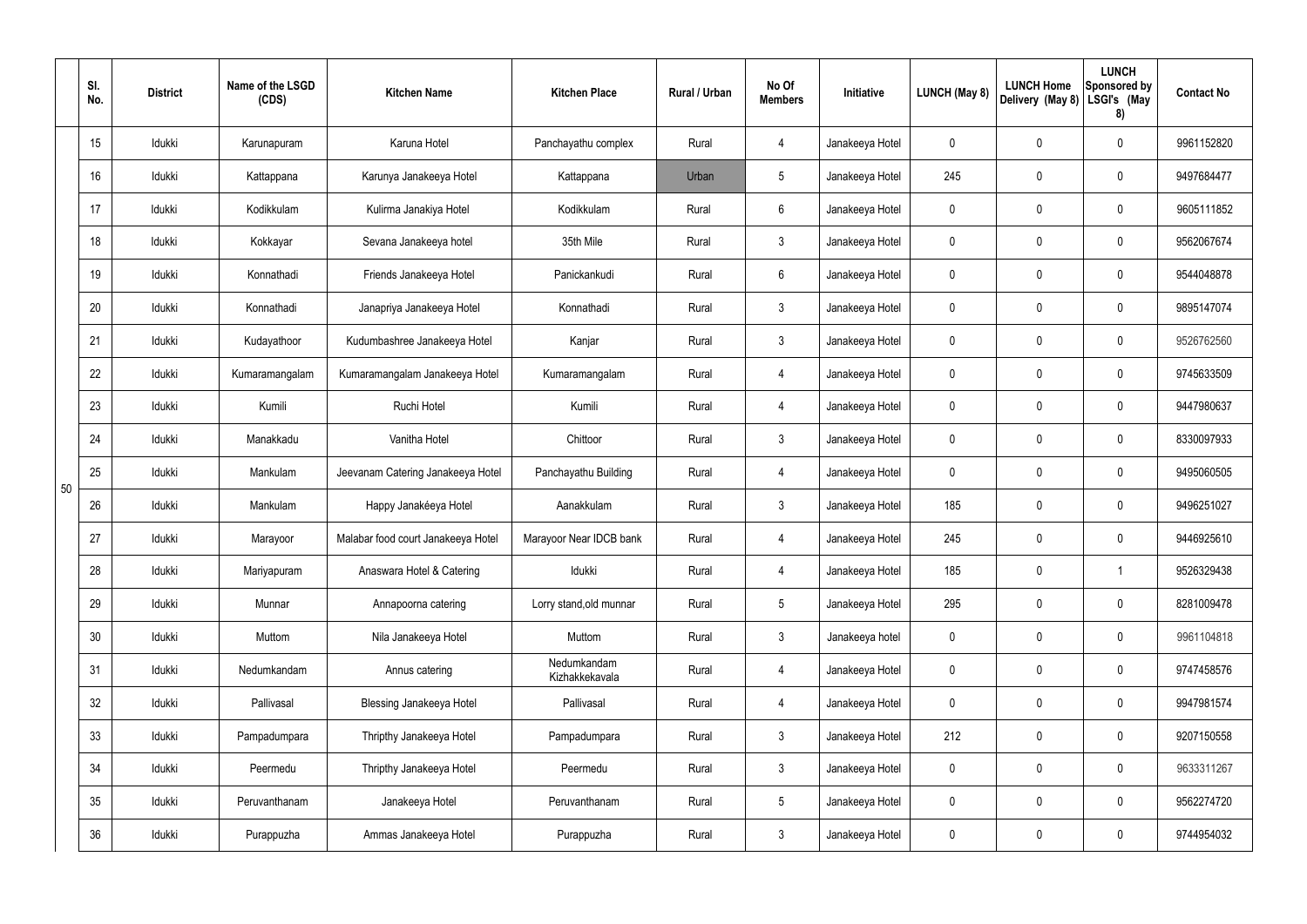|    | SI.<br>No.      | <b>District</b> | Name of the LSGD<br>(CDS) | <b>Kitchen Name</b>                       | <b>Kitchen Place</b>                      | Rural / Urban | No Of<br><b>Members</b> | Initiative      | <b>LUNCH (May 8)</b> | <b>LUNCH Home</b><br>Delivery (May 8) | <b>LUNCH</b><br>Sponsored by<br>LSGI's (May<br>8) | <b>Contact No</b> |
|----|-----------------|-----------------|---------------------------|-------------------------------------------|-------------------------------------------|---------------|-------------------------|-----------------|----------------------|---------------------------------------|---------------------------------------------------|-------------------|
|    | 37              | Idukki          | Rajakkadu                 | Janakeeya Hotel                           | Rajakkadu Town                            | Rural         | $\mathbf{3}$            | Janakeeya Hotel | 395                  | $\mathbf 0$                           | $\mathbf 0$                                       | 9446766999        |
|    | 38              | Idukki          | Rajakumari                | Aiswarya Vanitha Restaurent               | Rajakumari South                          | Rural         | $\overline{4}$          | Janakeeya Hotel | $\mathbf 0$          | $\mathbf 0$                           | $\mathbf 0$                                       | 9526570410        |
|    | 39              | Idukki          | Santhanpara               | Janakeeya Hotel                           | Santhanpara                               | Rural         | $\overline{4}$          | Janakeeya Hotel | 200                  | $\mathbf 0$                           | $\mathbf 0$                                       | 9526174553        |
|    | 40              | Idukki          | Senapathy                 | Ammoose Hotel                             | Mangathotty                               | Rural         | $\mathbf{3}$            | Janakeeya Hotel | $\mathbf 0$          | $\mathbf 0$                           | $\mathbf 0$                                       | 9539396626        |
|    | 41              | Idukki          | Udumbannoor               | Kudumbashree Janakeeya Hotel              | Udumbannor                                | Rural         | $\mathbf{3}$            | Janakeeya Hotel | $\mathbf 0$          | $\mathbf 0$                           | $\mathbf 0$                                       | 9633678438        |
|    | 42              | Idukki          | Upputhara                 | Samarppitha Janakeeya hotel               | Upputhara                                 | Rural         | $5\phantom{.0}$         | Janakeeya Hotel | $\mathbf 0$          | $\mathbf 0$                           | $\mathbf 0$                                       | 9526590710        |
|    | 43              | Idukki          | Vandanmedu                | Dharshana Janakeeya Hotel                 | Vandanmedu                                | Rural         | $\overline{4}$          | Janakeeya Hotel | 350                  | $\mathbf 0$                           | $\mathbf 0$                                       | 9744038737        |
|    | 44              | Idukki          | Vandiperiyar              | Vandiperiyar Janakeeya Hotel              | Vandiperiyar                              | Rural         | $5\overline{)}$         | Janakeeya Hotel | $\mathbf 0$          | $\mathbf 0$                           | $\mathbf 0$                                       | 8086863254        |
|    | 45              | Idukki          | Vannappuram               | Souhrudham Janakeeya Hotel                | Vannappuram                               | Rural         | $5\phantom{.0}$         | Janakeeya Hotel | $\mathbf 0$          | $\mathbf 0$                           | $\mathbf 0$                                       | 8113054492        |
|    | 46              | Idukki          | Vathikudy                 | Mahima                                    | Murickassery                              | Rural         | $\mathbf{3}$            | Janakeeya Hotel | $\mathbf 0$          | $\mathbf 0$                           | $\mathbf 0$                                       | 8289945652        |
|    | 47              | Idukki          | Vattavada                 | Vattavada Kudumbashree Janakeeya<br>Hotel | Keekkara, Kovilur                         | Rural         | $\overline{4}$          | Janakeeya Hotel | 299                  | 0                                     | $\mathbf 0$                                       | 9497790469        |
|    | 48              | Idukki          | Vazhathoppu               | Grahalakshmi Hotel & Catering             | Cheruthoni                                | Rural         | 4                       | Janakeeya Hotel | $\mathbf 0$          | $\mathbf 0$                           | $\mathbf 0$                                       | 9496178884        |
|    | 49              | Idukki          | Vellathooval              | Flowers Janakeeya Hotel                   | Vellathooval                              | Rural         | 4                       | Janakeeya Hotel | $\mathbf 0$          | $\mathbf 0$                           | $\mathbf 0$                                       | 9961419892        |
|    | 50              | Idukki          | Velliyamattam             | Padhayam Kudumbashree Janakeeya<br>Hotel  | Velliyamattam                             | Rural         | 4                       | Janakeeya Hotel | $\mathbf 0$          | $\mathbf 0$                           | $\mathbf 0$                                       | 7902854627        |
| 50 |                 |                 |                           |                                           |                                           |               | 197                     |                 | 2946                 | $\pmb{0}$                             | $\mathbf 1$                                       |                   |
|    |                 | Kannur          | Maloor                    | Maloor Janakeeya Hotel                    | Thrikandaripoyil, PO-<br>Thrikandaripoyil | Rural         | $\mathbf{3}$            | Janakeeya Hotel | $\mathbf 0$          | $\pmb{0}$                             | $\mathbf 0$                                       | 9656132294        |
|    | $\overline{2}$  | Kannur          | Kolachery                 | Janakeeya Hotel                           | Kolachery Paramba, PO-<br>Kolacheri       | Rural         | $5\overline{)}$         | Janakeeya Hotel | $\mathbf 0$          | $\pmb{0}$                             | $\mathbf 0$                                       | 9895324699        |
|    | $\mathbf{3}$    | Kannur          | Pinarayi                  | Janakeeya hotel, Pinarayi                 | Pinarayi                                  | Rural         | $6\overline{6}$         | Janakeeya Hotel | $\mathbf 0$          | 0                                     | $\mathbf 0$                                       | 9447215211        |
|    | $\overline{4}$  | Kannur          | Muzhakunnu                | Thripthy Janakeeya Hotel                  | Kakkayangad, Muzhakkunnu                  | Rural         | $5\phantom{.0}$         | Janakeeya Hotel | $\mathbf 0$          | $\mathbf 0$                           | $\mathbf 0$                                       | 9526047538        |
|    | $5\phantom{.0}$ | Kannur          | Chapparappadavu           | Kudumbasree janakeeya hotel               | Near village office,<br>Chapparappadav    | Rural         | $\mathbf{3}$            | Janakeeya Hotel | $\mathbf 0$          | 0                                     | $\mathbf 0$                                       | 9605413324        |
|    | 6               | Kannur          | Iritty                    | Roopasree Kudumbashree hotel              | Koolichembra                              | Urban         | 8                       | Janakeeya Hotel | $\mathbf 0$          | $\pmb{0}$                             | $\mathbf 0$                                       | 8589921533        |
|    | $\overline{7}$  | Kannur          | Dharmadam                 | Dharmadam Janakeeya hotel                 | Near Andalloor kav,<br>Dharmadam          | Rural         | $\mathbf{3}$            | Janakeeya Hotel | $\pmb{0}$            | 0                                     | $\mathbf 0$                                       | 9526975778        |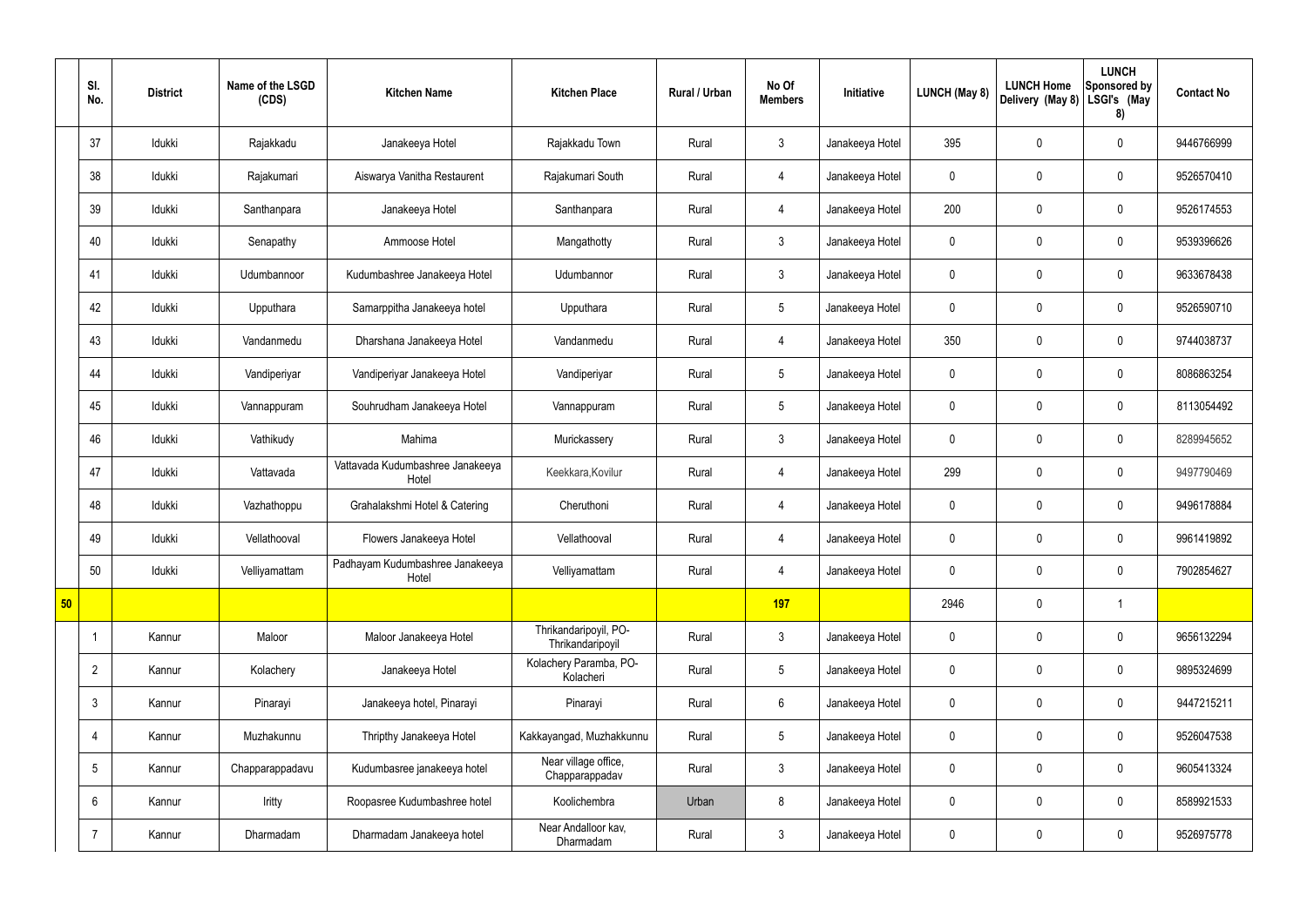| SI.<br>No. | <b>District</b> | Name of the LSGD<br>(CDS)   | <b>Kitchen Name</b>                                | <b>Kitchen Place</b>                           | Rural / Urban | No Of<br><b>Members</b> | Initiative      | LUNCH (May 8) | <b>LUNCH Home</b><br>Delivery (May 8) | <b>LUNCH</b><br>Sponsored by<br>LSGI's (May<br>8) | <b>Contact No</b> |
|------------|-----------------|-----------------------------|----------------------------------------------------|------------------------------------------------|---------------|-------------------------|-----------------|---------------|---------------------------------------|---------------------------------------------------|-------------------|
| 8          | Kannur          | Peralassery                 | Janakeeya Hotel                                    | Peralassery Town, PO -<br>Mundallur            | Rural         | 9                       | Janakeeya Hotel | 0             | 0                                     | $\pmb{0}$                                         | 70256213909       |
| 9          | Kannur          | Kadannappalli<br>Panappuzha | Kudumbasree janakeeya hotel                        | Chanthappura                                   | Rural         | $\overline{4}$          | Janakeeya Hotel | 0             | 0                                     | $\pmb{0}$                                         | 9961089935        |
| 10         | Kannur          | Anthur                      | Janakeeya hotel                                    | Dharmasala                                     | Urban         | $5\phantom{.0}$         | Janakeeya Hotel | 0             | 0                                     | $\pmb{0}$                                         | 9544138650        |
| 11         | Kannur          | Cheruthazham                | Janakeeya Hotel (Thripthi<br>Kudumbashree Canteen) | Pilathara                                      | Rural         | $\mathfrak{Z}$          | Janakeeya Hotel | 0             | 0                                     | $\pmb{0}$                                         | 9947540361        |
| 12         | Kannur          | Peravoor                    | Kudumbashree Janakeeya Hotel                       | Peravoor Bus stand, Peravoor<br>P <sub>O</sub> | Rural         | $\mathbf{3}$            | Janakeeya Hotel | 0             | 0                                     | $\pmb{0}$                                         | 9947567857        |
| 13         | Kannur          | Kalliassery                 | Janakeeya Hotel                                    | Irinav Road, Payyattam, PO-<br>Irinav          | Rural         | $\overline{4}$          | Janakeeya Hotel | 102           | 0                                     | $\pmb{0}$                                         | 8848330570        |
| 14         | Kannur          | Panniyannur                 | Janakeeya Hotel                                    | Panoor Block office compound                   | Rural         | $6\phantom{.}$          | Janakeeya Hotel | 0             | 0                                     | $\pmb{0}$                                         | 9447449875        |
| 15         | Kannur          | Kannapuram                  | Janakeeya Hotel                                    | Chynaclay road, Kannapuram                     | Rural         | $5\phantom{.0}$         | Janakeeya Hotel | 0             | 0                                     | $\pmb{0}$                                         | 8089127045        |
| 16         | Kannur          | Sreekandapuram              | Janakeeya Hotel                                    | Sreekandapuram, near bus<br>stand              | Urban         | $5\phantom{.0}$         | Janakeeya Hotel | 0             | 0                                     | $\mathbf 0$                                       | 7591948757        |
| 17         | Kannur          | Thalasseri                  | Janakeeya Hotel                                    | New bus stand, Thalasseri                      | Urban         | 6                       | Janakeeya Hotel | 0             | 0                                     | $\pmb{0}$                                         | 9446263864        |
| 18         | Kannur          | Chokli                      | Janakeeya Hotel                                    | Olavilam, Chokli                               | Rural         | $\sqrt{5}$              | Janakeeya Hotel | 0             | 0                                     | $\pmb{0}$                                         | 9846892821        |
| 19         | Kannur          | Udayagiri                   | Janakeeya Hotel                                    | Karthikapuram                                  | Rural         | $\overline{4}$          | Janakeeya Hotel | 0             | 0                                     | $\pmb{0}$                                         | 9562375342        |
| 20         | Kannur          | Karivellur Peralam          | Janakeeya Hotel                                    | Panchayah building,<br>Onakkunnu               | Rural         | 4                       | Janakeeya Hotel | 0             | 0                                     | 0                                                 | 7025519714        |
| 21         | Kannur          | Muzhappilangad              | Janakeeya Hotel                                    | Near FCI godown,<br>Muzhappilangad             | Rural         | $5\phantom{.0}$         | Janakeeya Hotel | 0             | 0                                     | $\pmb{0}$                                         | 7306005267        |
| 22         | Kannur          | Narath                      | Janakeeya Hotel                                    | Janakeeya Hotel, Kambil,<br>Narath             | Rural         | $\overline{7}$          | Janakeeya Hotel | 0             | 0                                     | $\pmb{0}$                                         | 9747441162        |
| 23         | Kannur          | Payyannur                   | Janakeeya Hotel                                    | Municipality compoud,<br>Payyannur             | Urban         | 3 <sup>1</sup>          | Janakeeya Hotel | 0             | 0                                     | $\mathbf 0$                                       | 9526620805        |
| 24         | Kannur          | Kangol Alappadamba          | Janakeeya Hotel                                    | Mathil, Near Kangol<br>Alappadamba Panchayath  | Rural         | $\overline{4}$          | Janakeeya Hotel | 0             | 0                                     | $\pmb{0}$                                         | 9495296142        |
| 25         | Kannur          | Naduvil                     | Janakeeya Hotel                                    | Panchayath compound,<br>Naduvil town           | Rural         | $\overline{4}$          | Janakeeya Hotel | 0             | 0                                     | $\mathbf 0$                                       | 7902902490        |
| 26         | Kannur          | Koothuparamba               | Janakeeya Hotel                                    | Manghad Vayal, Near HSS<br>Koothuparamba, PO-  | Urban         | 8                       | Janakeeya Hotel | 0             | 0                                     | $\pmb{0}$                                         | 9645608253        |
| 27         | Kannur          | Kuttiatoor                  | Janakeeya Hotel                                    | Near Panchayath office,<br>Chattukappara       | Rural         | $5\phantom{.0}$         | Janakeeya Hotel | 0             | $\pmb{0}$                             | $\pmb{0}$                                         | 9544644195        |
| 28         | Kannur          | Kathirur                    | Janakeeya Hotel                                    | Panchayath office building,<br>Kathirur        | Rural         | $5\,$                   | Janakeeya Hotel | 0             | $\pmb{0}$                             | $\pmb{0}$                                         | 8129404833        |
| 29         | Kannur          | Panoor                      | Janakeeya Hotel                                    | Elangode, Panoor                               | Urban         | $5\,$                   | Janakeeya Hotel | 0             | 0                                     | $\pmb{0}$                                         | 9605852157        |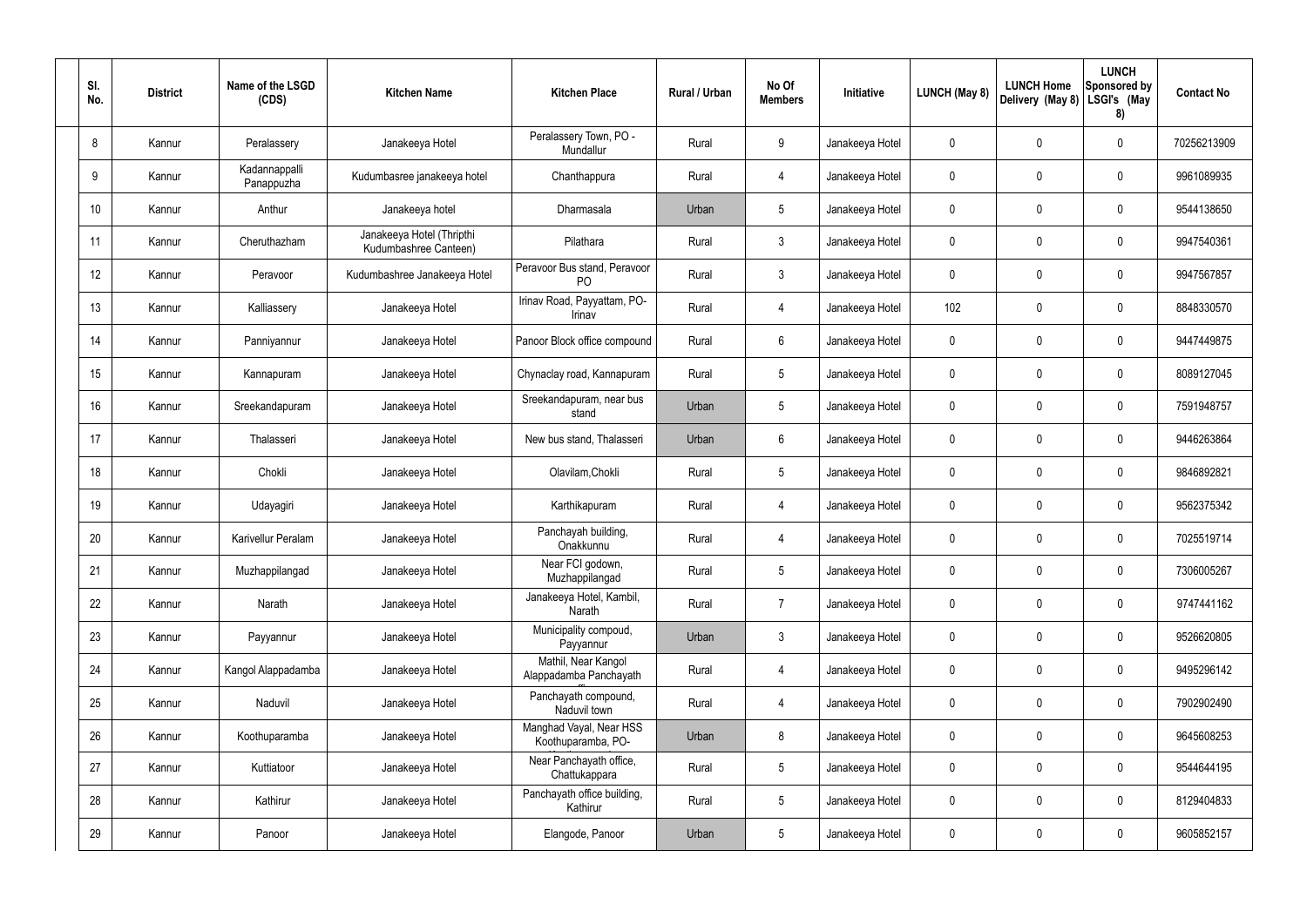|    | SI.<br>No. | <b>District</b> | Name of the LSGD<br>(CDS) | <b>Kitchen Name</b> | <b>Kitchen Place</b>                                           | Rural / Urban | No Of<br><b>Members</b> | Initiative      | <b>LUNCH (May 8)</b> | <b>LUNCH Home</b><br>Delivery (May 8) | <b>LUNCH</b><br>Sponsored by<br>LSGI's (May<br>8) | <b>Contact No</b> |
|----|------------|-----------------|---------------------------|---------------------|----------------------------------------------------------------|---------------|-------------------------|-----------------|----------------------|---------------------------------------|---------------------------------------------------|-------------------|
|    | 30         | Kannur          | Chirakkal                 | Janakeeya Hotel     | Chirakkal weavers.<br>Puthiyatheru                             | Rural         | $5\phantom{.0}$         | Janakeeya Hotel | $\mathbf 0$          | 0                                     | $\boldsymbol{0}$                                  | 9895854873        |
|    | 31         | Kannur          | Eranjoli                  | Janakeeya Hotel     | Near Thalassery RTO office,<br>Chungam                         | Rural         | $5\phantom{.0}$         | Janakeeya Hotel | $\mathbf 0$          | 0                                     | $\boldsymbol{0}$                                  | 9656368808        |
|    | 32         | Kannur          | Payam                     | Janakeeya Hotel     | Near Panchayath office,<br>Madathil                            | Rural         | $\overline{4}$          | Janakeeya Hotel | $\mathbf 0$          | 0                                     | $\boldsymbol{0}$                                  | 9496554678        |
|    | 33         | Kannur          | Eramam Kuttoor            | Janakeeya Hotel     | Mathamangalam, Near CDS<br>office                              | Rural         | 4                       | Janakeeya Hotel | $\mathbf 0$          | 0                                     | $\boldsymbol{0}$                                  | 9562473576        |
|    | 34         | Kannur          | Ramanthally               | Janakeeya hotel     | Ramanthally                                                    | Rural         | 4                       | Janakeeya Hotel | $\mathbf 0$          | 0                                     | $\mathbf 0$                                       | 9496705429        |
|    | 35         | Kannur          | Thripangottur             | Janakeeya Hotel     | Kallikkandy, Thripangottur                                     | Rural         | $\mathbf{3}$            | Janakeeya Hotel | $\mathbf 0$          | 0                                     | $\boldsymbol{0}$                                  | 9495191659        |
|    | 36         | Kannur          | Madayi                    | Janakeeya Hotel     | Eripuram, Near Vrindhavan<br>Residency, PO Pazhayangadi        | Rural         | $\mathbf{3}$            | Janakeeya Hotel | 0                    | $\mathbf 0$                           | $\pmb{0}$                                         | 7561006271        |
|    | 37         | Kannur          | Kelakam                   | Janakeeya Hotel     | Kelakam PO                                                     | Rural         | $\mathbf{3}$            | Janakeeya Hotel | 0                    | 0                                     | $\pmb{0}$                                         | 8113866296        |
|    | 38         | Kannur          | Kurumathoor               | Janakeeya Hotel     | Near GVHSS, Kurumathoor                                        | Rural         | $\mathbf{3}$            | Janakeeya Hotel | $\mathbf 0$          | 0                                     | $\mathbf 0$                                       | 9633816470        |
|    | 39         | Kannur          | Peringome Vayakkara       | Janakeeya Hotel     | Peringome, Near Police station                                 | Rural         | $5\phantom{.0}$         | Janakeeya Hotel | $\mathbf 0$          | 0                                     | $\boldsymbol{0}$                                  | 9961413726        |
|    | 40         | Kannur          | Munderi                   | Janakeeya Hotel     | Kanjirode Karakkadu, Munderi                                   | Rural         | 4                       | Janakeeya Hotel | 154                  | 0                                     | $\pmb{0}$                                         | 8547609196        |
|    | 41         | Kannur          | Anjarakandy               | Janakeeya Hotel     | Panayatham Paramba,<br>Anjarankandy                            | Rural         | $\overline{4}$          | Janakeeya Hotel | 0                    | 0                                     | $\pmb{0}$                                         | 9496900755        |
| 91 | 42         | Kannur          | Ayyankkunnu               | Janakeeya Hotel     | Ayyankunnu Panchayth<br>Anghadikkadavu                         | Rural         |                         | Janakeeya Hotel | $\Omega$             | 0                                     | 0                                                 | 9946734976        |
|    | 43         | Kannur          | Padiyoor                  | Janakeeya Hotel     | Padiyoor PO                                                    | Rural         | $\overline{4}$          | Janakeeya Hotel | $\pmb{0}$            | 0                                     | $\mathbf 0$                                       | 9539028498        |
|    | 44         | Kannur          | Ezhome                    | Janakeeya Hotel     | Pazhayangadi bus stand,<br>Ezhom                               | Rural         | $5\phantom{.0}$         | Janakeeya Hotel | 161                  | 0                                     | $\mathbf 0$                                       | 8086910862        |
|    | 45         | Kannur          | Koodali                   | Janakeeya Hotel     | Near Koodali Panchayath<br>Office, Kololam, PO -<br>Edavannoor | Rural         | $\overline{4}$          | Janakeeya Hotel | $\pmb{0}$            | $\mathbf 0$                           | $\pmb{0}$                                         | 9526524230        |
|    | 46         | Kannur          | Pappinisseri              | Janakeeya Hotel     | Near EMS Smaraka Govt.<br>Higher secondary school,             | Rural         | $\overline{4}$          | Janakeeya Hotel | $\pmb{0}$            | 0                                     | $\pmb{0}$                                         | 9605727307        |
|    | 47         | Kannur          | Mattannur                 | Janakeeya Hotel     | Near Municipality office,<br>Mattannur                         | Urban         | $5\phantom{.0}$         | Janakeeya Hotel | 0                    | $\mathbf 0$                           | $\mathbf 0$                                       | 7510706897        |
|    | 48         | Kannur          | Chenghalayi               | Janakeeya Hotel     | Valakai, Chenghalayi                                           | Rural         | $\mathbf{3}$            | Janakeeya Hotel | $\pmb{0}$            | 0                                     | $\pmb{0}$                                         | 8547696233        |
|    | 49         | Kannur          | Pattiam                   | Janakeeya Hotel     | Cheruvancheri PO,<br>Cheruvancheri                             | Rural         | $\overline{4}$          | Janakeeya Hotel | 0                    | 0                                     | $\pmb{0}$                                         | 7025025275        |
|    | 50         | Kannur          | Thaliparamba              | Janakeeya Hotel     | Municipality compoud,<br>Thaliparamba                          | Urban         | 4                       | Janakeeya Hotel | 0                    | 0                                     | $\pmb{0}$                                         | 8547849019        |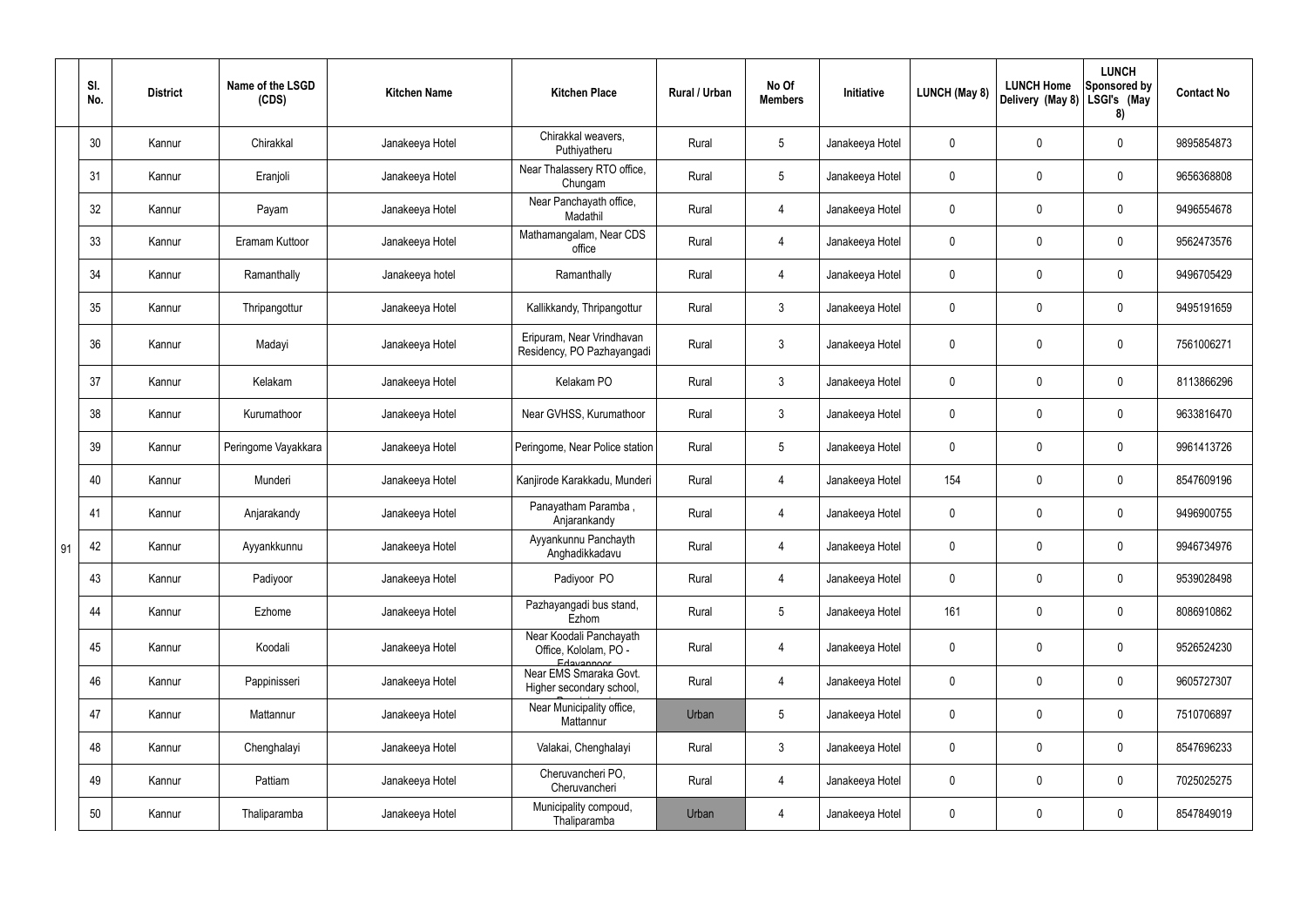| SI.<br>No. | <b>District</b> | Name of the LSGD<br>(CDS) | <b>Kitchen Name</b>                          | <b>Kitchen Place</b>                                    | Rural / Urban | No Of<br><b>Members</b> | Initiative      | LUNCH (May 8) | <b>LUNCH Home</b><br>Delivery (May 8) | <b>LUNCH</b><br>Sponsored by<br>LSGI's (May<br>8) | <b>Contact No</b> |
|------------|-----------------|---------------------------|----------------------------------------------|---------------------------------------------------------|---------------|-------------------------|-----------------|---------------|---------------------------------------|---------------------------------------------------|-------------------|
| 51         | Kannur          | Payyavoor                 | Janakeeya Hotel                              | Payyavoor - PO, Payyavoor                               | Rural         | $5\phantom{.0}$         | Janakeeya Hotel | $\mathbf 0$   | 0                                     | $\boldsymbol{0}$                                  | 9495311608        |
| 52         | Kannur          | Kottiyoor                 | Janakeeya Hotel                              | Neendunokki, Kottiyoor - PO                             | Rural         | $5\phantom{.0}$         | Janakeeya Hotel | $\mathbf 0$   | 0                                     | $\boldsymbol{0}$                                  | 6282565854        |
| 53         | Kannur          | Kunnothparamba            | Janakeeya Hotel                              | Kunnothparamba PO,<br>Kunnothparamba                    | Rural         | $\mathbf{3}$            | Janakeeya Hotel | $\mathbf 0$   | 0                                     | $\boldsymbol{0}$                                  | 8156840487        |
| 54         | Kannur          | Pariyaram                 | Janakeeya Hotel                              | Near Panchayath Office,<br>Chithappile poyil, Pariyaram | Rural         | 4                       | Janakeeya Hotel | 0             | 0                                     | $\pmb{0}$                                         | 9744385083        |
| 55         | Kannur          | Kunjimangalam             | Janakeeya Hotel                              | Old Post office building,<br>Andamkovil, Kunjimangalam  | Rural         | 4                       | Janakeeya Hotel | $\mathbf 0$   | 0                                     | $\pmb{0}$                                         | 9526981326        |
| 56         | Kannur          | Thillenkeri               | Janakeeya Hotel                              | Thekkam poyil, Near Uliyil<br>Town                      | Rural         | $\mathbf{3}$            | Janakeeya Hotel | 0             | $\mathbf 0$                           | $\pmb{0}$                                         | 9745059451        |
| 57         | Kannur          | Chittariparamba           | Janakeeya Hotel                              | Poovathinkeezhil, PO-<br>Chittariparamba                | Rural         | $6\phantom{.}6$         | Janakeeya Hotel | $\mathbf 0$   | 0                                     | $\pmb{0}$                                         | 8943506825        |
| 58         | Kannur          | Mayyil                    | Janakeeya Hotel                              | Near Mayyil Panchayath office,<br>Mayyil                | Rural         | $\overline{4}$          | Janakeeya Hotel | 0             | $\mathbf 0$                           | $\pmb{0}$                                         | 9526072638        |
| 59         | Kannur          | Cherukunnu                | Janakeeya Hotel                              | Pallichal, PO - Cherukunnu,<br>Pin -670301              | Rural         | 4                       | Janakeeya Hotel | 150           | 0                                     | $\pmb{0}$                                         | 8547361298        |
| 60         | Kannur          | Aaralam                   | Janakeeya Hotel                              | Athikkal, PO - Keezhpally                               | Rural         | $5\phantom{.0}$         | Janakeeya Hotel | 0             | 0                                     | $\pmb{0}$                                         | 9961285762        |
| 61         | Kannur          | Alakkode                  | Janakeeya Hotel                              | Therthally, Therthally PO,<br>Alakkode                  | Rural         | $5\overline{)}$         | Janakeeya Hotel | $\mathbf 0$   | 0                                     | $\mathbf 0$                                       | 8547045070        |
| 62         | Kannur          | Malappattam               | Janakeeya Hotel                              | Near Malappattam<br>panchayath, Malappattam             | Rural         | $\mathbf{3}$            | Janakeeya Hotel | 0             | 0                                     | $\pmb{0}$                                         | 9400571842        |
| 63         | Kannur          | Kanichar                  | Janakeeya Hotel                              | Kanichar PO, Kanichar                                   | Rural         | 3                       | Janakeeya Hotel | 0             | $\mathbf 0$                           | 0                                                 | 9526167667        |
| 64         | Kannur          | Mokeri                    | Kudumbashree Janakeeya Hotel,<br>Mokeri      | Vallangad, Mokeri                                       | Rural         | $5\overline{)}$         | Janakeeya Hotel | 200           | 0                                     | $\mathbf 0$                                       | 9947037223        |
| 65         | Kannur          | Anjarakandy 2             | Kudumbashree Janakeeya Hotel,<br>Anjarakandy | Kavinmoola, Anjarakandy                                 | Rural         | $5\overline{)}$         | Janakeeya Hotel | 0             | 0                                     | $\pmb{0}$                                         | 9446657510        |
| 66         | Kannur          | Newmahi                   | Kudumbashree Janakeeya Hotel                 | Newmahi bridge, Newmahi                                 | Rural         | $\mathbf{3}$            | Janakeeya Hotel | 0\$           | 0\$                                   | 0\$                                               | 9946056862        |
| 67         | Kannur          | Keezhallur                | Janakeeya Hotel                              | Kummanam, Elambara                                      | Rural         | $3\phantom{.0}$         | Janakeeya Hotel | 0             | 0                                     | $\pmb{0}$                                         | 9947648580        |
| 68         | Kannur          | Chembilode                | Janakeeya hotel                              | Chakkarakal bus stand,<br>mowanchery                    | Rural         | $5\overline{)}$         | Janakeeya Hotel | 0             | 0                                     | $\pmb{0}$                                         | 9847951631        |
| 69         | Kannur          | vengad                    | Janakeeya hotel                              | mambaram                                                | Rural         | 6                       | Janakeeya Hotel | 157           | 0                                     | $\pmb{0}$                                         | 7902970902        |
| 70         | Kannur          | Azhikode                  | Janakeeya hotel                              | vankulathvayayal                                        | Rural         | $\overline{4}$          | Janakeeya Hotel | 0             | 0                                     | $\pmb{0}$                                         | 9895910633        |
| 71         | Kannur          | Kolayad                   | Janakeeya hotel                              | kolayad                                                 | rural         | 3 <sup>1</sup>          | janakeeya hotel | 0             | 0                                     | $\pmb{0}$                                         | 8592065431        |
| 72         | Kannur          | valapattanam              | janakeeya hotel                              | mill road, valapattanam                                 | rural         | $\mathfrak{Z}$          | janakeeya hotel | 0             | 0                                     | $\pmb{0}$                                         | 9061345312        |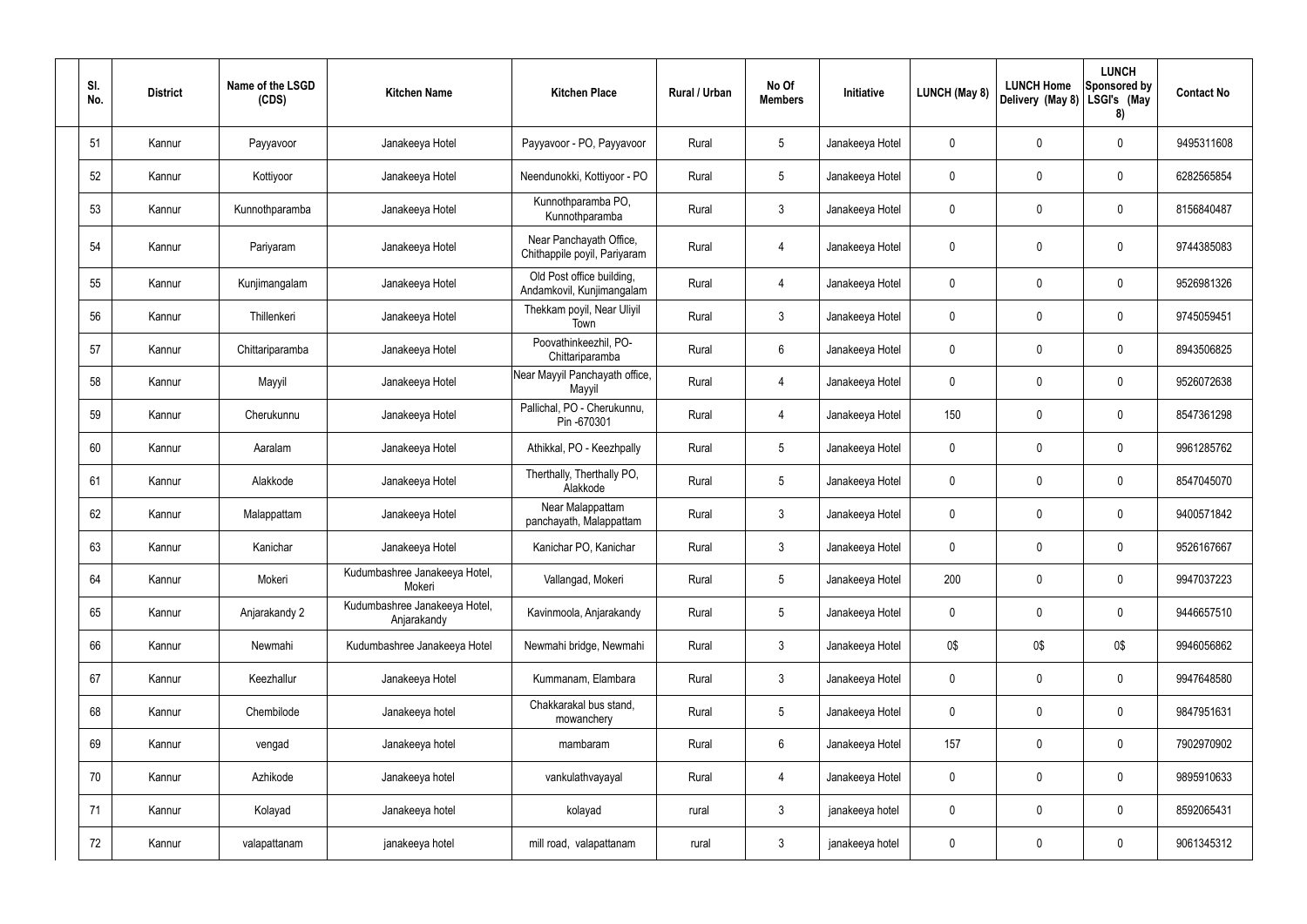|    | SI.<br>No.     | <b>District</b> | Name of the LSGD<br>(CDS) | <b>Kitchen Name</b>        | <b>Kitchen Place</b>                                        | Rural / Urban | No Of<br><b>Members</b> | Initiative      | <b>LUNCH (May 8)</b> | <b>LUNCH Home</b><br>Delivery (May 8) | <b>LUNCH</b><br>Sponsored by<br>LSGI's (May<br>8) | <b>Contact No</b> |
|----|----------------|-----------------|---------------------------|----------------------------|-------------------------------------------------------------|---------------|-------------------------|-----------------|----------------------|---------------------------------------|---------------------------------------------------|-------------------|
|    | 73             | Kannur          | Anthur 2                  | annapoorna janakeeya hotel | paliyath valapp, po morazha                                 | urban         | 3                       | janakeeya hotel | $\mathbf 0$          | $\mathbf 0$                           | $\mathbf 0$                                       | 9526183004        |
|    | 74             | Kannur          | payyannur 2               | janakeeya hotel            | kaniyeri, po vellur                                         | urban         | $\mathbf{3}$            | janakeeya hotel | $\boldsymbol{0}$     | $\mathbf 0$                           | $\mathbf 0$                                       | 8301817232        |
|    | 75             | Kannur          | cherupuzha                | janakeeya hotel            | near panjayath office,<br>cherupuzha, 670511                | rural         | 4                       | janakeeya hotel | $\boldsymbol{0}$     | $\mathbf 0$                           | $\mathbf 0$                                       | 8547114024        |
|    | 76             | Kannur          | Eruvessy                  | Janakeeya hotel            | Panchayath office road,<br>Chemberi                         | Rural         | $\overline{4}$          | Janakeeya hotel | $\boldsymbol{0}$     | $\mathbf 0$                           | $\mathbf 0$                                       | 9544893463        |
|    | 77             | Kannur          | Pattuvam                  | Janakeeya Hotel            | Near Pattuvam panchayath<br>office, Pattuvam                | Rural         | 5                       | Janakeeya hotel | $\boldsymbol{0}$     | $\mathbf 0$                           | $\mathbf 0$                                       | 9539731430        |
|    | 78             | Kannur          | Mangattidom               | Janakeeya Hotel            | Kaitheri idam, Nirmalagiri PO,<br>Mangattidom               | Rural         | $\overline{7}$          | Janakeeya hotel | $\boldsymbol{0}$     | $\mathbf 0$                           | $\mathbf 0$                                       | 9207253934        |
|    | 79             | Kannur          | Panoor                    | Janakeeya Hotel            | Thundayi peedika, Pukkom,<br>Panoor PO                      | Urban         | 5                       | Janakeeya hotel | $\boldsymbol{0}$     | $\mathbf 0$                           | $\mathbf 0$                                       | 9605852157        |
|    | 80             | Kannur          | Kottayam                  | Janakeeya hotel            | Kottayam malabar, Kottayam<br>panchayath building, Kottayam | Rural         | 5                       | Janakeeya hotel | $\mathbf 0$          | $\mathbf 0$                           | $\mathbf 0$                                       | 9656672187        |
|    | 81             | Kannur          | Ulikkal                   | Janakeeya hotel            | Vattiyam thodu (po) Mattara,<br>Ulikkal, 670705             | Rural         | 5                       | Janakeeya hotel | $\boldsymbol{0}$     | $\mathbf 0$                           | $\mathbf 0$                                       | 8086777517        |
|    | 82             | Kannur          | Kadambur                  | Janakeeya hotel            | Kadachira, Kadambur                                         | Rural         | 5                       | Janakeeya hotel | $\boldsymbol{0}$     | $\mathbf 0$                           | $\mathbf 0$                                       | 9847178332        |
|    | 83             | Kannur          | Irikkoor                  | Janakeeya hotel            | Peruvalathuparambu, PO -<br>Irikkoor                        | Rural         | $\overline{4}$          | Janakeeya hotel | $\boldsymbol{0}$     | $\pmb{0}$                             | $\mathbf 0$                                       | 9746864255        |
|    | 84             | Kannur          | Mattool                   | Janakeeya hotel            | Mattool central, Mattool                                    | Rural         | 5                       | Janakeeya hotel | $\boldsymbol{0}$     | $\mathbf 0$                           | $\mathbf 0$                                       | 9895321842        |
|    | 85             | Kannur          | Thalasseri -2             | Janakeeya hotel            | Thalayi harbour, Thalasseri                                 | Urban         | 5                       | Janakeeya hotel | $\boldsymbol{0}$     | $\mathbf 0$                           | $\mathbf 0$                                       | 9605745402        |
|    | 86             | Kannur          | Kannur                    | Janakeeya hotel            | Pallipoyil division, Kannur<br>corporation                  | Urban         | $\mathfrak{Z}$          | Janakeeya hotel | $\pmb{0}$            | $\pmb{0}$                             | $\mathbf 0$                                       | 9745243643        |
|    | 87             | Kannur          | Ulikkal                   | Janakeeya hotel            | Manikkadavu PO,<br>Manikkadadavu - 670705                   | Rural         | $5\phantom{.0}$         | Janakeeya hotel | $\pmb{0}$            | $\pmb{0}$                             | $\mathbf 0$                                       | 8547972988        |
|    | 88             | Kannur          | payam                     | Janakeeya hotel            | vallithod, Kiliyanthara po<br>670706                        | Rural         | $5\phantom{.0}$         | Janakeeya Hotel | $\pmb{0}$            | $\pmb{0}$                             | $\mathbf 0$                                       | 8848760234        |
|    | 89             | Kannur          | Naduvil                   | Janakeeya Hotel            | karuvanchal                                                 | Rural         | $6\,$                   | janakeeya hotel | $\pmb{0}$            | $\pmb{0}$                             | $\mathbf 0$                                       | 9495191934        |
|    | 90             | Kannur          | Mattanur-2                | Janakeeya Hotel            | Uruvachal                                                   | Urban         |                         | Janakeeya Hotel | $\pmb{0}$            | $\pmb{0}$                             | $\mathbf 0$                                       | 9400477400        |
|    | 91             | Kannur          | Peringome -2              | Janakeeya Hotel            | Padiyottuchal                                               | Rural         | $5\overline{)}$         | Janakeeya Hotel | $\pmb{0}$            | $\pmb{0}$                             | $\mathbf 0$                                       |                   |
| 91 |                |                 |                           |                            |                                                             |               | 396                     |                 | 924                  | $\pmb{0}$                             | $\mathbf 0$                                       |                   |
|    |                | kasaragod       | kayyur cheemeni           | janakeeya hotel cheemeni   | cheemeni                                                    | Rural         | $\overline{4}$          | janakeeya hotel | 180                  |                                       |                                                   |                   |
|    | $\overline{2}$ | Kasaragod       | Pilicode                  | Janakeeya Hotel, Pilicode  | Kalikkadavu                                                 | Rural         | $\overline{4}$          | Janakeeya Hotel | 195                  | $\pmb{0}$                             | $\mathbf 0$                                       | 9944087661        |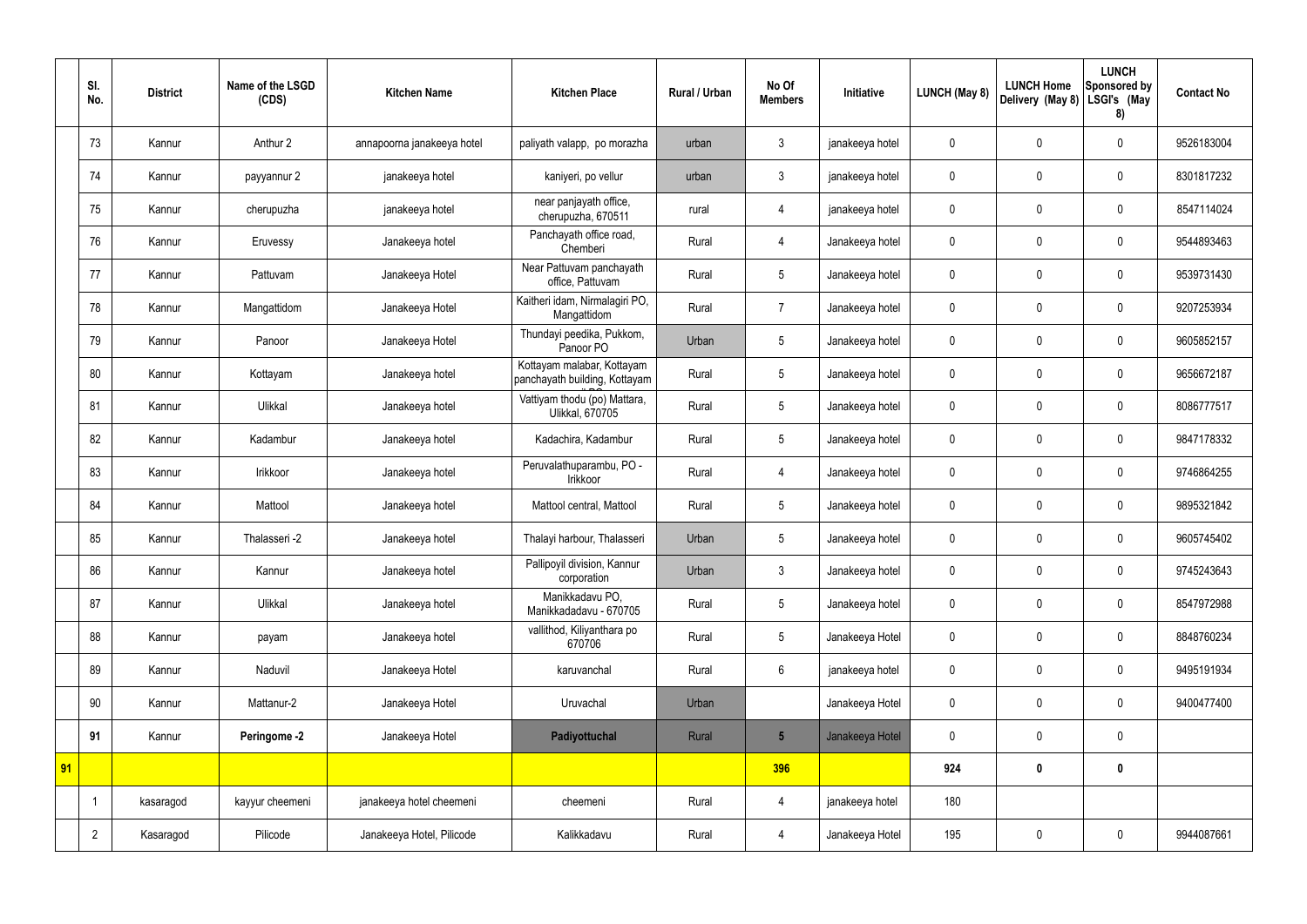| SI.<br>No.      | <b>District</b> | Name of the LSGD<br>(CDS) | <b>Kitchen Name</b>             | <b>Kitchen Place</b>  | <b>Rural / Urban</b> | No Of<br><b>Members</b> | Initiative      | <b>LUNCH (May 8)</b> | <b>LUNCH Home</b><br>Delivery (May 8) | <b>LUNCH</b><br>Sponsored by<br>LSGI's (May<br>8) | <b>Contact No</b> |
|-----------------|-----------------|---------------------------|---------------------------------|-----------------------|----------------------|-------------------------|-----------------|----------------------|---------------------------------------|---------------------------------------------------|-------------------|
| $\mathbf{3}$    | Kasaragod       | Kodom belur               | janakeeya hotel kalichanadukkam | Kalichanadukkam       | Rural                | 4                       | Janakeeya Hotel | $\mathbf 0$          | $\mathbf 0$                           | $\mathbf 0$                                       | 9562820280        |
| 4               | Kasaragod       | Chemnad                   | Oruma janakeeya hotel           | Koliyadkam            | Rural                | $5\overline{)}$         | Janakeeya Hotel | 250                  | $\mathbf 0$                           | $\mathbf 0$                                       | 9567660603        |
| $5\phantom{.0}$ | Kasaragod       | Trikarpur                 | Janakeeya Hotel                 | Trikaripur            | Rural                | $5\overline{)}$         | Janakeeya Hotel | 250                  | $\mathbf 0$                           | $\mathbf 0$                                       | 8086392698        |
| 6               | Kasaragod       | Panathady                 | janakeeya hotel panthoor        | Panathoor             | Rural                | $\overline{4}$          | Janakeeya Hotel | 109                  | $\mathbf 0$                           | $\mathbf 0$                                       | 8943109804        |
| 7               | Kasaragod       | West eleri                | Thripthi Janakeeya hotel        | Bheemanadi            | Rural                | $\overline{4}$          | Janakeeya Hotel | 289                  | $\mathbf 0$                           | $\mathbf 0$                                       | 9497847040        |
| 8               | Kasaragod       | Madikai                   | Salkara Janakeeya hotel         | Madikai               | Rural                | $\mathbf{3}$            | Janakeeya Hotel | 165                  | $\mathbf 0$                           | $\mathbf 0$                                       | 8281850733        |
| 9               | Kasaragod       | Valiyaparamba             | Janakeeya hotel                 | Valiyaparamba         | Rural                | $\mathbf{3}$            | Janakeeya Hotel | 150                  | $\mathbf 0$                           | $\mathbf 0$                                       | 9745962447        |
| 10              | Kasaragod       | Ajanur                    | Janakeeya hotel                 | Vellikkoth            | Rural                | $\mathbf{3}$            | Janakeeya Hotel | 367                  | $\mathbf 0$                           | $\mathbf 0$                                       | 7558068272        |
| 11              | Kasaragod       | Badiadka                  | Janakeeya hotel                 | Badiadka              | Rural                | $\overline{4}$          | Janakeeya Hotel | 80                   | $\mathbf 0$                           | $\mathbf 0$                                       | 9539359291        |
| 12              | Kasaragod       | Kuttikkol                 | Janakeeya hotel                 | Kuttikkol             | Rural                | $\overline{4}$          | Janakeeya Hotel | 111                  | $\mathbf 0$                           | $\mathbf 0$                                       | 8547062480        |
| 13              | Kasaragod       | Delampadi                 | Janakeeya hotel                 | Delampadi             | Rural                | $\overline{4}$          | Janakeeya hotel | 102                  | $\mathbf 0$                           | $\pmb{0}$                                         | 9496702505        |
| 14              | Kasaragod       | Meenja                    | Janakeeya hotel                 | Miyapadav             | Rural                | 4                       | Janakeeya Hotel | 142                  | $\mathbf 0$                           | $\mathbf 0$                                       | 9497161960        |
| 15              | Kasaragod       | Puthige                   | Janakeeya hotel                 | Puthige               | Rural                | $\mathbf{3}$            | Janakeeya hotel | 66                   | $\mathbf 0$                           | $\mathbf 0$                                       | 8592071686        |
| 16              | Kasaragod       | Bedaduka                  | Janakeeya hotel                 | Kundamkuzhi           | Rural                | $\mathfrak{Z}$          | Janakeeya hotel | 200                  | $\pmb{0}$                             | $\mathbf 0$                                       | 8281092860        |
| 17              | Kasaragod       | muliyar                   | Janakeeya Hotel                 | Bovikanam             | Rural                | 9                       | Janakeeya Hotel | 224                  | $\pmb{0}$                             | $\mathbf 0$                                       | 7034632654        |
| 18              | Kasaragod       | Pallikara                 | Janakeeya Hotel                 | Pallikara             | Rural                | $\overline{4}$          | Janakeeya Hotel | 285                  | $\pmb{0}$                             | $\mathbf 0$                                       | 7034016505        |
| 19              | Kasaragod       | Kinanoor karinthalam      | Janakeeya Hotel                 | Parappa               | Rural                | $5\phantom{.0}$         | Janakeeya hotel | 221                  | $\pmb{0}$                             | $\mathbf 0$                                       | 9526063885        |
| 20              | Kasaragod       | Nileswaram                | Janakeeya Hotel                 | Nileswaram market     | Urban                | $5\phantom{.0}$         | Janakeeya hotel | 330                  | $\pmb{0}$                             | $\mathbf 0$                                       | 6235177323        |
| 21              | Kasaragod       | Kanhangad 1               | Janakeeya hotel                 | Kanhangad town        | Urban                | $5\phantom{.0}$         | Janakeeya hotel | \$623                | $\pmb{0}$                             | $\mathbf 0$                                       | 8111858204        |
| 22              | Kasaragod       | Kanhangad 1               | Janakeeya hotel                 | Nr.Mini civil station | Urban                | $\mathfrak{Z}$          | Janakeeya hotel | 128                  | 125                                   | $\mathbf 0$                                       | 9495561250        |
| 23              | Kasaragod       | Paivalige                 | Janakeeya hotel                 | Paivalige             | Rural                | $\overline{4}$          | Janakeeya hotel | 95                   | $\pmb{0}$                             | $\mathbf 0$                                       | 7356491447        |
| 24              | Kasaragod       | Manjeswaram               | Janakeeya Hotel                 | Manjeswaram           | Rural                | 4                       | Janakeeya Hotel | 105                  | $\pmb{0}$                             | $\mathbf 0$                                       | 9562867549        |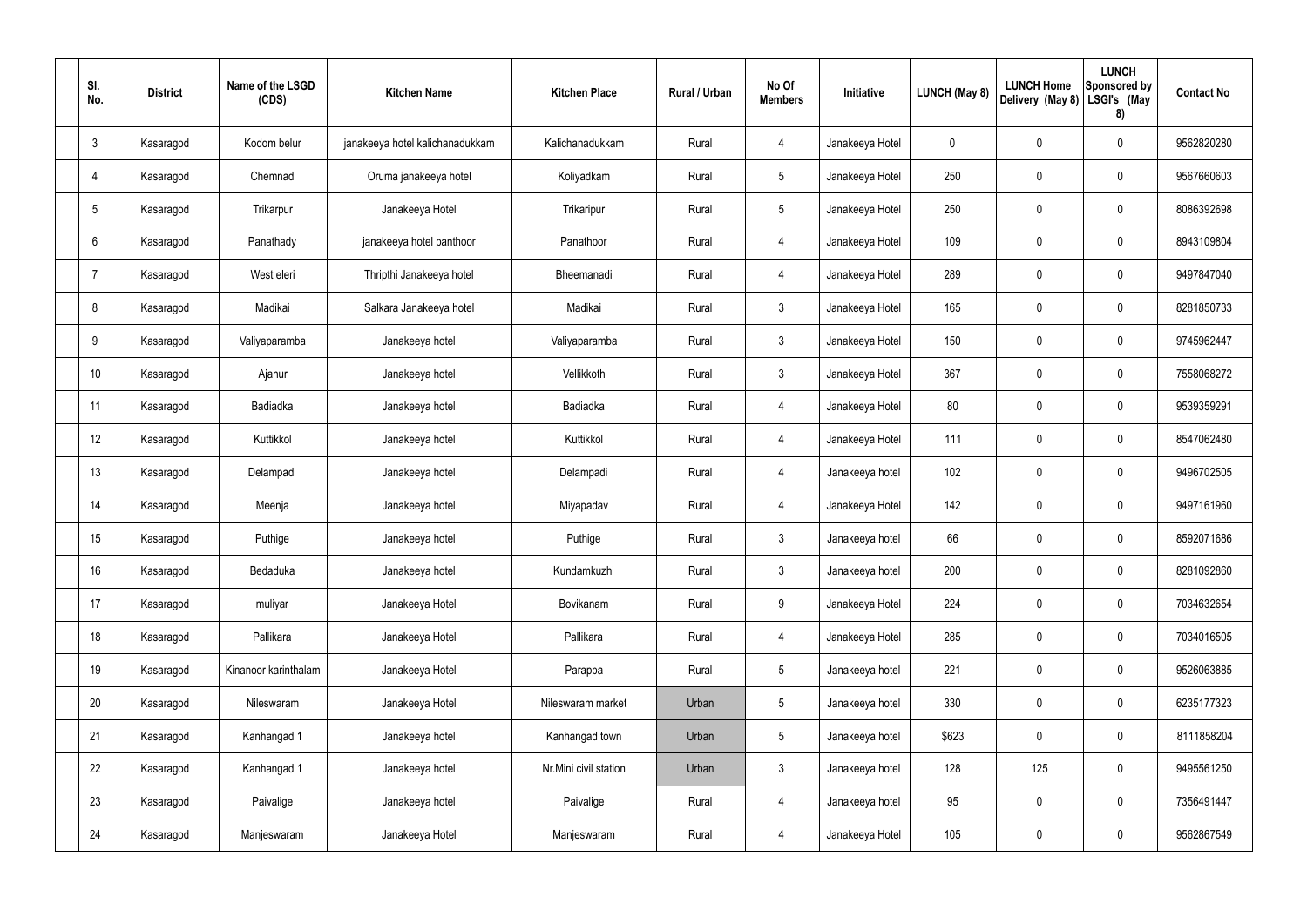|    | SI.<br>No. | <b>District</b> | Name of the LSGD<br>(CDS) | <b>Kitchen Name</b>     | <b>Kitchen Place</b> | Rural / Urban | No Of<br><b>Members</b> | Initiative      | <b>LUNCH (May 8)</b> | <b>LUNCH Home</b><br>Delivery (May 8) | <b>LUNCH</b><br>Sponsored by<br>LSGI's (May<br>8) | <b>Contact No</b> |
|----|------------|-----------------|---------------------------|-------------------------|----------------------|---------------|-------------------------|-----------------|----------------------|---------------------------------------|---------------------------------------------------|-------------------|
|    | 25         | Kasaragod       | Kanhangad 2               | Janakeeya Hotel         | Kottrachal           | Urban         | $\mathfrak{Z}$          | Janakeeya Hotel | $\mathbf 0$          | $\pmb{0}$                             | $\mathbf 0$                                       | 7025961094        |
|    | 26         | Kasaragod       | Cheruvathur               | Janakeeya hotel         | Kavumchira           | Rural         | $5\phantom{.0}$         | Janakeeya Hotel | 180                  | $\pmb{0}$                             | $\mathbf 0$                                       | 9562358039        |
|    | 27         | Kasaragod       | Padne                     | Janakeeya Hotel         | Nadakkavu            | Rural         | $\mathfrak{Z}$          | Janakeeya Hotel | 230                  | $\pmb{0}$                             | $\mathbf 0$                                       | 9744087661        |
|    | 28         | Kasaragod       | Kasaragod                 | Janakeeya Hotel         | Kasaragod            | Urban         | 4                       | Janakeeya Hotel | 270                  | $\pmb{0}$                             | $\mathbf 0$                                       | 9633400269        |
|    | 29         | Kasarkode       | Pallikkara                | Janakeeya Hotel         | Perladukkam          | Rural         | $\overline{4}$          | Janakeeya Hotel | 323                  | $\pmb{0}$                             | $\mathbf 0$                                       | 9544582935        |
|    | 30         | Kasargode       | Kumbala                   | Janakeeya Hotel         | Kumbala              | Rural         | $\mathbf{3}$            | Janakeeya Hotel | 43                   | $\pmb{0}$                             | $\mathbf 0$                                       | 7012142329        |
|    | 31         | Kasargode       | Karadka                   | Janakeeya Hotel         | Mulleria             | Rural         | $\overline{7}$          | Janakeeya Hotel | 180                  | $\pmb{0}$                             | $\mathbf 0$                                       | 8281395910        |
|    | 32         | Kasaragode      | Vorkady                   | Janakeeya Hotel         | Vorkady              | Rural         | $\mathfrak{Z}$          | Janakeeya Hotel | $\mathbf 0$          | $\pmb{0}$                             | $\mathbf 0$                                       | 8547223339        |
|    | 33         | Kasaragode      | Balal                     | Janakeeya hotel         | Balal                | Rural         | $\mathfrak{Z}$          | Janakeeya hotel | 85                   | $\pmb{0}$                             | $\mathbf 0$                                       | 7510839676        |
|    | 34         | Kasaragod       | Nileswaram                | mahima janakeeya hotel  | kanichira            | urban         | $\overline{4}$          | janakeeya hotel | 156                  | $\pmb{0}$                             | $\mathbf 0$                                       | 8590121681        |
|    | 35         | Kasaragode      | Kallar                    | janakeeya hotel         | kallar               | rural         | $\overline{4}$          | janakeeya hotel | 170                  | $\pmb{0}$                             | $\mathbf 0$                                       | 9562820280        |
|    | 36         | Kasaragode      | Mangalpady                | janakeeya hotel         | mangalpady           | rural         | 4                       | janakeeya hotel | $\mathbf 0$          | $\pmb{0}$                             | $\mathbf 0$                                       | 9633488309        |
|    | 37         | kasaragod       | Uduma                     | granma janakeeya hotel  | palakkunnu           | Rural         | 4                       | janakeeya hotel | 326                  | $\pmb{0}$                             | $\mathbf 0$                                       | 8129957159        |
|    | 38         | Kasaragod       | pullur periya             | Salkara Janakeeya hotel | periya               | Rural         | $5\phantom{.0}$         | janakeeya hotel | 269                  | $\pmb{0}$                             | $\mathbf 0$                                       | 8547309266        |
|    | 39         | kasaragod       | kumbadaje                 | janakeeya hotel         | kumbadaje            | Rural         | $\mathbf{3}$            | janakeeya hotel | 67                   | $\pmb{0}$                             | $\mathbf 0$                                       | 8593848698        |
|    | 40         | Kasaragod       | Chengala                  | Janakeeya Hotel         | Cherkkala            | Rural         | $\mathbf{3}$            | Janakeeya Hotel | 165                  | $\pmb{0}$                             | $\mathbf 0$                                       |                   |
|    | 41         | kasaragod       | East eleri                | janakeeya hotel         | east eleri           | Rural         | $\mathbf{3}$            | janakeeya hotel | 200                  | $\pmb{0}$                             | $\mathbf 0$                                       |                   |
|    | 42         | kasaragod       | karadka                   | janakeeya hotel         | karmam thody         | Rural         | $10$                    | janakeeya hotel | 70                   | $\pmb{0}$                             | $\mathbf 0$                                       |                   |
|    | 43         | kasargod        | madhur                    | janakeeya hotel         | madhur               | Rural         |                         | janakeeya hotel | 315                  |                                       |                                                   |                   |
|    | 44         | kasargod        | Cheruvathur               | janakeeya hotel         | cheruvathur          | Rural         |                         | janakeeya hotel | 201                  |                                       |                                                   |                   |
| 43 |            |                 |                           |                         |                      |               | 175                     |                 | 7917                 | $\bm{0}$                              | $\mathbf 0$                                       |                   |
|    |            | Kollam          | Chathannur                | Memsahib                | Sheemaaty junction   | Rural         | $5\phantom{.0}$         | Janakeeya Hotel | 195                  | $\pmb{0}$                             | $\pmb{0}$                                         | 9446246685        |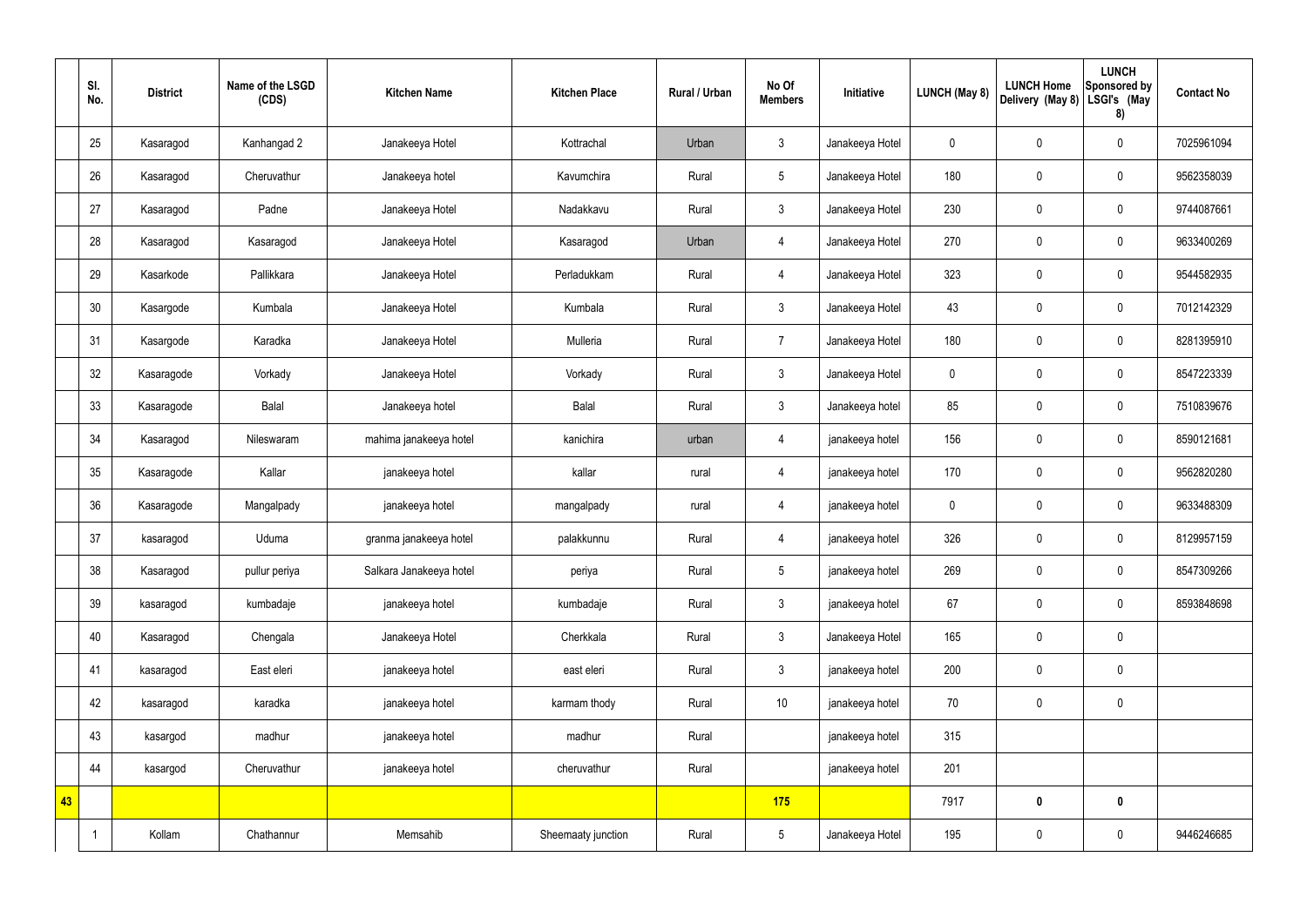| SI.<br>No.      | <b>District</b> | Name of the LSGD<br>(CDS) | <b>Kitchen Name</b>              | <b>Kitchen Place</b>                 | Rural / Urban | No Of<br><b>Members</b> | Initiative      | <b>LUNCH (May 8)</b> | <b>LUNCH Home</b><br>Delivery (May 8) | <b>LUNCH</b><br>Sponsored by<br>LSGI's (May<br>8) | <b>Contact No</b> |
|-----------------|-----------------|---------------------------|----------------------------------|--------------------------------------|---------------|-------------------------|-----------------|----------------------|---------------------------------------|---------------------------------------------------|-------------------|
| $\overline{2}$  | Kollam          | Melila                    | <b>Atham Unit</b>                | Melila                               | Rural         | $\overline{7}$          | Janakeeya Hotel | 0                    | 0                                     | $\mathbf 0$                                       | 9961178040        |
| $\mathbf{3}$    | Kollam          | Kulakkada                 | Ruchi Snacks & Catering Unit     | Poovattoor                           | Rural         | $\overline{4}$          | Janakeeya Hotel | 0                    | 0                                     | $\boldsymbol{0}$                                  | 7907941183        |
| $\overline{4}$  | Kollam          | Ittiva                    | Nanma Janakeeya hotel            | Kattampally                          | Rural         | $5\phantom{.0}$         | Janakeeya Hotel | 0                    | 0                                     | $\mathbf 0$                                       | 9809171887        |
| $5\phantom{.0}$ | Kollam          | Sooranad North            | Nanma catering unit              | Sooranadu higher secondary<br>school | Rural         | $5\phantom{.0}$         | Janakeeya Hotel | 0                    | 0                                     | $\mathbf 0$                                       | 9846082469        |
| 6               | Kollam          | Clappana                  | Bismi catering                   | Palakulangara                        | Rural         | $5\phantom{.0}$         | Janakeeya Hotel | 0                    | 0                                     | $\mathbf 0$                                       | 9847901413        |
| -7              | Kollam          | Mayyanad                  | Krishnas Janakeeya hotel         | Eravipuram                           | Rural         | $\mathbf{3}$            | Janakeeya Hotel | 0                    | 0                                     | $\mathbf 0$                                       | 9656477455        |
| 8               | Kollam          | Mayyanad                  | Souhridha Janakeeya hotel        | Pattarumukku,                        | Rural         | 9                       | Janakeeya Hotel | 0                    | 0                                     | $\mathbf 0$                                       | 7902645448        |
| 9               | Kollam          | Kulasekharapuram          | adi sakthi                       | Puthentheruvu.                       | Rural         | $5\overline{)}$         | Janakeeya Hotel | 215                  | 0                                     | $\mathbf 0$                                       | 9656890790        |
| 10              | Kollam          | Thekkumbhagam             | Krishna hotel                    | Nadakavu junction                    | Rural         | 4                       | Janakeeya Hotel | 0                    | 0                                     | $\mathbf 0$                                       | 9961070031        |
| 11              | Kollam          | Oachira                   | Parabhramam catering             | near oachira , ITI canteen,          | Rural         | $\overline{4}$          | Janakeeya Hotel | 0                    | 0                                     | $\mathbf 0$                                       | 9562283927        |
| 12              | Kollam          | Thodiyoor                 | Samridhi activity group          | Lpschool thodiyoor                   | Rural         | $5\,$                   | Janakeeya Hotel | 0                    | 0                                     | $\mathbf 0$                                       | 9895703572        |
| 13              | Kollam          | Thrikkovilvattom          | Murari catering, janakeeya hotel | Mukhathala                           | Rural         | 4                       | Janakeeya Hotel | 0                    | 0                                     | $\mathbf 0$                                       | 9847072544        |
| 14              | Kollam          | Sasthamcotta              | Sreedurgha catering              | Jemini hotel sasthamcotta            | Rural         | $\overline{7}$          | Janakeeya Hotel | 121                  | 0                                     | $\mathbf 0$                                       | 9744368496        |
| 15              | Kollam          | Kollam                    | Athulya catering                 | Thirumullavaram                      | Urban         | $\overline{4}$          | Janakeeya Hotel | 0                    | 0                                     | $\mathbf 0$                                       | 9048646080        |
| 16              | Kollam          | West Kallada              | Keerthi catering                 | Karalimukku                          | Rural         | $5\phantom{.0}$         | Janakeeya Hotel | 0                    | 0                                     | $\pmb{0}$                                         | 9605206907        |
| 17              | Kollam          | Thazhava                  | Pavizham                         | Karutheri junction                   | Rural         | $5\phantom{.0}$         | Janakeeya Hotel | 0                    | $\mathbf 0$                           | $\pmb{0}$                                         | 8086704216        |
| 18              | Kollam          | Kollam                    | Niravu catering                  | Chinnakkada                          | Urban         | $5\phantom{.0}$         | Janakeeya Hotel | 0                    | 0                                     | $\pmb{0}$                                         | 9633073613        |
| 19              | Kollam          | Perinad                   | janakeeya Bhakshanashala         | Panchayat canteen                    | Rural         | $5\phantom{.0}$         | Janakeeya Hotel | 0                    | $\pmb{0}$                             | $\pmb{0}$                                         | 9526402667        |
| 20              | Kollam          | Kundara                   | Ammu Catering unit               | Mulavana LP school                   | Rural         | $\overline{4}$          | Janakeeya Hotel | 0                    | 0                                     | $\pmb{0}$                                         | 9633518572        |
| 21              | Kollam          | Neduvathur                | Pooja hotel                      | Thevalappuram                        | Rural         | $\mathbf{3}$            | Janakeeya Hotel | 23                   | $\pmb{0}$                             | $\pmb{0}$                                         | 9745376675        |
| 22              | Kollam          | Punalur                   | Jyothi Catering                  | Punalur                              | Urban         | $\overline{4}$          | Janakeeya Hotel | 180                  | $\mathbf 0$                           | $\pmb{0}$                                         | 9961249345        |
| 23              | Kollam          | Punalur                   | Mahima Catering                  | Punalur                              | Urban         | $5\phantom{.0}$         | Janakeeya Hotel | 120                  | $\pmb{0}$                             | $\pmb{0}$                                         | 9496112957        |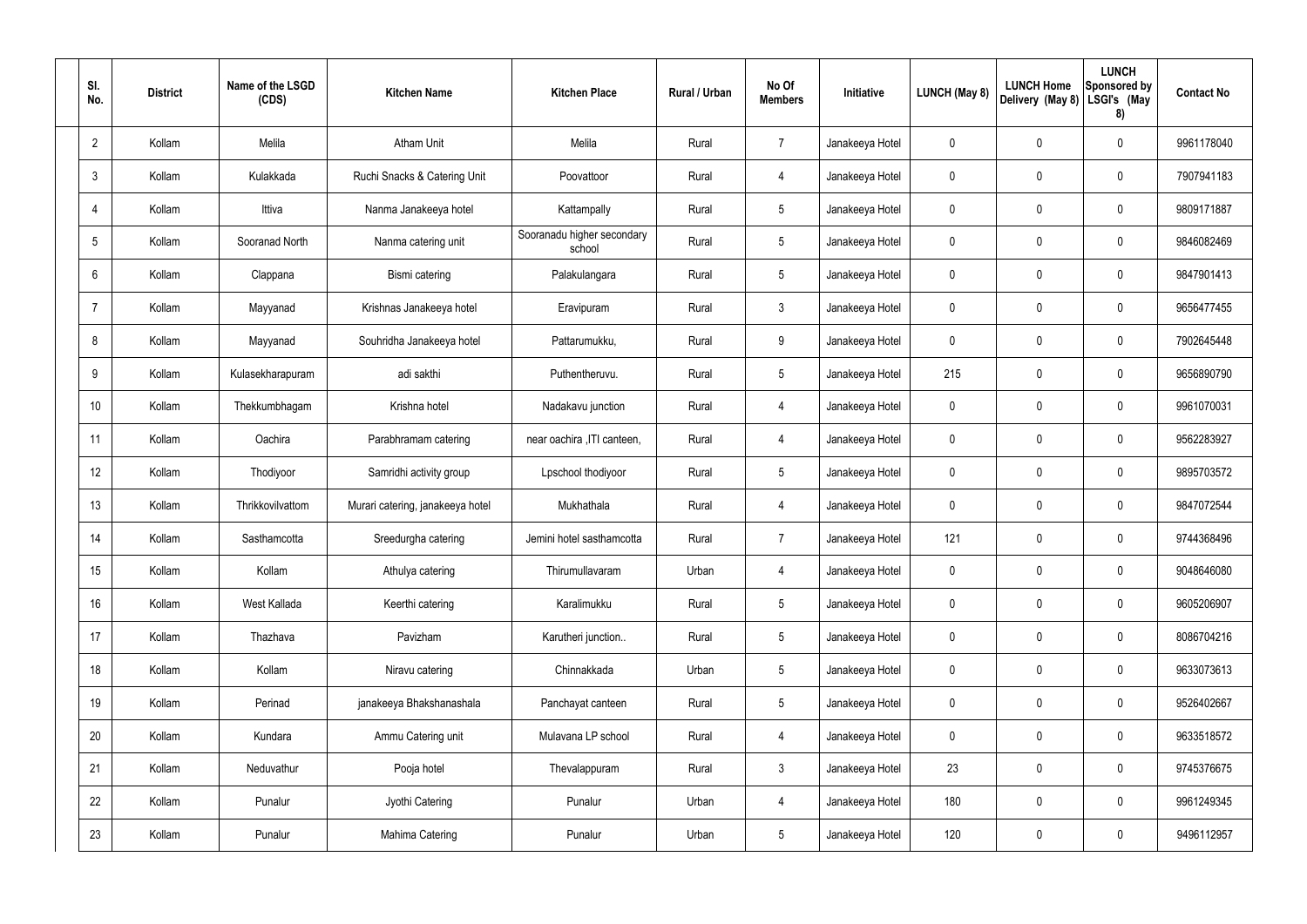|    | SI.<br>No. | <b>District</b> | Name of the LSGD<br>(CDS) | <b>Kitchen Name</b>      | <b>Kitchen Place</b>              | Rural / Urban | No Of<br><b>Members</b> | Initiative      | LUNCH (May 8) | <b>LUNCH Home</b><br>Delivery (May 8) | <b>LUNCH</b><br>Sponsored by<br>LSGI's (May<br>8) | <b>Contact No</b> |
|----|------------|-----------------|---------------------------|--------------------------|-----------------------------------|---------------|-------------------------|-----------------|---------------|---------------------------------------|---------------------------------------------------|-------------------|
|    | 24         | Kollam          | Punalur                   | Safalyam Catering        | Punalur                           | Urban         | $5\phantom{.0}$         | Janakeeya Hotel | 215           | 0                                     | $\mathbf 0$                                       | 9495476197        |
|    | 25         | Kollam          | Thrikkaruva               | Janakeeya Bhakshanashala | Thinavila Junction Kanjaveli      | Rural         | 4                       | Janakeeya Hotel | $\mathbf 0$   | 0                                     | $\pmb{0}$                                         | 9645069880        |
|    | 26         | Kollam          | Chithara                  | AKG Janakeeya Hotel      | Kizhakkumbagom                    | Rural         | $5\phantom{.0}$         | Janakeeya Hotel | 111           | 0                                     | $\mathbf 0$                                       | 9495701987        |
|    | 27         | Kollam          | South Paravur             | Kshree janakeeya hotel   | Busstand ,paravur                 | Urban         | $5\phantom{.0}$         | Janakeeya Hotel | 130           | 0                                     | $5\phantom{.0}$                                   | 8606179380        |
|    | 28         | Kollam          | Mynagappally              | Anugraha hotel           | Kadappa                           | Rural         | $5\phantom{.0}$         | Janakeeya Hotel | 117           | 0                                     | $\mathbf 0$                                       | 9995085705        |
|    | 29         | Kollam          | Mandrothuruthu            | Janakeeya Bhakshanashala | Thoombummukham                    | Rural         | $\overline{4}$          | Janakeeya Hotel | $\mathbf 0$   | 0                                     | $\pmb{0}$                                         | 9526648057        |
|    | 30         | Kollam          | Karungappally             | Bagya catering           | Muncipality                       | Urban         | $\overline{4}$          | Janakeeya Hotel | $\mathbf 0$   | 0                                     | $\mathbf 0$                                       | 9947702130        |
|    | 31         | Kollam          | Kollam East               | Bharathlekshmi           | Vadakkevila                       | Urban         | $\mathbf{3}$            | Janakeeya Hotel | 265           | 0                                     | $\mathbf 0$                                       | 9744300901        |
|    | 32         | Kollam          | Chavara                   | Harisree janakeya hotel  | Panchayath                        | Rural         | 3 <sup>1</sup>          | Janakeeya Hotel | $\mathbf 0$   | 0                                     | $\mathbf 0$                                       | 9995166343        |
|    | 33         | Kollam          | Pavithreswaram            | Kairali                  | Pavithreswaram                    | Rural         | 4                       | Janakeeya Hotel | $\mathbf 0$   | 0                                     | $\pmb{0}$                                         | 9605836414        |
|    | 34         | Kollam          | Veliyam                   | Kantharees               | Panchayathu building              | Rural         | $5\phantom{.0}$         | Janakeeya Hotel | $\mathbf 0$   | 0                                     | $\mathbf 0$                                       | 9562111715        |
|    | 35         | Kollam          | Velinalloor               | Quality Janakeeya hotel  | Alummod, Velinalloor              | Rural         | 4                       | Janakeeya Hotel | $\mathbf 0$   | 0                                     | $\pmb{0}$                                         | 9605896303        |
|    | 36         | Kollam          | Elamadu                   | Swaruma janakeeya hotel  | Near cooperative bank,<br>Elamadu | Rural         | $\mathbf{3}$            | Janakeeya Hotel | $\mathbf 0$   | 0                                     | $\mathbf 0$                                       | 8129611321        |
|    | 37         | Kollam          | Kadakkal                  | Nanma janakeeya hotel    | Kadakkal                          | Rural         | $\overline{4}$          | Janakeeya Hotel | $\mathbf 0$   | 0                                     | $\mathbf 0$                                       | 9847936390        |
|    | 38         | Kollam          | Perayam                   | Janakeeya hotel          | Onambalam                         | Rural         | $\overline{4}$          | Janakeeya Hotel | $\mathbf 0$   | 0                                     | $\mathbf 0$                                       | 9446855866        |
| 80 | 39         | Kollam          | Ezhukone                  | Ezhukone janakeeya hotel | Near panchayathu office           | Rural         | $5\phantom{.0}$         | Janakeeya Hotel | $\mathbf 0$   | 0                                     | $\pmb{0}$                                         | 8086757275        |
|    | 40         | Kollam          | Adichanalloor             | Ruchikkoottu             | Mylakkaadu                        | Rural         | $\overline{4}$          | Janakeeya Hotel | $\mathbf 0$   | 0                                     | $\mathbf 0$                                       | 8136954461        |
|    | 41         | Kollam          | Poruvazhi                 | Amma janakeeya hotel     | Poruvaxhy                         | Rural         | $5\phantom{.0}$         | Janakeeya Hotel | $\mathbf 0$   | 0                                     | $\mathbf 0$                                       | 9656421272        |
|    | 42         | Kollam          | Nilamel                   | Vanitha Janakeeya Hotel  | Nilamel                           | Rural         | $\overline{4}$          | Janakeeya Hotel | $\mathbf 0$   | 0                                     | $\mathbf 0$                                       | 9447407264        |
|    | 43         | Kollam          | Panmana                   | SV janakeeya hotel       | Kollaka CN junction               | Rural         | $\mathfrak{Z}$          | Janakeeya Hotel | 0             | 0                                     | $\mathbf 0$                                       | 8113020216        |
|    | 44         | Kollam          | Ummannoor                 | Thanal                   | Nellikunnam                       | Rural         | $\overline{4}$          | Janakeeya Hotel | $\mathbf 0$   | 0                                     | $\mathbf 0$                                       | 9656194614        |
|    | 45         | Kollam          | Kulathupuzha              | Karunya Janakeeya Hotel  | Thinkal karikkam                  | Rural         | 4                       | Janakeeya Hotel | $\mathbf 0$   | 0                                     | $\boldsymbol{0}$                                  | 9048034267        |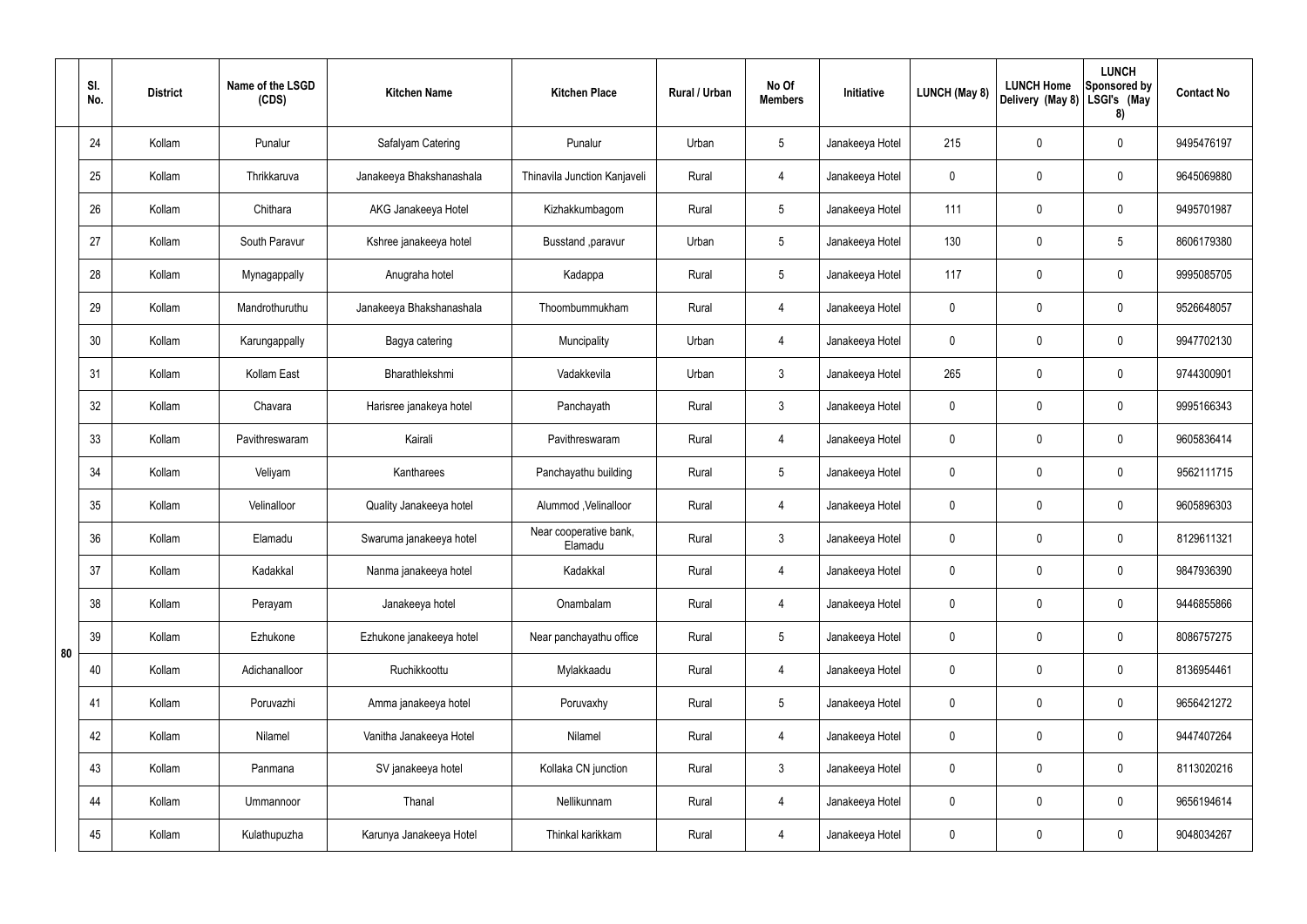| SI.<br>No. | <b>District</b> | Name of the LSGD<br>(CDS) | <b>Kitchen Name</b>                              | <b>Kitchen Place</b>                                 | Rural / Urban | No Of<br><b>Members</b> | Initiative      | LUNCH (May 8) | <b>LUNCH Home</b><br>Delivery (May 8) | <b>LUNCH</b><br><b>Sponsored by</b><br>LSGI's (May<br>8) | <b>Contact No</b> |
|------------|-----------------|---------------------------|--------------------------------------------------|------------------------------------------------------|---------------|-------------------------|-----------------|---------------|---------------------------------------|----------------------------------------------------------|-------------------|
| 46         | Kollam          | Kareepra                  | Kareepra janakeeya hotel                         | Panchayathu office junction                          | Rural         | $5\phantom{.0}$         | Janakeeya Hotel | 0             | 0                                     | $\mathbf 0$                                              | 9656783244        |
| 47         | Kollam          | Piravanthur               | Thanima catering unit                            | Piravanthoor                                         | Rural         | $5\phantom{.0}$         | Janakeeya Hotel | 0             | 0                                     | 0                                                        | 9207907284        |
| 48         | Kollam          | Karavaloor                | Sreelekshmi Janakeeya Hotel                      | Karavalur                                            | Rural         | $5\phantom{.0}$         | Janakeeya Hotel | 0             | 0                                     | $\mathbf 0$                                              | 9745719860        |
| 49         | Kollam          | Alayaman                  | Sreelakam Janakeeya Hotel                        | Karukone                                             | Rural         | 4                       | Janakeeya Hotel | 0             | 0                                     | $\mathbf 0$                                              | 8592858448        |
| 50         | Kollam          | Kottarakkara              | Ruchi                                            | Kottarakkara christuraj hospital<br>hospital canteen | Urban         | $5\phantom{.0}$         | Janakeeya Hotel | 0             | 0                                     | $\mathbf 0$                                              | 9447997809        |
| 51         | Kollam          | Chirakkara                | Bhoomika Jh                                      | Bhajanamadam mukku                                   | Rural         | $5\phantom{.0}$         | Janakeeya Hotel | 0             | 0                                     | $\mathbf 0$                                              | 9567024263        |
| 52         | Kollam          | Kalluvathukkal            | Deepam Jh                                        | Parippally                                           | Rural         | 4                       | Janakeeya Hotel | 0             | 0                                     | $\mathbf 0$                                              | 8593984144        |
| 53         | Kollam          | Chirakkara                | Niram Jh                                         | Vadakkemukku ,chirakkara                             | Rural         | 4                       | Janakeeya Hotel | 0             | 0                                     | $\mathbf 0$                                              | 9847286593        |
| 54         | Kollam          | Velinalloor               | Mathrika janakeeya hotel                         | Govt PHC canteen                                     | Rural         | 4                       | Janakeeya Hotel | 0             | 0                                     | $\mathbf 0$                                              | 7592859804        |
| 55         | Kollam          | East Kallada              | kudumbashree janakeeya hotel                     | marthandapuram                                       | Rural         | 5                       | Janakeeya Hotel | 0             | 0                                     | $\mathbf 0$                                              | 9746964557        |
| 56         | Kollam          | Anchal                    | Malu janakeeya hotel                             | Anchal, Town ward                                    | Rural         | 3                       | Janakeeya Hotel | 0             | 0                                     | $\mathbf 0$                                              | 9656920091        |
| 57         | Kollam          | Kummil                    | Sreebhadra janakeeya hotel                       | Thachonam                                            | Rural         | 3                       | Janakeeya Hotel | 0             | 0                                     | 0                                                        | 9846327312        |
| 58         | Kollam          | Yeroor                    | Oottupura janakeeya hotel                        | yeroor                                               | Rural         | 6                       | Janakeeya Hotel | 0             | 0                                     | $\mathbf 0$                                              | 9526031467        |
| 59         | Kollam          | Nedumpana                 | Samthripthy janakeeya hotel                      | Pallimon                                             | Rural         | $\overline{4}$          | Janakeeya Hotel | $\mathbf 0$   | 0                                     | $\pmb{0}$                                                | 9539780119        |
| 60         | Kollam          | Kollam                    | Ishwarya janakeeya hotel                         | Near collectorate, Thevally<br>division              | Urban         | $\mathfrak{Z}$          | Janakeeya Hotel | 0             | $\mathbf 0$                           | $\mathbf 0$                                              | 8848893882        |
| 61         | Kollam          | Edamulakkal               | Sahya janakeeya hotel                            | Edamulackal                                          | Rural         | 4                       | Janakeeya Hotel | 92            | 0                                     | $\mathbf 0$                                              | 7025532998        |
| 62         | Kollam          | Mylom                     | Amrutha                                          | Inchakkadu                                           | Rural         | $\overline{5}$          | Janakeeya Hotel | 0             | $\mathbf 0$                           | $\mathsf{0}$                                             | 9539780965        |
| 63         | Kollam          | Thevalakkara              | Kerala Janakeeya Hotel                           | Thevalakkara                                         | Rural         | $\mathbf{3}$            | Janakeeya Hotel | 0             | $\mathbf 0$                           | $\mathbf 0$                                              | 9847291089        |
| 64         | Kollam          | Thalavoor                 | Kudumbasheree Nadan<br>Bhakshanashala            | Pidavoor                                             | Rural         | 4                       | Janakeeya Hotel | 0             | $\mathbf 0$                           | $\mathsf{0}$                                             | 9747324839        |
| 65         | Kollam          | Vilakkudy                 | vadhanam                                         | <b>KUNNICODU</b>                                     | Rural         | $\overline{5}$          | Janakeeya Hotel | 0             | $\mathbf 0$                           | $\mathsf{0}$                                             | 9526354689        |
| 66         | Kollam          | Poothakkulam              | Avani catering                                   | Poothakkulam gp                                      | Rural         | 4                       | Janakeeya Hotel | 0             | $\mathbf 0$                           | $\mathbf 0$                                              | 9562782082        |
| 67         | Kollam          | Pathanapuram              | Pathanapuram Grama Panchayath<br>Janakeeya Hotel | Pathanapuram                                         | Rural         | 4                       | Janakeeya Hotel | 0             | $\pmb{0}$                             | $\mathsf{0}$                                             | 9061291033        |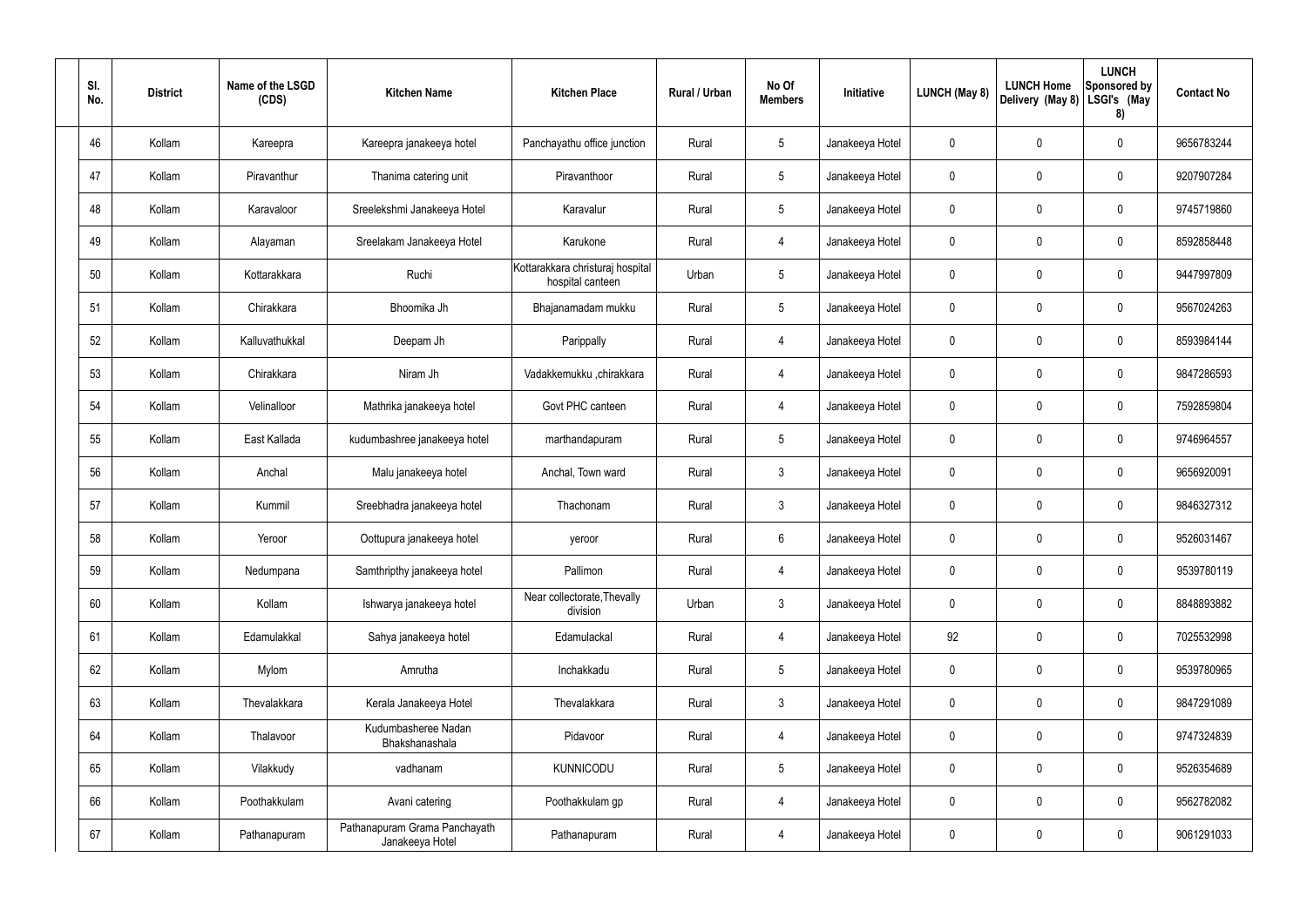|    | SI.<br>No.     | <b>District</b> | Name of the LSGD<br>(CDS) | <b>Kitchen Name</b>        | <b>Kitchen Place</b>      | Rural / Urban | No Of<br><b>Members</b> | Initiative      | <b>LUNCH (May 8)</b> | <b>LUNCH Home</b><br>Delivery (May 8) | <b>LUNCH</b><br>Sponsored by<br>LSGI's (May<br>8) | <b>Contact No</b> |
|----|----------------|-----------------|---------------------------|----------------------------|---------------------------|---------------|-------------------------|-----------------|----------------------|---------------------------------------|---------------------------------------------------|-------------------|
|    | 68             | Kollam          | Chadayamangalam           | Real janakeeya hotel       | Chadayamangalam           | Rural         | $\mathfrak{Z}$          | Janakeeya Hotel | $\mathbf 0$          | $\mathbf 0$                           | $\mathbf 0$                                       | 9562123039        |
|    | 69             | Kollam          | Elampalloor               | Kalavara janakeeya hotel   | Ashupathri mukku, Kundara | Rural         | $5\phantom{.0}$         | Janakeeya Hotel | $\mathbf 0$          | $\mathbf 0$                           | $\mathbf 0$                                       | 8943182967        |
|    | 70             | Kollam          | Kottamkara                | Ishwarya janakeeya hotel   | Keralapuram               | Rural         | $5\phantom{.0}$         | Janakeeya Hotel | $\mathbf 0$          | $\mathbf 0$                           | $\mathbf 0$                                       | 9747765979        |
|    | 71             | Kollam          | Vettikavala               | Nanma                      | Vettikkavala              | Rural         | $\mathbf{3}$            | Janakeeya Hotel | $\mathbf 0$          | $\mathbf 0$                           | $\mathbf 0$                                       | 9645070430        |
|    | 72             | Kollam          | Pooyappally               | Anaswara janakeeya hotel   | Maruthamanpally           | Rural         | $5\phantom{.0}$         | Janakeeya Hotel | $\mathbf 0$          | $\mathbf 0$                           | $\mathbf 0$                                       | 9947289476        |
|    | 73             | Kollam          | Thenmala                  | Nanma janakeeya hotel      | Thenmala                  | Rural         | 4                       | Janakeeya Hotel | $\mathbf 0$          | $\mathbf 0$                           | $\mathbf 0$                                       | 9446274943        |
|    | 74             | Kollam          | Pattazhi                  | Suprabhatham Catering Unit | pattazhy                  | Rural         | $\overline{4}$          | Janakeeya Hotel | $\mathbf 0$          | $\mathbf 0$                           | $\mathbf 0$                                       | 9495195796        |
|    | 75             | Kollam          | Neendakara                | Darshana Janakeeya Hotel   | Puthenthura Junction      | Rural         | $\mathbf{3}$            | Janakeeya Hotel | $\mathbf 0$          | $\mathbf 0$                           | $\mathbf 0$                                       | 9633106463        |
|    | 76             | Kollam          | Clappana                  | Vijayasree                 | Near alumpeedika junction | Rural         | $5\phantom{.0}$         | Janakeeya Hotel | 125                  | $\pmb{0}$                             | $\mathbf 0$                                       | 9567797660        |
|    | 77             | Kollam          | Sooranad South            | Akshaya janakeeya hotel    | Patharam                  | Rural         | $\overline{4}$          | Janakeeya Hotel | $\mathbf 0$          | $\pmb{0}$                             | $\mathbf 0$                                       | 9746919825        |
|    | 78             | Kollam          | Edamulakkal               | Deepam janakeeya hotel     | Edamulackal               | Rural         | $\mathfrak{Z}$          | Janakeeya Hotel | 245                  | $\pmb{0}$                             | $\mathbf 0$                                       | 9400684494        |
|    | 79             | Kollam          | Aryankavu                 | Sevana janakeeya hotel     | Kazhuthurutty             | Rural         | $\mathbf{3}$            | Janakeeya Hotel | 123                  | $\pmb{0}$                             | $\mathbf 0$                                       | 8921381398        |
|    | 80             | Kollam          | Pattazhi Vadakkekara      | Annapoorna                 | Kaduvathode               | Rural         | 4                       | Janakeeya Hotel | $\mathbf 0$          | $\mathbf 0$                           | $\mathbf 0$                                       | 7561013776        |
|    | 81             | Kollam          | Kulasekharapuram          | Vinayaka                   | Puthiyakav                | Rural         | 4                       | Janakeeya Hotel | $\mathbf 0$          | $\pmb{0}$                             | $\mathbf 0$                                       | 9947499053        |
|    | 82             | Kollam          | Kunnathur                 | sudha's Janakeeya Hotel    | kunnathur                 | Rural         | $6\overline{6}$         | Janakeeya Hotel | $\mathbf 0$          | $\pmb{0}$                             | $\mathbf 0$                                       | 9496270029        |
| 82 |                |                 |                           |                            |                           |               | 358                     |                 | 2277                 | $\bullet$                             | $5\overline{)}$                                   |                   |
|    | -1             | Kottayam        | Akalakkunnam              | Navaruchi                  | Chengalam                 | Rural         | $5\phantom{.0}$         | Janakeeya Hotel | $\mathbf 0$          | $\pmb{0}$                             | $\mathbf 0$                                       | 9188362235        |
|    | $\overline{2}$ | kottayam        | Akalakunnam               | Janakeeya Hotel            | Akalakunnam               | Rural         | $5\phantom{.0}$         | Janakeeya Hotel | $\pmb{0}$            | $\pmb{0}$                             | $\mathbf 0$                                       | 8086245950        |
|    | $\mathbf{3}$   | Kottayam        | Arpookkara                | Niravu                     | <b>Medical College</b>    | Rural         | 8                       | Janakeeya Hotel | 130                  | $\pmb{0}$                             | $\mathbf 0$                                       | 9744719092        |
|    | $\overline{4}$ | Kottayam        | Arpookkara                | Ruchi Janakeeya Hotel      | Kaippuzha mutt            | Rural         | $\overline{4}$          | Janakeeya Hotel | $\pmb{0}$            | $\pmb{0}$                             | $\mathbf 0$                                       | 9847147156        |
|    | 5              | Kottayam        | Athirampuzha              | Hannas                     | Mannanam                  | Rural         | 4                       | Janakeeya Hotel | $\mathbf 0$          | $\pmb{0}$                             | $\mathbf 0$                                       | 9496136682        |
|    | 6              | Kottayam        | Ayarkunnam                | Panchami Unit              | Near PHC Ayarkunnam       | Rural         | $5\phantom{.0}$         | Janakeeya Hotel | $\pmb{0}$            | $\pmb{0}$                             | $\boldsymbol{0}$                                  | 9744560994        |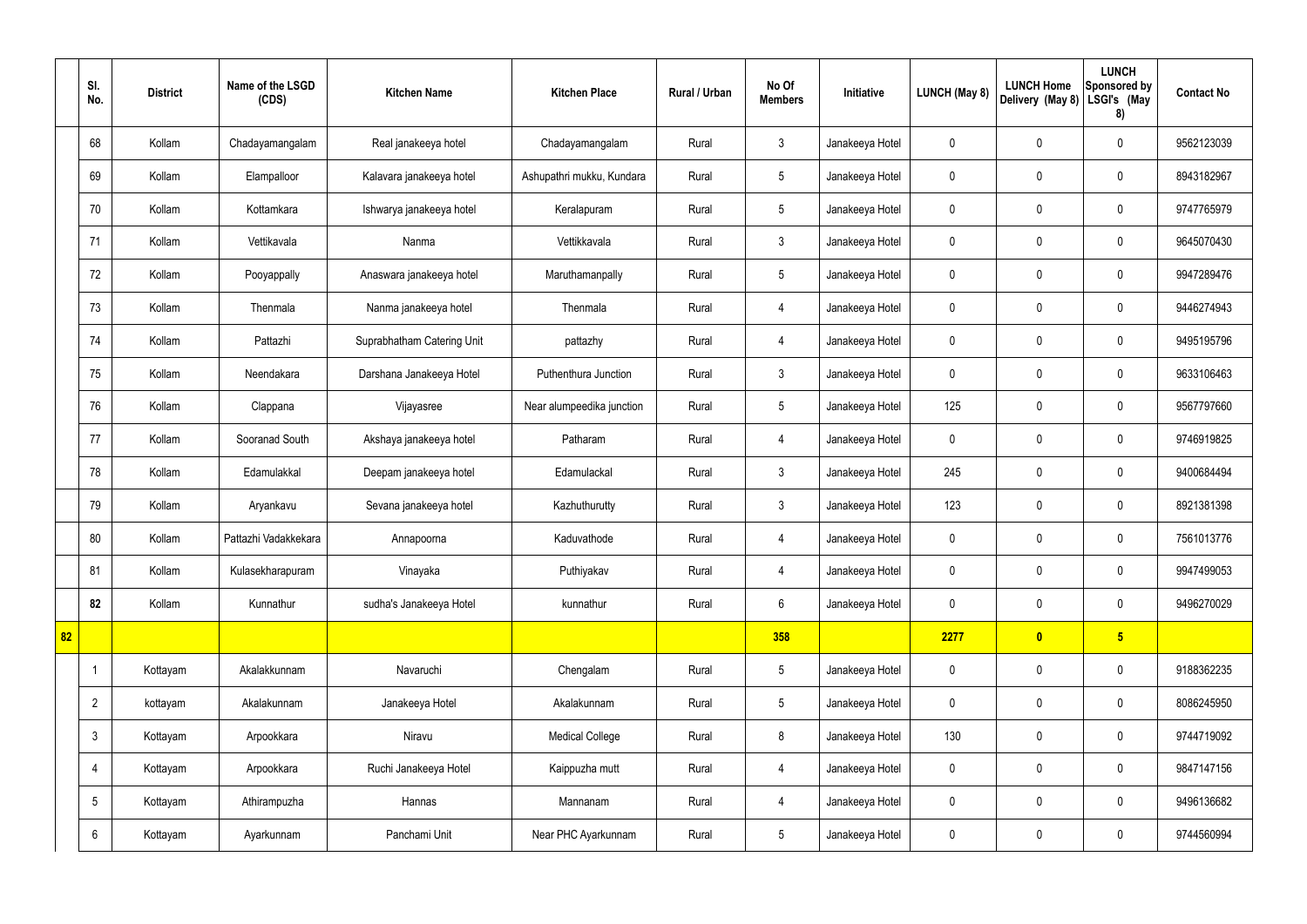| SI.<br>No. | <b>District</b> | Name of the LSGD<br>(CDS) | <b>Kitchen Name</b>             | <b>Kitchen Place</b>                   | Rural / Urban | No Of<br><b>Members</b> | Initiative      | <b>LUNCH (May 8)</b> | <b>LUNCH Home</b><br>Delivery (May 8) | <b>LUNCH</b><br><b>Sponsored by</b><br>LSGI's (May<br>8) | <b>Contact No</b> |
|------------|-----------------|---------------------------|---------------------------------|----------------------------------------|---------------|-------------------------|-----------------|----------------------|---------------------------------------|----------------------------------------------------------|-------------------|
| 7          | Kottayam        | Aymanam                   | Bisiya                          | Aymanam panchayath hall                | Rural         | $\mathfrak{Z}$          | Janakeeya Hotel | 0                    | 0                                     | $\mathbf 0$                                              | 9544560606        |
| 8          | Kottayam        | Bharananganam             | Kudumbshree nadan bhakshanasala | Bharananganam                          | Rural         | $\mathbf{3}$            | Janakeeya Hotel | 0                    | 0                                     | $\mathbf 0$                                              | 8113827680        |
| 9          | Kottayam        | Changanassery             | Janakeeya Hotel                 | Near Railway station                   | Urban         | $\mathbf{3}$            | Janakeeya Hotel | 0                    | 0                                     | $\mathbf 0$                                              | 7560866821        |
| 10         | Kottayam        | Chemp                     | Thanima                         | Chemp                                  | Rural         | $\overline{4}$          | Janakeeya Hotel | 0                    | 0                                     | $\mathbf 0$                                              | 9809940907        |
| 11         | Kottayam        | Chirakkadav               | <b>Udaya Catering Unit</b>      | Mahatma Gandhi Town Hall,<br>Ponkunnam | Rural         | $5\phantom{.0}$         | Janakeeya Hotel | 0                    | 0                                     | $\mathbf 0$                                              | 6282479410        |
| 12         | Kottayam        | Chirakkadav               | Sargam                          | Thekkethu Kavala                       | Rural         | $\mathfrak{Z}$          | Janakeeya Hotel | 25                   | 0                                     | $\mathbf 0$                                              | 9656087110        |
| 13         | Kottayam        | Elikulam                  | Janakeeya Hotel Elikkulam       | Manchakuzhy                            | Rural         | $\mathbf{3}$            | Janakeeya Hotel | 0                    | 0                                     | $\mathbf 0$                                              | 9074768314        |
| 14         | Kottayam        | Erumeli                   | Janakeeya Hotel Erumeli         | Erumeli                                | Rural         | $\overline{4}$          | Janakeeya Hotel | 0                    | 0                                     | $\mathbf 0$                                              | 8078201554        |
| 15         | Kottayam        | Ettumanoor                | Gramashree cafe kudumbasree     | Nandanam auditorium,<br>Ettumanoor     | Urban         | $5\phantom{.0}$         | Janakeeya Hotel | 0                    | 0                                     | $\mathbf 0$                                              | 9847334071        |
| 16         | Kottayam        | Kadanad                   | Thanal catering                 | Kadanad                                | Rural         | $5\phantom{.0}$         | Janakeeya Hotel | 0                    | 0                                     | $\mathbf 0$                                              | 9048099040        |
| 17         | Kottayam        | Kadaplamattam             | Salt &pepper                    | Near Kadaplamattom CDS                 | Rural         | $\overline{4}$          | Janakeeya Hotel | 0                    | 0                                     | $\mathbf 0$                                              | 9645400860        |
| 18         | Kottayam        | Kadaplamattam             | Kadaplamattam Janakeeya Hotel   | Vayala                                 | Rural         | $\overline{4}$          | Janakeeya Hotel | 0                    | 110                                   | $\mathbf 0$                                              | 9446804954        |
| 19         | Kottayam        | Kaduthuruthy              | Janakeeya Hotel                 | Panchayath premise                     | Rural         | 6                       | Janakeeya Hotel | 114                  | 0                                     | $\mathbf 0$                                              | 9847166464        |
| 20         | Kottayam        | Kallara                   | Vasuki Janakeeya hotel          | Kallara                                | Rural         | $\mathbf{3}$            | Janakeeya Hotel | 150                  | $\mathbf 0$                           | $\mathbf 0$                                              | 9846103478        |
| 21         | Kottayam        | Kanakkari                 | Jesus                           | Pattithanam                            | Rural         | $5\phantom{.0}$         | Janakeeya Hotel | 0                    | $\mathbf 0$                           | $\mathbf 0$                                              | 9447192439        |
| 22         | Kottayam        | Kangazha                  | Sulabha                         | Pathanadu                              | Rural         | $5\phantom{.0}$         | Janakeeya Hotel | 0                    | $\mathbf 0$                           | $\mathbf 0$                                              | 9847438293        |
| 23         | Kottayam        | Kanjirapally              | Vanitha canteen                 | Panchayath premise                     | Rural         | $\mathfrak{Z}$          | Janakeeya Hotel | 0                    | $\mathbf 0$                           | $\mathbf 0$                                              | 9605391868        |
| 24         | Kottayam        | Karoor                    | Unarvu janakeeya hotel          | Valavoor                               | Rural         | $5\phantom{.0}$         | Janakeeya Hotel | 0                    | $\mathbf 0$                           | $\mathbf 0$                                              | 8304903250        |
| 25         | Kottayam        | Karukachal                | <b>Sukrutham Catering Unit</b>  | Karukachal                             | Rural         | $5\,$                   | Janakeeya Hotel | 0                    | $\mathbf 0$                           | $\mathbf 0$                                              | 9847766843        |
| 26         | Kottayam        | Kidangoor                 | Janakeeya hotel                 | Kidangoor Panchayath                   | Rural         | $\mathfrak{Z}$          | Janakeeya Hotel | 0                    | $\pmb{0}$                             | $\mathbf 0$                                              | 9048080292        |
| 27         | Kottayam        | Kooroppada                | Achus Janakeeya Hotel           | Panchayath                             | Rural         | $\mathbf{3}$            | Janakeeya Hotel | 0                    | $\mathbf 0$                           | $\mathbf 0$                                              | 9778121989        |
| 28         | Kottayam        | Koottickal                | Janakeeya hotel                 | Koottickal                             | Rural         | $5\phantom{.0}$         | Janakeeya Hotel | 0                    | $\pmb{0}$                             | $\mathbf 0$                                              | 9645219929        |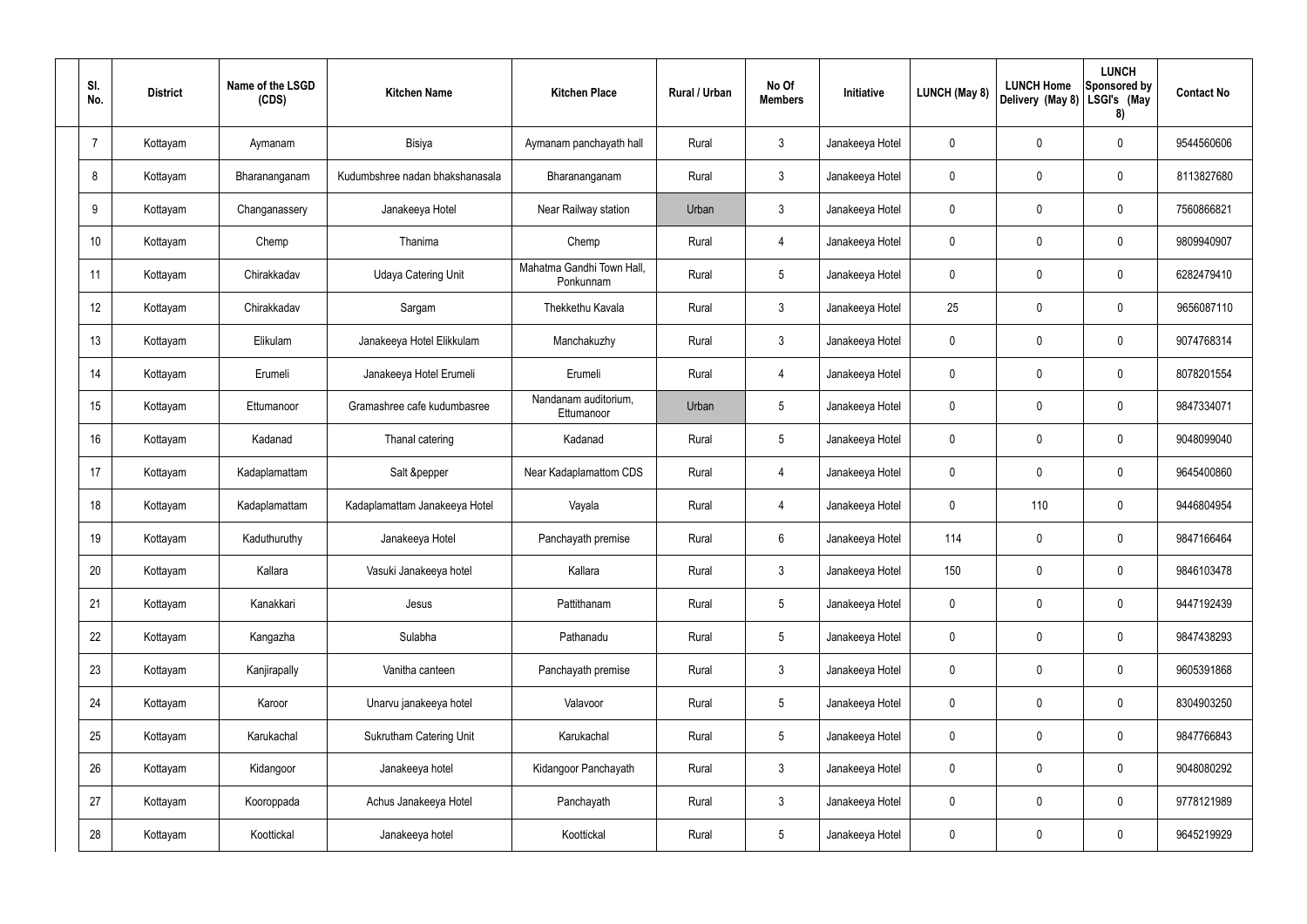|    | SI.<br>No. | <b>District</b> | Name of the LSGD<br>(CDS) | <b>Kitchen Name</b>             | <b>Kitchen Place</b>           | Rural / Urban | No Of<br><b>Members</b> | Initiative      | <b>LUNCH (May 8)</b> | <b>LUNCH Home</b><br>Delivery (May 8) | <b>LUNCH</b><br>Sponsored by<br>LSGI's (May<br>8) | <b>Contact No</b> |
|----|------------|-----------------|---------------------------|---------------------------------|--------------------------------|---------------|-------------------------|-----------------|----------------------|---------------------------------------|---------------------------------------------------|-------------------|
|    | 29         | Kottayam        | Koruthodu                 | Koruthodu Janakeeya Hotel       | Koruthodu                      | Rural         | $6\phantom{.}6$         | Janakeeya Hotel | $\mathbf 0$          | 0                                     | $\mathbf 0$                                       | 7510770418        |
|    | 30         | Kottayam        | KottayamNorth             | Alfa Canteen                    | Municipality Kottayam          | Urban         | $5\phantom{.0}$         | Janakeeya Hotel | $\mathbf 0$          | 0                                     | $\pmb{0}$                                         | 9846571923        |
|    | 31         | Kottayam        | KottayamNorth             | Kerala cafe janakeeya hotel     | Choottuveli                    | Urban         | $\mathbf{3}$            | Janakeeya Hotel | 0                    | 0                                     | $\mathbf 0$                                       | 8129337294        |
|    | 32         | Kottayam        | KottayamNorth             | Maria Janakeeya Hotel           | Chungam                        | Urban         | $5\phantom{.0}$         | Janakeeya Hotel | $\mathbf 0$          | 0                                     | $\pmb{0}$                                         | 9744843928        |
|    | 33         | Kottayam        | Kuravilangadu             | kudumbashree janakeeya hotel    | kuravilangady by pass junction | Rural         | $5\phantom{.0}$         | Janakeeya Hotel | $\mathbf 0$          | 0                                     | $\mathbf 0$                                       | 7559022364        |
|    | 34         | Kottayam        | Kurichi                   | <b>Swad Catering</b>            | Cheruvelippadi                 | Rural         | 4                       | Janakeeya Hotel | $\mathbf 0$          | 0                                     | $\pmb{0}$                                         | 9847891917        |
|    | 35         | Kottayam        | Madappally                | SR catering                     | Mammoodu                       | Rural         | $\mathfrak{Z}$          | Janakeeya Hotel | $\mathbf 0$          | 0                                     | $\mathbf 0$                                       | 9747702203        |
|    | 36         | Kottayam        | Manimala                  | Vanitha canteen                 | Manimala                       | Rural         | $\mathbf{3}$            | Janakeeya Hotel | $\mathbf 0$          | 0                                     | $\pmb{0}$                                         | 9946318069        |
|    | 37         | Kottayam        | Manjoor                   | Oruma catering unit             | Kuruppanthara                  | Rural         | $5\phantom{.0}$         | Janakeeya Hotel | $\mathbf 0$          | 0                                     | $\mathbf 0$                                       | 9349189590        |
|    | 38         | Kottayam        | Marangattupilly           | Marangattupilly Janakeeya Hotel | Marangattupilly                | Rural         | 4                       | Janakeeya Hotel | $\mathbf 0$          | 0                                     | $\boldsymbol{0}$                                  | 9544416772        |
|    | 39         | Kottayam        | Maravanthuruth            | Changathi                       | Maravanthuruth                 | Rural         | 4                       | Janakeeya Hotel | $\mathbf 0$          | 0                                     | $\mathbf 0$                                       | 9744598169        |
|    | 40         | Kottayam        | Meenachil                 | Akshaya Janakeeya hotel         | Idamattam                      | Rural         | 4                       | Janakeeya Hotel | 78                   | 0                                     | $\overline{2}$                                    | 9747190979        |
|    | 41         | Kottayam        | Meenachil                 | Archana janakeeya Hotel         | Paika                          | Rural         | $5\phantom{.0}$         | Janakeeya Hotel | 0                    | 0                                     | $\mathbf 0$                                       | 9048759539        |
| 82 | 42         | Kottayam        | Meenadom                  | Nainus                          | Meenadom                       | Rural         | $\mathbf{3}$            | Janakeeya Hotel | $\mathbf 0$          | 0                                     | $\mathbf 0$                                       | 9539752801        |
|    | 43         | Kottayam        | Melukavu                  | Seenayi Cafe centre             | Melukavumattam                 | Rural         | $5\phantom{.0}$         | Janakeeya Hotel | $\pmb{0}$            | 0                                     | $\mathbf 0$                                       | 9744546703        |
|    | 44         | Kottayam        | Moonnilav                 | Aiswarya                        | Moonnilav                      | Rural         | $\mathbf{3}$            | Janakeeya Hotel | $\mathbf 0$          | 0                                     | $\mathbf 0$                                       | 8281227689        |
|    | 45         | Kottayam        | Mulakkulam                | Janakeeya Hotel                 | Moorkkattilpadi                | Rural         | $\overline{4}$          | Janakeeya Hotel | $\mathbf 0$          | 0                                     | $\mathbf 0$                                       | 9747856382        |
|    | 46         | Kottayam        | Mundakkayam               | Janakeeya Hotel Mundakkayam     | Mundakkayam                    | Rural         | $6\overline{6}$         | Janakeeya Hotel | $\mathbf 0$          | 0                                     | $\mathbf 0$                                       | 9495314979        |
|    | 47         | Kottayam        | Nedumkunnam               | Nanma Kudumbashree Unit         | Nedumkunnam                    | Rural         | $5\phantom{.0}$         | Janakeeya Hotel | $\mathbf 0$          | 0                                     | $\mathbf 0$                                       | 7306791612        |
|    | 48         | Kottayam        | Neendoor                  | Gruhasree ME Unit               | Panchayath                     | Rural         | $\mathbf{3}$            | Janakeeya Hotel | $\mathbf 0$          | 0                                     | $\mathbf 0$                                       | 9847756958        |
|    | 49         | Kottayam        | Njeezhoor                 | Annapoorna Janakeeya Hotel      | Panchayath                     | Rural         | $\overline{4}$          | Janakeeya Hotel | $\pmb{0}$            | 0                                     | $\pmb{0}$                                         | 9745246839        |
|    | 50         | Kottayam        | Pala                      | Angel Janakeeya Hotel           | Pala Municipality              | Urban         | 4                       | Janakeeya Hotel | 0                    | 0                                     | $\pmb{0}$                                         | 9745963125        |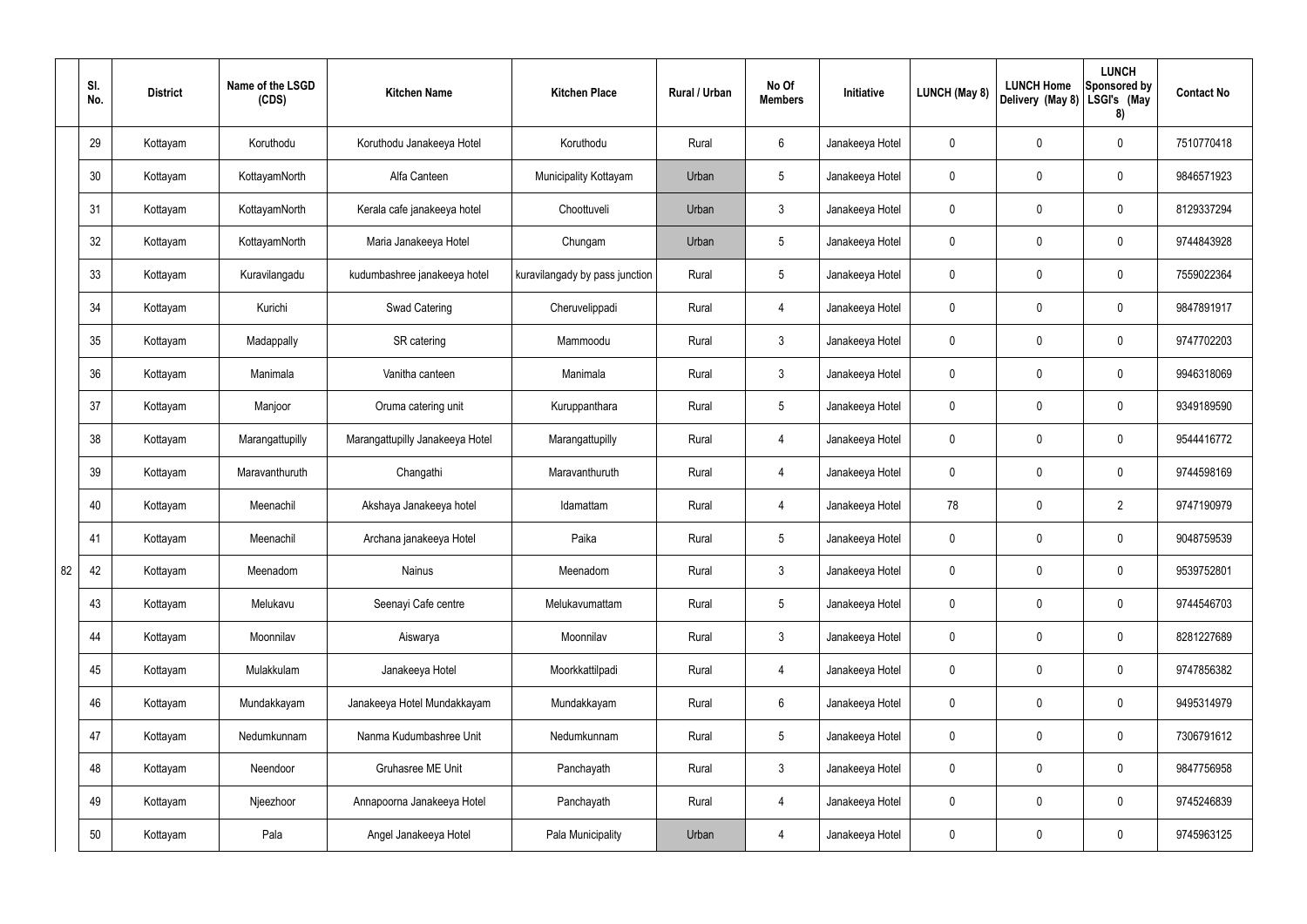| SI.<br>No. | <b>District</b> | Name of the LSGD<br>(CDS) | <b>Kitchen Name</b>          | <b>Kitchen Place</b>     | Rural / Urban | No Of<br><b>Members</b> | Initiative      | <b>LUNCH (May 8)</b> | <b>LUNCH Home</b><br>Delivery (May 8) | <b>LUNCH</b><br>Sponsored by<br>LSGI's (May<br>8) | <b>Contact No</b> |
|------------|-----------------|---------------------------|------------------------------|--------------------------|---------------|-------------------------|-----------------|----------------------|---------------------------------------|---------------------------------------------------|-------------------|
| 51         | Kottayam        | Pala                      | Harithasree catering         | Chethimattam             | Urban         | $5\phantom{.0}$         | Janakeeya Hotel | 0                    | $\mathbf 0$                           | $\mathbf 0$                                       | 9895154240        |
| 52         | Kottayam        | Pallickathodu             | Sangeetha                    | Pallickathodu Bus stand  | Rural         | $\mathbf{3}$            | Janakeeya Hotel | 0                    | $\mathbf 0$                           | $\pmb{0}$                                         | 9633814381        |
| 53         | Kottayam        | Pampady                   | Thrupthi                     | Pampady Town             | Rural         | $5\phantom{.0}$         | Janakeeya Hotel | 0                    | $\mathbf 0$                           | $\mathbf 0$                                       | 9633013622        |
| 54         | Kottayam        | Panachikkadu              | Ruchi Canteen                | Paruthumpara             | Rural         | $5\phantom{.0}$         | Janakeeya Hotel | 0                    | $\mathbf 0$                           | 0                                                 | 9656411494        |
| 55         | Kottayam        | Parathodu                 | Janakeeya Hotel Parathodu    | Panchayath               | Rural         | $\overline{4}$          | Janakeeya Hotel | 0                    | $\mathbf 0$                           | $\mathbf 0$                                       | 7907455541        |
| 56         | Kottayam        | Paippadu                  | Thejus                       | Paippadu                 | Rural         | $5\phantom{.0}$         | Janakeeya Hotel | 0                    | $\mathbf 0$                           | 0                                                 | 7034621426        |
| 57         | Kottayam        | Poonjar                   | Haritham                     | Poonjar                  | Rural         | $5\phantom{.0}$         | Janakeeya Hotel | 0                    | $\mathbf 0$                           | $\mathbf 0$                                       | 9495235348        |
| 58         | Kottayam        | poonjar south             | Sowbhagya Janakeeya Hotel    | poonjar south            | Rural         | $\overline{4}$          | Janakeeya Hotel | 0                    | $\mathbf 0$                           | 0                                                 | 9495151799        |
| 59         | Kottayam        | Puthuppalli               | Ammaveedu                    | Puthuppally bus stand    | Rural         | $5\phantom{.0}$         | Janakeeya Hotel | 0                    | $\mathbf 0$                           | $\mathbf 0$                                       | 9947156548        |
| 60         | Kottayam        | Ramapuram                 | Ruchi                        | Ramapuram                | Rural         | 4                       | Janakeeya Hotel | 0                    | $\mathbf 0$                           | $\mathbf 0$                                       | 9495107277        |
| 61         | Kottayam        | T.V.Puram                 | Vijaya Janakeeya Hotel       | TV Puram                 | Rural         | $\mathbf{3}$            | Janakeeya Hotel | 0                    | $\mathbf 0$                           | $\mathbf 0$                                       | 9847614136        |
| 62         | Kottayam        | Teekkoy                   | Kairali                      | Vagamattom, Kallambhagam | Rural         | $\mathbf{3}$            | Janakeeya Hotel | 0                    | $\mathbf 0$                           | 0                                                 | 7025702768        |
| 63         | Kottayam        | Thalanad                  | Nanma                        | Muttambhagam Kavala      | Rural         | $\mathfrak{Z}$          | Janakeeya Hotel | 0                    | $\mathbf 0$                           | 0                                                 | 9961289547        |
| 64         | Kottayam        | Thalappalam               | Ameya                        | Thalappalam              | Rural         | $\overline{4}$          | Janakeeya Hotel | $\mathbf 0$          | $\mathbf 0$                           | $\pmb{0}$                                         | 7025932626        |
| 65         | Kottayam        | Thalayolaparambu          | kudumbashree janakeeya hotel | Thalayolaparambu         | Rural         | $\mathbf{3}$            | Janakeeya Hotel | $\mathbf 0$          | $\mathbf 0$                           | $\pmb{0}$                                         | 7994830570        |
| 66         | Kottayam        | Thidanadu                 | Janani                       | Chemmlamattam            | Rural         | $6\phantom{.}6$         | Janakeeya Hotel | 0                    | $\mathbf 0$                           | 0\$                                               | 9562695545        |
| 67         | Kottayam        | Thidanadu                 | Krishna                      | Near Panchayath          | Rural         | $\overline{4}$          | Janakeeya Hotel | $\mathbf 0$          | $\mathbf 0$                           | $\pmb{0}$                                         | 9605565960        |
| 68         | Kottayam        | Thiruvarppu               | Sreeparvathy food products   | Illickal                 | Rural         | $\mathbf{3}$            | Janakeeya Hotel | 0                    | $\overline{0}$                        | $\pmb{0}$                                         | 9747289846        |
| 69         | Kottayam        | Thrikkodithanam           | Swanthanam                   | Thrikkodithanam          | Rural         | $5\phantom{.0}$         | Janakeeya Hotel | 0                    | $\mathbf 0$                           | $\pmb{0}$                                         | 7902729237        |
| 70         | Kottayam        | Udayanapuram              | Uppum Mulakum                | Nerekadavu               | Rural         | $\mathbf{3}$            | Janakeeya Hotel | 0                    | $\mathbf 0$                           | $\pmb{0}$                                         | 8111850728        |
| 71         | Kottayam        | Udayanapuram              | Aiswarya Activity Group      | Vaikom Block Panchayath  | Rural         | $5\phantom{.0}$         | Janakeeya Hotel | $\mathbf 0$          | $\pmb{0}$                             | $\pmb{0}$                                         | 9847437286        |
| 72         | Kottayam        | Uzhavoor                  | Uzhavoor Janakeeya Hotel     | Uzhavoor Town            | Rural         | $\,8\,$                 | Janakeeya Hotel | 0                    | $\bf{0}$                              | $\pmb{0}$                                         | 9746074266        |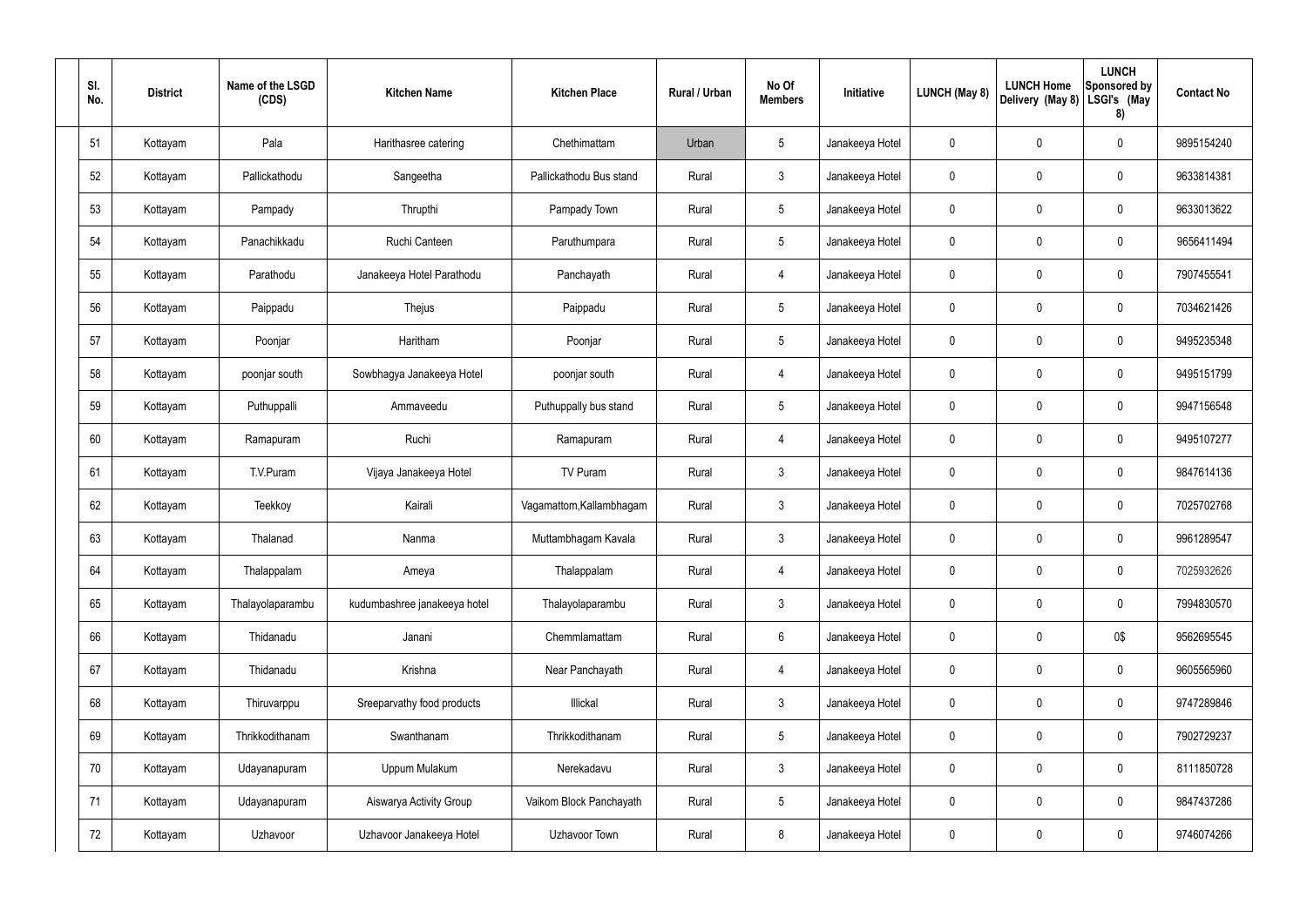|    | SI.<br>No.      | <b>District</b> | Name of the LSGD<br>(CDS) | <b>Kitchen Name</b>                                      | <b>Kitchen Place</b>                        | Rural / Urban | No Of<br><b>Members</b> | Initiative      | LUNCH (May 8)   | <b>LUNCH Home</b><br>Delivery (May 8) | <b>LUNCH</b><br>Sponsored by<br>LSGI's (May<br>8) | <b>Contact No</b> |
|----|-----------------|-----------------|---------------------------|----------------------------------------------------------|---------------------------------------------|---------------|-------------------------|-----------------|-----------------|---------------------------------------|---------------------------------------------------|-------------------|
|    | 73              | Kottayam        | Vaikom                    | <b>Chanees Eats</b>                                      | Chalapparambu                               | Urban         | 4                       | Janakeeya Hotel | 30 <sub>2</sub> | 0                                     | $\mathbf 0$                                       | 9446467389        |
|    | 74              | Kottayam        | Vakathanam                | Padheyam                                                 | Njaliakuzhi                                 | Rural         | $6\overline{6}$         | Janakeeya Hotel | 0               | 0                                     | $\mathbf 0$                                       | 9495010073        |
|    | 75              | Kottayam        | Vazhappally               | Udayam                                                   | Vazhappally                                 | Rural         | 4                       | Janakeeya Hotel | 0               | $\mathbf 0$                           | $\mathbf 0$                                       | 9562267564        |
|    | 76              | Kottayam        | Vazhoor                   | Kudumbashree Canteen Unit At<br>Vazhoor Grama Panchayath | Vazhoor Grama Panchayath<br><b>Building</b> | Rural         | $5\phantom{.0}$         | Janakeeya Hotel | 0               | 0                                     | $\boldsymbol{0}$                                  | 9544717796        |
|    | 77              | Kottayam        | Vazhoor                   | New India                                                | Nedumavu                                    | Rural         | $3\phantom{a}$          | Janakeeya Hotel | 0               | 0                                     | $\mathbf 0$                                       | 9744581242        |
|    | 78              | Kottayam        | Vechoor                   | <b>Treeland Annapoorna</b>                               | <b>Bund Road</b>                            | Rural         | $\mathbf{3}$            | Janakeeya Hotel | 0               | 0                                     | $\mathbf 0$                                       | 8606814487        |
|    | 79              | Kottayam        | Veliyannoor               | Thanima foods                                            | Veliyannoor                                 | Rural         | $3\phantom{a}$          | Janakeeya Hotel | 0               | 0                                     | $\mathbf 0$                                       | 9744392147        |
|    | 80              | Kottayam        | Vellavoor                 | Uppum Mulakum Janakeeya Hotel                            | Panchayath premise                          | Rural         | $5\overline{)}$         | Janakeeya Hotel | 0               | 0                                     | $\mathbf 0$                                       | 9188317288        |
|    | 81              | Kottayam        | Velloor                   | Puzhayoram catering                                      | Near Velloor cds office                     | Rural         | 4                       | Janakeeya Hotel | 55              | $\mathbf 0$                           | $\mathbf 0$                                       | 9895522286        |
|    | 82              | Kottayam        | Vijayapuram               | Niravu                                                   | Iranjal                                     | Rural         | $\mathbf{3}$            | Janakeeya Hotel | 0               | 0                                     | $\mathbf 0$                                       | 9495245895        |
|    | 83              | Kottayam        | Vijayapuram               | Renown Janakeeya Hotel                                   | Vadavathoor                                 | Rural         | $\overline{5}$          |                 | 0               | 0                                     | $\mathbf 0$                                       | 8606536302        |
| 82 |                 |                 |                           |                                                          |                                             |               | 336                     |                 | 582             | $\overline{0}$                        | $\overline{0}$                                    |                   |
|    |                 | Kozhikode       | Balussery                 | Unarvu Janakeeya Hotel                                   | Balussery                                   | Rural         | $5\overline{)}$         | Janakeeya Hotel | 0               | $\mathbf 0$                           | $\mathbf 0$                                       | 95440 03929       |
|    | $\overline{2}$  | Kozhikode       | Panangad                  | Kairali Janakeeya Hotel                                  | Balussery mukku at KK<br>hospital           | Rural         | $\mathbf{3}$            | Janakeeya Hotel | 0               | 0                                     | $\pmb{0}$                                         | 97450 85782       |
|    | 3               | Kozhikode       | Koorachundu               | Swad Nirmmal Janakeeya hotel                             | Koorachundu                                 | Rural         | $\overline{4}$          | Janakeeya Hotel | 0               | 0                                     | $\pmb{0}$                                         | 94967 07886       |
|    | 4               | Kozhikode       | Koorachundu               | Koottayma Janakeeya Hotel                                | Kallanode                                   | Rural         | $5\phantom{.0}$         | Janakeeya Hotel | 0               | $\pmb{0}$                             | $\mathbf 0$                                       | 94967 26850       |
|    | 5               | Kozhikode       | Kottur                    | Kudumbashree Janakeeya Hotel Kottur                      | Kottur                                      | Rural         | $10$                    | Janakeeya Hotel | 0               | $\pmb{0}$                             | $\pmb{0}$                                         | 97456 72101       |
|    | 6               | Kozhikode       | Naduvannur                | Naduvannur Janakeeya Hotel                               | Naduvannur                                  | Rural         | $5\phantom{.0}$         | Janakeeya Hotel | 0               | $\pmb{0}$                             | $\mathbf 0$                                       | 8592-031802       |
|    | $\overline{7}$  | Kozhikode       | Naduvannur                | FriendsJanakeeya Hotel                                   | Anjolimukku                                 | Rural         | $\mathbf{3}$            | Janakeeya Hotel | 0               | 0                                     | $\mathbf 0$                                       | 9995947043        |
|    | 8               | Kozhikode       | Ulliyeri                  | Ruchi Janakeeya Hotel                                    | Ulliyeri                                    | Rural         | $\overline{4}$          | Janakeeya Hotel | 0               | 0                                     | $\mathbf 0$                                       | 89434 06681       |
|    | 9               | Kozhikode       | Unnikulam                 | Swad Janakeeya Hotel                                     | Ekarool Kaappil Road                        | Rural         | $\mathbf{3}$            | Janakeeya Hotel | 617             | $\pmb{0}$                             | $\pmb{0}$                                         | 85475 75474       |
|    | 10 <sup>°</sup> | Kozhikode       | Unnikulam                 | Chaithanya Janakeeya Hotel                               | Opposite unnikulam<br>gramapanchayath       | Rural         | $\mathbf{3}$            | Janakeeya Hotel | 689             | 0                                     | $\pmb{0}$                                         | 87141 31460       |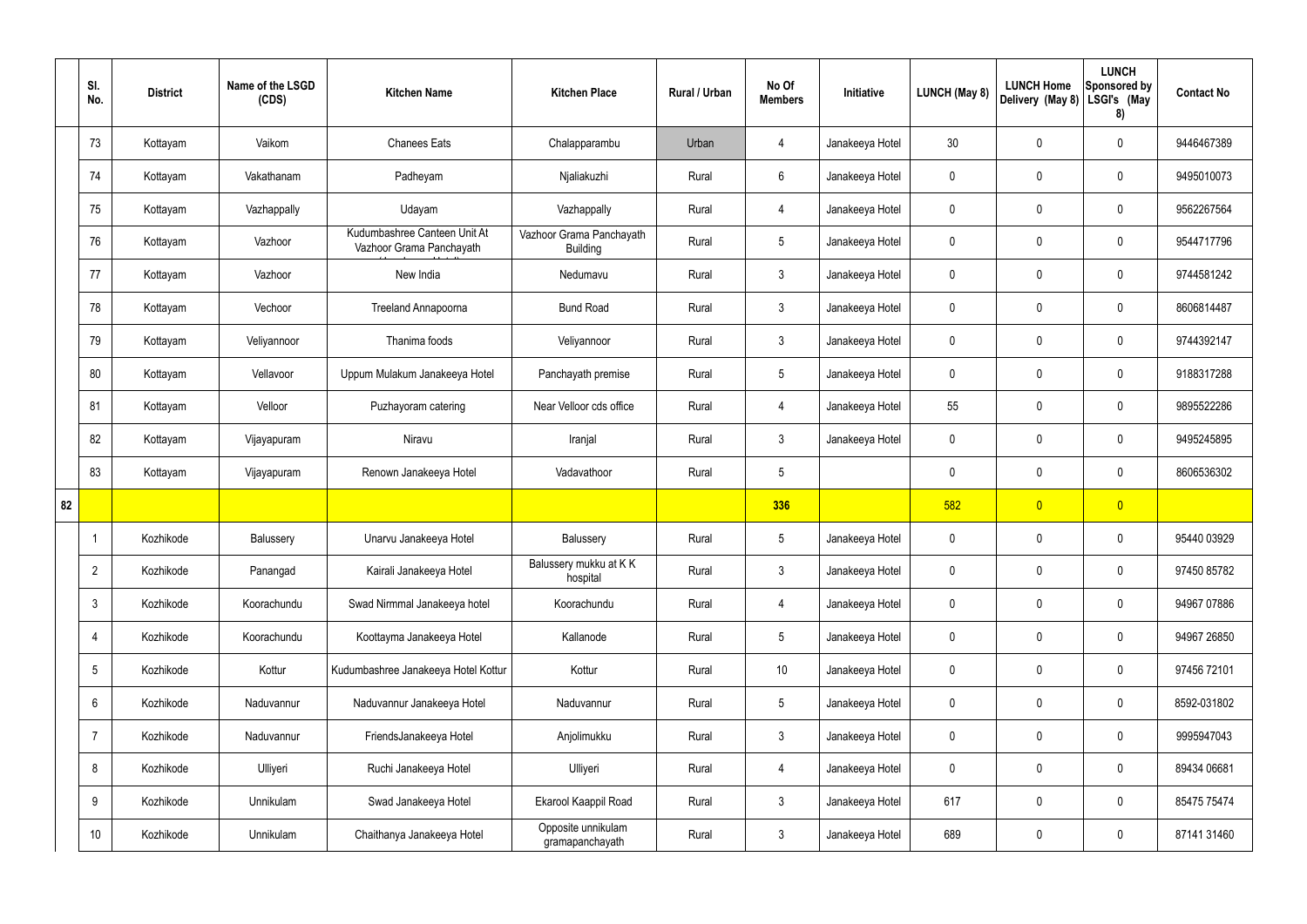| SI.<br>No. | <b>District</b> | Name of the LSGD<br>(CDS) | <b>Kitchen Name</b>            | <b>Kitchen Place</b>         | Rural / Urban | No Of<br><b>Members</b> | Initiative      | LUNCH (May 8) | <b>LUNCH Home</b><br>Delivery (May 8) | <b>LUNCH</b><br>Sponsored by<br>LSGI's (May<br>8) | <b>Contact No</b> |
|------------|-----------------|---------------------------|--------------------------------|------------------------------|---------------|-------------------------|-----------------|---------------|---------------------------------------|---------------------------------------------------|-------------------|
| 11         | Kozhikode       | Nanminda                  | Akshaya vanitha hotel          | Nanminda panchayath building | Rural         | $5\phantom{.0}$         | Janakeeya Hotel | 0             | 0                                     | $\mathbf 0$                                       | 9961184212        |
| 12         | Kozhikode       | Thalakkulathur            | Thalakkulathur Janakeeya Hotel | Parambath                    | Rural         | $5\phantom{.0}$         | Janakeeya Hotel | 0             | 0                                     | $\pmb{0}$                                         | 7593067511        |
| 13         | Kozhikode       | Kakkodi                   | Kakkodi Janakeeya Hotel        | Kakkodi Bazar                | Rural         | $\overline{7}$          | Janakeeya Hotel | 0             | 0                                     | $\mathbf 0$                                       | 8943123615        |
| 14         | Kozhikode       | Chelannur                 | Oottupura Janakeeya Hotel      | Ambalathukulangara           | Rural         | $\overline{7}$          | Janakeeya Hotel | 0             | 0                                     | $\overline{2}$                                    | 9846010528        |
| 15         | Kozhikode       | Narikkuni                 | Amma Janakeeya Hotel           | Narikkuni                    | Rural         | $\overline{4}$          | Janakeeya Hotel | 0             | 0                                     | $\mathbf 0$                                       | 9645606562        |
| 16         | Kozhikode       | Kakkoor                   | Janakeeya Hotel Kakkoor        | Kakkoor                      | Rural         | $5\phantom{.0}$         | Janakeeya Hotel | 0             | 0                                     | $\pmb{0}$                                         | 8592050112        |
| 17         | Kozhikode       | Koduvally                 | Sadhya Janakeeya Hotel         | G M L P School, Koduvally    | Urban         | $5\phantom{.0}$         | Janakeeya Hotel | 0             | 0                                     | $\mathbf 0$                                       | 8593898831        |
| 18         | Kozhikode       | Koduvally                 | KKN Janakeeya Hotel Koduvally  | Nellamkandi                  | Urban         | $\mathbf{3}$            | Janakeeya Hotel | 91            | 0                                     | $\pmb{0}$                                         | 9847650894        |
| 19         | Kozhikode       | Koduvally                 | Swad Janakeeya Hotel           | Manipuram                    | Urban         | $5\phantom{.0}$         | Janakeeya Hotel | 0             | 0                                     | $\mathbf 0$                                       | 9946991995        |
| 20         | Kozhikode       | Madavoor                  | Madavoor Janakeeya Hotel       | Near madavoor panchayath     | Rural         | $5\phantom{.0}$         | Janakeeya Hotel | 0             | 0                                     | $\mathbf 0$                                       | 8547590842        |
| 21         | Kozhikode       | Omasseri                  | Annapoornna Janakeeya Hotel    | Omasseri                     | Rural         | $\overline{4}$          | Janakeeya Hotel | 0             | 0                                     | $\mathbf 0$                                       | 9605102599        |
| 22         | Kozhikode       | Puthuppadi                | Ruchi Janakeeya Hotel          | Puthupadi                    | Rural         | $5\phantom{.0}$         | Janakeeya Hotel | 0             | 0                                     | $\mathbf 0$                                       | 7909113114        |
| 23         | Kozhikode       | Kizhakkoth                | Swad Janakeeya Hotel           | Mariveettilthazham           | Rural         | 4                       | Janakeeya Hotel | 0             | 0                                     | 0                                                 | 9847086665        |
| 24         | Kozhikode       | Thamarassery              | Pavithram Janakeeya hotel      | Thamarassery old stand       | Rural         | $6\phantom{.}$          | Janakeeya Hotel | 0             | 0                                     | $\mathbf 0$                                       | 9048389661        |
| 25         | Kozhikode       | Kodenchery                | Kairali Janakeeya Hotel        | Kodenchery                   | Rural         | $\overline{4}$          | Janakeeya Hotel | 0             | 0                                     | $\mathbf 0$                                       | 9446037829        |
| 26         | Kozhikode       | Koodaranji                | Ruchikkoot Janakeeya Hotel     | Koodaranji                   | Rural         | $6\,$                   | Janakeeya Hotel | 0             | 0                                     | $\pmb{0}$                                         | 9496439278        |
| 27         | Kozhikode       | Thiruvambadi              | Pulari Janakeeya Hotel         | Thondimmal                   | Rural         | $5\phantom{.0}$         | Janakeeya Hotel | 0             | $\mathbf 0$                           | $\mathbf 0$                                       | 7034264232        |
| 28         | Kozhikode       | Kattippara                | Ruchi Janakeeya Hotel          | Chamal                       | Rural         | $6\,$                   | Janakeeya Hotel | 0             | 0                                     | $\mathbf 0$                                       | 7591974045        |
| 29         | Kozhikode       | Koyilandy North           | Naveena canteen                | Near new bus stand           | Urban         | $\overline{7}$          | Janakeeya Hotel | 0             | $\mathbf 0$                           | $5\phantom{.0}$                                   | 9544185262        |
| 30         | Kozhikode       | Koyilandy North           | Kulirma Janakeeya Hotel        | Near Kollamchira             | Urban         | 10 <sup>°</sup>         | Janakeeya Hotel | 0             | $\mathbf 0$                           | $\overline{1}$                                    | 8943191728        |
| 31         | Kozhikode       | Koyilandi South           | Snehadeepam Janakeeya Hotel    | Muthambi                     | Urban         | $6\phantom{.}$          | Janakeeya Hotel | 0             | $\mathbf 0$                           | $\pmb{0}$                                         | 9188198658        |
| 32         | Kozhikode       | Koyilandi South           | Sanam Janakeeya Hotel          | Koyilandi Market             | Urban         | $\mathfrak{Z}$          | Janakeeya Hotel | 0             | 0                                     | $\pmb{0}$                                         | 9544185262        |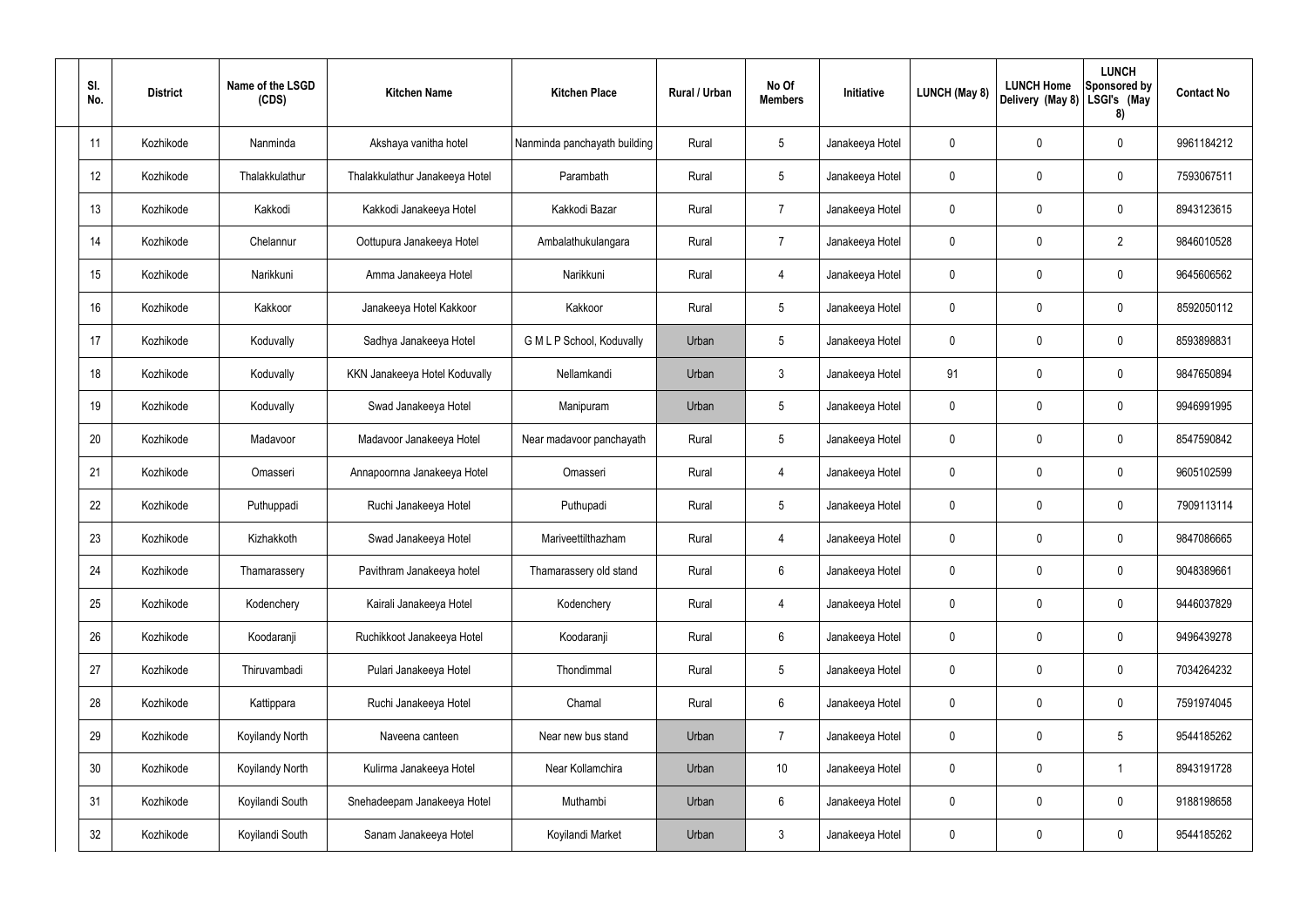|     | SI.<br>No. | <b>District</b> | Name of the LSGD<br>(CDS) | <b>Kitchen Name</b>         | <b>Kitchen Place</b>                        | Rural / Urban | No Of<br><b>Members</b> | Initiative      | <b>LUNCH (May 8)</b> | <b>LUNCH Home</b><br>Delivery (May 8) | <b>LUNCH</b><br>Sponsored by<br>LSGI's (May<br>8) | <b>Contact No</b> |
|-----|------------|-----------------|---------------------------|-----------------------------|---------------------------------------------|---------------|-------------------------|-----------------|----------------------|---------------------------------------|---------------------------------------------------|-------------------|
|     | 33         | Kozhikode       | Chengottukavu             | Amma Janakeeya Hotel        | Edakkulam                                   | Rural         | $5\phantom{.0}$         | Janakeeya Hotel | 0                    | 0                                     | $\mathbf 0$                                       | 9048235785        |
|     | 34         | Kozhikode       | Atholi                    | Atholi Janakeeya Hotel      | Kodassery                                   | Rural         | $\overline{4}$          | Janakeeya Hotel | 0                    | 0                                     | $\mathbf 0$                                       | 9072499251        |
|     | 35         | Kozhikode       | Moodadi                   | Ruchi Janakeeya Hotel       | Moodadi                                     | Rural         | $5\overline{)}$         | Janakeeya Hotel | 0                    | 0                                     | $\mathbf 0$                                       | 8281226403        |
|     | 36         | Kozhikode       | Chemancheri               | Annapoornna Janakeeya Hotel | Pookkad                                     | Rural         | $5\overline{)}$         | Janakeeya Hotel | 0                    | 0                                     | $\boldsymbol{0}$                                  | 9048235785        |
|     | 37         | Kozhikode       | Arikkulam                 | Thanima Janakeeya Hotel     | Kurudimukku                                 | Rural         | 4                       | Janakeeya Hotel | 0                    | 0                                     | $\mathbf 0$                                       | 9645137125        |
|     | 38         | Kozhikode       | Arikkulam                 | Ruchiyidam Janakeeya Hotel  | Arikkulam                                   | Rural         | $\overline{4}$          | Janakeeya Hotel | 0                    | 0                                     | $\mathbf 0$                                       | 9048410803        |
|     | 39         | Kozhikode       | Kozhikode Central.        | Ruchikkoott                 | <b>District Veterinary Hospital</b>         | Urban         | $\mathbf{3}$            | Janakeeya Hotel | 0                    | 0                                     | $\mathbf 0$                                       | 7025774213        |
|     | 40         | Kozhikode       | Kozhikode Central         | Sneha Ruchikkoott           | Mankavu                                     | Urban         | 4                       | Janakeeya Hotel | 0                    | 0                                     | $\mathbf 0$                                       | 8921995031        |
|     | 41         | Kozhikode       | Kozhikode Central         | Tripthi Janakeeya Hotel     | Near AMLP School,<br>Moozhikkal             | Urban         | $\mathbf{3}$            | Janakeeya Hotel | 460                  | $\mathbf 0$                           | $\mathbf 0$                                       | 8129200288        |
|     | 42         | Kozhikode       | Kozhikode Central         | New Ganesh                  | Kovoor, near library                        | Urban         | 5                       | Janakeeya Hotel | 0                    | 0                                     | $\boldsymbol{0}$                                  | 9349123701        |
|     | 43         | Kozhikode       | Kozhikode Central         | Ruchippura Janakeeya Hotel  | Near Focus mall, New bus<br>stand Kozhikode | Urban         | $\mathbf{3}$            | Janakeeya Hotel | 0                    | $\boldsymbol{0}$                      | $\mathbf 0$                                       | 9605602806        |
|     | 44         | Kozhikode       | Kozhikode Central         | Souparnika Janakeeya Hotel  | Medical college near chest<br>hospital      | Urban         | 6                       | Janakeeya Hotel | 0                    | 0                                     | $\mathbf 0$                                       | 8281709784        |
|     | 45         | Kozhikode       | Kozhikode North           | Udayam kudumbasree canteen  | Thadambattuthazham                          | Urban         | 5                       | Janakeeya Hotel | 0                    | $\mathbf 0$                           | $\mathbf 0$                                       | 7736850096        |
|     | 46         | Kozhikode       | Kozhikode North           | Ruchi                       | Elathoor, Chettikulam                       | Urban         | 4                       | Janakeeya Hotel | 0                    | $\mathbf 0$                           | $\pmb{0}$                                         | 9947743713        |
|     | 47         | Kozhikode       | Kozhikode North           | Tasty Janakeeya Hotel       | Butt road                                   | Urban         | $5\phantom{.0}$         | Janakeeya Hotel | 0                    | 0                                     | $\pmb{0}$                                         | 9074462795        |
|     | 48         | Kozhikode       | Kozhikode North           | Oruma                       | Eranjikkal                                  | Urban         | $\overline{4}$          | Janakeeya Hotel | 0                    | 0                                     | $\pmb{0}$                                         | 9497754632        |
|     | 49         | Kozhikode       | Feroke                    | Ruchi vanitha mess          | <b>Feroke Muncipality</b>                   | Urban         | $\overline{7}$          | Janakeeya Hotel | 0                    | 0                                     | $\pmb{0}$                                         | 9544468026        |
|     | 50         | Kozhikode       | Feroke                    | Mithra Janakeeya Hotel      | Ambalangadi                                 | Urban         | $5\phantom{.0}$         | Janakeeya Hotel | 0                    | 0                                     | $\mathbf 0$                                       | 9847657229        |
|     | 51         | Kozhikode       | Feroke                    | Chemmeen Janakeeya Hotel    | Karuvanthuruthi                             | Urban         | $\overline{4}$          | Janakeeya Hotel | 103                  | 0                                     | $\mathbf 0$                                       | 9747265293        |
|     | 52         | Kozhikode       | Ramanattukara             | Tasty catering unit         | Ramanattukara                               | Urban         | $6\overline{6}$         | Janakeeya Hotel | 385                  | 0                                     | $\mathbf 0$                                       | 9961004004        |
|     | 53         | Kozhikode       | KozhikodeSouth            | Ushass cattering            | Meenchantha school                          | Urban         | 5                       | Janakeeya Hotel | 0                    | 0                                     | $\pmb{0}$                                         | 9645629224        |
| 107 | 54         | Kozhikode       | Kozhikode South           | Oruma                       | Naduvattam                                  | Urban         | 4                       | Janakeeya Hotel | 0                    | 0                                     | $\pmb{0}$                                         | 9747405960        |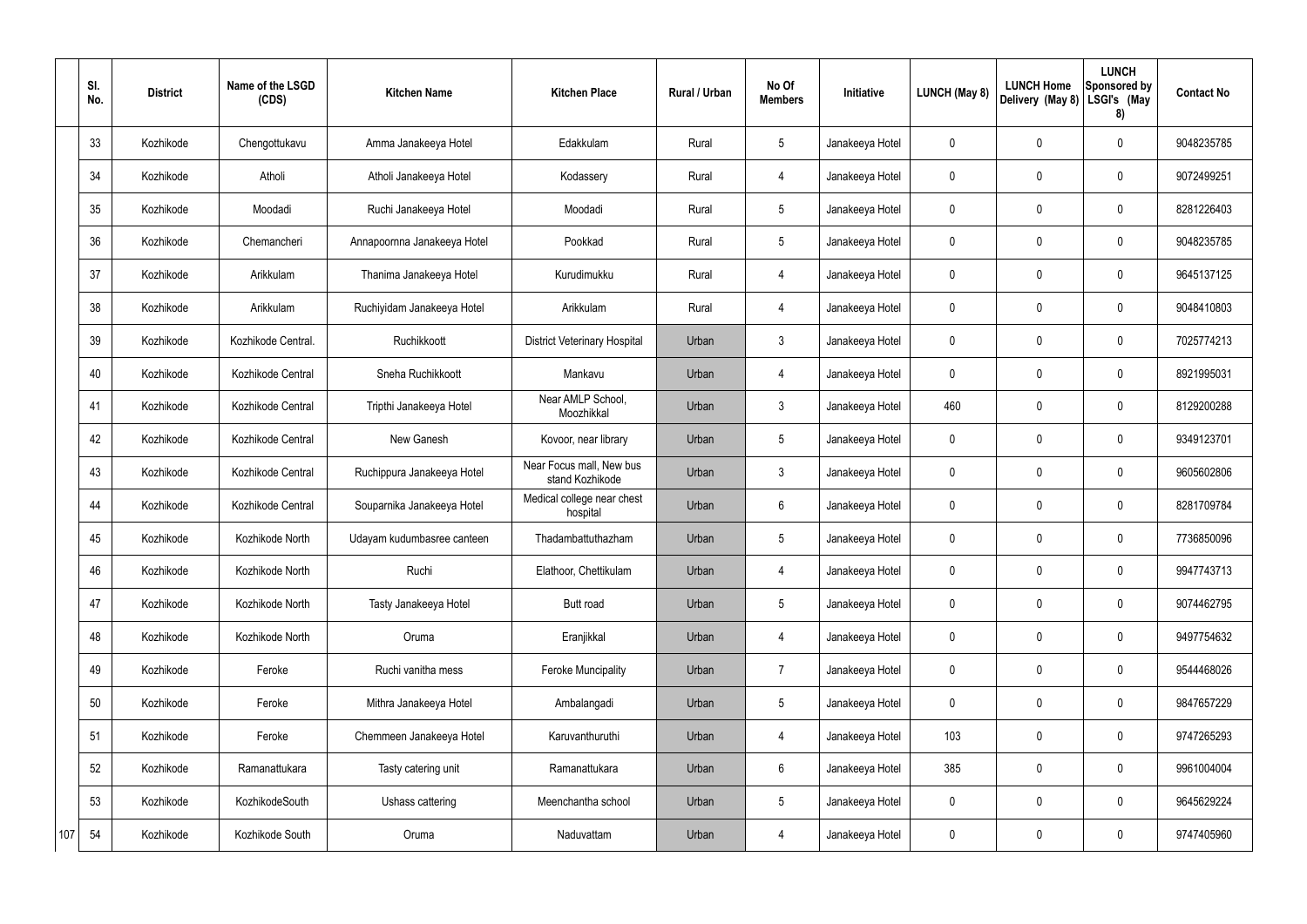| SI.<br>No. | <b>District</b> | Name of the LSGD<br>(CDS) | <b>Kitchen Name</b>                       | <b>Kitchen Place</b>               | Rural / Urban | No Of<br><b>Members</b> | Initiative      | <b>LUNCH (May 8)</b> | <b>LUNCH Home</b><br>Delivery (May 8) | <b>LUNCH</b><br>Sponsored by<br>LSGI's (May<br>8) | <b>Contact No</b> |
|------------|-----------------|---------------------------|-------------------------------------------|------------------------------------|---------------|-------------------------|-----------------|----------------------|---------------------------------------|---------------------------------------------------|-------------------|
| 55         | Kozhikode       | Kozhikode South           | Ruchi Janakeeya Hotel                     | Kundayithode                       | Urban         | 5                       | Janakeeya Hotel | 0                    | 0                                     | $\pmb{0}$                                         | 9526521036        |
| 56         | Kozhikode       | Kozhikode South           | Five star                                 | Palayam                            | Urban         | 4                       | Janakeeya Hotel | 0                    | 0                                     | $\pmb{0}$                                         | 9744307041        |
| 57         | Kozhikode       | Olavanna                  | Kailamadam Janakeeya Hotel                | Pantheerankavu bypass              | Rural         | 6                       | Janakeeya Hotel | 250                  | 0                                     | $\pmb{0}$                                         | 9526123535        |
| 58         | Kozhikode       | Olavanna                  | Snehitha Janakeeya Hotel                  | Kunnathupalam                      | Rural         | 6                       | Janakeeya Hotel | 0                    | 0                                     | $\pmb{0}$                                         | 9072771905        |
| 59         | Kozhikode       | Kadalundi                 | Kadambhari Janakeeya Hotel                | Mannoor valavil                    | Rural         | 6                       | Janakeeya Hotel | 0                    | 0                                     | $\pmb{0}$                                         | 9349923675        |
| 60         | Kozhikode       | Mukkam                    | Mukkam Friends Janakeeya hotel            | Mukkam                             | Urban         | 4                       | Janakeeya Hotel | 0                    | 0                                     | $\pmb{0}$                                         | 9497215604        |
| 61         | Kozhikode       | Mukkam                    | Oottupura Janakeeya Hotel                 | Manassery                          | Urban         | 4                       | Janakeeya Hotel | 0                    | 0                                     | $\pmb{0}$                                         | 9645563417        |
| 62         | Kozhikode       | Chathamangalam            | Prakruthi                                 | Chathamangalam vipanana<br>kendram | Rural         | 5                       | Janakeeya Hotel | 40                   | 0                                     | $\pmb{0}$                                         | 9745828787        |
| 63         | Kozhikode       | Chathamangalam            | Oruma                                     | Milk society                       | Rural         | 5                       | Janakeeya Hotel | 0                    | 0                                     | $\pmb{0}$                                         | 9847872378        |
| 64         | Kozhikode       | Perumanna                 | Thushara Janakeeya Hotel                  | Vallikkunnu                        | Rural         | 5                       | Janakeeya Hotel | 0                    | 0                                     | $\mathbf 0$                                       | 8113873612        |
| 65         | Kozhikode       | Kodiyathur                | Kanivu                                    | Eranjimavu                         | Rural         | 4                       | Janakeeya Hotel | 0                    | 0                                     | $\mathbf 0$                                       | 9048094053        |
| 66         | Kozhikode       | Karassery                 | Karassery CDS Janakeeya Hotel             | Near karassery panchayath          | Rural         | 4                       | Janakeeya Hotel | 322                  | 0                                     | $\mathbf 0$                                       | 9645120636        |
| 67         | Kozhikode       | Kuruvattoor               | Nanma Janakeeya Hotel                     | Payambra                           | Rural         | 4                       | Janakeeya Hotel | 0                    | 0                                     | $\mathbf 0$                                       | 8547413299        |
| 68         | Kozhikode       | Mavoor                    | Koottayma Janakeeya Hotel                 | Mavoor                             | Rural         | 4                       | Janakeeya Hotel | 235                  | 0                                     | $\pmb{0}$                                         | 9961856227        |
| 69         | Kozhikode       | Peruvayal                 | Tripthi Janakeeya Hotel                   | Velliparambu                       | Rural         | $5\phantom{.0}$         | Janakeeya Hotel | 0                    | $\mathbf 0$                           | $\mathbf 0$                                       | 6238723687        |
| 70         | Kozhikode       | Kuttiadi                  | Janakeeya Hotel                           | Kuttiadi Town                      | Rural         | 9                       | Janakeeya Hotel | $\mathbf 0$          | 0                                     | $\mathbf 0$                                       | 8606099575        |
| 71         | Kozhikode       | Kavilumpara               | Kavilumpara panchayath Janakeeya<br>Hotel | Thottilpalam                       | Rural         | 4                       | Janakeeya Hotel | $\mathbf 0$          | $\mathbf 0$                           | $\mathbf 0$                                       | 8157900256        |
| 72         | Kozhikode       | Maruthonkara              | Thanima Janakeeya Hotel                   | Adukkath                           | Rural         | $5\phantom{.0}$         | Janakeeya Hotel | $\mathbf 0$          | 0                                     | $\mathbf 0$                                       | 9846974198        |
| 73         | Kozhikode       | Velom                     | Samridhi                                  | Kallumpuram - Theekkuni            | Rural         | $\overline{5}$          | Janakeeya Hotel | $\mathbf 0$          | $\mathbf 0$                           | $\mathbf 0$                                       | 9846813401        |
| 74         | Kozhikode       | Kunnummal                 | Ruchi Janakeeya Hotel                     | Kakkattil                          | Rural         | $5\phantom{.0}$         | Janakeeya Hotel | $\mathbf 0$          | 0                                     | $\mathbf 0$                                       | 9605800608        |
| 75         | Kozhikode       | Naripatta                 | Sthree sakthi Janakeeya Hotel             | Kaiveli                            | Rural         | $\overline{5}$          | Janakeeya Hotel | 0                    | $\mathbf 0$                           | $\mathsf{0}$                                      | 9645339232        |
| 76         | Kozhikode       | Kayakkodi                 | Samridhi Janakeeya Hotel                  | Kayakkodi                          | Rural         | $5\,$                   | Janakeeya Hotel | 0                    | 0                                     | $\pmb{0}$                                         | 9495587551        |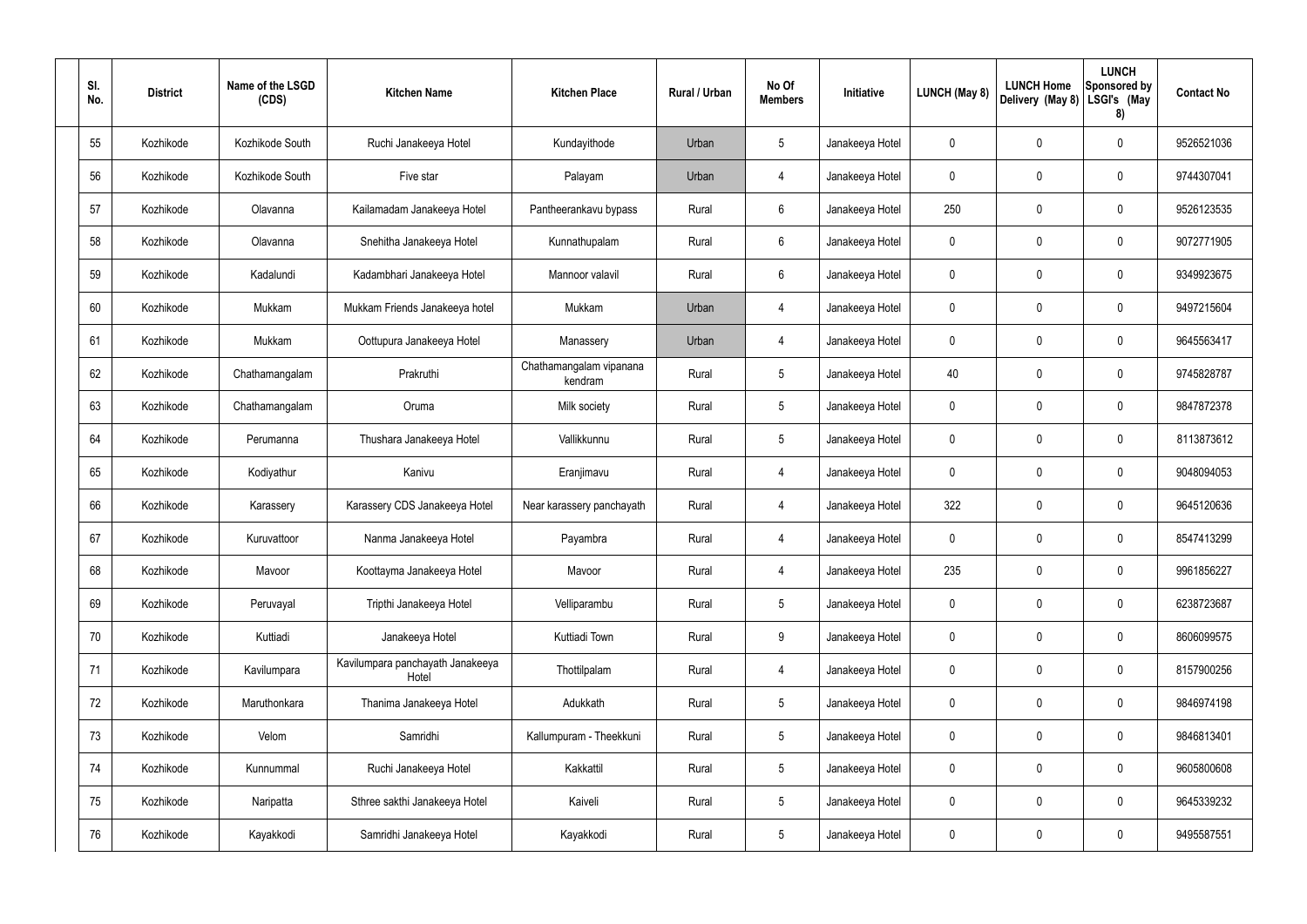| SI.<br>No. | <b>District</b> | Name of the LSGD<br>(CDS) | <b>Kitchen Name</b>                                  | <b>Kitchen Place</b>                               | Rural / Urban | No Of<br><b>Members</b> | Initiative      | <b>LUNCH (May 8)</b> | <b>LUNCH Home</b><br>Delivery (May 8) | <b>LUNCH</b><br>Sponsored by<br>LSGI's (May<br>8) | <b>Contact No</b> |
|------------|-----------------|---------------------------|------------------------------------------------------|----------------------------------------------------|---------------|-------------------------|-----------------|----------------------|---------------------------------------|---------------------------------------------------|-------------------|
| 77         | Kozhikode       | Thurayur                  | Cds coffee house                                     | Thurayur                                           | Rural         | $5\phantom{.0}$         | Janakeeya Hotel | 0                    | $\mathbf 0$                           | 0                                                 | 9048028293        |
| 78         | Kozhikode       | Payyoli                   | Lady fingers janakeeya hotel                         | Payyoli Municipality                               | Urban         | $\overline{4}$          | Janakeeya Hotel | $\mathbf 0$          | $\mathbf 0$                           | 0                                                 | 8606505900        |
| 79         | Kozhikode       | Meppayur                  | Ruchi canteen                                        | Meppayur                                           | Rural         | $5\phantom{.0}$         | Janakeeya Hotel | 0                    | $\mathbf 0$                           | 0                                                 | 9447469729        |
| 80         | Kozhikode       | Thikkodi                  | Kaippunnyam Janakeeya Hotel                          | Thikkodi                                           | Rural         | $5\phantom{.0}$         | Janakeeya Hotel | 0                    | $\mathbf 0$                           | 0                                                 | 9526071250        |
| 81         | Kozhikode       | Keezhariyur               | Tripthi Janakeeya Hotel                              | Arayanattu para                                    | Rural         | 8                       | Janakeeya Hotel | 0                    | $\mathbf 0$                           | 0                                                 | 8592834034        |
| 82         | Kozhikode       | Chakkittappara            | Chakkittapara cds Hotel                              | Chakkittapara CDS                                  | Rural         | $\mathbf{3}$            | Janakeeya Hotel | 0                    | $\mathbf 0$                           | 0                                                 | 9526881089        |
| 83         | Kozhikode       | Cheruvannur               | Vanitha canteen                                      | near cheruvannur panchayath<br>office, Cheruvannur | Rural         | $5\phantom{.0}$         | Janakeeya Hotel | 152                  | $\mathbf 0$                           | 0                                                 | 9400676505        |
| 84         | Kozhikode       | Koothali                  | Salkara stationary cum Coffee house<br>and photostat | Near Koothali panchayath<br>office                 | Rural         | 6                       | Janakeeya Hotel | 112                  | $\mathbf 0$                           | 0                                                 | 9847642496        |
| 85         | Kozhikode       | Changaroth                | Changorath Janakeeya Hotel                           | Near Vadakkumbad HSS                               | Rural         | $5\phantom{.0}$         | Janakeeya Hotel | $\mathbf 0$          | $\mathbf 0$                           | 0                                                 | 9747353283        |
| 86         | Kozhikode       | Perambra                  | Perambra Janakeeya Hotel                             | Perambra                                           | Rural         | $\overline{4}$          | Janakeeya Hotel | 0                    | $\mathbf 0$                           | 0                                                 | 6238677483        |
| 87         | Kozhikode       | Kayanna                   | Kudumbashree Janakeeya Hotel<br>Kayanna              | Kayanna Bazar                                      | Rural         | $\mathbf{3}$            | Janakeeya Hotel | 0                    | $\mathbf 0$                           | 0                                                 | 9496130121        |
| 88         | Kozhikode       | Kayanna                   | Soorya janakeeya Hotel                               | Para Muthu Kayanna                                 | Rural         | $\mathbf{3}$            | Janakeeya Hotel | 0                    | $\mathbf 0$                           | 0                                                 | 95396 14209       |
| 89         | Kozhikode       | Nochad                    | Kudumbashree Janakeeya Hotel                         | Muliyangal                                         | Rural         | 5                       | Janakeeya Hotel | 0                    | $\mathbf 0$                           | 0                                                 | 7034944936        |
| 90         | Kozhikode       | Nochad                    | Ruchi Janakeeya Hotel                                | Kalpathur                                          | Rural         | $5\phantom{.0}$         | Janakeeya Hotel | 120                  | $\mathbf 0$                           | 0                                                 | 9946006742        |
| 91         | Kozhikode       | Ayenchery                 | Janakeeya Hotel Ayanchery                            | Ayanchery                                          | Rural         | $\overline{4}$          | Janakeeya Hotel | 97                   | $\mathbf 0$                           | 0                                                 | 8078369520        |
| 92         | Kozhikode       | Maniyur                   | Ruchikoott Vanitha Hotel                             | Near maniyur panchayath<br>office, Navodaya stop   | Rural         | $\overline{4}$          | Janakeeya Hotel | 0                    | $\pmb{0}$                             | 0                                                 | 9400097895        |
| 93         | Kozhikode       | Villiappally              | Janakeeya Hotel Villiappally                         | Keezhal Mukku                                      | Rural         | $\overline{4}$          | Janakeeya Hotel | $\mathbf 0$          | $\mathbf 0$                           | $\pmb{0}$                                         | 8086472039        |
| 94         | Kozhikode       | Thiruvallur               | Ruchi Janakeeya Hotel                                | Thiruvallur                                        | Rural         | $5\phantom{.0}$         | Janakeeya Hotel | $\boldsymbol{0}$     | $\pmb{0}$                             | $\pmb{0}$                                         | 9400723619        |
| 95         | Kozhikode       | Edachery                  | Kudumbasree cafe and helpdesk                        | Edachery                                           | Rural         | $\overline{4}$          | Janakeeya Hotel | $\mathbf 0$          | $\mathbf 0$                           | $\pmb{0}$                                         | 7736287974        |
| 96         | Kozhikode       | Nadapuram                 | Uttupura canteen and catering                        | Kallachi                                           | Rural         | $6\phantom{.}6$         | Janakeeya Hotel | $\mathbf 0$          | $\mathbf 0$                           | 0                                                 | 9946448011        |
| 97         | Kozhikode       | Chekkyad                  | Ruchi vanitha hotel                                  | Puliyav                                            | Rural         | $\overline{4}$          | Janakeeya Hotel | $\pmb{0}$            | $\pmb{0}$                             | 0                                                 | 9048541152        |
| 98         | Kozhikode       | Valayam                   | Nanma Janakeeya Hotel                                | Valayam                                            | Rural         | $\sqrt{5}$              | Janakeeya Hotel | 0                    | $\boldsymbol{0}$                      | 0                                                 | 9207821783        |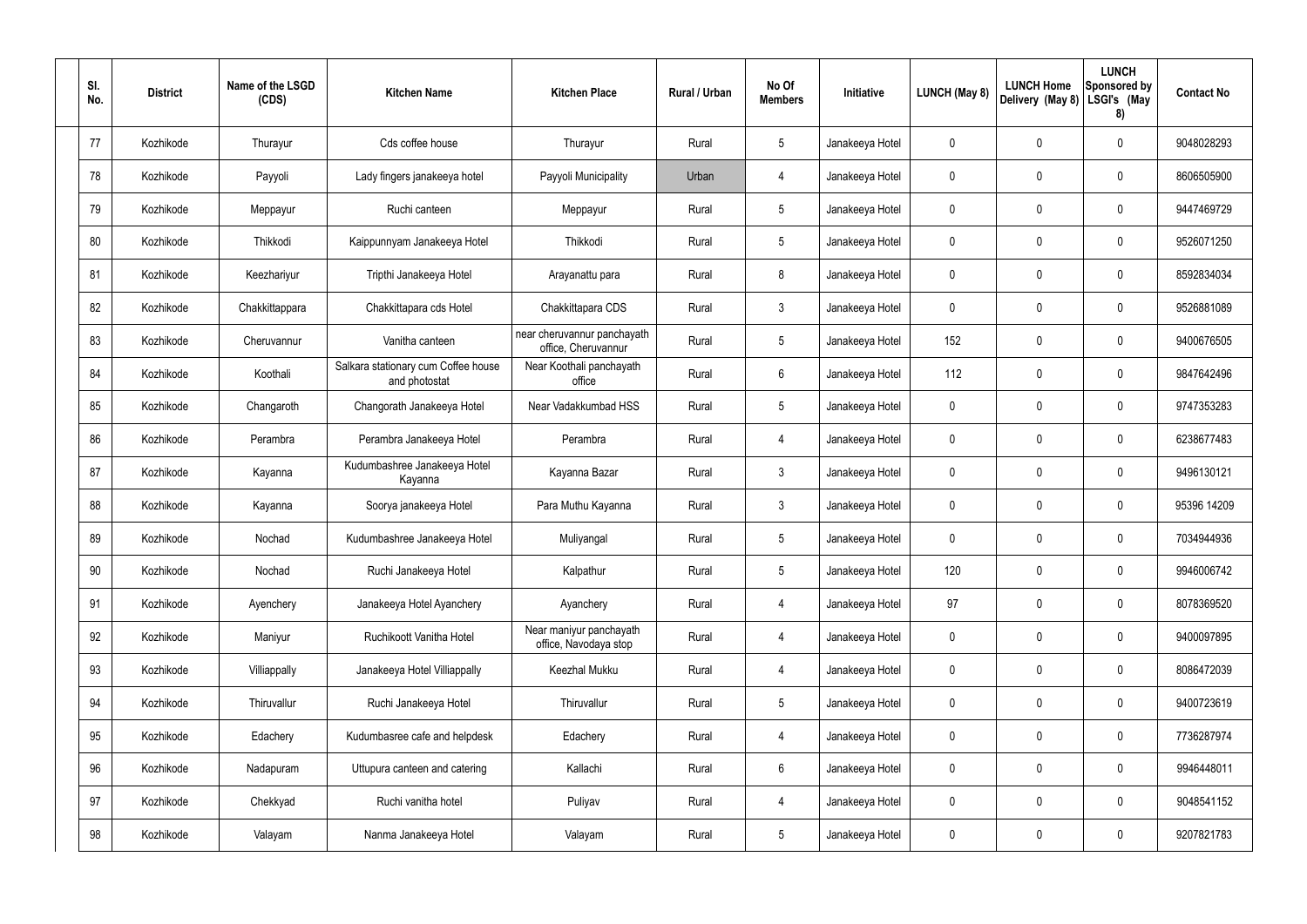|     | SI.<br>No.     | <b>District</b> | Name of the LSGD<br>(CDS) | <b>Kitchen Name</b>                   | <b>Kitchen Place</b>       | Rural / Urban | No Of<br><b>Members</b> | Initiative      | <b>LUNCH (May 8)</b> | <b>LUNCH Home</b><br>Delivery (May 8) | <b>LUNCH</b><br>Sponsored by<br>LSGI's (May<br>8) | <b>Contact No</b> |
|-----|----------------|-----------------|---------------------------|---------------------------------------|----------------------------|---------------|-------------------------|-----------------|----------------------|---------------------------------------|---------------------------------------------------|-------------------|
|     | 99             | Kozhikode       | Purameri                  | Nanma Janakeeya Hotel                 | Purameri                   | Rural         | 6                       | Janakeeya Hotel | $\mathbf 0$          | $\mathbf 0$                           | $\mathbf 0$                                       | 9745393164        |
|     | 100            | Kozhikode       | Vanimel                   | Vanimel Janakeeya Hotel               | Bhoomivathukkal            | Rural         | $5\overline{)}$         | Janakeeya Hotel | $\mathbf 0$          | $\mathbf 0$                           | $\mathbf 0$                                       | 9048163049        |
|     | 101            | Kozhikode       | Tuneri                    | Menma Oottupura Janakeeya Hotel       | Tuneri                     | Rural         | $\mathbf{3}$            | Janakeeya Hotel | $\mathbf 0$          | $\mathbf 0$                           | $\mathbf 0$                                       | 9745251928        |
|     | 102            | Kozhikode       | Onchiyam                  | Adukkala                              | Kannookkara                | Rural         | $\mathbf{3}$            | Janakeeya Hotel | $\mathbf 0$          | $\mathbf 0$                           | $\mathbf 0$                                       | 8606115054        |
|     | 103            | Kozhikode       | Chorode                   | Janani Hotel and Catering Unit        | Chorode                    | Rural         | 4                       | Janakeeya Hotel | $\mathbf 0$          | $\mathbf 0$                           | $\mathbf 0$                                       | 9645426343        |
|     | 104            | Kozhikode       | Eramala                   | Janakeeya Hotel - Eramala             | Orkkatteri                 | Rural         | 8                       | Janakeeya Hotel | $\mathbf 0$          | $\mathbf 0$                           | $\mathbf 0$                                       | 9645239675        |
|     | 105            | Kozhikode       | Vadakara West             | Chithra Janakeeya Hotel               | Vadakara New bus stand     | Urban         | $\mathbf{3}$            | Janakeeya Hotel | $\mathbf 0$          | $\mathbf 0$                           | $\mathbf 0$                                       | 9387762939        |
|     | 106            | Kozhikode       | Vadakara East             | Janakeeya Hotel Vadakara Municipality | Edodi                      | Urban         | $6\phantom{.}6$         | Janakeeya Hotel | $\mathbf 0$          | $\mathbf 0$                           | $\mathbf 0$                                       | 9207604876        |
|     | 107            | Kozhikode       | Azhiyoor                  | Janakeeya Hotel Azhiyoor              | Chombala near Block Office | Rural         | $\mathbf{3}$            | Janakeeya Hotel | $\mathbf 0$          | $\mathbf 0$                           | $\mathbf 0$                                       | 8086159250        |
| 107 |                |                 |                           |                                       |                            |               | 514                     |                 | 582                  | 110                                   | $\overline{2}$                                    |                   |
|     |                | Malappuram      | Triprangode               | Vishista Vanitha Canteen              | Ottumpuram                 | Rural         | $5\phantom{.0}$         | Janakeeya Hotel | $\mathbf 0$          | 0                                     | $\mathbf 0$                                       | 9526951352        |
|     | $\overline{2}$ | Malappuram      | Kondotty-2                | Amrutham Janakeeya Hotel              | Kondotty busstand          | Urban         | 4                       | Janakeeya Hotel | $\mathbf 0$          | $\mathbf 0$                           | $\mathbf 0$                                       | 7356582539        |
|     | 3              | Malappuram      | Ponmundam                 | Janakeeya hotel                       | Athanikkal                 | Rural         | 4                       | Janakeeya Hotel | $\mathbf 0$          | $\mathbf 0$                           | $\mathbf 0$                                       |                   |
|     | $\overline{4}$ | Malappuram      | Ponnani-1                 | Samridhi                              | Ponnani                    | Urban         | $5\phantom{.0}$         | Janakeeya Hotel | $\mathbf 0$          | $\mathbf 0$                           | $\mathbf 0$                                       | 9526810552        |
|     | 5              | Malappuram      | Parappanangadi            | Dithoos janakeeya hotel               | Parappanangadi             | Urban         | $\mathbf{3}$            | Janakeeya Hotel | $\mathbf 0$          | 0                                     | $\mathbf 0$                                       | 9895376975        |
|     | 6              | Malappuram      | Edayur                    | mathuraka vanita hotel                | vattaparamb                | Rural         | $\mathbf{3}$            | Janakeeya Hotel | $\mathbf 0$          | 0                                     | $\mathbf 0$                                       |                   |
|     | $\overline{7}$ | Malappuram      | Kaladi                    | Thripthi Janakeeya Hotel              | Naripparamb                | Rural         | $\overline{4}$          | Janakeeya Hotel | $\mathbf 0$          | 0                                     | $\mathbf 0$                                       | 9048111134        |
|     | 8              | Malappuram      | Tavanur                   | Snehitha                              | Ayankalam                  | Rural         | $5\phantom{.0}$         | Janakeeya Hotel | $\mathbf 0$          | 0                                     | $\mathbf 0$                                       | 9995887155        |
|     | 9              | Malappuram      | Karulai                   | Janakeeya Hotel                       | Karulayi Town              | Rural         | $\overline{4}$          | Janakeeya Hotel | $\mathbf 0$          | $\mathbf 0$                           | $\mathbf 0$                                       | 9388070564        |
|     | 10             | Malappuram      | Melattur                  | Melattur Janakeeya Hotel              | Melattur                   | Rural         | $5\phantom{.0}$         | Janakeeya Hotel | $\mathbf 0$          | $\mathbf 0$                           | $\mathbf 0$                                       | 9497644650        |
|     | 11             | Malappuram      | Vallikkunnu               | Ruchikootu                            | Anangadi                   | Rural         | $\overline{4}$          | Janakeeya Hotel | 187                  | 82                                    | $\mathbf 0$                                       | 9846828029        |
|     | 12             | Malappuram      | Parappanangadi            | Sobhika Janakeeya hotel               | Parappanangadi             | Urban         | $5\phantom{.0}$         | Janakeeya Hotel | $\pmb{0}$            | $\pmb{0}$                             | $\pmb{0}$                                         | 9048220552        |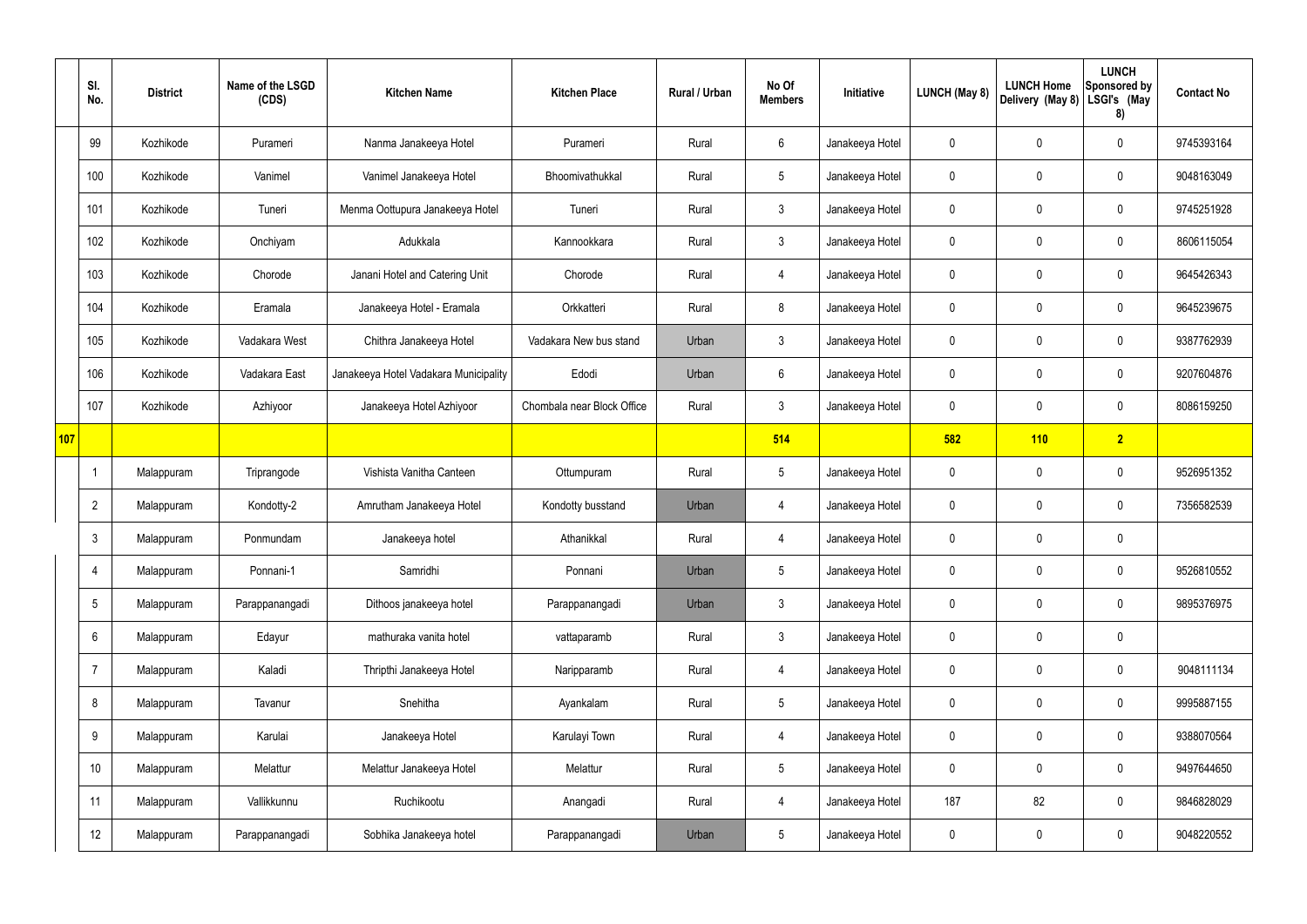| SI.<br>No. | <b>District</b> | Name of the LSGD<br>(CDS) | <b>Kitchen Name</b>         | <b>Kitchen Place</b>                     | Rural / Urban | No Of<br><b>Members</b> | Initiative      | LUNCH (May 8) | <b>LUNCH Home</b><br>Delivery (May 8) | <b>LUNCH</b><br>Sponsored by<br>LSGI's (May<br>8) | <b>Contact No</b> |
|------------|-----------------|---------------------------|-----------------------------|------------------------------------------|---------------|-------------------------|-----------------|---------------|---------------------------------------|---------------------------------------------------|-------------------|
| 13         | Malappuram      | Vazhakkad                 | Ruchi hotel vazhakkad       | Gup school vazhakkad                     | Rural         | $5\phantom{.0}$         | Janakeeya Hotel | 0             | 0                                     | $\mathbf 0$                                       | 9656316072        |
| 14         | Malappuram      | Amarambalam               | Janakeeya Hotel             | Opposite Federal Bank<br>Pookkottumpadam | Rural         | $\overline{4}$          | Janakeeya Hotel | 0             | 0                                     | $\mathbf 0$                                       | 8157060589        |
| 15         | Malappuram      | Marakkara                 | <b>Famous Hotel</b>         | marakkara                                | Rural         | $\mathbf{3}$            | Janakeeya Hotel | 108           | 0                                     | $\mathbf 0$                                       | 6238909658        |
| 16         | Malappuram      | Ozhur                     | Archana Vanitha Canteen     | Pulparambu                               | Rural         | $\overline{2}$          | Janakeeya Hotel | 0             | 0                                     | $\mathbf 0$                                       | 9645906084        |
| 17         | Malappuram      | Keezhuparambu             | Sisiram hotel keezhuparambu | New bazar kuniyil                        | Rural         | $5\phantom{.0}$         | Janakeeya Hotel | 0             | 0                                     | $\mathbf 0$                                       | 8086830582        |
| 18         | Malappuram      | Irimbiliyam               | nandanam vanita hotel       | kotappuram                               | Rural         | $5\phantom{.0}$         | janakeeya Hotel | 0             | 0                                     | $\mathbf 0$                                       | 7306302029        |
| 19         | Malappuram      | Porur                     | Kudumbasree vanitha canteen | Cherukod                                 | Rural         | $\overline{4}$          | Janakeeya Hotel | 0             | 0                                     | $\mathbf 0$                                       | 9745425647        |
| 20         | Malappuram      | Tirunavaya                | Vibhava Cafesree            | Karathoor                                | Rural         | $\overline{4}$          | Janakeeya Hotel | 0             | 0                                     | $\mathbf 0$                                       | 9645414837        |
| 21         | Malappuram      | Moothedam                 | Moothedam janakeeya hotel   | Karappuram                               | Rural         | $\mathbf{3}$            | Janakeeya Hotel | 0             | 0                                     | $\mathbf 0$                                       | 9447630154        |
| 22         | Malappuram      | Vazhayur                  | Three Star Janakeeya Hotel  | Karad                                    | Rural         | $\overline{4}$          | Janakeeya Hotel | 0             | 0                                     | $\mathbf 0$                                       | 9744305921        |
| 23         | Malappuram      | urngattiri                | Oottupura                   | Therattummal                             | Rural         | $5\phantom{.0}$         | Janakeeya Hotel | 0             | 0                                     | $\mathbf 0$                                       | 9562851125        |
| 24         | Malappuram      | Maranchery                | Janakeeya Hotel maranchey   | Panambad                                 | Rural         | $5\phantom{.0}$         | Janakeeya Hotel | 37            | 142                                   | $\mathbf 0$                                       | 9048081621        |
| 25         | Malappuram      | Athavanad                 | Janakeeya Bhakshanasala     | Vettichira                               | Rural         | $5\phantom{.0}$         | Janakeeya Hotel | 0             | 0                                     | $\mathbf 0$                                       | 9495291580        |
| 26         | Malappuram      | Pothukal                  | Vanitha Canteen             | Nettikulam                               | Rural         | $6\phantom{.}6$         | Janakeeya Hotel | 0             | 0                                     | $\mathbf 0$                                       | 9048501397        |
| 27         | Malappuram      | Mampad                    | Bismi Cafe                  | Mampad                                   | Rural         | $\mathfrak{Z}$          | Janakeeya Hotel | 0             | 0                                     | $\pmb{0}$                                         | 9961170251        |
| 28         | Malappuram      | Marakkara                 | Ruchikoottu                 | <b>AC Nirappu</b>                        | Rural         | $5\phantom{.0}$         | Janakeeya Hotel | 0             | 0                                     | $\pmb{0}$                                         | 9745625415        |
| 29         | Malappuram      | Alipparambu               | Oottupura                   | Alipparambu                              | Rural         | $5\phantom{.0}$         | Janakeeya Hotel | 169           | 0                                     | $\pmb{0}$                                         | 9847690941        |
| 30         | Malappuram      | Valanchery                | Janakkeeya Hotel            | Valanchery                               | Urban         | $5\,$                   | Janakeeya Hotel | 0             | 0                                     | $\pmb{0}$                                         | 8593812408        |
| 31         | Malappuram      | Chaliyar                  | Chaliyar Janakeeya Hotel    | Akambaadam                               | Rural         | $\mathfrak{Z}$          | Janakeeya Hotel | 0             | 0                                     | $\pmb{0}$                                         | 9605274841        |
| 32         | Malappuram      | Kalikavu                  | Friends Janakeeya Hotel     | Kalikavu                                 | Rural         | $\overline{4}$          | Janakeeya Hotel | 0             | 0                                     | $\pmb{0}$                                         | 9745751684        |
| 33         | Malappuram      | Angadipuram               | Janakeeya Hotel             | Angadipuram                              | Rural         | $\overline{4}$          | Janakeeya Hotel | $\pmb{0}$     | $\mathbf 0$                           | $\pmb{0}$                                         | 7902314724        |
| 34         | Malappuram      | Puzhakkattri              | Jasmin                      | Puzhakkattiri                            | Rural         | $5\phantom{.0}$         | Janakeeya Hotel | 93            | 62                                    | $\pmb{0}$                                         | 9495497872        |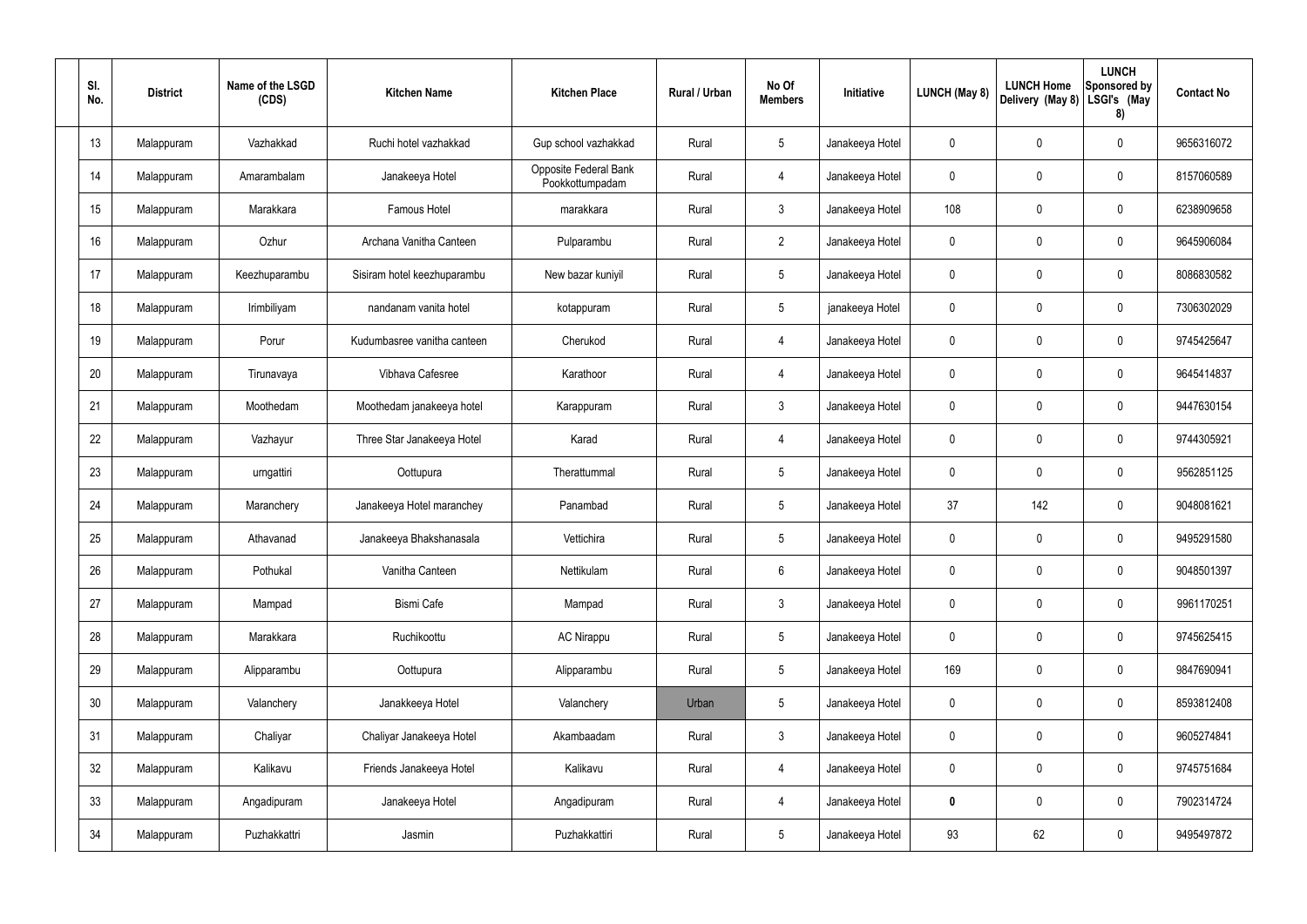| SI.<br>No. | <b>District</b> | Name of the LSGD<br>(CDS) | <b>Kitchen Name</b>                               | <b>Kitchen Place</b>   | Rural / Urban | No Of<br><b>Members</b> | Initiative      | <b>LUNCH (May 8)</b> | <b>LUNCH Home</b><br>Delivery (May 8) | <b>LUNCH</b><br>Sponsored by<br>LSGI's (May<br>8) | <b>Contact No</b> |
|------------|-----------------|---------------------------|---------------------------------------------------|------------------------|---------------|-------------------------|-----------------|----------------------|---------------------------------------|---------------------------------------------------|-------------------|
| 35         | Malappuram      | Nannamukku                | Tanima                                            | Nannamukku             | Rural         | 5                       | Janakeeya Hotel | 0                    | 0                                     | $\pmb{0}$                                         | 8943417885        |
| 36         | Malappuram      | Moorkkanad                | Oruma Janakeeya Hotel                             | Moorkkanad             | Rural         | 5                       | Janakeeya Hotel | 108                  | 97                                    | $\pmb{0}$                                         | 9605728248        |
| 37         | Malappuram      | Edavanna                  | Souhrtham Janakeeya Hotel                         | Edavanna               | Rural         | 5                       | Janakeeya Hotel | 0                    | 0                                     | $\pmb{0}$                                         | 9746986110        |
| 38         | Malappuram      | Tirur                     | Ruchi Janakeeya Hotel                             | Tirur                  | Urban         | 4                       | Janakeeya Hotel | 0                    | 0                                     | $\pmb{0}$                                         | 9895409528        |
| 39         | Malappuram      | Tirur                     | Amrutham Janakeeya Hotel                          | Tirur                  | Urban         | 4                       | Janakeeya Hotel | 0                    | 0                                     | $\pmb{0}$                                         | 9745074259        |
| 40         | Malappuram      | Edappal                   | Daya Cafesree                                     | Edappal                | Rural         | 5                       | Janakeeya Hotel | 0                    | 0                                     | $\pmb{0}$                                         | 9895439056        |
| 41         | Malappuram      | Koottilangadi             | Janakeeya Hotel                                   | Koottilangadi          | Rural         | 4                       | Janakeeya Hotel | 0                    | 0                                     | $\pmb{0}$                                         | 9539471939        |
| 42         | Malappuram      | Vattamkulam               | Vibhava Janakeeya Hotel                           | Edappal                | Rural         | 4                       | Janakeeya Hotel | 0                    | 0                                     | $\pmb{0}$                                         | 9744844512        |
| 43         | Malappuram      | Nilambur                  | Annapporna Janakeeya Hotel                        | Nilambur               | Urban         | 8                       | Janakeeya Hotel | 0                    | 0                                     | $\pmb{0}$                                         | 8547795364        |
| 44         | Malappuram      | Puzhakkattri              | PT Group                                          | Ramapuram              | Rural         | 4                       | Janakeeya Hotel | 0                    | 0                                     | 0                                                 | 9745108676        |
| 45         | Malappuram      | Vazhikkadavu              | Vanitha Janakeeya Hotel                           | Manimooli              | Rural         | 4                       | Janakeeya Hotel | 0                    | 0                                     | $\mathbf 0$                                       | 8943046755        |
| 46         | Malappuram      | Chungathara               | Chungathara Annapoorna Vanitha<br>Janakeeya Hotel | Chalikkulam            | Rural         | 3                       | Janakeeya Hotel | 0                    | 0                                     | 0                                                 | 9745674102        |
| 47         | Malappuram      | Vallikunnu                | Punathil Janakeeya Hotel                          | Vallikunnu             | Rural         | 4                       | Janakeeya Hotel | 0                    | 0                                     | $\mathbf 0$                                       | 9946051042        |
| 48         | Malappuram      | Tirurangadi               | Nirmalyam Janakeeya Hotel                         | Chanthappadi           | Urban         | 5                       | Janakeeya Hotel | 137                  | 176                                   | $\pmb{0}$                                         | 9895168511        |
| 49         | Malappuram      | Purathur                  | Purathur Janakeeya Hotel                          | Kavilakkad             | Rural         | $\mathbf{3}$            | Janakeeya Hotel | 0                    | 0                                     | $\pmb{0}$                                         | 9645170119        |
| 50         | Malappuram      | Kuruva                    | Swad                                              | Ambalaparamb           | Rural         | 4                       | Janakeeya Hotel | 64                   | 78                                    | $\mathbf 0$                                       | 9495993543        |
| 51         | Malappuram      | Perumanna Klari           | Perumanna Klari Janakeeya Hotel                   | Near Panjayathu office | Rural         | $\mathbf{3}$            | Janakeeya Hotel | $\mathbf 0$          | 0                                     | $\mathbf 0$                                       | 7306197556        |
| 52         | Malappuram      | Kuttippuram               | Janakeeya Hotel Kuttippurram                      | Kuttipuram             | Rural         | $5\phantom{.0}$         | Janakeeya Hotel | $\mathbf 0$          | 0                                     | $\mathbf 0$                                       | 8921459017        |
| 53         | Malappuram      | Niramaruthur              | Annapporna Janakeeya Hotel                        | Mangad                 | Rural         | $\mathbf{3}$            | Janakeeya Hotel | $\mathbf 0$          | 0                                     | $\mathbf 0$                                       | 9746334349        |
| 54         | Malappuram      | Veliyancode               | Cafe Kudumbashree                                 | Eramangalam            | Rural         | $\mathbf{3}$            | Janakeeya Hotel | $\mathbf 0$          | 0                                     | $\mathbf 0$                                       | 9567575145        |
| 55         | Malappuram      | Pulilkal                  | Ruchi Koottu Janakeeya Hotel                      | Pulikkal               | Rural         | 4                       | Janakeeya Hotel | 0                    | $\mathbf 0$                           | $\mathsf{0}$                                      | 9947039208        |
| 56         | Malappuram      | Karuvarakund              | Janakeeya Hotel                                   | Karuvarakund           | Rural         | $5\,$                   | Janakeeya Hotel | 115                  | $5\phantom{.0}$                       | $\pmb{0}$                                         | 9562233316        |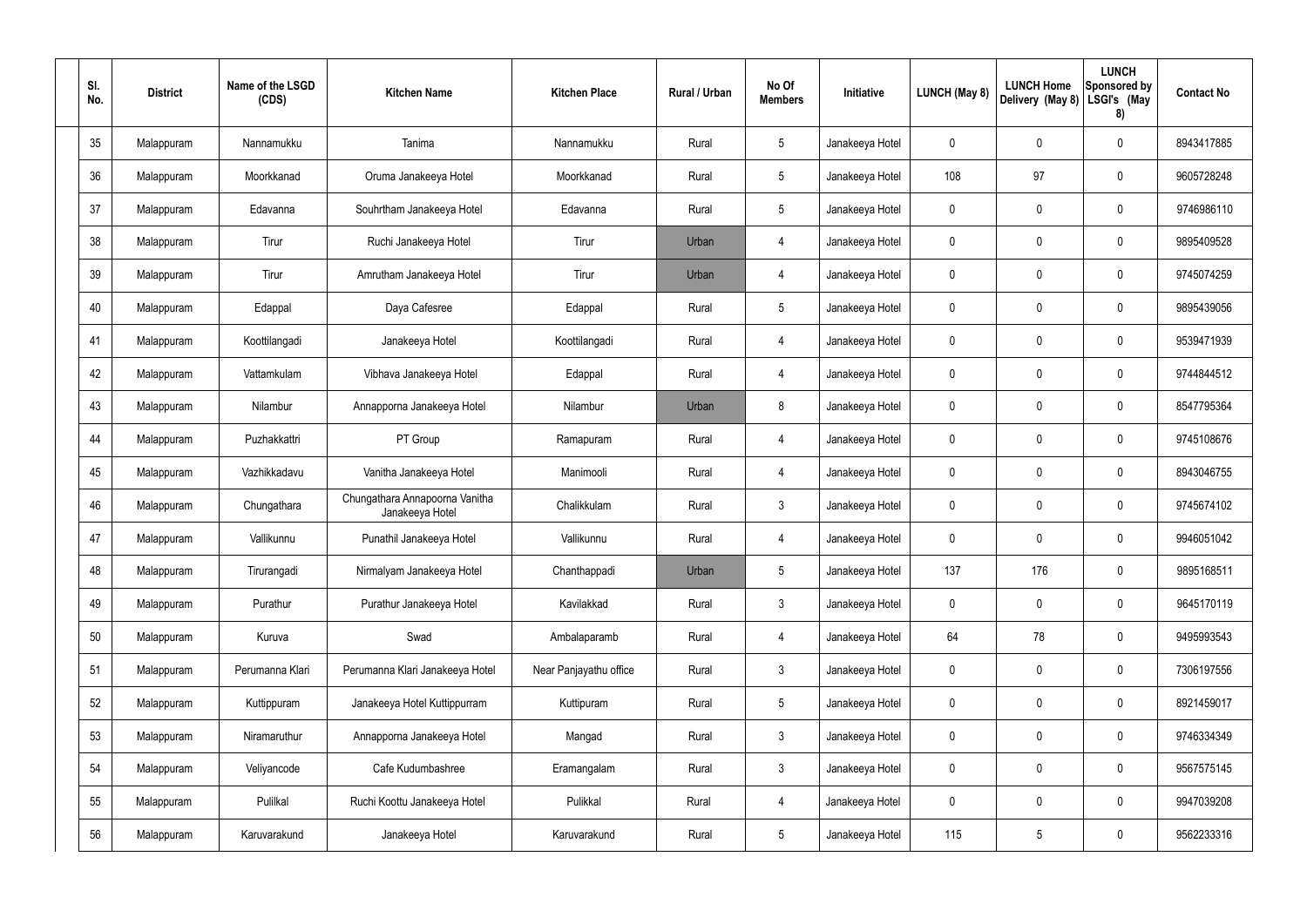| SI.<br>No. | <b>District</b> | Name of the LSGD<br>(CDS) | <b>Kitchen Name</b>          | <b>Kitchen Place</b> | Rural / Urban | No Of<br><b>Members</b> | Initiative      | <b>LUNCH (May 8)</b> | <b>LUNCH Home</b><br>Delivery (May 8) | <b>LUNCH</b><br>Sponsored by<br>LSGI's (May<br>8) | <b>Contact No</b> |
|------------|-----------------|---------------------------|------------------------------|----------------------|---------------|-------------------------|-----------------|----------------------|---------------------------------------|---------------------------------------------------|-------------------|
| 57         | Malappuram      | Thuvvur                   | Janakeeya Hotel              | Thuvvur              | Rural         | 4                       | Janakeeya Hotel | 75                   | 26                                    | 0                                                 | 8075365565        |
| 58         | Malappuram      | Kottakkal                 | Kottakkal Kitchen            | Kottakkal            | Urban         | $\mathbf{3}$            | Janakeeya Hotel | $\mathbf 0$          | $\mathbf 0$                           | 0                                                 | 9946216609        |
| 59         | Malappuram      | Kuzhimanna                | Mythri Janakkeeya Hotel      | Cheruparamb          | Rural         | $\overline{4}$          | Janakeeya Hotel | $\mathbf 0$          | $\mathbf 0$                           | 0                                                 | 9961738543        |
| 60         | Malappuram      | Talakkad                  | Talakkad Janakeeya Hotel     | <b>BP</b> Angadi     | Rural         | $\overline{4}$          | Janakeeya Hotel | $\mathbf 0$          | $\mathbf 0$                           | 0                                                 | 9447824517        |
| 61         | Malappuram      | Areecode                  | Haritha sree Janakeeya Hotel | Pookottuchola        | Rural         | $\overline{4}$          | Janakeeya Hotel | 62                   | 62                                    | 0                                                 | 7025072558        |
| 62         | Malappuram      | Cherukkavu                | Kitchen Hut Janakeeya Hotel  | Chevayoor            | Rural         | $\overline{4}$          | Janakeeya Hoel  | $\mathbf 0$          | $\mathbf 0$                           | 0                                                 | 9895195887        |
| 63         | Malappuram      | Thiruvali                 | Janakeeya hotel              | Thiruvali            | Rural         | $5\phantom{.0}$         | Janakeeya Hotel | $\mathbf 0$          | 0                                     | 0                                                 | 9746385945        |
| 64         | Malappuram      | Alamcode                  | Janakeeya hotel              | Alamcode             | Rural         | $5\phantom{.0}$         | Janakeeya Hotel | $\mathbf 0$          | $\mathbf 0$                           | 0                                                 | 8129368109        |
| 65         | Malappuram      | Manjeri 1                 | Cafe Janakeeya hotel         | Manjeri              | Urban         | 6                       | Janakeeya Hotel | $\mathbf 0$          | 0                                     | 0                                                 | 7336671011        |
| 66         | Malappuram      | kalpakanchery             | Janakeeya HOTELI             | Kalpakanchery        | Rural         | $\overline{4}$          | Janakeeya Hotel | $\mathbf 0$          | $\mathbf 0$                           | 0                                                 | 9048929947        |
| 67         | Malappuram      | Kodur                     | Janakeeya hotel              | vadakkemanna         | Rural         | $\boldsymbol{3}$        | Janakeeya hotel | $\mathbf 0$          | $\boldsymbol{0}$                      | 0                                                 | 9605430938        |
| 68         | Malappuram      | Anakayam                  | janakeeya hotel              | Anakayam             | Rural         | $5\phantom{.0}$         | Janakeeya hotel | $\mathbf 0$          | $\boldsymbol{0}$                      | 0                                                 | 7025840671        |
| 69         | Malappuram      | Malappuram                | Janakeeya Hotel              | Malappuram           | Urban         | $\boldsymbol{3}$        | Janakeeya Hotel | $\mathbf 0$          | $\mathbf 0$                           | 0                                                 | 8281125864        |
| 70         | Malappuram      | Tanur                     | Azhimukham Janakeeya hotel   | tanur                | Urba          | $\mathbf{3}$            | Janakeeya Hotel | $\mathbf 0$          | $\mathbf 0$                           | 0                                                 | 7594914843        |
| 71         | Malappuram      | Elamkulam                 | Janapriya                    | Kunnakav             | Rural         | $\overline{4}$          | Janakeeya Hotel | $\mathbf 0$          | $\mathbf 0$                           | $\mathbf 0$                                       | 9496725446        |
| 72         | Malappuram      | Wandoor                   | Janakeeya Hotel              | wandoor              | Rural         | 4                       | Janakeeya Hotel | $\mathbf 0$          | $\boldsymbol{0}$                      | 0                                                 | 8086064498        |
| 73         | Malappuram      | Perinthalmanna            | samrthi janakeeya hotei      | Perinthalmanna       | Urban         | $5\phantom{.0}$         | Janakeeya hotel | $\mathbf 0$          | $\boldsymbol{0}$                      | 0                                                 | 7994259773        |
| 74         | Malappuram      | Munniyur                  | Oottupura                    | Munniyur             | Rural         | $5\phantom{.0}$         | Janakeeya Hotel | $\mathbf 0$          | $\boldsymbol{0}$                      | 0                                                 | 7025766318        |
| 75         | Malappuram      | AR Nagar                  | Aiswarya                     | AR Nagar             | Rural         | $\mathbf{3}$            | Janakeeya Hotel | $\mathbf 0$          | $\boldsymbol{0}$                      | 0                                                 | 9745518722        |
| 76         | Malappuram      | Thenjippalam              | Nanma                        | Thenjippalam         | Rural         | 4                       | Janakeeya Hotel | $\mathbf 0$          | $\boldsymbol{0}$                      | 0                                                 | 9645220615        |
| 77         | Malappuram      | Peruvallur                | Anugraha                     | Super bazar          | Rural         | $5\phantom{.0}$         | Jankeeya Hotel  | 44                   | 96                                    | $\overline{2}$                                    | 9747037665        |
| 78         | Malappuram      | Muthuvallur               | Nanma janakeeya hotel        | Muthuparambu         | Rural         | $\mathbf{3}$            | Janakeeya hotel | 404                  | $\boldsymbol{0}$                      | 0                                                 | 9744406501        |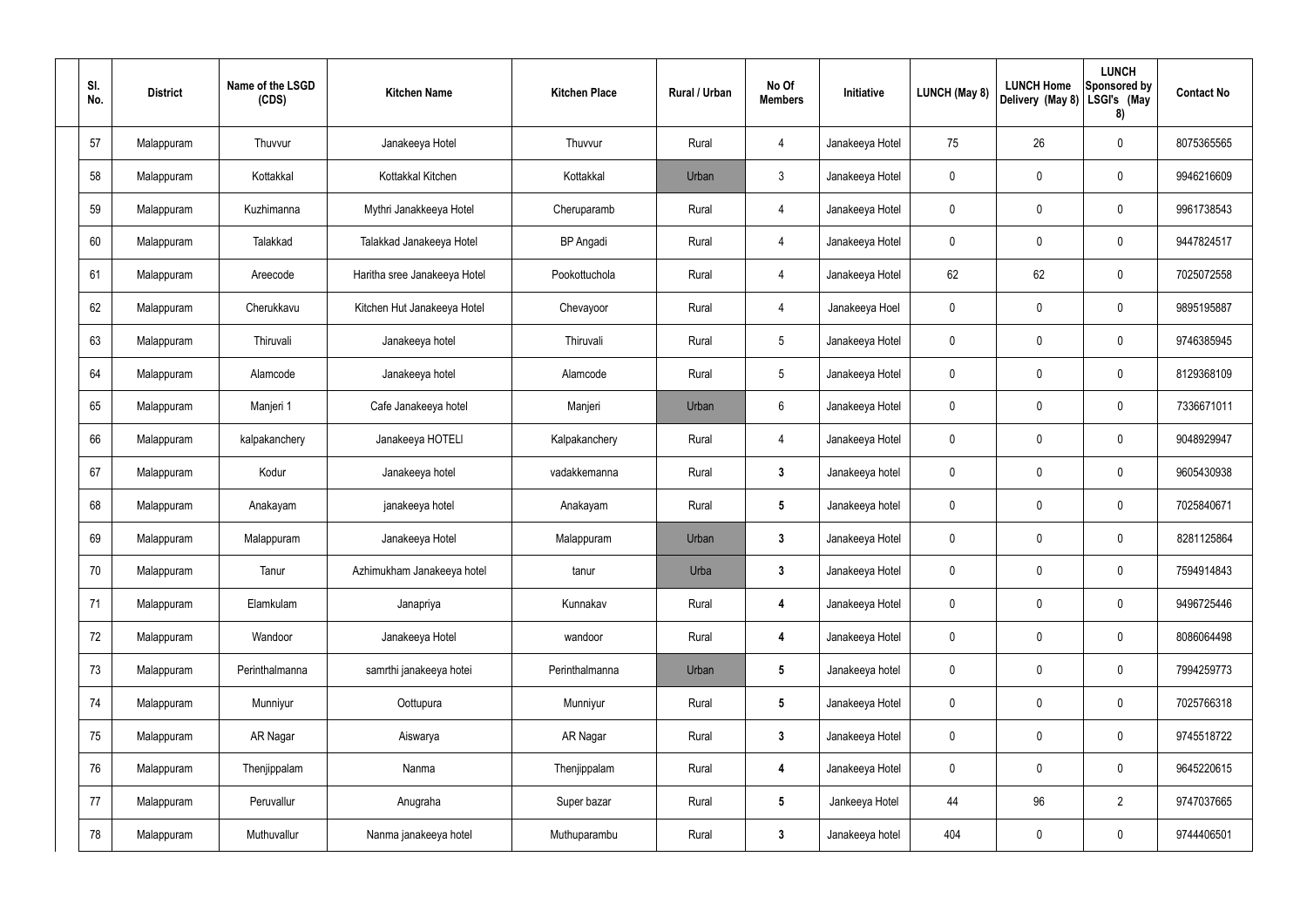| SI.<br>No. |     | <b>District</b> | Name of the LSGD<br>(CDS) | <b>Kitchen Name</b>        | <b>Kitchen Place</b> | Rural / Urban | No Of<br><b>Members</b> | Initiative      | LUNCH (May 8) | <b>LUNCH Home</b><br>Delivery (May 8) | <b>LUNCH</b><br>Sponsored by<br>LSGI's (May<br>8) | <b>Contact No</b> |
|------------|-----|-----------------|---------------------------|----------------------------|----------------------|---------------|-------------------------|-----------------|---------------|---------------------------------------|---------------------------------------------------|-------------------|
|            | 79  | Malappuram      | mankada                   | janakeeya hatel            | Aryiranazhipadi      | Rural         | $\mathbf{3}$            | janakeeya hotel | 114           | 134                                   | 0                                                 | 9539855520        |
|            | 80  | Malappuram      | Vengara                   | Ponnoos hotel              | Vengara              | Rural         | $\mathbf{3}$            | Janakeeya hotel | $\mathbf 0$   | $\mathbf 0$                           | 0                                                 | 9947424618        |
|            | 81  | Malappuram      | Pulpatta                  | Santhwanam Janakeeya hotel | Padikkal parambil    | Rural         | $5\phantom{.0}$         | Janakeeya hotel | 184           | 180                                   | 0                                                 | 9526367569        |
|            | 82  | Malappuram      | Keezhattur                | Keezhattur Janakeeya hotel | Keezhattur           | Rural         | $\overline{4}$          | Janakeeya hotel | $\mathbf 0$   | $\mathbf 0$                           | 0                                                 | 9539209640        |
|            | 83  | Malappuram      | Cheriyamundam             | Nanma janakeeya hotel      | Manchingapara        | Rural         | $\overline{4}$          | Janakeeya hotel | 0             | 0                                     | 0                                                 | 9496048689        |
|            | 84  | Malappuram      | Chelambre                 | Soorya Janakeeya hotel     | Pulluparamb          | Rural         | $\mathbf{3}$            | Janakeeya hotel | $\mathbf 0$   | $\mathbf 0$                           | 0                                                 | 7994179285        |
|            | 85  | Malappuram      | Ponmala                   | Janakeeya hotel            | Chappangadi          | Rural         | $\overline{4}$          | Janakeeya hotel | 158           | 0                                     | 0                                                 | 9605811748        |
|            | 86  | Malappuram      | Thennala                  | <b>Bismi Hotel</b>         | Pookkiparamb         | Rural         | 4!                      | Jankeeya Hotel  | 152           | $\mathbf 0$                           | 0                                                 | 9995757092        |
|            | 87  | Malappuram      | Tanalur                   | Janakeeya Hotel            | Tanalur              | Rural         | $\mathbf{3}$            | Jankeeya Hotel  | 0             | $\mathbf 0$                           | 0                                                 |                   |
|            | 88  | Malappuram      | Parappur                  | Four star                  | Azad nagar           | Rural         | $5\phantom{.0}$         | Janakeeya Hotel | $\mathbf 0$   | 0                                     | 0                                                 | 9961091317        |
|            | 89  | Malappuram      | Oorakam                   | Ammoos                     | Panchayath padi      | Rural         | $\mathbf{3}$            | Janakeeya Hotel | $\mathbf 0$   | 0                                     | 0                                                 | 9526449294        |
|            | 90  | Malappuram      | Nannambra                 | Veeturuchi                 | Kundoor Athani       | Rural         | $\overline{4}$          | Janakeeya Hotel | $\mathbf 0$   | 0                                     | 0                                                 | 9400618659        |
|            | 91  | Malappuram      | Pandikkad                 | Janakeeya Hotel            | Pandikkad            | Rural         | 4                       | Janakeeya Hotel | 0             | 0                                     | 0                                                 | 9995504081        |
|            | 92  | Malappuram      | Chokkad                   | Natturuchi                 | Chokkad              | Rural         | $5\phantom{.0}$         | Janakeeya Hotel | $\mathbf 0$   | $\pmb{0}$                             | 0                                                 |                   |
|            | 93  | Malappuram      | Cheekode                  | Cheekode Janakeeya Hotel   | Cheekode             | Rural         | $\boldsymbol{4}$        | Janakeeya Hotel | 56            | 33                                    | 0                                                 |                   |
|            | 94  | Malappuram      | Makkarapparamb            | Subiksha                   | Makkarapparamb       | Rural         | $\mathbf{3}$            | Janakeeya Hotel | $\mathbf 0$   | $\mathbf 0$                           | 0                                                 | 8089003770        |
|            | 95  | Malappuram      | Ponnani-1                 | Devi Janakeeya Hotel       | Ponnani              | Urban         | $5\phantom{.0}$         | Janakeeya Hotel | $\mathbf 0$   | $\pmb{0}$                             | 0                                                 | 9961919097        |
|            | 96  | malappuram      | Mangalam                  | Soubagya                   | mangalam             | Rural         | $5\phantom{.0}$         | janakeeya hotel | 0             | $\pmb{0}$                             | 0                                                 | 7510235855        |
|            | 97  | Malappuram      | Trikkalangode             | janakeeya hotel            | karakkunnu           | Rural         | $6\phantom{.}6$         | Janakeeya Hotel | $\mathbf 0$   | $\pmb{0}$                             | $\mathbf 0$                                       | 7994885461        |
|            | 98  | Malppuram       | Morayur                   | Janakeeya hotel            | Valanchery           | Rural         | $\mathbf{3}$            | Janakeeya hotel | $\mathbf 0$   | $\pmb{0}$                             | 0                                                 |                   |
|            | 99  | Malappuram      | Perumbadapp               | Janakeeya hotel            | Perumbadapp          | Rural         | $\overline{4}$          | Janakeeya hotel | $\mathbf 0$   | $\mathbf 0$                           | 0                                                 |                   |
|            | 100 | Malappuram      | Vettom                    | Samruthi Janakeeya Hotel   | Puthanpeedika        | Rural         | $5\phantom{.0}$         | Janakeeya hotel | 94            | 123                                   | 0                                                 | 9562419017        |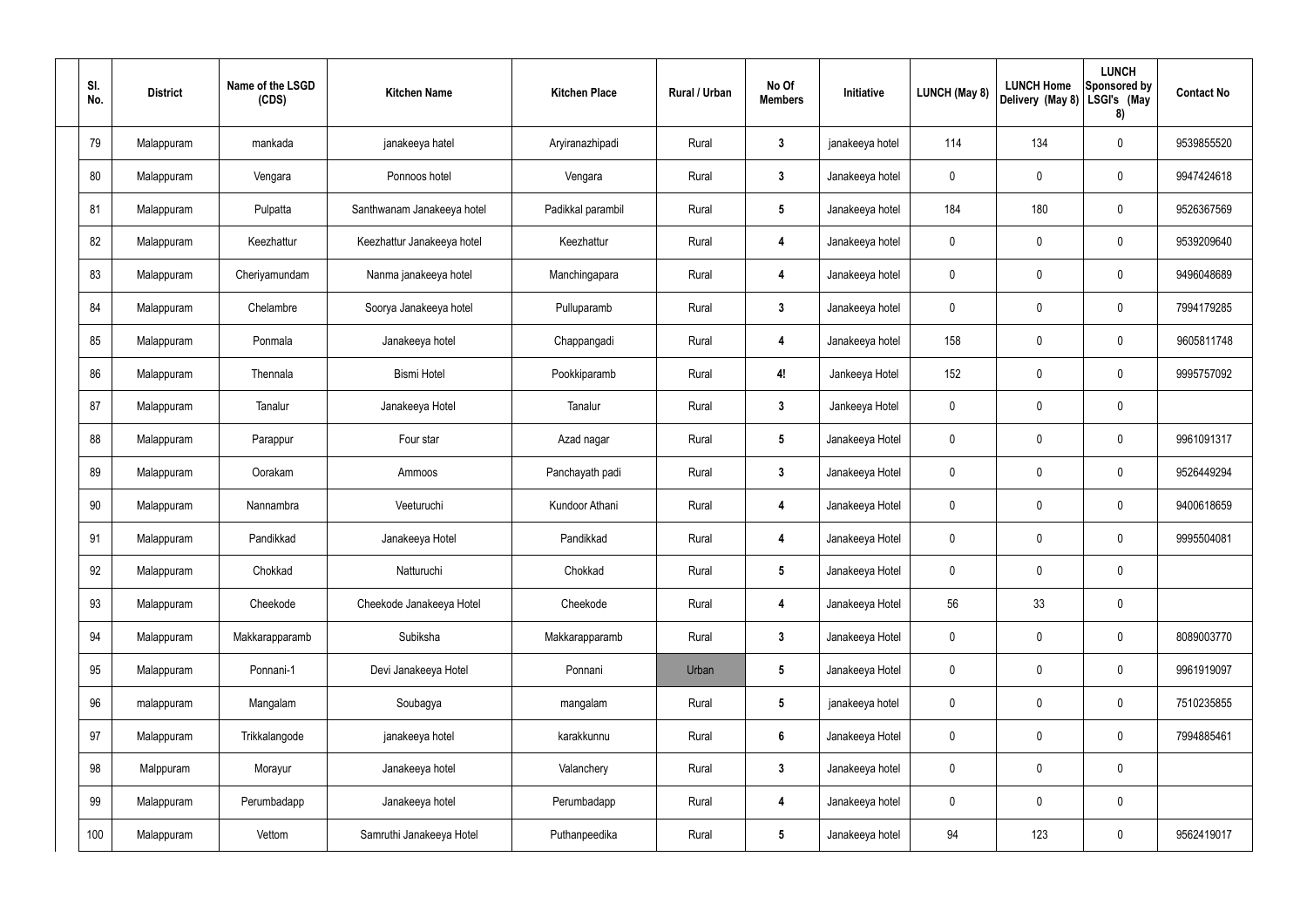| SI.<br>No. | <b>District</b> | Name of the LSGD<br>(CDS) | <b>Kitchen Name</b>        | <b>Kitchen Place</b> | Rural / Urban | No Of<br><b>Members</b> | Initiative      | <b>LUNCH (May 8)</b> | <b>LUNCH Home</b><br>Delivery (May 8) | <b>LUNCH</b><br>Sponsored by<br>LSGI's (May<br>8) | <b>Contact No</b> |
|------------|-----------------|---------------------------|----------------------------|----------------------|---------------|-------------------------|-----------------|----------------------|---------------------------------------|---------------------------------------------------|-------------------|
| 101        | Malappuram      | Kondotty                  | Janakeeya hotel            | vazhakad             | <b>RURAL</b>  | 4                       | janakeeya hotel | 0                    | 0                                     | $\mathbf 0$                                       |                   |
| 102        | Malappuram      | Pulamanthol               | Janakeeya hotel            | pulamanthole         | <b>RURAL</b>  | 4                       | Janakeeya hotel | 0                    | 0                                     | $\pmb{0}$                                         |                   |
| 103        | Malappuram      | Valavannur                | Jankeeya hotel             | Valavannur           | <b>RURAL</b>  | $5\phantom{.0}$         | Janakeeya hotel | 0                    | 0                                     | $\pmb{0}$                                         |                   |
| 104        | Malappuram      | kottakkal                 | Subhiksha Janakeeya hotel  | kotakkal             | <b>URBAN</b>  | 4                       | Janakeeya hotel | 0                    | 0                                     | $\boldsymbol{0}$                                  | 9495913491        |
| 105        | Malappuram      | Vettom                    | Thripthi Janakeeya Hotel   | Vakkad               | <b>RURAL</b>  | 4                       | Janakeeya hotel | 0                    | 0                                     | $\mathbf 0$                                       | 8943612862        |
| 106        | Malappuram      | Nilambur                  | Ajva Janakeeya hotel       | Minarvapadi          | <b>URBAN</b>  | $5\phantom{.0}$         | Janakeeya hotel | 0                    | 0                                     | $\boldsymbol{0}$                                  | 8086868912        |
| 107        | Malappuram      | Nilambur                  | Unity Janakeeya hotel      | nilambur             | <b>URBAN</b>  | 4                       | Janakeeya hotel | 556                  | 0                                     | $\mathbf 0$                                       | 7034758053        |
| 108        | Malappuram      | Vallikkunn                | Rasakkut                   | Vallikunnu           | Rural         | 4                       | janakeeyahotel  | 0                    | 0                                     | $\boldsymbol{0}$                                  | 7034945074        |
| 109        | Malappuram      | kuruva                    | Ruchi                      | Kurava               | Rural         | $5\phantom{.0}$         | Janakeeyahotel  | 0                    | 0                                     | $\boldsymbol{0}$                                  | 9745414800        |
| 110        | Malappuram      | Kannamangalam             | Ruchikoott                 | Cheroor              | Rural         | $\mathbf{3}$            | Janakeeya Hotel | 0                    | 0                                     | $\mathbf 0$                                       | 9747812113        |
| 111        | Malappuram      | Othukkungal               | janakeeya hotel            | Othukkungal          | Rural         | $5\phantom{.0}$         | Janakeeya Hotel | 0                    | 0                                     | $\pmb{0}$                                         | 9656716066        |
| 112        | Malappuram      | Pookkottur                | janakeeya hotel            | valluvambram         | Rural         | 4                       | Janakeeya Hotel | 0                    | 0                                     | $\mathbf 0$                                       | 9447334084        |
| 113        | Malappuram      | Edakkara                  | Edakkara janakeeya hotel   | Edakkara             | Rural         | 4                       | janakeeya hotel | 0                    | 0                                     | $\mathbf 0$                                       | 9495232698        |
| 114        | Malappuram      | porur                     | Thanima Janakeeya Hotel    | Porur                | Rural         | $3\phantom{a}$          | janakeeya hotel | $\mathbf 0$          | 0                                     | $\mathbf 0$                                       | 9539928567        |
| 115        | Malappuram      | Pulikkal                  | al madeena Janakeeya Hotel | pulikkal             | Rural         | 4                       | Janakeeya Hotel | 0                    | 0                                     | $\pmb{0}$                                         |                   |
| 116        | malappuram      | Tanur                     | amma janakeeyahottel       | Tanur                | Urban         | $5\phantom{.0}$         | janakeeyahottel | 0                    | 0                                     | $\pmb{0}$                                         |                   |
| 117        | malappuram      | Pallikkal                 | padheyam janakeeyahottel   | Pallikkal            | Rural         | $5\phantom{.0}$         | janakeeyahotel  | 0                    | 0                                     | $\pmb{0}$                                         |                   |
| 118        | Malappuram      | Chelembra                 | janakeeyahotel2            | Chelembra            | Rural         | 4                       | janakeeyahotel  | 0                    | 0                                     | $\pmb{0}$                                         |                   |
| 119        | Malappuram      | Purathur                  | Safa Janakeeya Hotel       | Paravanna            | Rural         | 4                       | Janakeeya Hotel | 0                    | 0                                     | $\pmb{0}$                                         | 9544792994        |
| 120        | malappuram      | vazhayur                  | puthuma janakeeyahotel     | Vazhayur             | Rural         | 4                       | janakeeyahotel  | 0                    | 0                                     | $\pmb{0}$                                         |                   |
| 121        | malappuram      | Mangalam                  | Swathistam                 | Vadikkal             | Rural         | 4                       | janakeeyahotel  | 0                    | $\mathbf 0$                           | $\pmb{0}$                                         | 9061799096        |
| 122        | malappuram      | kuttippuram               | nilayoram janakeeya hotel  | Kuttipuram           | Rural         | $\overline{\mathbf{4}}$ | janakeeyahotel  | 0                    | 0                                     | $\pmb{0}$                                         |                   |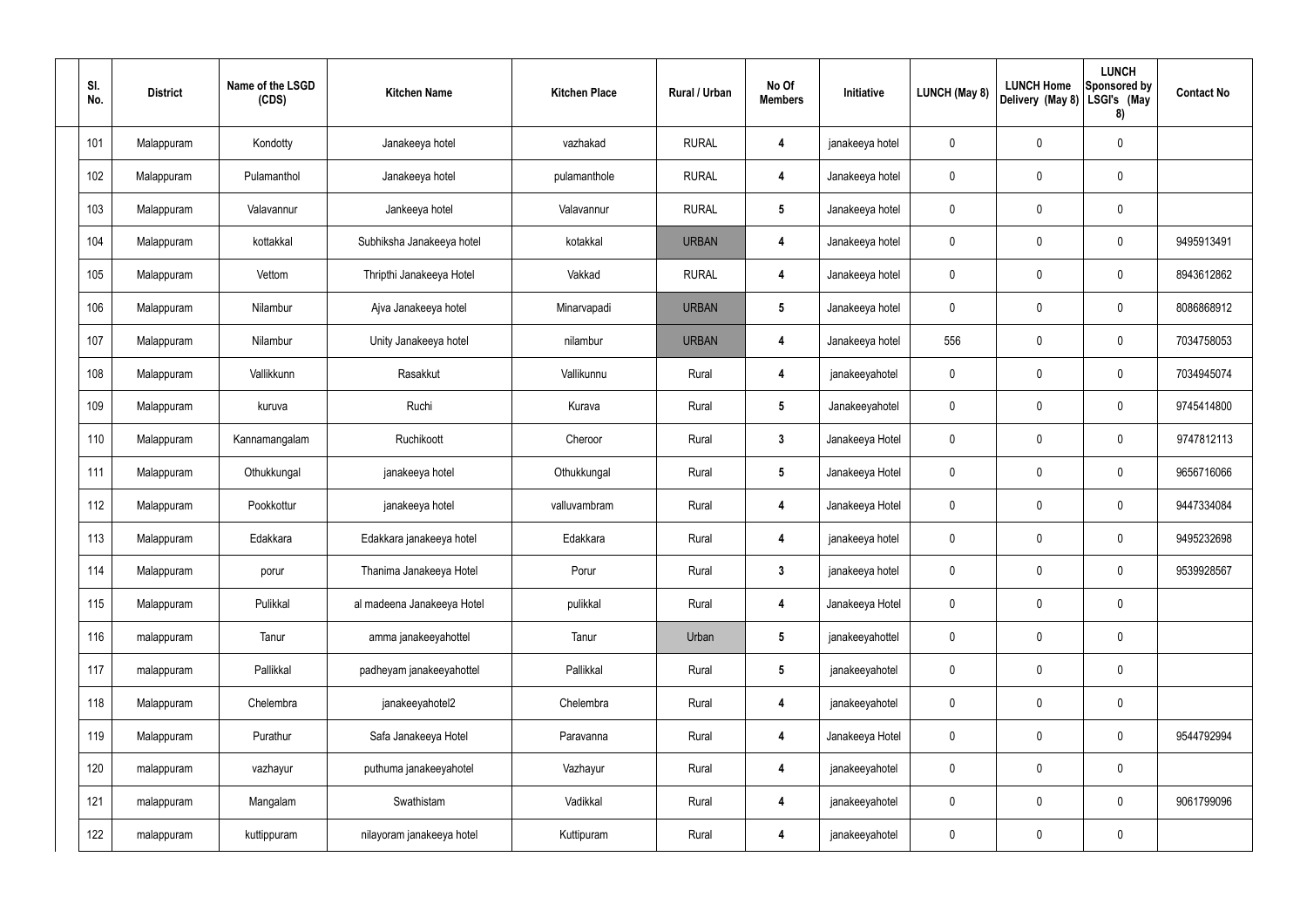|                 | SI.<br>No.      | <b>District</b> | Name of the LSGD<br>(CDS) | <b>Kitchen Name</b>         | <b>Kitchen Place</b>                      | Rural / Urban | No Of<br><b>Members</b> | Initiative      | <b>LUNCH (May 8)</b> | <b>LUNCH Home</b><br>Delivery (May 8) | <b>LUNCH</b><br>Sponsored by<br>LSGI's (May<br>8) | <b>Contact No</b> |
|-----------------|-----------------|-----------------|---------------------------|-----------------------------|-------------------------------------------|---------------|-------------------------|-----------------|----------------------|---------------------------------------|---------------------------------------------------|-------------------|
|                 | 123             | malapluram      | thazhekode                | Thazhekode Janakeeya Hotel  | Thazhekode                                | Rural         | 4                       | Janakeeya Hotel | 280                  | $\mathbf 0$                           | $\mathbf 0$                                       |                   |
|                 | 124             | malappuram      | munniyur                  | my kitchen                  | Alinchuvad                                | Rural         | $5\phantom{.0}$         | janakeeya hotel | $\mathbf 0$          | $\mathbf 0$                           | $\mathbf 0$                                       | 8589809765        |
|                 | 125             | Malappuram      | Mangalam                  | Ruchikkoottu                | Mangalam                                  | Rural         | 4                       | Janakeeya hotel | $\mathbf 0$          | $\mathbf 0$                           | $\mathbf 0$                                       | 6235095207        |
|                 | 126             | Malappuram      | Ponnani                   | Thripthi                    | Ponnani                                   | Urban         | $5\phantom{.0}$         | Janakeeya Hotel | $\mathbf 0$          | $\mathbf 0$                           | $\mathbf 0$                                       | 7994839506        |
|                 | 127             | Malappuram      | Tanur                     | Krishna                     | Tanur                                     | Urban         | $5\phantom{.0}$         | janakeeya hotel | 192                  | $\mathbf 0$                           | $\mathbf 0$                                       |                   |
|                 | 128             | Malappuram      | Thazhekode                | ashraya                     | Maatrakkal                                | <b>RURAL</b>  | $6\phantom{.}6$         | janakeeya hotel | 315                  | $\mathbf 0$                           | $\mathbf 0$                                       | 9656135078        |
|                 | 129             | Malappuram      | Tirurangadi               | Aikyam                      | Hidaya Nagar                              | Urban         | $6\phantom{.}6$         | janakeeya hotel | $\mathbf 0$          | $\mathbf 0$                           | $\mathbf 0$                                       | 9947424638        |
|                 | 130             | Malappuram      | Tavanur                   | Nirmalyam                   | Athaloor                                  | Rural         | $3\phantom{a}$          | Janakeeya hotel | $\mathbf 0$          | $\mathbf 0$                           | $\mathbf 0$                                       | 7025571913        |
| $\frac{1}{130}$ |                 |                 |                           |                             |                                           |               | 544                     |                 | 3704                 | <b>1296</b>                           | $\overline{2}$                                    |                   |
|                 |                 | Palakkad        | Elapully                  | Nakshathra Vanitha canteen  | Canteen                                   | Rural         | 4                       | Janakeeya Hotel | $\mathbf 0$          | $\mathbf 0$                           | $\mathbf 0$                                       | 3704              |
|                 | $\overline{2}$  | Palakkad        | Nalleppilly               | Vanitha Canteen             | Canteen                                   | Rural         | 4                       | Janakeeya Hotel | $\mathbf 0$          | 0                                     | $\mathbf 0$                                       | 9656232569        |
|                 | $\mathbf{3}$    | Palakkad        | Chittur                   | Thanal vanitha Canteen      | Thathamangalam, Mettuvalavu               | Urban         | $\mathfrak{Z}$          | Janakeeya Hotel | 275                  | $\mathbf 0$                           | $\mathbf 0$                                       | 9447105400        |
|                 | 4               | Palakkad        | chittur                   | urapp janakeeya hotel       | Anicode junction                          | urban         | $5\overline{)}$         | Janakeeya hotel | $\mathbf 0$          | $\mathbf 0$                           | $\mathbf 0$                                       | 9349930549        |
|                 | $5\phantom{.0}$ | Palakkad        | polpully                  | subiksha janakeeya hotel    | kallootiyal                               | Rural         | 5 <sup>5</sup>          | Janakeeya hotel | 150                  | 0                                     | $\mathbf 0$                                       | 9495197498        |
|                 | 6               | Palakkad        | Eruthenpathy              | Nila janakeeya hotel        | Mooniilmada muniyappan<br>kshethram near  | Rural         | $5\phantom{.0}$         | Janakeeya hotel | $\mathbf 0$          | $\pmb{0}$                             | $\mathbf 0$                                       | 9037290925        |
|                 | 7               | Palakkad        | Perumatty                 | Nanam Janakeeya hotel       | kannimari                                 | Rural         | $3\phantom{a}$          | Janakeeya hotel | $\mathbf 0$          | 0                                     | $\mathbf 0$                                       | 9605529657        |
|                 | 8               | Palakkad        | Vadakarapathy             | soubhagya janakeeya hotel   | vadakarapathy panchayath                  | Rural         | $5\phantom{.0}$         | Janakeeya hotel | 164                  | $\pmb{0}$                             | $\mathbf 0$                                       | 9633578756        |
|                 | 9               | Palakkad        | Kozhinjampara             | Sreesakthi Janakeeya hotel  | Kozhinjampara<br>gramapanchayth, near bus | Rural         | $5\overline{)}$         | Janakeeya hotel | $\mathbf 0$          | $\pmb{0}$                             | $\mathbf 0$                                       | 9847121105        |
|                 | 10 <sup>°</sup> | Palakkad        | Vadakkenchery             | Oottupura Vanitha Canteen   | Panchayath building,<br>Vadakkenchery     | Rural         | $\overline{4}$          | Janakeeya Hotel | $\mathbf 0$          | $\pmb{0}$                             | $\mathbf 0$                                       | 9656360141        |
|                 | 11              | Palakkad        | PKD North                 | Cafesree                    | opp. ksrtc bus stand,<br>Manjakulam road  | Urban         | 5                       | Janakeeya Hotel | $\mathbf 0$          | $\pmb{0}$                             | $\mathbf 0$                                       | 9037332005        |
|                 | 12              | Palakkad        | Ongallur                  | Amma canteen                | Ongallur vipanana kendram                 | Rural         | $\overline{4}$          | Janakeeya Hotel | $\mathbf 0$          | $\pmb{0}$                             | $\mathbf 0$                                       | 7560924507        |
|                 | 13              | Palakkad        | Muthuthala                | Sreelakshmi vanitha canteen | Muthuthala panchayath                     | Rural         | $\overline{4}$          | Janakeeya Hotel | $\pmb{0}$            | $\pmb{0}$                             | $\boldsymbol{0}$                                  | 7558865485        |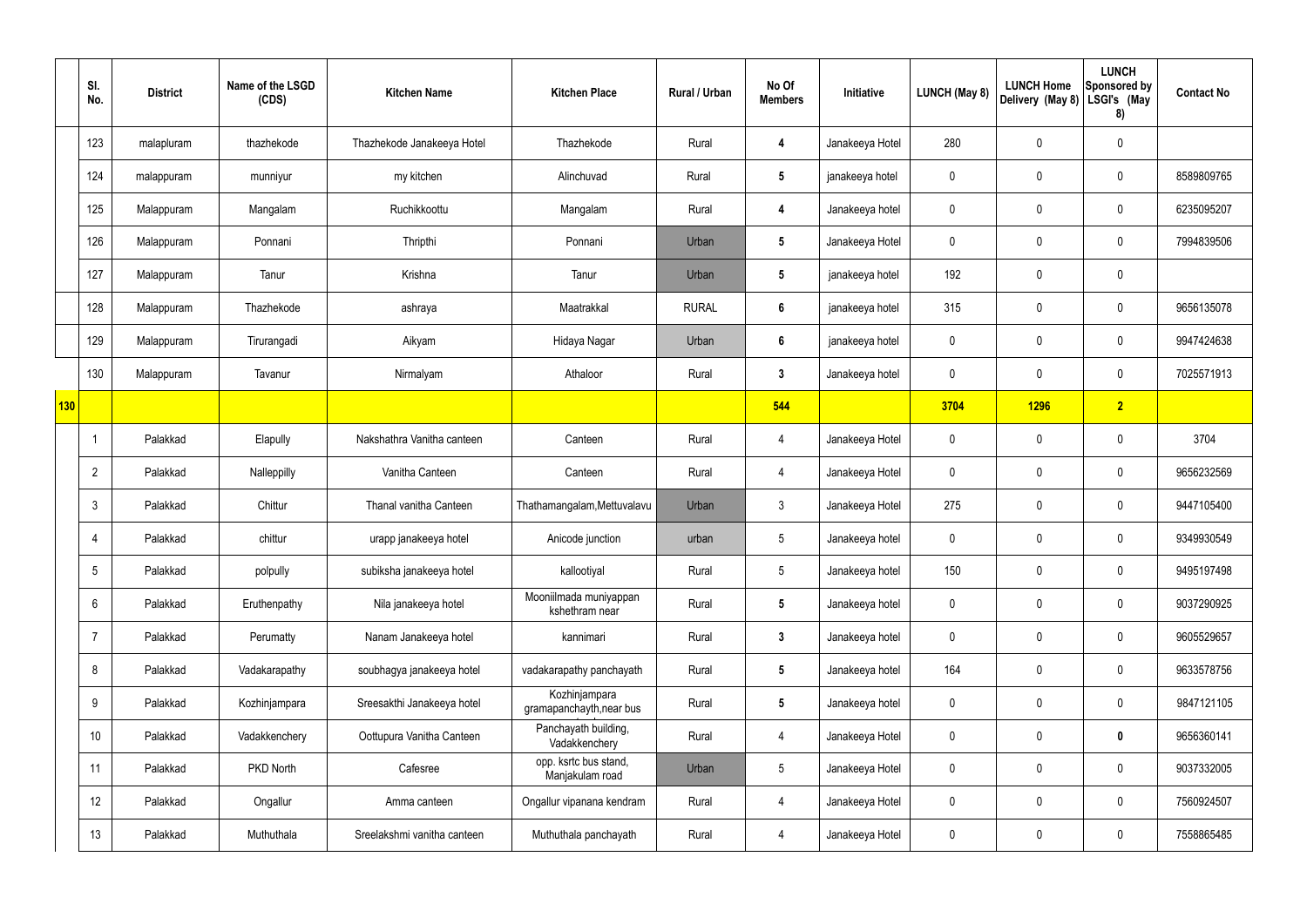| SI.<br>No.      | <b>District</b> | Name of the LSGD<br>(CDS) | <b>Kitchen Name</b>             | <b>Kitchen Place</b>                      | Rural / Urban | No Of<br><b>Members</b> | Initiative       | <b>LUNCH (May 8)</b> | <b>LUNCH Home</b><br>Delivery (May 8) | <b>LUNCH</b><br>Sponsored by<br>  LSGI's (May<br>8) | <b>Contact No</b> |
|-----------------|-----------------|---------------------------|---------------------------------|-------------------------------------------|---------------|-------------------------|------------------|----------------------|---------------------------------------|-----------------------------------------------------|-------------------|
| 14              | Palakkad        | Koppam                    | Natturuchi kudumbashree cafe    | Near koppam village                       | Rural         | 5                       | Janakeeya Hotel  | 0                    | 0                                     | $\pmb{0}$                                           | 8075779172        |
| 15              | Palakkad        | Paruthur                  | Mamatty vanitha canteen         | Near panchayath                           | Rural         | 5                       | Janakeeya Hotel  | 0                    | 0                                     | $\pmb{0}$                                           | 9544847874        |
| 16              | Palakkad        | Vilayur                   | Souhritha caffesree (Ruchipura) | Near Vilayur Panchayath                   | Rural         | 6                       | Janakeeya Hotel  | 0                    | 0                                     | $\pmb{0}$                                           | 9747342046        |
| 17              | palakkad        | Kulukkallur               | Snehitha Janakeeya hotel        | Kulukkallur panchayath                    | Rural         | $5\phantom{.0}$         | Janakeeya hotel  | 0                    | 0                                     | $\pmb{0}$                                           | 9746701454        |
| 18              | Palakkad        | Pattambi                  | Janakeeya hotel                 | near Govt samskritha college,<br>Pattambi | Urban         | 4                       | Janakeeya hotel  | 0                    | 0                                     | $\pmb{0}$                                           | 9562043428        |
| 19              | Palakkad        | Erimayur                  | Thanima Vanitha Canteen         | Panchayath building, Erimayur             | Rural         | 5                       | Janakeeya Hotel  | 0                    | 0                                     | $\pmb{0}$                                           | 9746440633        |
| 20              | Palakkad        | Kizhekkencheri            | Vanitha Canteen                 | Panchayath Building,<br>Kizhakkenchery    | Rural         | 4                       | Janakeeya Hotel  | 0                    | 0                                     | $\pmb{0}$                                           | 9747923418        |
| 21              | Palakkad        | Peringottukkurrissi       | Aiswarya Vanitha canteen        | Panchayth building                        | Rural         | 3                       | Janakeeya Hotel  | 0                    | 0                                     | $\pmb{0}$                                           | 9048665884        |
| 22              | Palakkad        | Mundoor                   | Bharath vanitha canteen         | Panchayath building                       | Rural         | 3                       | Janakeeya Hotel  | 0                    | 84                                    | $\pmb{0}$                                           | 8592830607        |
| 23              | Palakkad        | Kodumbu                   | kripa                           | kodumb panchayath                         | Rural         | 4                       | Janakeeya HoteL  | 0                    | 0                                     | $\mathbf 0$                                         | 9048682860        |
| 24              | Palakkad        | Thirumittakode            | Thirumuttam Janakeeya Hotel     | Karukaputhur                              | Rural         | 6                       | Janakeeya Hotel  | 130                  | 0                                     | $\mathbf 0$                                         | 9072841599        |
| 25              | Palakkad        | Akathethara               | Nanma canteen                   | kalyanamandapam                           | Rural         | 3                       | Janakeeya Hotel  | 0                    | 0                                     | $\mathbf 0$                                         | 7025563510        |
| 26              | Palakkad        | Marutharoad               | flavours cantteen               | panchayath                                | Rural         | 5                       | Janakeeya Hotela | 0                    | 0                                     | $\mathbf 0$                                         | 9746227966        |
| 27              | Palakkad        | Trithala                  | Kairali Vanitha Hotel           | Thirthala                                 | Rural         | $5\phantom{.0}$         | Janakeeya Hotel  | 146                  | 0                                     | $\pmb{0}$                                           | 9048710155        |
| 28              | Palakkad        | Kongad                    | Annapoorna vanitha canteen      | Near Kongad village office                | Rural         | $5\phantom{.0}$         | Janakeeya Hotel  | $\mathbf 0$          | $\mathbf 0$                           | $\mathbf 0$                                         | 9645425774        |
| 29              | Palakkad        | Sreekrishnapuram          | Subiksha canteen                | Near panchayath office                    | Rural         | $\mathbf{3}$            | Janakeeya Hotel  | $\mathbf 0$          | 0                                     | $\mathbf 0$                                         | 8086697226        |
| 30 <sub>2</sub> | Palakkad        | Pallassana                | dhanalakshmi vanitha canteen    | pallassana panchayath<br>building         | Rural         | $5\phantom{.0}$         | Janakeeya Hotel  | 77                   | $\mathbf 0$                           | $\mathbf 0$                                         | 8943225892        |
| 31              | Palakkad        | Nenmmara                  | Nemmara Janakeeya hotel         | Nemmara junction                          | Rural         | 4                       | Janakeeya hotel  | $\mathbf 0$          | 0                                     | $\mathbf 0$                                         | 8157850935        |
| 32              | Palakkad        | Ayilur                    | Janakeeya hotel                 | Thalavettanpara, Ayilur                   | Rural         | $\mathfrak{Z}$          | Janakeeya hotel  | $\mathbf 0$          | $\mathbf 0$                           | $\mathbf 0$                                         | 9539517856        |
| 33              | Palakkad        | Melarkode                 | Janakeeya Hotel                 | near Melarkode panchayath                 | Rural         | 4                       | Janakeeya hotel  | $\mathbf 0$          | 0                                     | $\mathbf 0$                                         | 8606193918        |
| 34              | Palakkad        | Vandazhi                  | janakeeya hotel                 | Kaniyamangalam                            | Rural         | $\mathfrak{Z}$          | Janakeeya hotel  | 0                    | $\mathbf 0$                           | $\mathsf{0}$                                        | 9645919937        |
| 35              | Palakkad        | Nelliayampathy            | Janakeeya hotel                 | near Panchayat, kaikaty                   | Rural         | 4                       | Janakeeya hotel  | 217                  | 0                                     | $\pmb{0}$                                           | 9497123529        |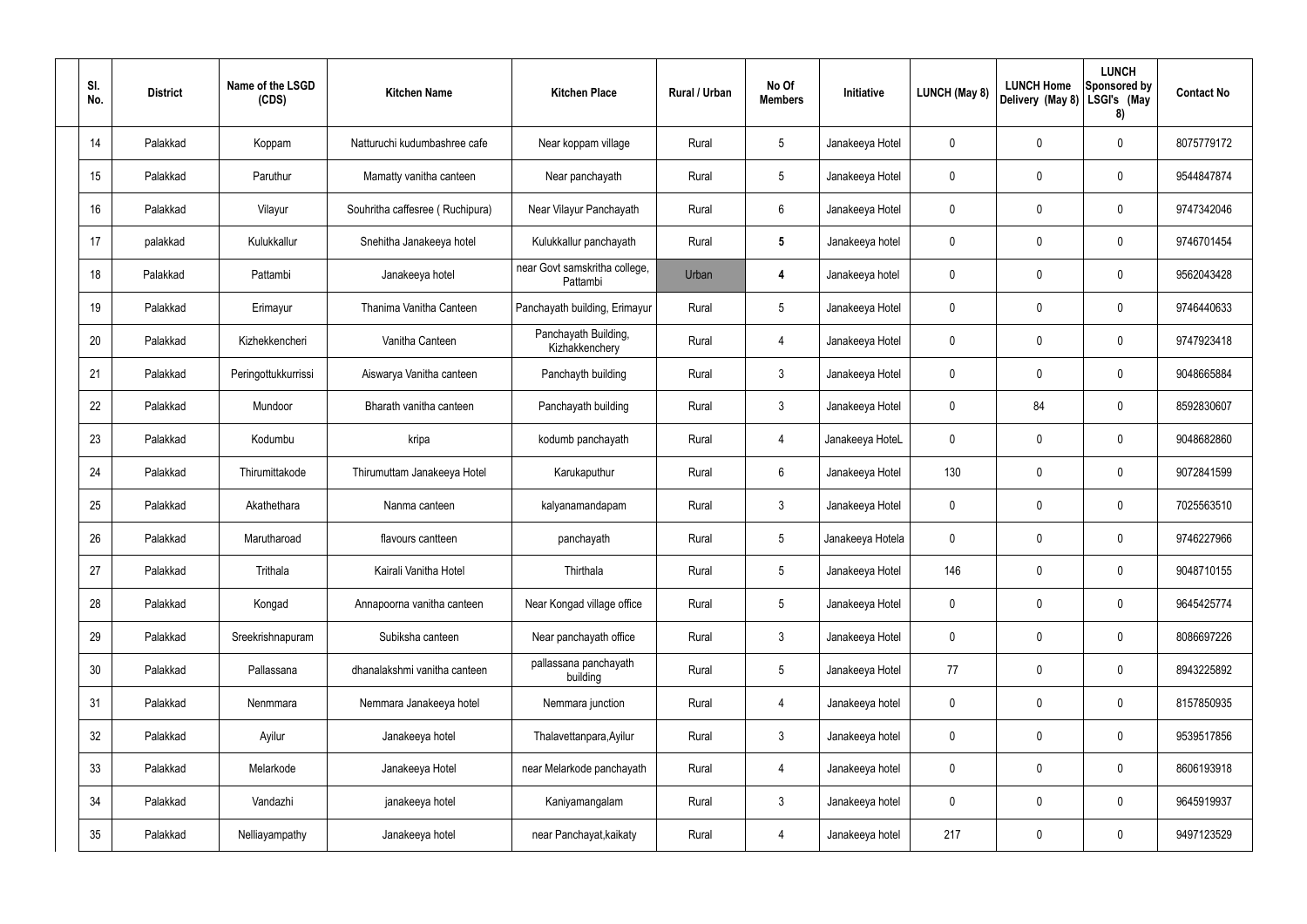|     | SI.<br>No. | <b>District</b> | Name of the LSGD<br>(CDS) | <b>Kitchen Name</b>                      | <b>Kitchen Place</b>                            | <b>Rural / Urban</b> | No Of<br><b>Members</b> | Initiative       | LUNCH (May 8) | <b>LUNCH Home</b><br>Delivery (May 8) | <b>LUNCH</b><br>Sponsored by<br>LSGI's (May<br>8) | <b>Contact No</b> |
|-----|------------|-----------------|---------------------------|------------------------------------------|-------------------------------------------------|----------------------|-------------------------|------------------|---------------|---------------------------------------|---------------------------------------------------|-------------------|
|     | 36         | Palakkad        | Elavanchery               | Snehatheeram                             | Near GUPS, Vattekkad                            | Rural                | $5\phantom{.0}$         | Janakeeya Hotel  | 0             | $\mathbf 0$                           | $\mathbf 0$                                       | 9744195274        |
|     | 37         | Palakkad        | Kollemkode                | Priya Vanitha Canteen                    | Block Panchayath Office,<br>Kollengode          | Rural                | $\overline{4}$          | Janakeeya Hotel  | 178           | $\mathbf 0$                           | $\boldsymbol{0}$                                  | 9745456764        |
|     | 38         | Palakkad        | Koduvayur                 | Samridhi Kudumbashree Vanitha<br>Canteen | Panchayath Building                             | Rural                | $5\phantom{.0}$         | Janakeeya Hotel  | 0             | $\mathbf 0$                           | $\mathbf 0$                                       | 8086263595        |
|     | 39         | Palakkad        | Pattanchery               | Sreelakshmi vanitha canteen              | Panchayath Building                             | Rural                | 4                       | Janakeeya Hotel  | 0             | $\mathbf 0$                           | $\boldsymbol{0}$                                  | 8086916932        |
|     | 40         | Palakkad        | Pudunagaram               | Janakeeya Hotel                          | Near KSEB, Pudunagaram                          | Rural                | 4                       | Janakeeya hotel  | 0             | $\mathbf 0$                           | $\mathbf 0$                                       | 9497241598        |
|     | 41         | Palakkad        | Vadavanoor                | Sree Muruka Janakeeya Hotel              | Vydhyasala, Vadavanoor                          | Rural                | $5\phantom{.0}$         | Janakeeya hotel  | 0             | 0                                     | $\boldsymbol{0}$                                  | 9567011729        |
|     | 42         | Palakkad        | Peruvemba                 | Samridi Janakeeya Hotel                  | Peruvemba Junction                              | Rural                | 4                       | Jankeeya hotel   | 0             | $\mathbf 0$                           | $\mathbf 0$                                       | 918089611261      |
|     | 43         | Palakkad        | Muthalamada               | Janakeeya Hotel                          | Chulliyarmedu                                   | Rural                | $\overline{\mathbf{4}}$ | Jankeeya hotel   | 0             | $\mathbf 0$                           | $\boldsymbol{0}$                                  | 9633730067        |
|     | 44         | Palakkad        | Cherppalasseri            | Swad Janakiyahotel, CPY                  | Scheduled caste coperative<br>society hall, cpy | Urban                | $5\phantom{.0}$         | Janakeeya Hotel  | 0             | 0                                     | $\mathbf 0$                                       | 9447746082        |
|     | 45         | Palakkad        | Vellinezhi                | Aiswarya kudumbashree                    | Adakkaputhur                                    | Rural                | $\mathfrak{Z}$          | Janakeeya Hotel  | 0             | $\mathbf 0$                           | $\mathbf 0$                                       | 9747730588        |
|     | 46         | Palakkad        | Keralasseri               | Bhagyasree janakeeya hotel               | Near village office                             | Rural                | $\mathfrak{Z}$          | Janakeeya Hotel  | 0             | $\mathbf 0$                           | $\mathbf 0$                                       | 8606125128        |
|     | 47         | Palakkad        | Kottayi                   | Kudumbashree Vanitha canteen             | Near Kottayi Panchayath                         | Rural                | 4                       | Jankeeya hotel   | 0             | 0                                     | $\mathbf 0$                                       | 9605699847        |
|     | 48         | Palakkad        | anakkara                  | udayasurya vanitha canteen               | kumbidi                                         | rural                | 5                       | Janakeeya Hotel  | 312           | $\mathbf 0$                           | $\mathbf 0$                                       | 9895947614        |
|     | 49         | Palakkad        | kappur                    | jeevanam hotel                           | kumaranellur                                    | rural                | $6\phantom{.}$          | Janakeeya Hotel  | 276           | $\pmb{0}$                             | $\pmb{0}$                                         | 9605308385        |
|     | 50         | Palakkad        | Malampauzha               | Nandhanam canteen                        | near fantasy park                               | Rural                | $5\phantom{.0}$         | Janakeeya HotelT | 0             | $\pmb{0}$                             | $\pmb{0}$                                         | 807587062         |
| 102 | 51         | Palakkad        | Puduppariyaram            | Anaswara Canteen                         | Panchayath                                      | Rural                | 4                       | Janakeeya Hotel  | 0             | $\pmb{0}$                             | $\pmb{0}$                                         | 9526677781        |
|     | 52         | Palakkad        | kadambazhipuram           | Reshmi janakeeya hotel                   | 16 mail                                         | Rural                | $5\phantom{.0}$         | Janakeeya Hotel  | 0             | $\pmb{0}$                             | $\pmb{0}$                                         | 9048375891        |
|     | 53         | Palakkad        | Kadambazhipuram           | Ardhram Janakeeya hotel                  | Pulapatta                                       | Rural                | $\mathfrak{Z}$          | Janakeeya Hotel  | 0             | $\pmb{0}$                             | $\pmb{0}$                                         | 9495775246        |
|     | 54         | Palakkad        | Kannambra                 | Sree kurumba canteen                     | kannambra                                       | Rural                | 4                       | Janakeeya Hotel  | 0             | $\overline{0}$                        | $\pmb{0}$                                         | 8157815819        |
|     | 55         | Palakkad        | karakkurissi              | Janakiya hotel                           | Near ammus auditorium,<br>Ayappankavu           | Rural                | $\mathfrak{Z}$          | Janakeeya Hotel  | 0             | $\pmb{0}$                             | $\pmb{0}$                                         | 6238788932        |
|     | 56         | Palakkad        | Thenkara                  | Subiksham janakeeya hotel                | Ayurveda hospital compound<br>Then kara         | Rural                | $5\phantom{.0}$         | Janakeeya Hotel  | 0             | $\pmb{0}$                             | $\pmb{0}$                                         | 9747557333        |
|     | 57         | Palakkad        | Alanallur                 | Keerthi vanitha canteen and catering     | Near panchayath Alanallur                       | Rural                | $5\phantom{.0}$         | Janakeeya hotel  | 0             | $\pmb{0}$                             | $\pmb{0}$                                         | 9495447569        |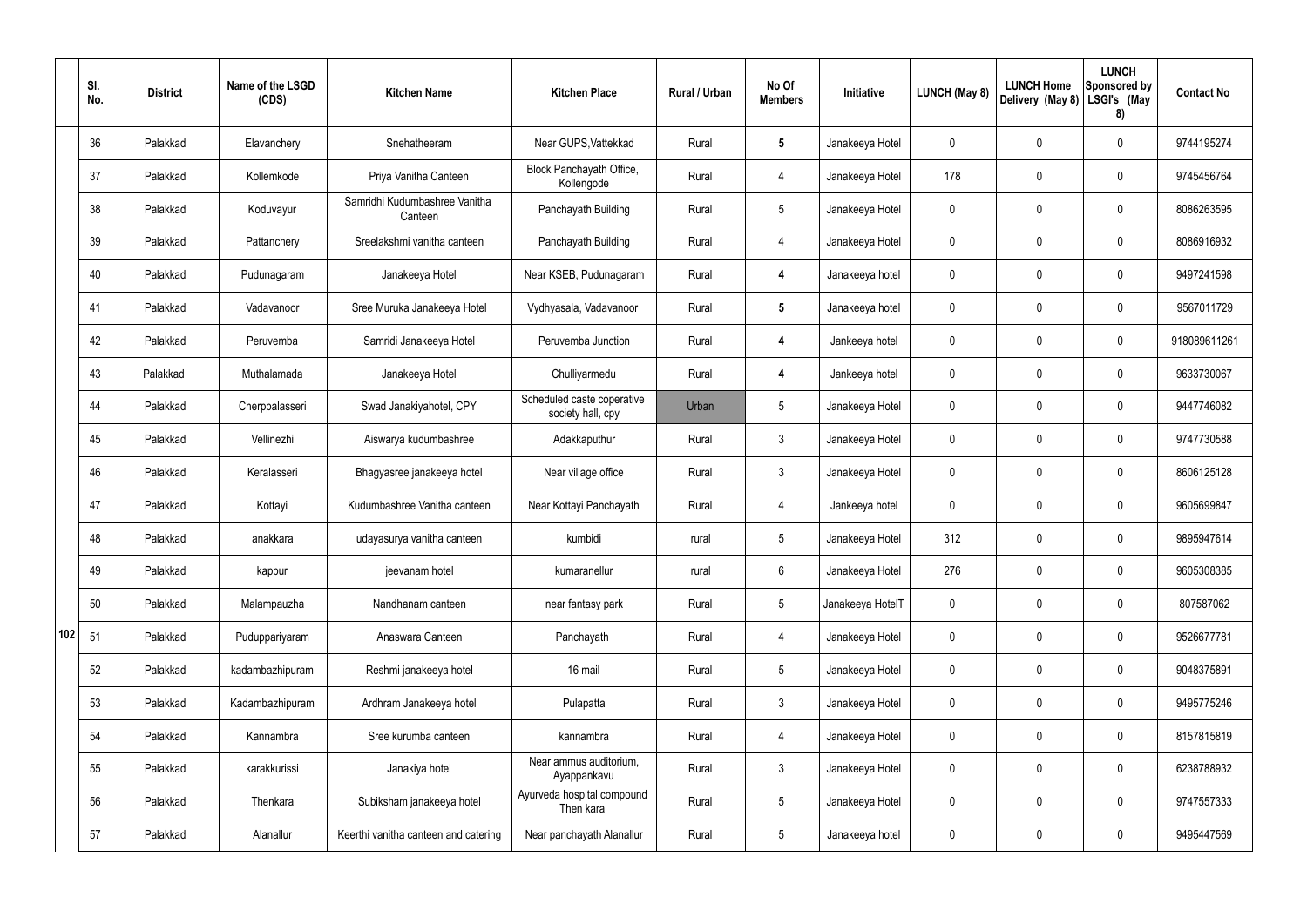| SI.<br>No. | <b>District</b> | Name of the LSGD<br>(CDS) | <b>Kitchen Name</b>                         | <b>Kitchen Place</b>                       | Rural / Urban | No Of<br><b>Members</b> | Initiative       | <b>LUNCH (May 8)</b> | <b>LUNCH Home</b><br>Delivery (May 8) | <b>LUNCH</b><br>Sponsored by<br>LSGI's (May<br>8) | <b>Contact No</b> |
|------------|-----------------|---------------------------|---------------------------------------------|--------------------------------------------|---------------|-------------------------|------------------|----------------------|---------------------------------------|---------------------------------------------------|-------------------|
| 58         | Palakkad        | Pudur                     | Asil canteen                                | Pudur panchayath                           | Rural         | 4                       | Janakeeya hotel  | 0                    | 0                                     | $\boldsymbol{0}$                                  | 8086968050        |
| 59         | Palakkad        | Parali                    | Annasree Janakeeya hotel                    | Near parali panchayath                     | Rural         | $\overline{4}$          | Janakeeya hotel  | 0                    | 0                                     | $\boldsymbol{0}$                                  | 8281829238        |
| 60         | Palakkad        | Mannur                    | Kudumbasree janakeeya hotel                 | Mannur panchayath                          | Rural         | $5\phantom{.0}$         | Janakeeya hotel  | 0                    | 0                                     | $\mathbf 0$                                       | 9495771095        |
| 61         | Palakkad        | Kuzhalmannam              | Janasree jankeeya hotel                     | Kuzhalmannam block<br>panchayth            | Rural         | $\mathfrak{Z}$          | Jankeeya hotel   | 0                    | 0                                     | $\boldsymbol{0}$                                  | 9847364980        |
| 62         | Palakkad        | Kavassery                 | samridhi Janakeeya Hotel                    | Alathur road, kavasheery                   | Rural         | $6\phantom{.}$          | Janakeeya hotel  | 0                    | 0                                     | $\boldsymbol{0}$                                  | 9747570761        |
| 63         | palakkad        | chalissery                | Thanal janakeeya hotel                      | chalissery panchayath building             | Rural         | $\mathfrak{Z}$          | Janakeeya hotel  | 43                   | 0                                     | $\pmb{0}$                                         | 9562702284        |
| 64         | palakkad        | Kottopadam                | Iva canteen and catering janakeeya<br>hotel | Block building, Near<br>aryambavu junction | Rural         | $\overline{4}$          | Janakeeya hotel  | 0                    | 0                                     | $\boldsymbol{0}$                                  | 9074818126        |
| 65         | palakkad        | kumaramputhur             | Ruchi cafe janakeeya hotel                  | Panchayath kumaramputhur                   | Rural         | $\mathbf{3}$            | Janakeeya hotel  | 0                    | 0                                     | $\pmb{0}$                                         | 8589968705        |
| 66         | palakkad        | Malampuzha                | Amma janakeeya hotel                        | kadukkamkunnu, Malampuzha                  | Rural         | $\mathbf{3}$            | Janakeeya hotel. | 0                    | 0                                     | $\pmb{0}$                                         | 9446521664        |
| 67         | palakkad        | Alathur                   | Rich Janakeeya hotel                        | Near bus stand, Alathur                    | Rural         | 4                       | Janakeeya hotel  | 0                    | 0                                     | $\pmb{0}$                                         | 9947030779        |
| 68         | palakkad        | Karimpuzha                | Janakeeya hotel                             | Karimpuzha panchayath                      | Rural         | $\mathbf{3}$            | Janakeeya hotel  | 0                    | 0                                     | $\pmb{0}$                                         | 9961502739        |
| 69         | Palakkad        | Thenkurissi               | Eyeshee janakeeya hotel                     | Panchayth building,<br>Thenkurissi         | Rural         | 4                       | Jankeeya hotel   | 0                    | 0                                     | $\pmb{0}$                                         | 9995662723        |
| 70         | Palakkad        | Agali                     | Janakeeya Hotel                             | Block Panchayath building,<br>Agali        | Rural         |                         | Jankeeya hotel   | $\Omega$             | 0                                     | 0                                                 | 9037878897        |
| 71         | Palakkad        | Sholayur                  | Powrnami janakeeya hotel                    | anakkatty bus stand                        | Rural         | $\overline{\mathbf{4}}$ | Jankeeya hotel   | 0                    | 0                                     | $\pmb{0}$                                         | 9159556404        |
| 72         | Palakkad        | Puthushery                | Janakeeya hotel                             | Puthushery panchayath                      | Rural         | $5\phantom{.0}$         | Janakeeya hotel  | 0                    | 0                                     | $\pmb{0}$                                         | 9562772723        |
| 73         | Palakkad        | Karimba                   | Janakeeya hotel                             | Panchayath premise                         | Rural         | $3\phantom{a}$          | Janakeeya Hotel  | 0                    | 0                                     | $\pmb{0}$                                         | 9562163979        |
| 74         | Palakkad        | Nagalasseri               | Janakeeya hotel                             | near koottanad bus stand                   | Rural         | $5\phantom{.0}$         | Janakeeya hotel  | 230                  | $\pmb{0}$                             | $\pmb{0}$                                         | 8921928291        |
| 75         | Palakkad        | Mathur                    | Nila janakeeya Hotel                        | Near Panchayth, Mathur                     | Rural         | 4                       | Jankeeya hotel   | 0                    | $\mathbf 0$                           | $\pmb{0}$                                         | 9562356483        |
| 76         | Palakkad        | Chalavara                 | Janakeeya hotel                             | Chalavara panchayath                       | Rural         | $5\phantom{.0}$         | Janakeeya hotel  | 0                    | 0                                     | $\pmb{0}$                                         | 9544659942        |
| 77         | Palakkad        | Ananganadi                | vanitha cateen                              | near Ananganadi panchayath                 | Rural         | $\mathbf{3}$            | Janakeeya Hotel  | 0                    | 0                                     | $\pmb{0}$                                         | 8921410495        |
| 78         | Palakkad        | Lakkidiperur              | Janakeeya hotel,                            | Lekkidi perur panchayath                   | Rural         | $5\phantom{.0}$         | Jankeeya hotel   | 0                    | 0                                     | $\pmb{0}$                                         | 6238921903        |
| 79         | Palakkad        | Nellaya                   | Janakeeya hotel                             | Nellaya panchayath                         | Rural         | $\overline{\mathbf{4}}$ | Janakeeya hotel  | 0                    | 0                                     | $\pmb{0}$                                         | 9562432883        |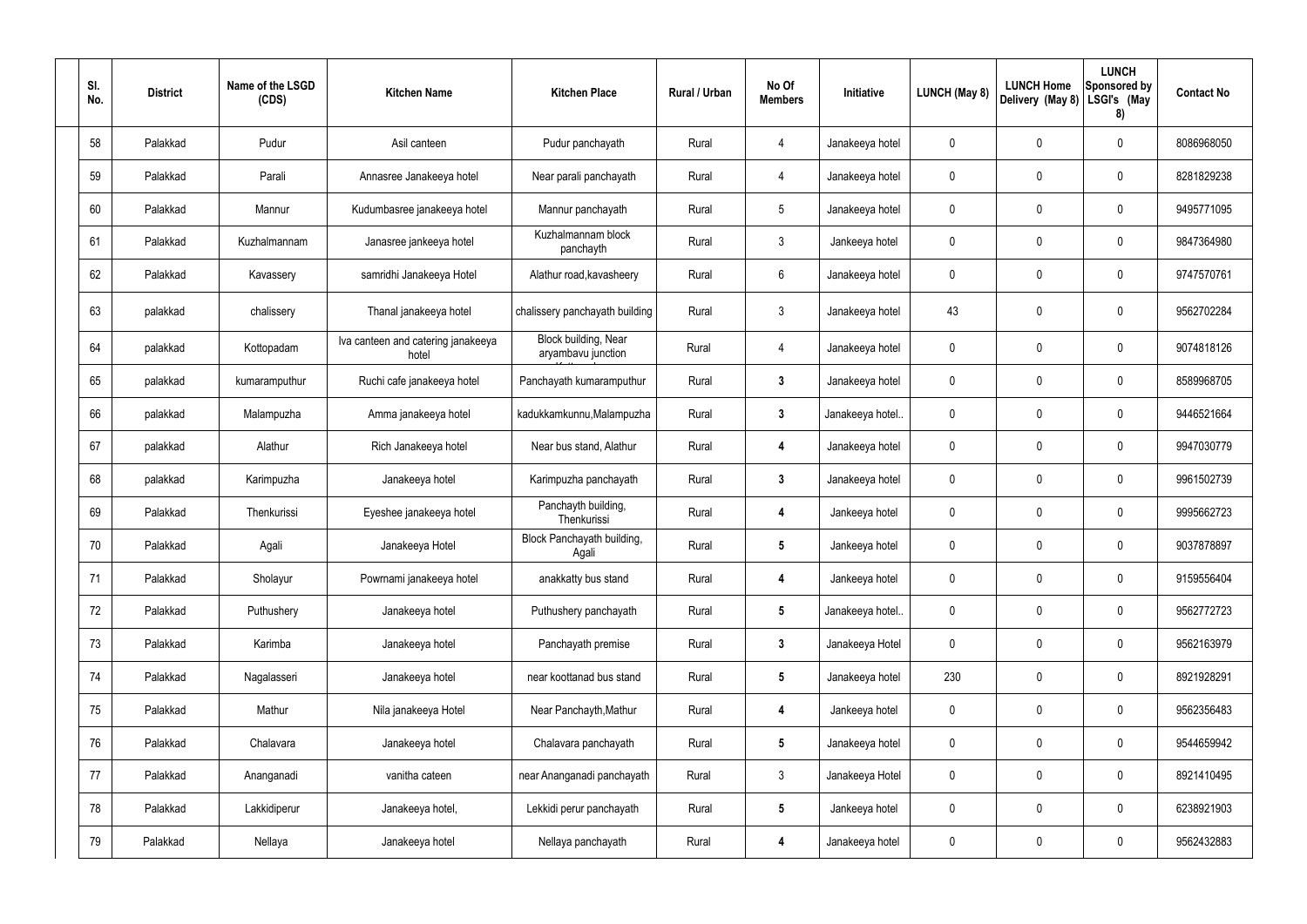| SI.<br>No. | <b>District</b> | Name of the LSGD<br>(CDS) | <b>Kitchen Name</b>             | <b>Kitchen Place</b>                 | Rural / Urban | No Of<br><b>Members</b> | Initiative      | <b>LUNCH (May 8)</b> | <b>LUNCH Home</b><br>Delivery (May 8) | <b>LUNCH</b><br>Sponsored by<br>LSGI's (May<br>8) | <b>Contact No</b> |
|------------|-----------------|---------------------------|---------------------------------|--------------------------------------|---------------|-------------------------|-----------------|----------------------|---------------------------------------|---------------------------------------------------|-------------------|
| 80         | Palakkad        | Shornur                   | Oottupura Janakeeya hotel       | near bus stand, Shoranur             | Urban         | 5                       | Janakeeya hotel | $\mathbf 0$          | $\mathbf 0$                           | $\mathbf 0$                                       | 9747102377        |
| 81         | Palakkad        | Shornur                   | Snehadeepam Janakeeya hotel     | Shoranur municipality                | Urban         | 4                       | Janakeeya hotel | $\mathbf 0$          | $\mathbf 0$                           | $\mathbf 0$                                       | 6238755729        |
| 82         | Palakkad        | Thrikkadiri               | Janakeeya hotel                 | Samskarika nilayam                   | Rural         | 4                       | Janakeeya hotel | $\mathbf 0$          | 0                                     | $\mathbf 0$                                       | 9544806032        |
| 83         | palakkad        | Vaniyamkulam              | Janakeeya hotel                 | near PK DAS hospital                 | Rural         | $3\phantom{a}$          | Janakeeya hotel | 180                  | 0                                     | $\mathbf{3}$                                      | 9947408415        |
| 84         | Palakkad        | Ambalappara               | Janakiya hotel                  | ambalappara<br>kalyanamandapam       | Rural         | $5\phantom{.0}$         | Janakeeya Hotel | $\mathbf 0$          | 0                                     | $\mathbf 0$                                       | 8129562289        |
| 85         | Palakkad        | Vallappuzha               | Janakeeya hotel                 | Hayath Complex, Vallappuzha          | Rural         | $5\phantom{.0}$         | Janakeeya Hotel | $\mathbf 0$          | 0                                     | $\mathbf 0$                                       | 8086406897        |
| 86         | Palakkad        | Shoranur                  | Ela janakeeya hotel             | Vpc market, kulappully               | Urban         | $3\phantom{a}$          | Janakeeya hotel | $\mathbf 0$          | 0                                     | $\mathbf 0$                                       | 8129769113        |
| 87         | Palakkad        | Mankara                   | Subiksha Janakeeya hotel        | Near Mankara Panchayath              | Rural         | $5\phantom{.0}$         | Janakeeya hotel | $\mathbf 0$          | $\mathbf 0$                           | $\mathbf 0$                                       | 8549045637        |
| 88         | Palakkad        | Kanjirapuzha              | Surya Janakeeya hotel,          | Kanjirapuzha, panchayath             | Rural         | $5\phantom{.0}$         | Janakeeya hotel | $\mathbf 0$          | 0                                     | $\mathbf 0$                                       | 9048698194        |
| 89         | Palakkad        | Thachanattukara           | Haritham janakeeya hotel        | 53 mile, Thachanattukara             | Rural         | $\mathbf{3}$            | Janakeeya hotel | 347                  | 0                                     | $\mathbf 0$                                       | 9605097810        |
| 90         | Palakkad        | Puthukode                 | Puthuma jankeeya hotel          | Thachanadi junction                  | Rural         | $6\phantom{1}6$         | Janakeeya hotel | $\mathbf 0$          | 0                                     | $\mathbf 0$                                       | 9744459080        |
| 91         | Palakkad        | Tarur                     | Jankeeya Hotel                  | Infront of vilage office, Tarurk     | Rural         | $\overline{\mathbf{4}}$ | Janakeeya hotel | $\mathbf 0$          | 0                                     | $\mathbf 0$                                       | 8606780959        |
| 92         | Palakkad        | Pirayiri                  | Janakeeya hotel                 | Near Panchayath office               | Rural         | $5\phantom{.0}$         | Janakeeya hotel | $\mathbf 0$          | $\pmb{0}$                             | $\pmb{0}$                                         | 9037495586        |
| 93         | Palakkad        | Palakkad ulb              | Ruchi                           | Near Balaji hospital, Fort<br>Maidan | Urban         | $\boldsymbol{4}$        | Janakeeya hotel | $\mathbf 0$          | 0                                     | $\mathbf 0$                                       | 7994185687        |
| 94         | Palakkad        | Pookkottukavu             | Punya                           | Pookkottukavu Centre                 | Rural         | $\overline{\mathbf{4}}$ | Janakeeya Hotel | $\pmb{0}$            | $\pmb{0}$                             | $\mathbf 0$                                       | 9745511432        |
| 95         | Palakkad        | Kuthanoor                 | Suryodayam jankeeya hotel       | Kalapara, kuthanoor                  | Rural         | $5\phantom{.0}$         | Jankeeya hotel  | $\pmb{0}$            | $\pmb{0}$                             | $\mathbf 0$                                       | 9995159738        |
| 96         | Palakkad        | Thiruvegappura            | Janakeeya Hotel                 | Kaippuram                            | Rural         | $5\phantom{.0}$         | Jankeeya hotel  | 133                  | $\pmb{0}$                             | $\mathbf 0$                                       | 8921882903        |
| 97         | Palakkad        | Thachampara               | Vanitha canteen Janakeeya Hotel | Thachampara town                     | Rural         | $\overline{\mathbf{4}}$ | Jankeeya hotel  | $\pmb{0}$            | 0                                     | $\mathbf 0$                                       | 9497826216        |
|            |                 |                           |                                 |                                      |               |                         |                 |                      |                                       |                                                   |                   |
| 98         | Palakkad        | Kannadi                   | Sweet jankeeya hotel            | Yakkara junction                     | Rural         | $\mathbf{3}$            | Jankeeya hotel  | 179                  | 0                                     | $\mathbf 0$                                       | 9846918028        |
| 99         | Palakkad        | Pattithara                | Bavana janakeeya hotel          | kottappadam                          | Rural         | $5\overline{)}$         | Janakeeya hotel | $\pmb{0}$            | $\pmb{0}$                             | $\boldsymbol{0}$                                  | 9074163402        |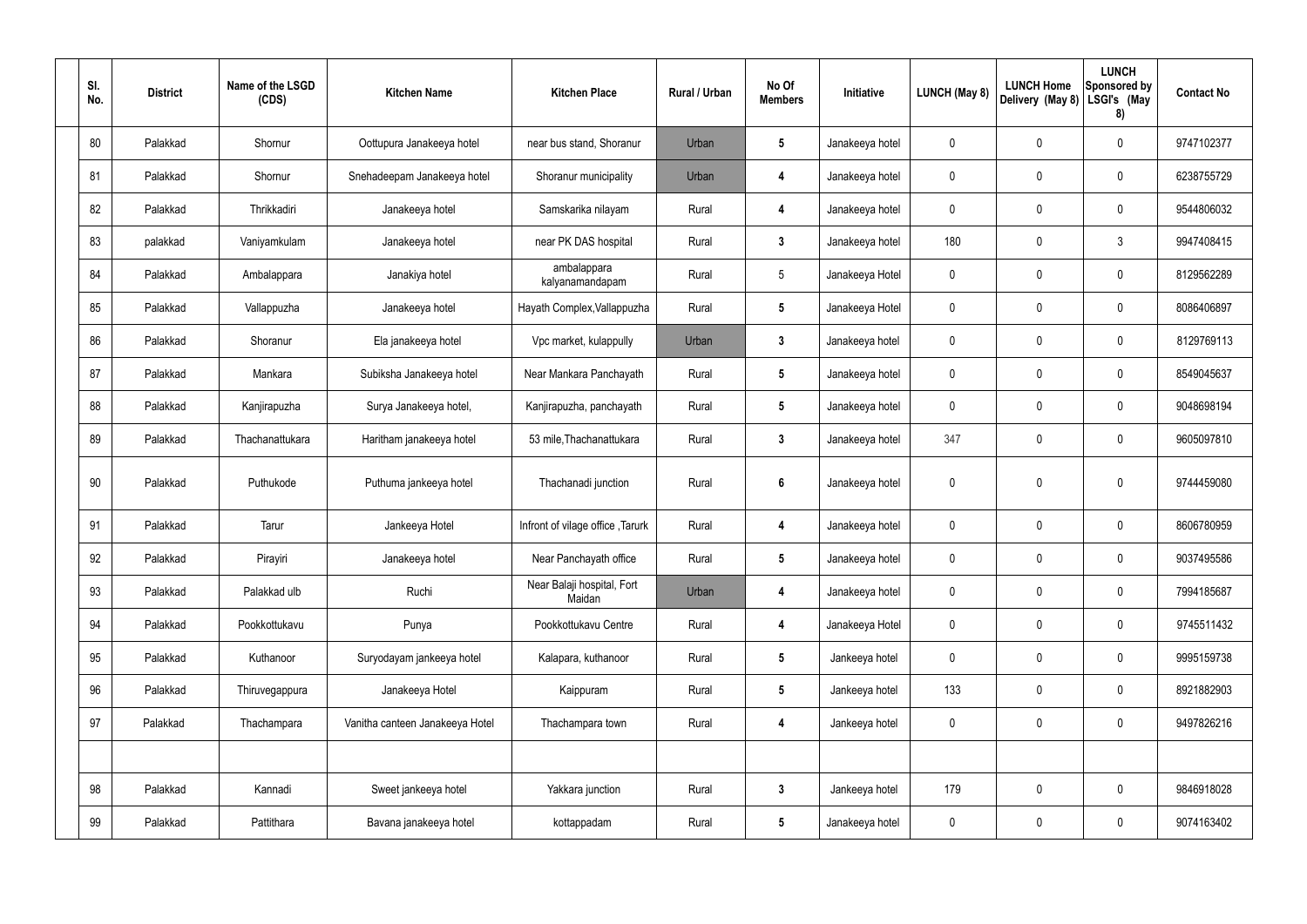|    | SI.<br>No.      | <b>District</b> | Name of the LSGD<br>(CDS) | <b>Kitchen Name</b>             | <b>Kitchen Place</b>                       | Rural / Urban | No Of<br><b>Members</b> | Initiative      | <b>LUNCH (May 8)</b> | <b>LUNCH Home</b><br>Delivery (May 8) | <b>LUNCH</b><br>Sponsored by<br>LSGI's (May<br>8) | <b>Contact No</b> |
|----|-----------------|-----------------|---------------------------|---------------------------------|--------------------------------------------|---------------|-------------------------|-----------------|----------------------|---------------------------------------|---------------------------------------------------|-------------------|
|    | 100             | Palakkad        | Mannarkkad                | Janakeeya Hotel                 | muncipal building, busstand,<br>mannarkkad | Urban         | 4                       | Janakeeya hotel | 0                    | 0                                     | $\mathbf 0$                                       |                   |
|    | 101             | Palakkad        | Pirayiri                  | Kudumbashree janakeeya hotel    | Kallekkad Block Panchayath                 | Rural         | $5\phantom{.0}$         | janakeeya hotel | 0                    | 0                                     | $\boldsymbol{0}$                                  | 8137940343        |
|    | 102             | Palakkad        | Marutharoad               | Sreelakshmi janakeeya hotel     | Pirivusala                                 | Rural         | 4                       | janakeeya hotel | 0                    | 0                                     | $\mathbf 0$                                       | 9048636162        |
|    | 103             | Palakkad        | Puthussery                | Ruchi janakeeya hotel           | puthussery junction                        | Rural         | $5\phantom{.0}$         | janakeeya hotel | 0                    | 0                                     | $\mathbf 0$                                       |                   |
| 99 |                 |                 |                           |                                 |                                            |               | 439                     |                 | 3037                 | 84                                    | $\overline{3}$                                    |                   |
|    |                 | Pathanamthitta  | Anicadu                   | Janatha janakeeya hotel         | Nooromave                                  | Rural         | $\mathbf{3}$            | Janakeeya Hotel | 0                    | 0                                     | $\pmb{0}$                                         | 6282875679        |
|    | $\overline{2}$  | Pathanamthitta  | Kaviyoor                  | Janakeeya Hotel                 | Manakkachira                               | Rural         | $\overline{4}$          | Janakeeya Hotel | 0                    | 0                                     | $\mathbf 0$                                       | 9747886172        |
|    | $\mathbf{3}$    | Pathanamthitta  | Kottanadu                 | Janakeeya Hotel                 | Kottanadu                                  | Rural         | $\overline{4}$          | Janakeeya Hotel | 0                    | 0                                     | $\pmb{0}$                                         | 6282382608        |
|    | $\overline{4}$  | Pathanamthitta  | Kalloopara                | Janakeeya Hotel                 | Kalloopara                                 | Rural         | $5\phantom{.0}$         | Janakeeya Hotel | 0                    | 0                                     | $\mathbf 0$                                       | 9947471024        |
|    | $5\phantom{.0}$ | Pathanamthitta  | Kunnamthanam              | Thripthi Hotel                  | Kunnamthanam                               | Rural         | $\mathbf{3}$            | Janakeeya Hotel | 0                    | 0                                     | $\pmb{0}$                                         | 6235908328        |
|    | 6               | pathanamthitta  | mallappally               | janakeeya hotel                 | mallappally                                | Rural         | $\mathbf{3}$            | janakeeya hotel | 0                    | 0                                     | $\mathbf 0$                                       | 9744194830        |
|    | $\overline{7}$  | Pathanamthitta  | kottangal                 | janakeeya hotel                 | kottangal                                  | Rural         | $\mathbf{3}$            | Janakeeya Hotel | 0                    | 0                                     | $\pmb{0}$                                         | 9526690541        |
|    | 8               | Pathanamthitta  | Nedumpuram                | Nedumpram Janakeeya Hotel       | Podiyadi                                   | Rural         | $5\phantom{.0}$         | Janakeeya Hotel | 0                    | 0                                     | $\pmb{0}$                                         | 919188291409      |
|    | 9               | Pathanamthitta  | Niranam                   | Sakhi cafe                      | Niranam                                    | Rural         | $\mathfrak{Z}$          | Janakeeya Hotel | 0                    | 0                                     | $\pmb{0}$                                         | 919526423710      |
|    | 10              | Pathanamthitta  | Peringara                 | Haritha samrudhi Catering       | <b>PMVHS Pringara</b>                      | Rural         | $\overline{4}$          | Janakeeya Hotel | 0                    | 0                                     | $\pmb{0}$                                         | 919961219550      |
|    | 11              | Pathanamthitta  | Peringara                 | Pulari janakeeya Hotel          | swamipalam                                 | Rural         | $\overline{4}$          | Janakeeya hotel | 0                    | $\pmb{0}$                             | $\pmb{0}$                                         | 919656132036      |
|    | 12              | Pathanamthitta  | Kuttor                    | Nanma Catering                  | <b>GHS Kuttoor</b>                         | Rural         | 3 <sup>1</sup>          | Janakeeya Hotel | 0                    | 0                                     | $\mathbf 0$                                       | 919526323212      |
|    | 13              | Pathanamthitta  | Kadapra                   | Niradeepam janakeeya hotel      | Kadapra                                    | Rural         | $\overline{4}$          | Janakeeya Hotel | 0                    | $\mathbf 0$                           | $\mathbf 0$                                       | 9656512066        |
|    | 14              | Pathanamthitta  | Eraviperoor               | Avi cafe                        | Avi cafe                                   | Rural         | $\mathbf{3}$            | Janakeeya Hotel | 0                    | 0                                     | $\pmb{0}$                                         | 6238013293        |
|    | 15              | Pathanamthitta  | Koipuram                  | Ammas kudumbashree cafe         | Muttamon                                   | Rural         | $5\phantom{.0}$         | Janakeeya Hotel | 0                    | $\mathbf 0$                           | $\pmb{0}$                                         | 9961485931        |
|    | 16              | Pathanamthitta  | Thottappuzhassery         | Thottapuzhassery Jankeeya Hotel | Thottapuzhassery                           | Rural         | $\overline{4}$          | Janakeeya Hotel | 0                    | 0                                     | $\pmb{0}$                                         | 9656403054        |
|    | 17              | Pathanamthitta  | Puramattom                | Top N Taste                     | Puramattom                                 | Rural         | $\mathfrak{Z}$          | Janakeeya Hotel | 0                    | 0                                     | $\pmb{0}$                                         | 9526728230        |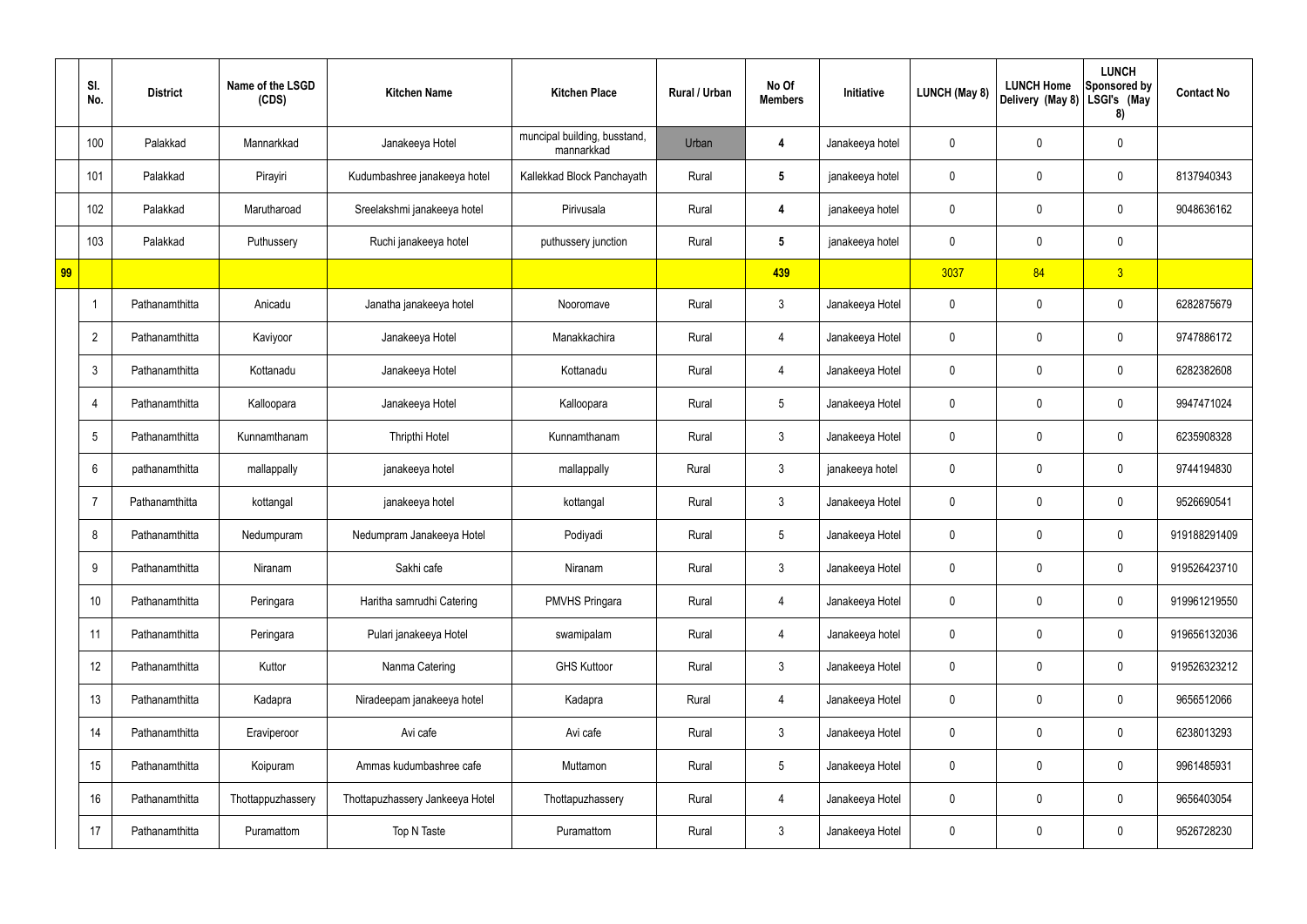|    | SI.<br>No. | <b>District</b> | Name of the LSGD<br>(CDS) | <b>Kitchen Name</b>            | <b>Kitchen Place</b>        | Rural / Urban | No Of<br><b>Members</b> | Initiative      | <b>LUNCH (May 8)</b> | <b>LUNCH Home</b><br>Delivery (May 8) | <b>LUNCH</b><br>Sponsored by<br>LSGI's (May<br>8) | <b>Contact No</b> |
|----|------------|-----------------|---------------------------|--------------------------------|-----------------------------|---------------|-------------------------|-----------------|----------------------|---------------------------------------|---------------------------------------------------|-------------------|
|    | 18         | Pathanamthitta  | Ayroor                    | Janakeeya Hotel                | Ayroor                      | Rural         | $6\phantom{.}6$         | Janakeeya Hotel | 0                    | 0                                     | $\mathbf 0$                                       | 8086653951        |
|    | 19         | Pathanamthitta  | Ezhumattor                | Swad Hotel                     | Thadiyoor                   | Rural         | $\mathbf{3}$            | Janakeeya Hotel | $\mathbf 0$          | 0                                     | $\boldsymbol{0}$                                  | 9526857335        |
|    | 20         | Pathanamthitta  | Kozhencherry              | Ruchi Janakeeya hotel          | Community hall, kozhenchery | Rural         | 4                       | Janakeeya Hotel | 0                    | 0                                     | $\mathbf 0$                                       | 9947387912        |
|    | 21         | Pathanamthitta  | Mallappuzhassery          | Snehadeepam                    | Paramootil                  | Rural         | $6\phantom{.}6$         | Janakeeya Hotel | $\mathbf 0$          | 0                                     | $\mathbf 0$                                       | 9847170052        |
|    | 22         | Pathanamthitta  | Chennerkara               | <b>Thanal Kudumbasree Cafe</b> | Nallanikunnu                | Rural         | $5\phantom{.0}$         | Janakeeya Hotel | 0                    | 0                                     | $\mathbf 0$                                       | 9747469562        |
|    | 23         | Pathanamthitta  | Cherukole                 | Janakeeya Hotel                | Cherukole                   | Rural         | $\mathbf{3}$            | Janakeeya Hotel | $\mathbf 0$          | 0                                     | $\mathbf 0$                                       | 7907811728        |
|    | 24         | Pathanamthitta  | Elanthoor                 | Janakeeya Hotel                | Vary                        | Rural         | 4                       | Janakeeya Hotel | 0                    | 0                                     | $\mathbf 0$                                       | 9946047385        |
|    | 25         | Pathanamthitta  | naranganam                | janakeeya hotel                | kadammanitta                | Rural         | $\mathbf{3}$            | janakeeya hotel | 0                    | 0                                     | $\mathbf 0$                                       | 9744478962        |
|    | 26         | Pathanamthitta  | Omalloor                  | Janakeeya Hotel                | Omalloor                    | Rural         |                         | Janakeeya Hotel | 0                    | 0                                     | $\boldsymbol{0}$                                  |                   |
|    | 27         | Pathanamthitta  | Chittar                   | Chittar janakiya hotel         | Koothattukulam              | Rural         | $\mathbf{3}$            | Janakeeya Hotel | 0                    | 0                                     | $\boldsymbol{0}$                                  | 9072374618        |
|    | 28         | Pathanamthitta  | Naranammoozhi             | Thanima                        | Arakkamon                   | Rural         | $\mathbf{3}$            | Janakeeya Hotel | 0                    | 0                                     | $\mathbf 0$                                       | 9605021278        |
|    | 29         | Pathanamthitta  | Perunadu                  | Perunadu Janakeeya Hotel       | Perunadu                    | Rural         | $5\phantom{.0}$         | Janakeeya Hotel | 0                    | 0                                     | $\pmb{0}$                                         |                   |
| 58 | 30         | Pathanamthitta  | Ranni-Angadi              | Angadi Janakeeya Hotel         | Thoodathil church hall      | Rural         | $5\phantom{.0}$         | Janakeeya Hotel | 0                    | 0                                     | $\mathbf 0$                                       | 9961190622        |
|    | 31         | Pathanamthitta  | Ranni-Pazhavangadi        | Navami Hotel                   | Makkappuzha                 | Rural         | 4                       | Janakeeya Hotel | $\mathbf 0$          | 0                                     | $\pmb{0}$                                         | 9562135824        |
|    | 32         | Pathanamthitta  | Seethathodu               | Thanima catering unit          | Seethathodu                 | Rural         | $5\phantom{.0}$         | Janakeeya Hotel | $\mathbf 0$          | 0                                     | $\pmb{0}$                                         | 9747622310        |
|    | 33         | Pathanamthitta  | Ranni                     | Janakeeya Hotel                | Ranni                       | Rural         | $\overline{4}$          | Janakeeya Hotel | 0                    | 0                                     | $\mathbf 0$                                       | 99462338752       |
|    | 34         | Pathanamthitta  | Vechhoochira              | Annapoorneswary hotel          | Venkurinji                  | Rural         | $\overline{4}$          | Janakeeya Hotel | 0                    | 0                                     | $\pmb{0}$                                         | 8547264134        |
|    | 35         | Pathanamthitta  | Vadasserikara             | Thannal Janakeeya Hotel        | Vadasserikara               | Rural         | $5\,$                   | Janakeeya Hotel | 0                    | 0                                     | $\pmb{0}$                                         | 8590107684        |
|    | 36         | Pathanamthitta  | Vallickodu                | Janakeeya Hotel                | Vallicodu                   | Rural         | $5\phantom{.0}$         | Janakeeya Hotel | $\pmb{0}$            | 0                                     | $\pmb{0}$                                         | 8547121591        |
|    | 37         | Pathanamthitta  | Pramadom                  | Aishwarya Janakeeya Hotel      | Pramadom                    | Rural         | $\mathfrak{Z}$          | Janakeeya Hotel | 0                    | 0                                     | $\pmb{0}$                                         | 9495312020        |
|    | 38         | Pathanamthitta  | Aruvappulam               | Janakeeya Hotel                | Kallely                     | Rural         | $\mathbf{3}$            | Janakeeya Hotel | $\mathbf 0$          | $\mathbf 0$                           | $\mathbf 0$                                       | 9656700499        |
|    | 39         | Pathanamthitta  | mylapra                   | Manna janakeeya hotel          | mylapra                     | Rural         | $\mathfrak{Z}$          | janakeeya hotel | 0                    | 0                                     | $\pmb{0}$                                         | 9961750470        |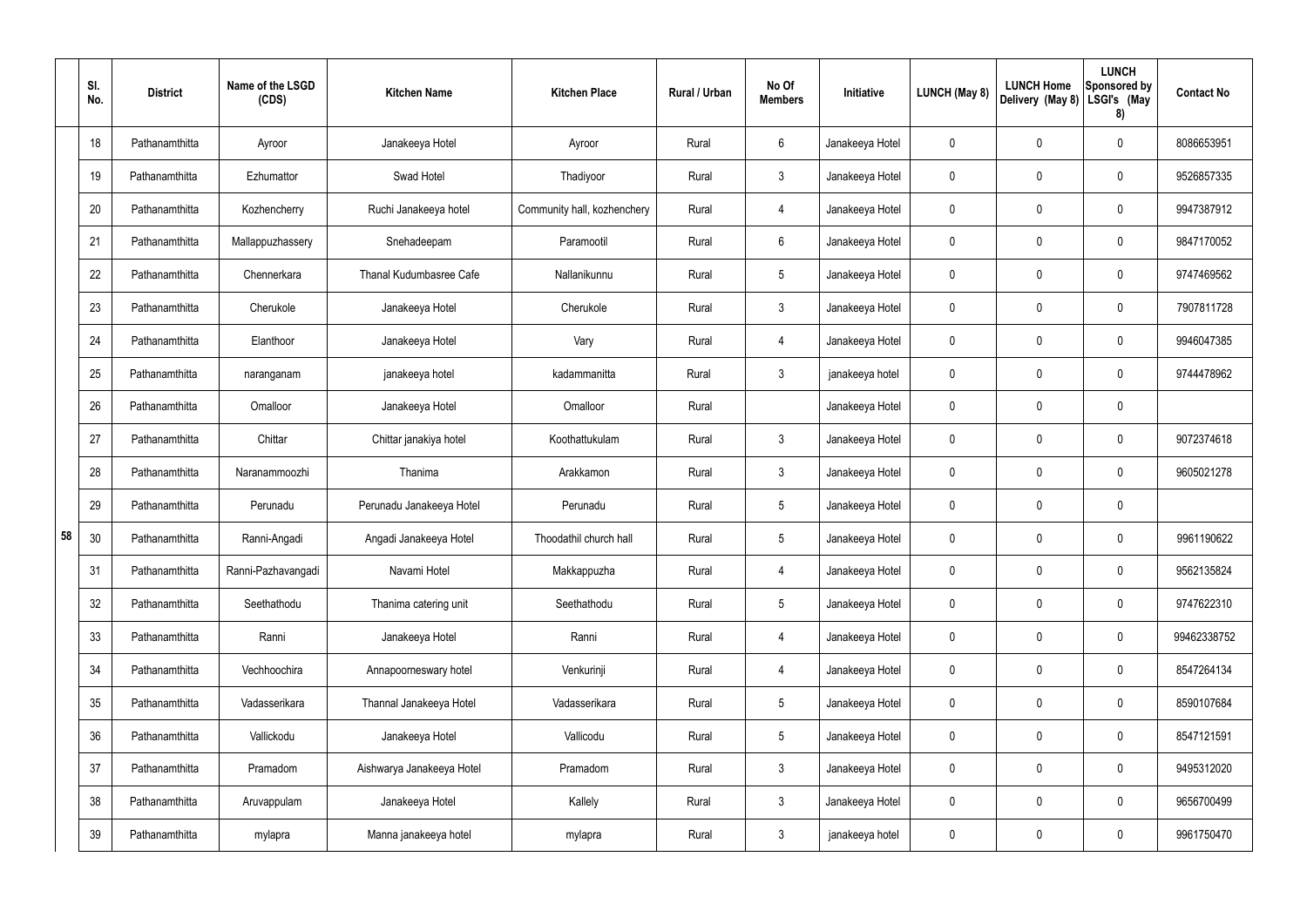|    | SI.<br>No. | <b>District</b>    | Name of the LSGD<br>(CDS) | <b>Kitchen Name</b>           | <b>Kitchen Place</b>                 | Rural / Urban | No Of<br><b>Members</b> | Initiative      | <b>LUNCH (May 8)</b> | <b>LUNCH Home</b><br>Delivery (May 8) | <b>LUNCH</b><br>Sponsored by<br>LSGI's (May<br>8) | <b>Contact No</b> |
|----|------------|--------------------|---------------------------|-------------------------------|--------------------------------------|---------------|-------------------------|-----------------|----------------------|---------------------------------------|---------------------------------------------------|-------------------|
|    | 40         | Pathanamthitta     | Thannithodu               | Flowers janakeeya hotel       | Thannithodu                          | Rural         | $\mathbf{3}$            | Janakeeya hotel | 0                    | 0                                     | $\mathbf 0$                                       | 9061295035        |
|    | 40         | Pathanamthitta     | Malayappuzha              | Janakeeya Hotel               | Malayappuzha                         | Rural         | $\mathbf{3}$            | Janakeeya Hotel | 0                    | 0                                     | $\pmb{0}$                                         |                   |
|    | 41         | Pathanamthitta     | Konni                     | Janakeeya Hotel               | Konni                                | Rural         | $\mathbf{3}$            | Janakeeya Hotel | 0                    | 0                                     | $\mathbf 0$                                       |                   |
|    | 43         | Pathanamthitta     | Kalanjoor                 | Kalanjoor janakeeya Hotel     | Kalanjoor                            | Rural         | 4                       | Janakeeya Hotel | 63                   | 9                                     | $\pmb{0}$                                         | 6238045066        |
|    | 44         | Pathanamthitta     | Ezhamkulam                | Swad Catering Unit            | Enathu                               | Rural         | $5\phantom{.0}$         | Janakeeya Hotel | 0                    | 0                                     | $\mathbf 0$                                       | 9747243317        |
|    | 45         | Pathanamthitta     | Kodumon                   | Ruchiyidam Janakeeya Hotel    | Kodumon                              | Rural         | $\overline{7}$          | Janakeeya Hotel | 0                    | 0                                     | $\mathbf 0$                                       | 75611017112       |
|    | 46         | Pathanamthitta     | Erathu                    | Janakeeya Hotel               | Erathu                               | Rural         | 4                       | Janakeeya Hotel | 0                    | 0                                     | $\mathbf 0$                                       | 9645102262        |
|    | 47         | Pathanamthitta     | Enadimangalam             | Janakeeya Hotel               | Elamannoor                           | Rural         | 4                       | Janakeeya Hotel | 0                    | 0                                     | $\mathbf 0$                                       |                   |
|    | 48         | Pathanamthitta     | Kadampanadu               | Janakeeya Hotel               | Mannady                              | Rural         | $\mathbf{3}$            | Janakeeya Hotel | 0                    | 0                                     | $\mathbf 0$                                       |                   |
|    | 49         | Pathanamthitta     | Pallickal                 |                               |                                      | Rural         |                         | Janakeeya Hotel | 120                  | 3                                     | $\mathbf 0$                                       |                   |
|    | 50         | Pathanamthitta     | Thumpamon                 | Ruchi Cafe                    | Mampilali                            | Rural         | $5\overline{)}$         | Janakeeya Hotel | 0                    | 0                                     | $\mathbf 0$                                       | 9188300026        |
|    | 51         | Pathanamthitta     | Kulanada                  | Bhagyalekshmi cafe unit       | Kaipuzha                             | Rural         | $\mathbf{3}$            | Janakeeya Hotel | 95                   | $5\phantom{.0}$                       | $\pmb{0}$                                         |                   |
|    | 52         | Pathanamthitta     | Pandalam Thekkekara       | Pandalam Thekkekara           | Thatta                               | Rural         | $\mathbf{3}$            | Janakeeya Hotel | 0                    | $\boldsymbol{0}$                      | $\mathbf 0$                                       | 9526224922        |
|    | 53         | Pathanamthitta     | Aranmula                  | Janakeeya Hotel               | Aranmula                             | Rural         | $5\phantom{.0}$         | Janakeeya Hotel | $\mathbf 0$          | 0                                     | $\boldsymbol{0}$                                  | 9656296503        |
|    | 54         | Pathanamthitta     | Mezhuveli                 | Thripthi Janakeeya Hotel      | Mezhuveli                            | Rural         | 3                       | Janakeeya Hotel | 0                    | 0                                     | $\mathbf 0$                                       | 9495265971        |
|    | 55         | Pathanamthitta     | Adoor                     | Amma Catering Unit            | Adoor                                | Urban         | $5\overline{)}$         | Janakeeya Hotel | 0                    | 0                                     | $\mathbf 0$                                       | 8606887490        |
|    | 56         | Pathanamthitta     | Pandalam                  | Ruchi catering                | Sivarenjini Auditorium               | Urban         | $5\phantom{.0}$         | Janakeeya Hotel | 0                    | 0                                     | $\mathbf 0$                                       | 9846212739        |
|    | 57         | Pathanamthitta     | Thiruvalla East           | janakeeya hotel               | near private bus stand<br>thiruvalla | Urban         | 5                       | Janakeeya Hotel | 0                    | $\mathbf 0$                           | $\mathbf 0$                                       | 919847729416      |
|    | 58         | Pathanamthitta     | <b>Thiruvalla West</b>    | janakeeya hotel               | kizhakkan muthoor                    | Urban         | $5\phantom{.0}$         | Janakeeya Hotel | 0                    | 0                                     | $\mathbf 0$                                       | 919656132036      |
|    | 59         | Pathanamthitta     | Pathanamthitta            | Janakeeya Hotel               | Near Municipality Office             | Urban         | $5\phantom{.0}$         | Janakeeya Hotel | 135                  | 6                                     | $\pmb{0}$                                         |                   |
| 58 |            |                    |                           |                               |                                      |               | 229                     |                 | 413                  | 23                                    | $\bullet$                                         |                   |
|    | -1         | Thiruvananthapuram | Parassala                 | Bhagyalekshmi janakeeya hotel | Mundaplavila                         | Rural         | $5\overline{)}$         | Janakeeya Hotel | 188                  | $\boldsymbol{0}$                      | $\mathbf 0$                                       | 9895463718        |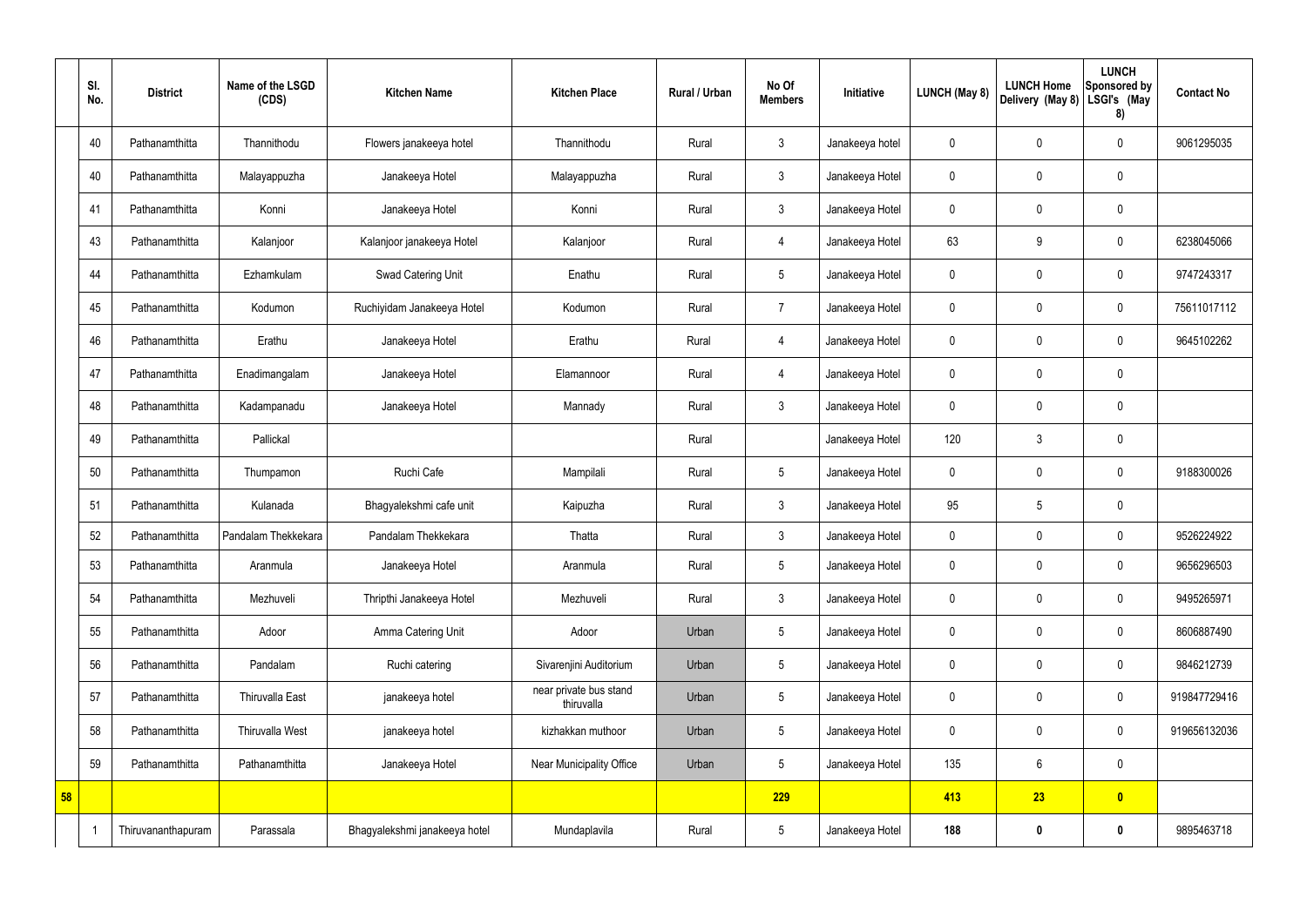| SI.<br>No.     | <b>District</b>    | Name of the LSGD<br>(CDS) | <b>Kitchen Name</b>                       | <b>Kitchen Place</b>                       | Rural / Urban | No Of<br><b>Members</b> | Initiative      | <b>LUNCH (May 8)</b> | <b>LUNCH Home</b><br>Delivery (May 8) | <b>LUNCH</b><br>Sponsored by<br>LSGI's (May<br>8) | <b>Contact No</b> |
|----------------|--------------------|---------------------------|-------------------------------------------|--------------------------------------------|---------------|-------------------------|-----------------|----------------------|---------------------------------------|---------------------------------------------------|-------------------|
| $\overline{2}$ | Thiruvananthapuram | Karode                    | Karode janakeeya hotel                    | Paavaara,<br>pazhaya uchakkada             | Rural         | 5                       | Janakeeya Hotel | 258                  | $\boldsymbol{0}$                      | $\boldsymbol{0}$                                  | 9605122139        |
| 3              | Thiruvananthapuram | Thirupuram                | Thirupuram janakeeya hotel                | Pazhayakada                                | Rural         | $5\phantom{.0}$         | Janakeeya Hotel | 120                  | $\mathbf 0$                           | $\boldsymbol{0}$                                  | 7034723987        |
| $\sqrt{2}$     | Thiruvananthapuram | Chenkal                   | Karuna janakeeya hotel                    | Udiyankulangara                            | Rural         | $5\phantom{.0}$         | Janakeeya Hotel | 0                    | $\boldsymbol{0}$                      | $\boldsymbol{0}$                                  | 9746726109        |
| 5              | Thiruvananthapuram | Kulathoor                 | Nakshatra janakeeya hotel                 | Attapuram                                  | Rural         | $5\phantom{.0}$         | Janakeeya Hotel | 432                  | $\mathbf 0$                           | $\mathbf 0$                                       | 8301924221        |
| 6              | Thiruvananthapuram | Neyyattinkara 1           | Oottupura                                 | Neyyattinkara                              | Urban         | 5                       | Janakeeya Hotel | $\mathbf{0}$         | $\boldsymbol{0}$                      | $\mathbf 0$                                       | 8129192485        |
|                | Thiruvananthapuram | Neyyattinkara 1           | Cafesree Janakeeya Hotel                  | Vazhimukku                                 | Urban         | $5\phantom{.0}$         | Janakeeya Hotel | 395                  | $\mathbf 0$                           | $\mathbf 0$                                       | 9995604997        |
| 8              | Thiruvananthapuram | Neyyattinkara 1           | Thripthi janakeeya Hotel                  | perumpazhuthoor                            | urban         | $\overline{4}$          | janakeeya Hotel | 170                  | $\boldsymbol{0}$                      | $\boldsymbol{0}$                                  | 6282944199        |
| 9              | Thiruvananthapuram | Neyyattinkara 2           | Harsha catering unit                      | Neyyattinkara                              | Urban         | $5\phantom{.0}$         | Janakeeya Hotel | $\mathbf{0}$         | $\boldsymbol{0}$                      | $\mathbf 0$                                       | 9048822770        |
| 10             | Thiruvananthapuram | Neyyattinkara 2           | Devarose Janakeeya Hotel                  | Amaravila                                  | Urban         | $5\phantom{.0}$         | Janakeeya Hotel | $\mathbf{0}$         | $\boldsymbol{0}$                      | $\mathbf 0$                                       | 9995028659        |
|                | Thiruvananthapuram | Kollayil                  | ems janakeeya hotel                       | Dhanuvachapuram                            | Rural         | $5\phantom{.0}$         | Janakeeya Hotel | $\mathbf{0}$         | $\mathbf 0$                           | $\mathbf 0$                                       | 8157880624        |
| 12             | Thiruvananthapuram | Kunnathukal               | Aiswarya Janakeeya Hotel -<br>Kunnathukal | Kuruwad, paliyodu                          | Rural         | $\mathbf{3}$            | Janakeeya Hotel | $\mathbf{0}$         | $\mathbf 0$                           | $\boldsymbol{0}$                                  | 9539549507        |
| 13             | Thiruvananthapuram | Vellarada                 | Eden Janakeeya Hotel                      | Panachamoodu, Vellarada                    | Rural         | 5                       | Janakeeya Hotel | $\mathbf{0}$         | $\boldsymbol{0}$                      | $\boldsymbol{0}$                                  | 8547973305        |
| 14             | Thiruvananthapuram | Vellarada                 | Chandrika Janakeeya Hotel - Vellarada     | Vellarada                                  | Rural         | $6\phantom{.}6$         | Janakeeya Hotel | 0                    | $\boldsymbol{0}$                      | 0                                                 | 9539366295        |
| 15             | Thiruvananthapuram | Aryankode                 | Aryan Janakeeya Hotel - Aryankode         | Aryankode                                  | Rural         | $5\phantom{.0}$         | Janakeeya Hotel | 251                  | $\boldsymbol{0}$                      | $\mathbf 0$                                       | 9746905408        |
| 16             | Thiruvananthapuram | Aryankode                 | stree souhritha jh                        | chemboor                                   | Rural         | $5\phantom{.0}$         | Janakeeya Hotel | $\boldsymbol{0}$     | $\boldsymbol{0}$                      | $\pmb{0}$                                         |                   |
| 17             | Thiruvananthapuram | Ottashekharamangala<br>m  | Minnaram Janakeeya Hotel                  | Kuravara, Near<br>Ottashekharamangalam UPS | Rural         | $\overline{4}$          | Janakeeya Hotel | 142                  | $\boldsymbol{0}$                      | $\pmb{0}$                                         | 9567553161        |
| 18             | Thiruvananthapuram | Kollayil                  | Janakeeya Hotel                           | Mylakkara                                  | Rural         | $5\phantom{.0}$         | Janakeeya Hotel | $\boldsymbol{0}$     | $\mathbf 0$                           | $\pmb{0}$                                         | 9605076268        |
| 19             | Thiruvananthapuram | perunkadavila             | shankholi janakeeya hotel                 | perunkadavila                              | rural         | $\mathbf{3}$            | Janakeeya Hotel | 80                   | $\boldsymbol{0}$                      | $\pmb{0}$                                         |                   |
| 20             | Thiruvananthapuram | Amboori                   | Janakeeya Hotel                           | Amboori                                    | Rural         | $5\phantom{.0}$         | Janakeeya Hotel | $\mathbf{0}$         | $\boldsymbol{0}$                      | $\mathbf 0$                                       | 9747169098        |
| 21             | Thiruvananthapuram | Athiyanoor                | Kudumbashree janakeeya hotel              | Venpakal                                   | Rural         | $\overline{4}$          | Janakeeya Hotel | 0                    | $\boldsymbol{0}$                      | $\pmb{0}$                                         | 919562752580      |
| 22             | Thiruvananthapuram | Kottukal                  | Vismaya janakeeya hotel                   | Uchakkada                                  | Rural         | $5\phantom{.0}$         | Janakeeya Hotel | 325                  | $\mathbf 0$                           | $\pmb{0}$                                         | 6282447041        |
| 23             | Thiruvananthapuram | Kottukal                  | Udaya janakeeya Hotel                     | Punnakkulam                                | Rural         | $\overline{4}$          | Janakeeya Hotel | 0                    | $\boldsymbol{0}$                      | $\boldsymbol{0}$                                  |                   |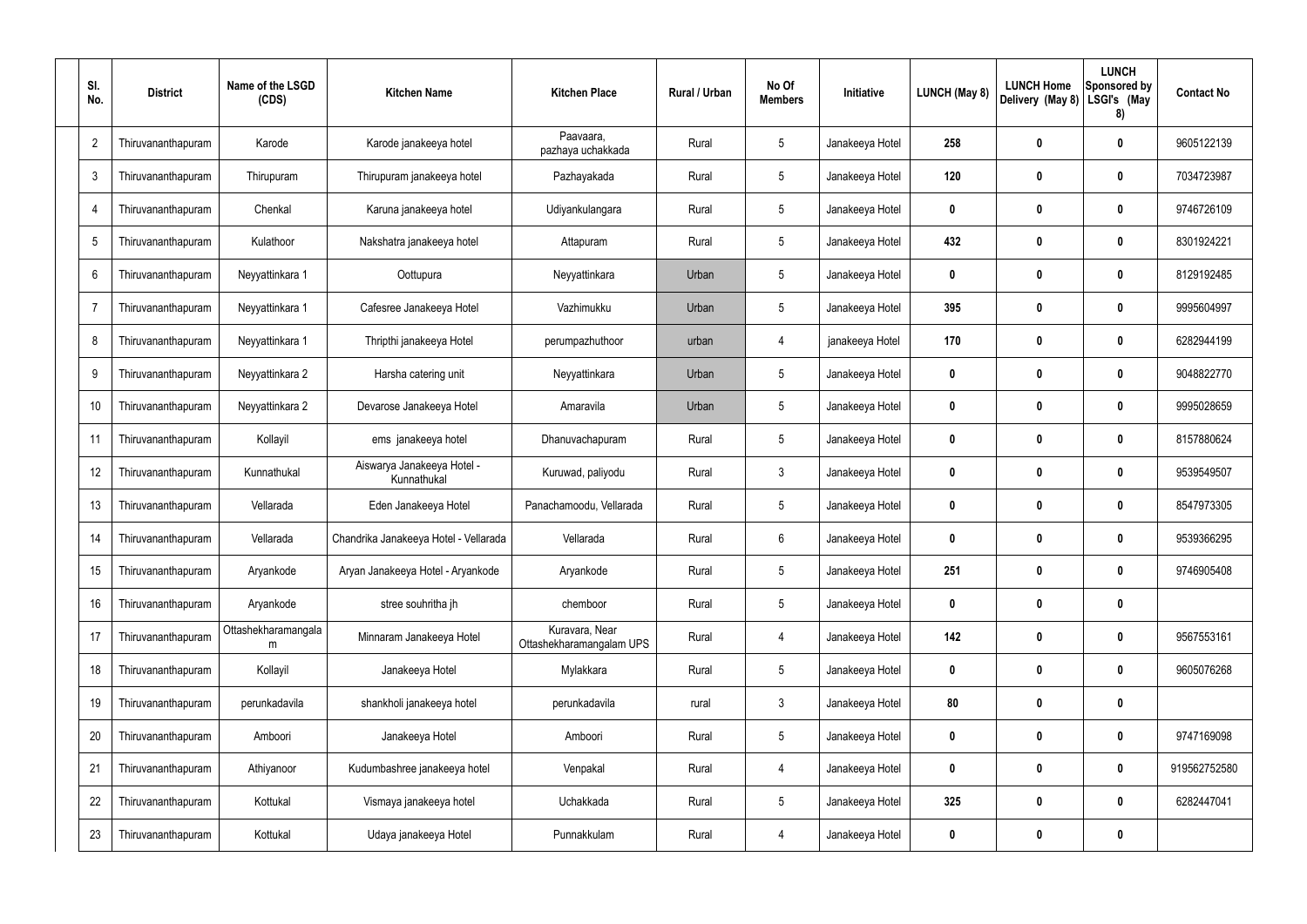| SI.<br>No. | <b>District</b>    | Name of the LSGD<br>(CDS)  | <b>Kitchen Name</b>                           | <b>Kitchen Place</b>                              | <b>Rural / Urban</b> | No Of<br><b>Members</b> | Initiative      | LUNCH (May 8)    | <b>LUNCH Home</b><br>Delivery (May 8) | <b>LUNCH</b><br>Sponsored by<br>LSGI's (May<br>8) | <b>Contact No</b> |
|------------|--------------------|----------------------------|-----------------------------------------------|---------------------------------------------------|----------------------|-------------------------|-----------------|------------------|---------------------------------------|---------------------------------------------------|-------------------|
| 24         | Thiruvananthapuram | Karumkulam                 | Alil Janakeeya Hotel                          | Pallam                                            | Rural                | $5\phantom{.0}$         | Janakeeya Hotel | 0                | 0                                     | $\mathbf 0$                                       | 917736513673      |
| 25         | Thiruvananthapuram | Venganoor                  | Venganoor Ruchi janakeeya hotel               | Peringamala                                       | Rural                | 10 <sup>°</sup>         | Janakeeya Hotel | 0                | 0                                     | $\boldsymbol{0}$                                  | 9656309710        |
| 26         | Thiruvananthapuram | Vilavoorkkal               | Priyam Janakeeya Hotel                        | Chanthamukku, Peyadu Jn                           | Rural                | $5\phantom{.0}$         | Janakeeya Hotel | 252              | 0                                     | $\mathbf 0$                                       | 7902504494        |
| 27         | Thiruvananthapuram | Vilavoorkal                | Vilavoorkal janakeeya hotel                   | Pottayil                                          | Rural                | $5\phantom{.0}$         | Janakeeya Hotel | 231              | 0                                     | $\mathbf 0$                                       | 9497883130        |
| 28         | Thiruvananthapuram | Kalliyoor                  | Stree Shakthi Janakeeya Hotel                 | Kalliyoor                                         | Rural                | $5\phantom{.0}$         | Janakeeya Hotel | 0                | 0                                     | $\mathbf 0$                                       | 9074998782        |
| 29         | Thiruvananthapuram | Maranalloor                | Mayooram Janakeeya Hotel                      | Mannadikkonam                                     | Rural                | 4                       | Janakeeya Hotel | 0                | 0                                     | $\mathbf 0$                                       | 9847371025        |
| 30         | Thiruvananthapuram | Pallichal                  | Vandhanam Janakeeya hotel                     | Naruvamoodu                                       | Rural                | $\overline{4}$          | Janakeeya Hotel | 0                | 0                                     | $\mathbf 0$                                       | 9562636222        |
| 31         | Thiruvananthapuram | Vilappil                   | Sreebhadra janakeey a hotel                   | peyad                                             | Rural                | $5\phantom{.0}$         | Janakeeya Hotel | 0                | 0                                     | $\mathbf 0$                                       | 919496194745      |
| 32         | Thiruvananthapuram | Malayinkeezhu              | Thapasya janakeeya hotel                      | Aruvacode                                         | Rural                | $5\phantom{.0}$         | Janakeeya Hotel | 0                | 0                                     | $\mathbf 0$                                       | 9074329707        |
| 3,3        | Thiruvananthapuram | balaramapuram              | Karunya                                       | balaramapuram                                     | Rural                | $5\phantom{.0}$         | Janakeeya Hotel | 0                | 0                                     | $\mathbf 0$                                       |                   |
| 34         | Thiruvananthapuram | Andoorkonam                | Thiruvathira janakeeya hotel                  | Kaniyapuram                                       | Rural                | $\mathbf{3}$            | Janakeeya Hotel | 0                | 0                                     | $\mathbf 0$                                       | 8921698989        |
| 35         | Thiruvananthapuram | Kadinamkulam               | Sabarmathi janakeeya hotel                    | Chitattumukku                                     | Rural                | 4                       | Janakeeya Hotel | 0                | 0                                     | $\mathbf 0$                                       |                   |
| 36         | Thiruvananthapuram | Azhoor                     | Kudumbadsree janakeeya hotel                  | Azhoor                                            | Rural                | 4                       | Janakeeya Hotel | 0                | 0                                     | 0                                                 | 8129060294        |
| 37         | Thiruvanathapuram  | Pothencode                 | Pothencode Kudumbashree Janakeeya<br>hotel    | Pothencode ayiroorppara<br>Farmers centre         | Rural                | $5\phantom{.0}$         | Janakeeya Hotel | $\boldsymbol{0}$ | 0                                     | $\mathbf 0$                                       | 9037832338        |
| 38         | Thiruvananthapuram | Mangalapuram               | Mangalapuram Kudumbashree<br>Janakeeya Hotel  | Managalapuram Junction,<br>Near Panchayath Office | Rural                | $5\phantom{.0}$         | Janakeeya Hotel | 0                | $\boldsymbol{0}$                      | $\pmb{0}$                                         | 9995459534        |
| 39         | Thiruvananthapuram | Mangalapuram               | Swad Kudumbashree Janakeeya hotel             | Murukkumpuzha                                     | Rural                | $\mathbf{3}$            | Janakeeya Hotel | 0                | 0                                     | $\mathbf 0$                                       | 8281624670        |
| 40         | Thiruvananthapuram | Mangalapuram               | Ruchisagaram Kudumbashree<br>Janakeeya Hotel  | Chembakamangalam                                  | Rural                | $5\phantom{.0}$         | Janakeeya Hotel | 0                | $\boldsymbol{0}$                      | $\pmb{0}$                                         | 8139079929        |
| 41         | Thiruvanathapuram  | <b>TVM Corporation CDS</b> | Krishnakripa Janakeeya hotel                  | Anayara                                           | Urban                | $5\phantom{.0}$         | Janakeeya Hotel | 0                | 0                                     | $\mathbf 0$                                       | 9745823832        |
| 42         | Thiruvanathapuram  | <b>TVM Corporation CDS</b> | Vanitha Janakeeya Hotel                       | Manvila                                           | Urban                | $\overline{4}$          | Janakeeya Hotel | 0                | $\boldsymbol{0}$                      | $\pmb{0}$                                         | 8129412369        |
| 43         | Thiruvanathapuram  | <b>TVM Corporation CDS</b> | Bhagyalekshmi Kudumbashree<br>Janakeeya Hotel | EK Nayanar Trust, Medical<br>College              | Urban                | 6                       | Janakeeya Hotel | 0                | 0                                     | $\pmb{0}$                                         |                   |
| 44         | Thiruvanathapuram  | <b>TVM Corporation CDS</b> | Tripthi Janakeeya Hotel                       | Pallithura                                        | Urban                | $\mathbf{3}$            | Janakeeya Hotel | 0                | $\boldsymbol{0}$                      | $\pmb{0}$                                         | 9387738568        |
| 45         | Thiruvanathapuram  | <b>TVM Corporation CDS</b> | soubhagya janakeeya Hotel                     | kazhakoottam                                      | Urban                | $\mathbf{3}$            | janakeeya Hotel | 0                | 0                                     | $\pmb{0}$                                         | 8921555192        |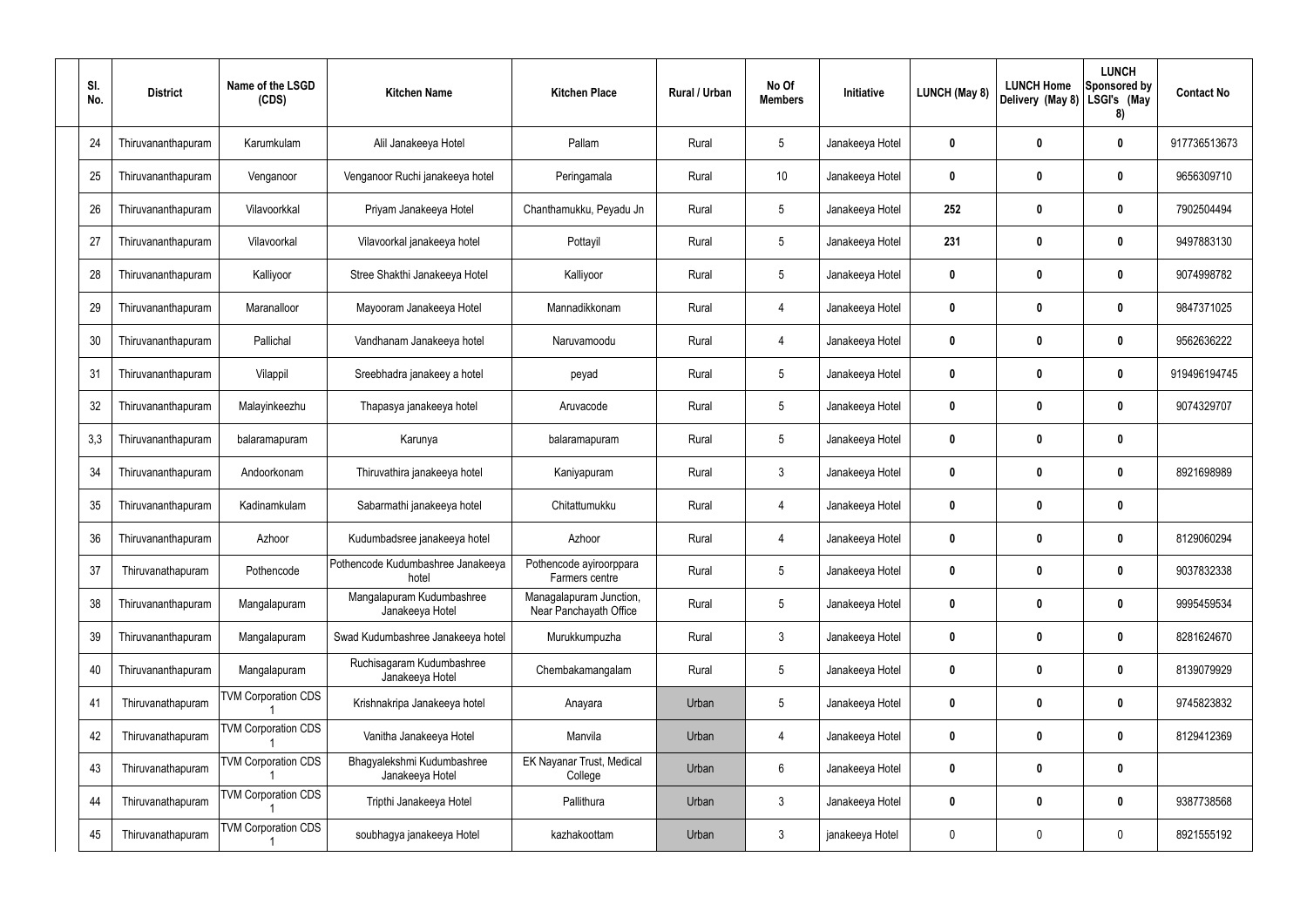|     | SI.<br>No. | <b>District</b>    | Name of the LSGD<br>(CDS)                   | <b>Kitchen Name</b>                  | <b>Kitchen Place</b>                              | <b>Rural / Urban</b> | No Of<br><b>Members</b> | Initiative      | LUNCH (May 8) | <b>LUNCH Home</b><br>Delivery (May 8) | <b>LUNCH</b><br>Sponsored by<br>LSGI's (May<br>8) | <b>Contact No</b> |
|-----|------------|--------------------|---------------------------------------------|--------------------------------------|---------------------------------------------------|----------------------|-------------------------|-----------------|---------------|---------------------------------------|---------------------------------------------------|-------------------|
|     | 46         | Thiruvanathapuram  | <b>TVM Corporation CDS</b>                  | Uthradam Janakeeya Hotel             | Pattom                                            | Urban                | $\mathfrak{Z}$          | janakeeya Hotel | 0             | $\mathbf 0$                           | $\mathbf 0$                                       | 8281062575        |
|     | 47         | Thiruvananthapuram | <b>TVM Corporation CDS</b>                  | Kismath Janakeeya Hotel              | Pottakuzhi                                        | Urban                | $\mathfrak{Z}$          | Janakeeya Hotel | 0             | $\mathbf 0$                           | 0                                                 | 8281088923        |
|     | 48         | Thiruvananthapuram | <b>TVM Corporation CDS</b>                  | Anugraha janakeeya Hotel             | sreekaryam                                        | Urban                | 4                       | Janakeeya Hotel | 0             | $\mathbf 0$                           | $\mathbf 0$                                       |                   |
|     | 49         | Thiruvananthapuram | <b>TVM Corporation CDS</b>                  | janakeeya hotel                      | mannarakkonam                                     | Urban                | $\mathbf{3}$            | Janakeeya Hotel | 0             | $\mathbf 0$                           | 0                                                 | 8129179622        |
|     | 50         | Thiruvananthapuram | <b>TVM Corporation CDS</b><br>$\mathcal{D}$ | Salt and Pepper                      | Poomalliyoorkkonam                                | Urban                | $\mathbf{3}$            | Janakeeya Hotel | 0             | $\mathbf 0$                           | $\mathbf 0$                                       | 8593986935        |
|     | 51         | Thiruvananthapuram | <b>TVM Corporation CDS</b>                  | Sreebhadra Janakeeya Hotel           | Pettah                                            | Urban                | 4                       | Janakeeya Hotel | 0             | $\mathbf 0$                           | $\mathbf 0$                                       | 9847227647        |
|     | 52         | Thiruvananthapuram | <b>TVM Corporation CDS</b><br>$\mathcal{D}$ | kalavara Janakeeya Hotel             | vattiyoorkavu                                     | Urban                | $\mathbf{3}$            | Janakeeya Hotel | 0             | $\mathbf 0$                           | $\mathbf 0$                                       | 9847655426        |
|     | 53         | Thiruvananthapuram | <b>TVM Corporation CDS</b>                  | punartham kudumbashree               | kudappanakunnu                                    | Urban                | $\mathbf{3}$            | Janakeeya Hotel | 0             | $\mathbf 0$                           | $\mathbf 0$                                       | 9747115789        |
|     | 54         | Thiruvananthapuram | <b>TVM Corporation CDS</b><br>2             | peroor JH                            | Palayam                                           | Urban                | $\mathfrak{Z}$          | Janakeeya Hotel | 0             | $\mathbf 0$                           | $\mathbf 0$                                       | 8086119633        |
| 110 | 55         | Thiruvananthapuram | Aryanadu                                    | Aryanad Janakeeya Hotel              | Aryanad                                           | Rural                | $6\phantom{.}$          | Janakeeya Hotel | 0             | 0                                     | $\mathbf 0$                                       | 9207447839        |
|     | 56         | Thiruvananthapuram | Kuttichal                                   | Kutichal Janakeeya Hotel             | Kuttichal                                         | Rural                | $5\phantom{.0}$         | Janakeeya Hotel | 0             | $\boldsymbol{0}$                      | $\mathbf 0$                                       | 9446331479        |
|     | 57         | Thiruvananthapuram | Poovachal                                   | Poovachal Janakeeya Hotel            | Poovachal Panchayath                              | Rural                | $5\phantom{.0}$         | Janakeeya Hotel | 0             | $\mathbf 0$                           | $\mathbf 0$                                       | 9495225046        |
|     | 58         | Thiruvananthapuram | Vithura                                     | Navodaya Janakeeya hotel             | Koppam, Vithura                                   | Rural                | 4                       | Janakeeya Hotel | 0             | $\mathbf 0$                           | $\mathbf 0$                                       | 9946837014        |
|     | 59         | Thiruvananthapuram | Tholicode                                   | Tholicode Janakeeya Hotel            | Pulimoodu, Near Bharath<br>Petrol Pump, Tholicode | Rural                | $\overline{4}$          | Janakeeya Hotel | 0             | $\mathbf 0$                           | $\mathbf 0$                                       | 9539995862        |
|     | 60         | Thiruvananthapuram | uzhamalackal                                | mazhavil jh                          | Puthukulangara                                    | Rural                | $5\phantom{.0}$         | Janakeeya Hotel | 0             | $\mathbf 0$                           | $\boldsymbol{0}$                                  | 96457 54988       |
|     | 61         | Thiruvananthapuram | <b>TVPM Corpn CDS 4</b>                     | Maithri Janakeeya Hotel              | Poozhyakkunnu, Nemom, TVM                         | Urban                | $5\phantom{.0}$         | Janakeeya Hotel | 0             | $\mathbf 0$                           | $\pmb{0}$                                         | 9846905594        |
|     | 62         | Thiruvananthapuram | TVPM. Corpn. CDS III                        | Janatha hotel                        | Over bridge                                       | Urban                | 9                       | Janakeeya Hotel | 0             | $\mathbf 0$                           | $\pmb{0}$                                         | 919746149160      |
|     | 63         | Thiruvananthapuram | TVPM. Corpn. CDS III                        | Asraya Janakeeya Hotel               | <b>DPI</b>                                        | Urban                | 4                       | Janakeeya Hotel | 0             | $\boldsymbol{0}$                      | $\pmb{0}$                                         | 918113008306      |
|     | 64         | Thiruvananthapuram | TVPM. Corpn. CDS III                        | Ruchikkoott                          | Mudavanmukal                                      | Urban                | $\overline{4}$          | Janakeeya Hotel | 0             | $\pmb{0}$                             | $\pmb{0}$                                         | 917907579424      |
|     | 65         | Thiruvananthapuram | TVPM. Corpn. CDS IV                         | Janakeeya hotel tvm corporation cds4 | Vallakkadavu                                      | Urban                | $\overline{5}$          | Janakeeya Hotel | 0             | $\pmb{0}$                             | $\pmb{0}$                                         | 8129795072        |
|     | 66         | Thiruvananthapuram | TVPM. Corpn. CDS IV                         | Karuna Janakeeya Hotel               | Avaduthura                                        | Urban                | $5\phantom{.0}$         | Janakeeya Hotel | 216           | $\pmb{0}$                             | $\mathfrak{Z}$                                    | 9567523799        |
|     | 67         | Thiruvananthapuram | Anadu                                       | Nanma anad                           | Govt LPS Anad                                     | Rural                | 4                       | Janakeeya Hotel | 0             | $\pmb{0}$                             | $\pmb{0}$                                         | 9645709754        |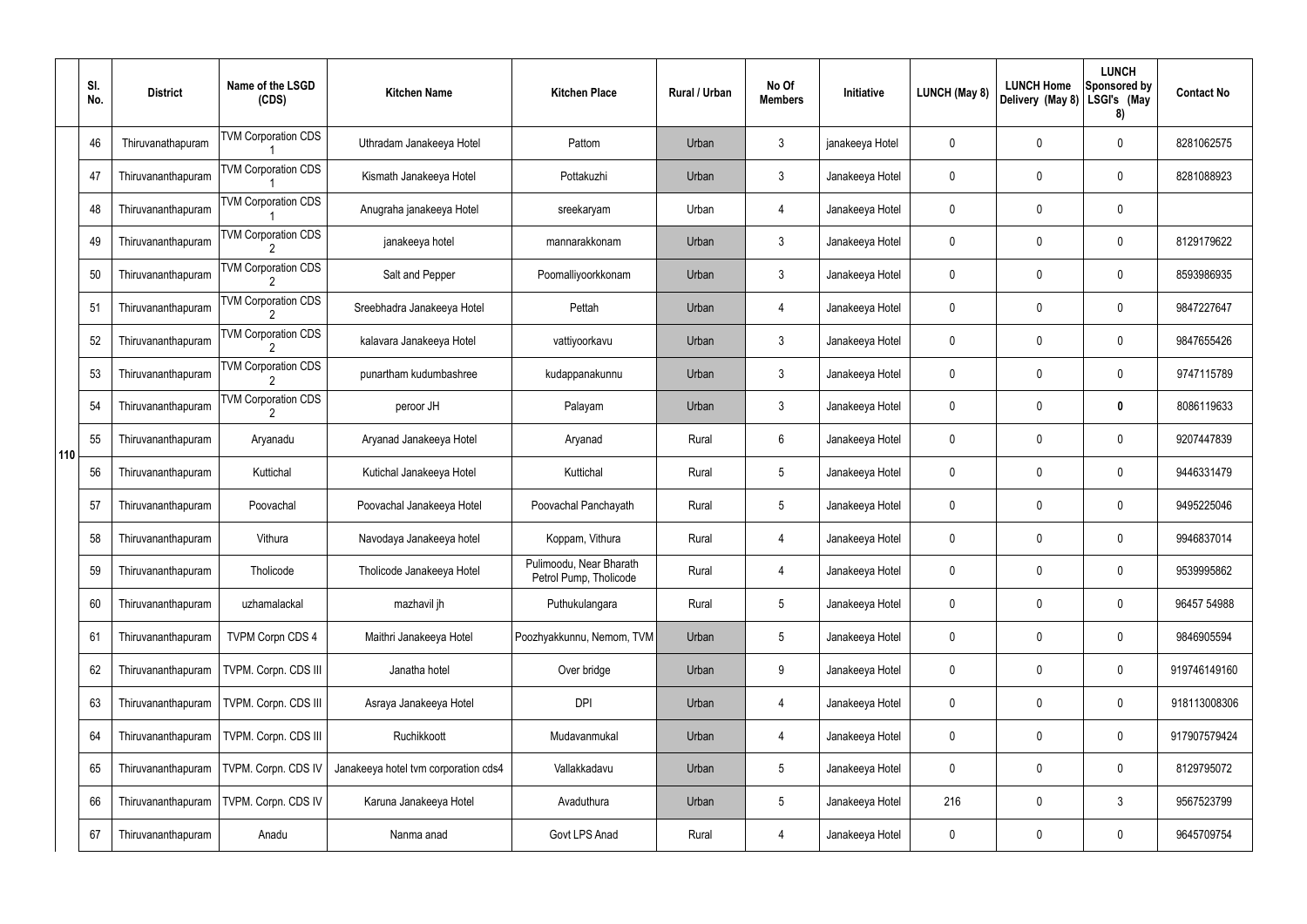| SI.<br>No. | <b>District</b>    | Name of the LSGD<br>(CDS) | <b>Kitchen Name</b>                 | <b>Kitchen Place</b>                      | Rural / Urban | No Of<br><b>Members</b> | Initiative      | LUNCH (May 8) | <b>LUNCH Home</b><br>Delivery (May 8) | <b>LUNCH</b><br>Sponsored by<br>LSGI's (May<br>8) | <b>Contact No</b> |
|------------|--------------------|---------------------------|-------------------------------------|-------------------------------------------|---------------|-------------------------|-----------------|---------------|---------------------------------------|---------------------------------------------------|-------------------|
| 68         | Thiruvananthapuram | Vembayam                  | Liya canteen                        | Perumboor near panchayath<br>office       | Rural         | 5                       | Janakeeya Hotel | 0             | 0                                     | 0                                                 | 9544337362        |
| 69         | Thiruvananthapuram | Vembayam                  | Four's Janakeeya Hotel              | Naduveli Konchira                         | Rural         | 4                       | Janakeeya Hotel | 0             | 0                                     | 0                                                 | 9526253578        |
| 70         | Thiruvananthapuram | Nedumangad 1              | Subhiksham                          | Irinjayam                                 | Urban         | 4                       | Janakeeya Hotel | 0             | 0                                     | 0                                                 | 9745606588        |
| 71         | Thiruvananthapuram | Nedumangad 1              | Ootupura                            | Pazhakutty                                | Urban         | $6\phantom{.}$          | Janakeeya Hotel | 0             | 0                                     | 0                                                 | 7510910614        |
| 72         | Thiruvananthapuram | Nedumangad 2              | Niravu                              | Near ksrtc bus stand                      | Urban         | 4                       | Janakeeya Hotel | 0             | 0                                     | 0                                                 | 9645958207        |
| 73         | Thiruvananthapuram | Nedumangad 2              | Ruchiyidam                          | <b>Near Municipality</b>                  | Urban         | $\mathbf 0$             | Janakeeya Hotel | 0             | 0                                     | 0                                                 | 9846371353        |
| 74         | Thiruvananthapuram | Karakulam                 | Karakulam Vanitha hotel             | Karakulam Junction                        | Rural         | 4                       | Janakeeya Hotel | 0             | 0                                     | 0                                                 | 9747176668        |
| 75         | Thiruvananthapuram | Panavoor                  | Kudumbashree vanitha hotel          | HI auditorium near panavoor<br>panchayath | Rural         | $6\phantom{.}$          | Janakeeya Hotel | 0             | 0                                     | 5                                                 | 9526740817        |
| 76         | Thiruvananthapuram | Aruvikara                 | Nanma                               | Aruvikara junction                        | Rural         | $\mathbf{3}$            | Janakeeya hotel | 0             | 0                                     | 0                                                 | 8606524464        |
| 77         | Thiruvananthapuram | Pullampara                | Janakeeya Hotel                     | Kalumkinmukham                            | Rural         | $5\phantom{.0}$         | Janakeeya Hotel | 0             | 0                                     | 0                                                 |                   |
| 78         | Thiruvananthapuram | Pangode                   | Bhagyalekshmi janakeeya hotel       | Pangodu Panchayath Hall                   | Rural         | $5\phantom{.0}$         | Janakeeya Hotel | 0             | 0                                     | $\pmb{0}$                                         |                   |
| 79         | Thiruvananthapuram | Manickal                  | Janakeeya hotel                     | Pirappancode                              | Rural         | 6                       | Janakeeya Hotel | 0\$           | 0                                     | 0                                                 | 9745874522        |
| 80         | Thiruvananthapuram | Vamanapuram               | Pournami Kalamachal                 | Kalamachal                                | Rural         | $5\phantom{.0}$         | Janakeeya Hotel | 0             | $\mathbf 0$                           | 0                                                 | 9846825964        |
| 81         | Thiruvananthapuram | kallara                   | Amma janakeeya hotel                | kallara                                   | rural         | 4                       | Janakeeya Hotel | 0             | 0                                     | $\pmb{0}$                                         | 8111891405        |
| 82         | Thiruvananthapuram | nellanad                  | Nellanad janakeeya hotel            | keezhayikkonam                            | rural         | 6                       | Janakeeya Hotel | 0             | 0                                     | 0                                                 | 9946994811        |
| 83         | Thiruvananthapuram | Pazhayakunnummel          | Chaitanya janakeeya hotel           | Pazhayakunnumel                           | Rural         | $5\phantom{.0}$         | Janakeeya Hotel | 0             | 0                                     | $\pmb{0}$                                         | 9496997201        |
| 84         | Thiruvananthapuram | Karavaram                 | Takkolam, Karavaram janakeeya hotel | Pullurmukk, kallambalam                   | Rural         | $5\phantom{.0}$         | Janakeeya Hotel | 0             | 0                                     | $\pmb{0}$                                         | 9539723288        |
| 85         | Thiruvananthapuram | Kilimanoor                | Tanima vanitha canteen              | Kilimanoor                                | Rural         | 4                       | Janakeeya Hotel | 0             | 0                                     | $\pmb{0}$                                         | 9846657166        |
| 86         | Thiruvananthapuram | Pulimath                  | Iswarya catering unit               | Pulimath, Karet                           | Rural         | 4                       | Janakeeya Hotel | 0             | 0                                     | 0                                                 | 9645514593        |
| 87         | Thiruvananthapuram | Navaikkulam               | Kudumbashree janakeeya hotel        | Kadambaattukonam                          | Rural         | $5\phantom{.0}$         | Janakeeya Hotel | 0             | 0                                     | $\pmb{0}$                                         | 9400619476        |
| 88         | Thiruvananthapuram | Nagaroor                  | Janakeeya Hotel                     | Altharamoodu                              | Rural         | $5\phantom{.0}$         | Janakeeya Hotel | 0             | $\mathbf 0$                           | $\pmb{0}$                                         | 7034964806        |
| 89         | Thiruvananthapuram | Pallikal                  | pallikkal janakeeya hotel           | pakalkkuri                                | rural         | 4                       | Janakeeya Hotel | 0             | 0                                     | $\pmb{0}$                                         | 9447886364        |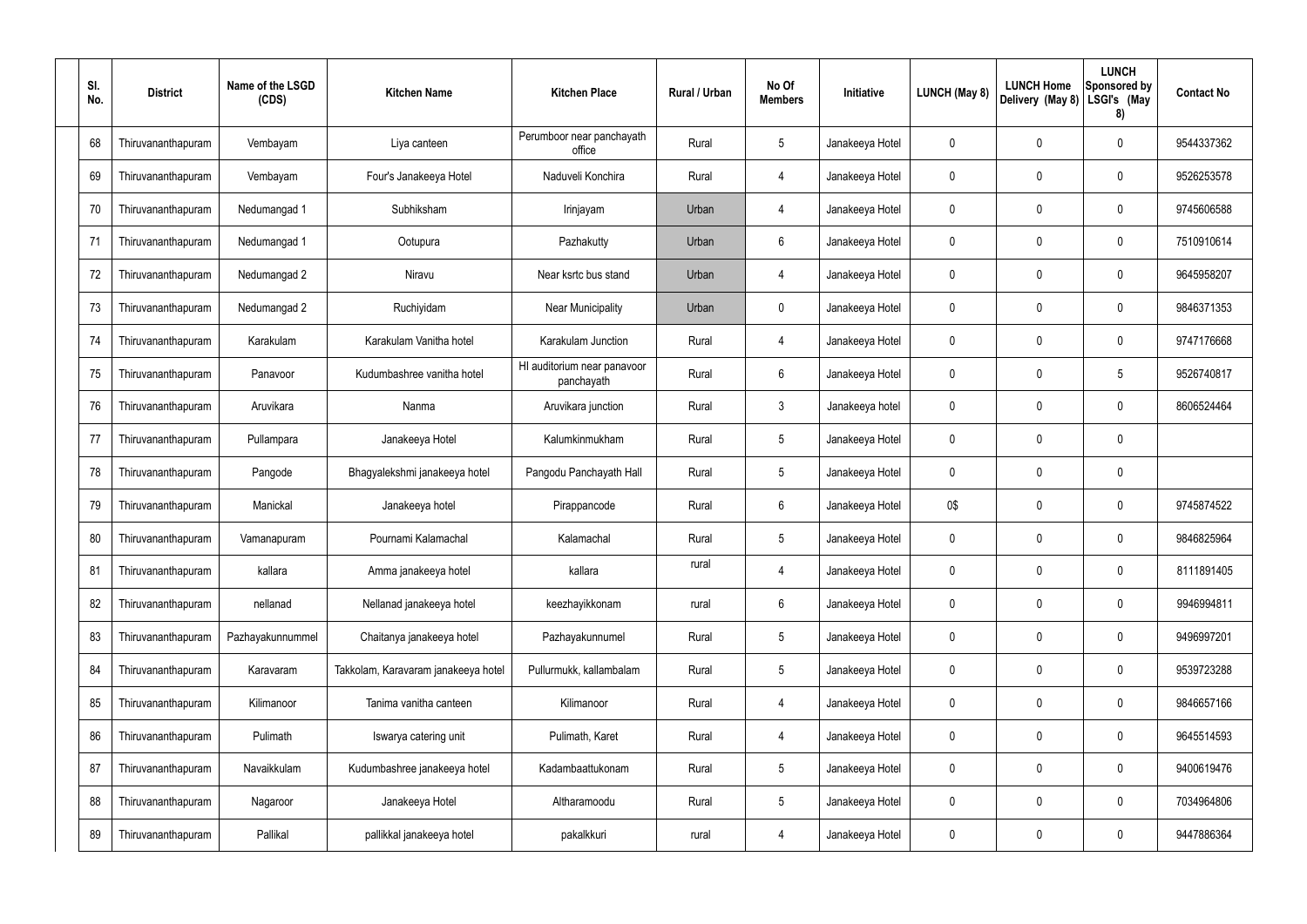|     | SI.<br>No. | <b>District</b>    | Name of the LSGD<br>(CDS) | <b>Kitchen Name</b>          | <b>Kitchen Place</b>     | <b>Rural / Urban</b> | No Of<br><b>Members</b> | Initiative      | LUNCH (May 8) | <b>LUNCH Home</b><br>Delivery (May 8) | <b>LUNCH</b><br>Sponsored by<br>LSGI's (May<br>8) | <b>Contact No</b> |
|-----|------------|--------------------|---------------------------|------------------------------|--------------------------|----------------------|-------------------------|-----------------|---------------|---------------------------------------|---------------------------------------------------|-------------------|
|     | 90         | Thiruvananthapuram | Madavoor                  | Madavoor janakeeya hotel     | madavoor                 | rural                | 5                       | Janakeeya Hotel | 0             | 0                                     | $\mathbf 0$                                       | 9526206002        |
|     | 91         | Thiruvananthapuram | Chirayinkeezh             | Sevenstar Janakeeya Hotel    | Sarkkara                 | Rural                | $5\phantom{.0}$         | Janakeeya Hotel | 0             | $\mathbf 0$                           | 0                                                 | 8921556636        |
|     | 92         | Thiruvananthapuram | Kadaykkavoor              | Karmalamatha Janakeeya Hotel | Kadakkavoor              | Rural                | $5\phantom{.0}$         | Janakeeya Hotel | 0             | $\mathbf{0}$                          | $\mathbf 0$                                       | 9645405591        |
|     | 93         | Thiruvananthapuram | Mudakkal                  | Sarovaram Janakeeya Hotel    | Valakkadu                | Rural                | 3                       | Janakeeya Hotel | 0             | $\mathbf 0$                           | $\mathbf 0$                                       | 8086240900        |
|     | 94         | Thiruvananthapuram | Vakkom                    | Jananai Janakeeya Hotel      | SN Junction, Jeeva Dhara | Rural                | $5\phantom{.0}$         | Janakeeya Hotel | 0             | $\mathbf{0}$                          | $\mathbf 0$                                       | 8137014724        |
|     | 95         | Thiruvananthapuram | Vakkom                    | Diya Janakeeya Hotel         | Panayile Kadavu          | Rural                | $5\phantom{.0}$         | Janakeeya Hotel | 0             | $\mathbf 0$                           | $\mathbf 0$                                       | 8590439391        |
|     | 96         | Thiruvananthapuram | Kizhuvilam                | Kudumbashree vanitha canteen | Kizhuvillam              | Rural                | $\overline{4}$          | Janakeeya Hotel | 0             | $\mathbf{0}$                          | $\mathbf 0$                                       | 9747361312        |
|     | 97         | Thiruvananthapuram | Anchuthengu               | Swad Janakeeya Hotel         | Anchuthengu              | Rural                | 5                       | Janakeeya Hotel | 0             | $\mathbf{0}$                          | $\mathbf 0$                                       |                   |
|     | 98         | Thiruvananthapuram | Attingal                  | Bhagyashree janakeeya hotel  | Attingal                 | Urban                | $5\phantom{.0}$         | Janakeeya Hotel | 0             | $\mathbf{0}$                          | $\mathbf 0$                                       | 9539968503        |
|     | 99         | Thiruvananthapuram | Cherunniyoor              | Lekshmi janakeeya hotel      | Dhalavapuram             | Rural                | 3                       | Janakeeya Hotel | 0             | $\mathbf 0$                           | $\mathbf 0$                                       | 9995391999        |
|     | 100        | Thiruvananthapuram | Chemmaruthi               | Dreams janakeeya hotel       | Mavinmoodu, muthana      | Rural                | 5                       | Janakeeya Hotel | 0             | 0                                     | $\mathbf 0$                                       | 8129240185        |
|     | 101        | Thiruvananthapuram | Chemmaruthi               | Natturuchi janakeeya hotel   | Panayara&sivapuram       | Rural                | 5                       | Janakeeya Hotel | 58            | $\mathbf 0$                           | $\mathbf 0$                                       | 8129240185        |
|     | 102        | Thiruvananthapuram | Chemmaruthi               | Bhanusree                    | Chavadimukku             | Rural                | 4                       | Janakeeya Hotel | 82            | 0                                     | $\mathbf 0$                                       | 8129240185        |
|     | 103        | Thiruvananthapuram | Chemmaruthi               | saphalyam janakeeya Hotel    | chemmaruthi              | Rural                | 5                       | Janakeeya hotel | 71            | $\mathsf{0}$                          | $\pmb{0}$                                         | 9539925641        |
|     | 104        | Thiruvananthapuram | Manamboor                 | Manamboor janakeeya hotel    | Kavalayoor               | Rural                | 4                       | Janakeeya Hotel | 0             | $\mathbf 0$                           | 0\$                                               | 9074388684        |
|     | 105        | Thiruvananthapuram | Edava                     | Sreenandha janakeeyahotel    | Kaappil                  | Rural                | $5\phantom{.0}$         | Janakeeya Hotel | 102           | 0                                     | $\mathbf 0$                                       | 9895337334        |
|     | 106        | Thiruvananthapuram | Elakamon                  | Sreenarayana janakeeya hotel | Elakamon                 | Rural                | $\overline{7}$          | Janakeeya Hotel | 0             | $\mathbf 0$                           | $\mathsf{0}$                                      | 8086637798        |
|     | 107        | Thiruvananthapuram | Elakamon                  | kudumbashree janakeeya hotel | Elakamon                 | Rural                | $5\phantom{.0}$         | janakeeya hotel | 0             | 0                                     | $\mathsf{0}$                                      | 8590725126        |
|     | 108        | Thiruvananthapuram | Vettoor                   | Kashi janakeeya hotel        | Vettoor                  | Rural                | $\overline{4}$          | Janakeeya Hotel | 65            | $\mathbf 0$                           | $\mathsf{0}$                                      | 9061547396        |
|     | 109        | Thiruvananthapuram | Ottoor                    | Kudumbashree Janakeeya hotel | ottoor                   | rural                | $\mathfrak{Z}$          | Janakeeya Hotel | 65            | $\mathsf{0}$                          | $\pmb{0}$                                         | 8590570561        |
|     | 110        | Thiruvanathapuram  | Varkala                   | Janakeeya hotel              | Varkala municipality     | Urban                | $5\phantom{.0}$         | Janakeeya Hotel | 0             | 0                                     | $\pmb{0}$                                         | 8943261611        |
| 110 |            |                    |                           |                              |                          |                      | 501                     |                 | 3503          | 75                                    | $\pmb{0}$                                         |                   |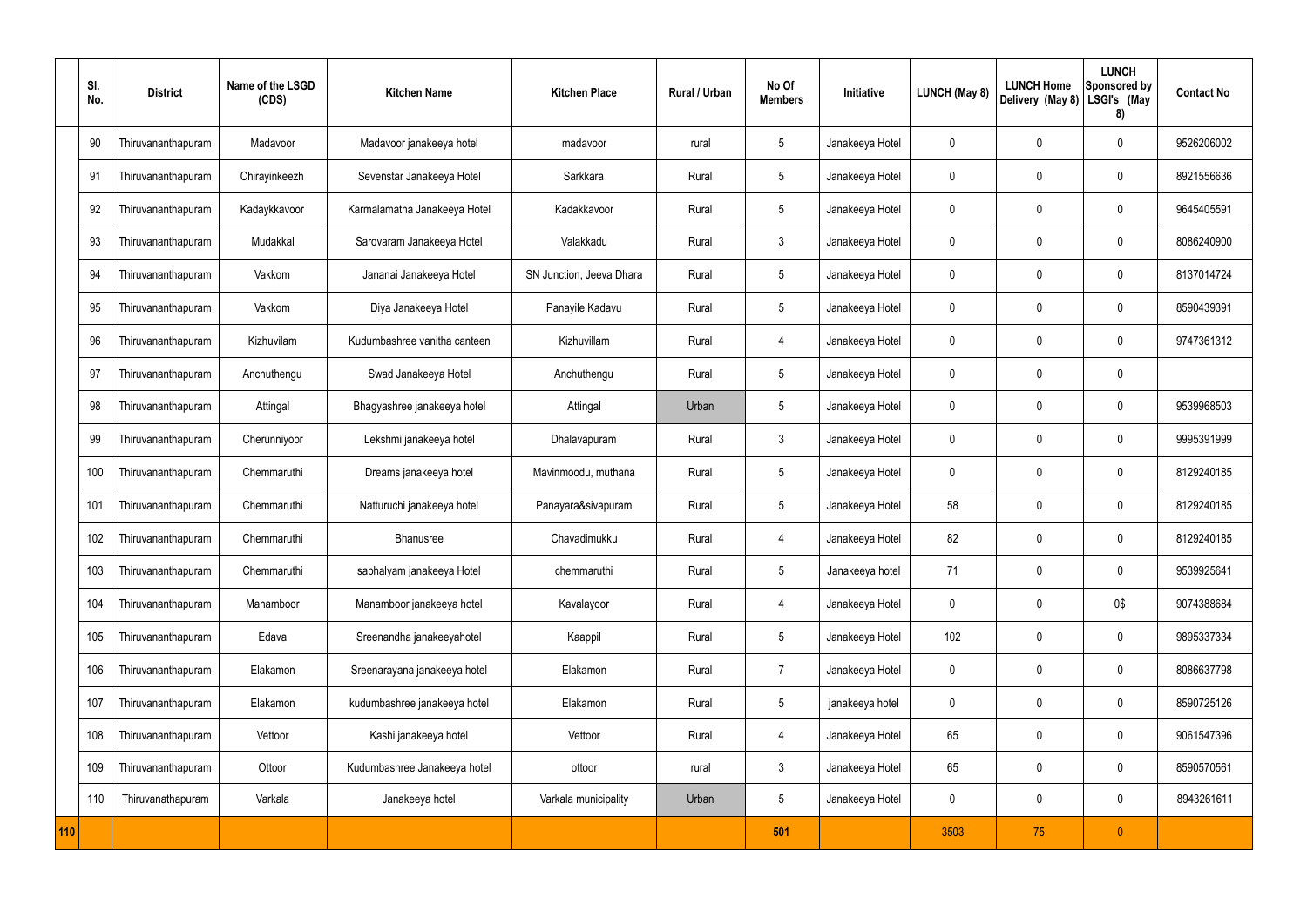| SI.<br>No.      | <b>District</b> | Name of the LSGD<br>(CDS) | <b>Kitchen Name</b>                             | <b>Kitchen Place</b>                       | Rural / Urban | No Of<br><b>Members</b> | Initiative      | <b>LUNCH (May 8)</b> | <b>LUNCH Home</b><br>Delivery (May 8) | <b>LUNCH</b><br>Sponsored by<br>LSGI's (May<br>8) | <b>Contact No</b> |
|-----------------|-----------------|---------------------------|-------------------------------------------------|--------------------------------------------|---------------|-------------------------|-----------------|----------------------|---------------------------------------|---------------------------------------------------|-------------------|
|                 | Thrissur        | Kadangodu                 | Janakeeya Hotel Kadangod                        | Kadangod                                   | Rural         | 4                       | Janakeeya Hotel | 0                    | 0                                     | $\mathbf 0$                                       |                   |
| $\overline{2}$  | Thrissur        | Chalakudy                 | Thripthy Janakeeya Hotel Chalakudy              | North Busstand Chalakudy                   | Urban         | $\overline{4}$          | Janakeeya Hotel | $\mathbf 0$          | 0                                     | $\mathbf 0$                                       | 9544048190        |
| $\mathbf{3}$    | Thrissur        | Pananchery                | Pananchery Janakeeya Hotel                      | Pattikkad                                  | Rural         | $5\phantom{.0}$         | Janakeeya Hotel | $\mathbf 0$          | 0                                     | $\mathbf 0$                                       | 9746354118        |
| $\overline{4}$  | Thrissur        | Kadavallur                | Janakeeya Hotel Kadavalloor                     | Panjayath Compound                         | Rural         | 4                       | Janakeeya Hotel | $\mathbf 0$          | 0                                     | $\mathbf 0$                                       |                   |
| $5\overline{)}$ | Thrissur        | Kattoor                   | Janakeeya Hotel Kattoor                         | Near pompay school, Kattoor                | Rural         | $5\phantom{.0}$         | Janakeeya Hotel | $\mathbf 0$          | 0                                     | $\mathbf 0$                                       | 9605263717        |
| 6               | Thrissur        | Elavally                  | Janakeeya Hotel Elavally                        | Elavally Panchayath<br>Compound            | Rural         | 4                       | Janakeeya Hotel | $\mathbf 0$          | 0                                     | $\mathbf 0$                                       | 9744738247        |
| -7              | Thrissur        | Paralam                   | Paralam Janakeeya Hotel                         | Nanma Kudumbashree<br>canteen              | Rural         | $\mathbf{3}$            | Janakeeya Hotel | $\mathbf 0$          | 0                                     | $\mathbf 0$                                       | 9744441594        |
| 8               | Thrissur        | Kadukutty                 | Uppum Mulakum Janakeeya Hotel<br>Kadukutty      | Kottamuri Junction                         | Rural         | $5\phantom{.0}$         | Janakeeya Hotel | $\mathbf 0$          | 0                                     | $\mathbf 0$                                       | 9846634710        |
| 9               | Thrissur        | Thrissur 2                | Kuttanellur Janakeeya Hotel                     | Kuttanellur                                | Urban         | $5\phantom{.0}$         | Janakeeya Hotel | $\mathbf 0$          | 0                                     | $\mathbf 0$                                       | 8330800498        |
| 10              | Thrissur        | Pazhayannur               | Janakeeya Hotel, Pazhayanoor                    | Pazhayannur Panchayath                     | Rural         | 4                       | Janakeeya Hotel | $\mathbf 0$          | $\mathbf 0$                           | $\mathbf 0$                                       | 9400257329        |
| 11              | Thrissur        | Aloor                     | Aloor Janakeeya Hotel                           | Aloor                                      | Rural         | $5\phantom{.0}$         | Janakeeya Hotel | $\mathbf 0$          | $\mathbf 0$                           | $\mathbf 0$                                       | 9946922936        |
| 12              | Thrissur        | Muriyad                   | Jankeeya Hotel, Muriyad                         | Karuna Canteen, Muriyad                    | Rural         | $5\phantom{.0}$         | Janakeeya Hotel | $\mathbf 0$          | $\mathbf 0$                           | $\mathbf 0$                                       | 9961920358        |
| 13              | Thrissur        | Valapad                   | Janakeeya Hotel Valapad                         | Valapad Chanthapadi                        | Rural         | 6                       | Janakeeya Hotel | 93                   | $\mathbf 0$                           | 4                                                 | 9846972134        |
| 14              | Thrissur        | Kaipamangalam             | Kaipamngalam Janakeeya Hotel                    | Kaipamangalam Panchayath                   | Rural         | $\mathbf{3}$            | Janakeeya Hotel | 88                   | 0                                     | $\mathbf 0$                                       |                   |
| 15              | Thrissur        | Annamanada                | Snehitha Catering                               | Annamanada                                 | Rural         | $5\phantom{.0}$         | Janakeeya Hotel | $\mathbf 0$          | $\mathsf{0}$                          | $\mathbf 0$                                       | 9747712615        |
| 16              | Thrissur        | Vellangallur              | Janakeeya Hotel Vellangallur                    | Panchayath Community Hall                  | Rural         | $6\,$                   | Janakeeya Hotel | $\mathbf 0$          | 0                                     | $\mathbf 0$                                       | 9947462258        |
| 17              | Thrissur        | Pavaratty                 | Janakeeya Hotel Pavaratty                       | Akashaya Vanitha Canteen                   | Rural         | $\mathbf{3}$            | Janakeeya Hotel | $\pmb{0}$            | 0                                     | $\mathbf 0$                                       |                   |
| 18              | Thrissur        | Edathiruthy               | Janakeeya Hotel Edathuruthi (Nalinam<br>Stores) | Opposite of GLPS,<br>Chenthrappinni Centre | Rural         | $\overline{4}$          | Janakeeya Hotel | 0                    | 0                                     | $\mathbf 0$                                       |                   |
| 19              | Thrissur        | Adatt                     | Janakeeya Hotel Adat                            | Muthuvara                                  | Rural         | $\overline{7}$          | Janakeeya Hotel | 18                   | 75                                    | $\mathbf 0$                                       | 6235203703        |
| 20              | Thrissur        | Irinjalakuda 1            | Janakeeya Hotel Irinjalakuda Cds1               | Irinjalakuda Muncipality                   | Urban         | $\overline{4}$          | Janakeeya Hotel | $\pmb{0}$            | $\pmb{0}$                             | $\mathbf 0$                                       | 9526912506        |
| 21              | Thrissur        | Parapookkara              | Janakeeya Hotel, Parapookkara                   | Panchayath Canteen                         | Rural         | $5\phantom{.0}$         | Janakeeya Hotel | $\mathbf 0$          | 0                                     | $\mathbf 0$                                       | 9605428611        |
| 22              | Thrissur        | Puthanchira               | Annapoorna Janakeeya Hotel<br>Puthenchira       | Panchayath Community Hall                  | Rural         | $5\phantom{.0}$         | Janakeeya Hotel | $\pmb{0}$            | 0                                     | $\mathbf 0$                                       | 919539164678      |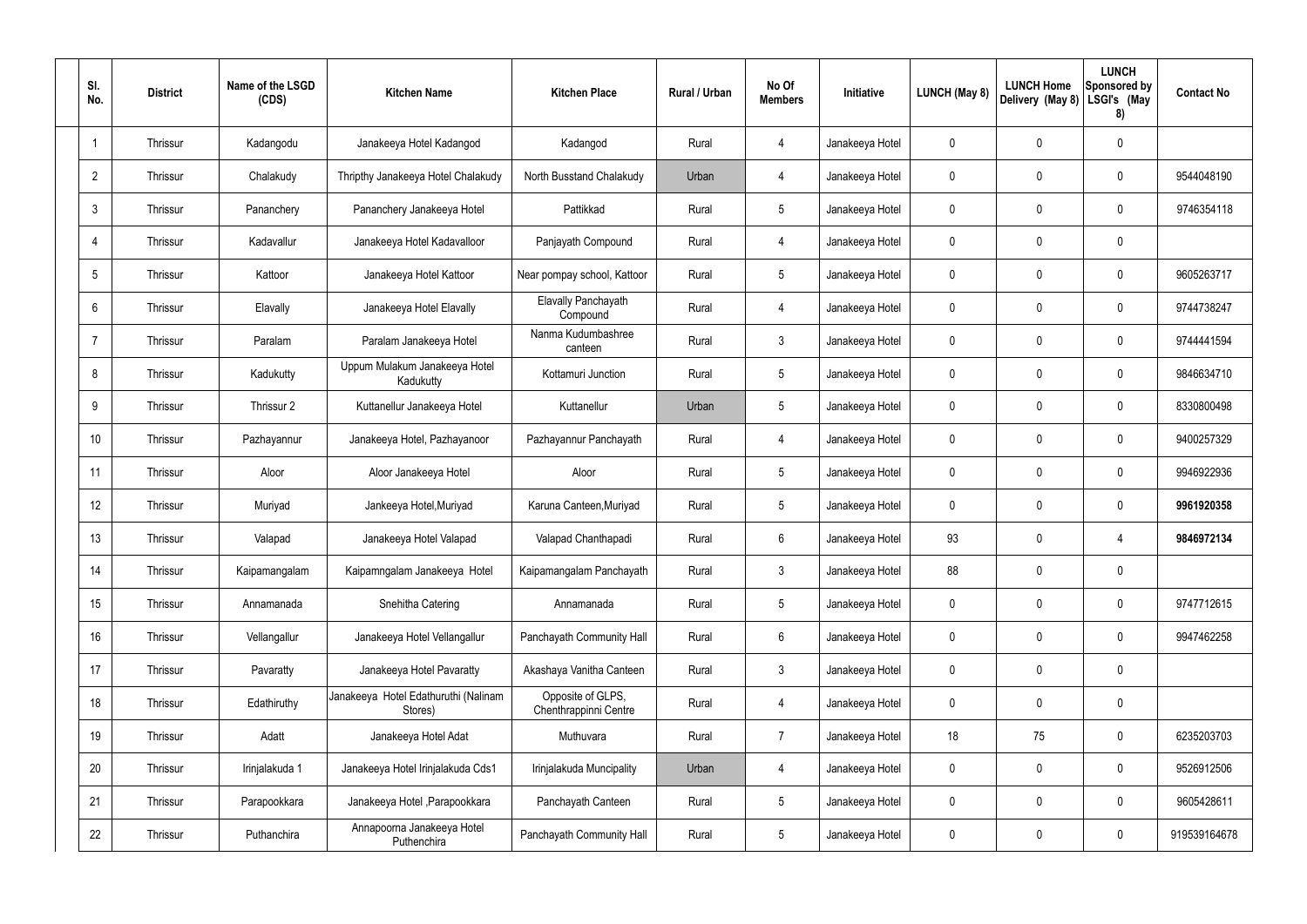| SI.<br>No. | <b>District</b> | Name of the LSGD<br>(CDS) | <b>Kitchen Name</b>                        | <b>Kitchen Place</b>                         | Rural / Urban | No Of<br><b>Members</b> | Initiative      | <b>LUNCH (May 8)</b> | <b>LUNCH Home</b><br>Delivery (May 8) | <b>LUNCH</b><br>Sponsored by<br>LSGI's (May<br>8) | <b>Contact No</b> |
|------------|-----------------|---------------------------|--------------------------------------------|----------------------------------------------|---------------|-------------------------|-----------------|----------------------|---------------------------------------|---------------------------------------------------|-------------------|
| 23         | Thrissur        | SreeNarayanapuram         | Sree Narayana Puram Janakeeya<br>Hotel     | Sreenarayanapuram<br>Panchayath              | Rural         | $5\phantom{.0}$         | Janakeeya Hotel | 0                    | 0                                     | $\mathbf 0$                                       |                   |
| 24         | Thrissur        | Nadathara                 | Nadathara Janakeeya Hotel                  | Moorkanikkara                                | Rural         | $5\phantom{.0}$         | Janakeeya Hotel | $\mathbf 0$          | 0                                     | $\mathbf 0$                                       | 9744611176        |
| 25         | Thrissur        | Vallachira                | Vallachira Janakeeya Hotel                 | Vallachira Gramapanchayath                   | Rural         | 4                       | Janakeeya Hotel | $\mathbf 0$          | 0                                     | $\mathbf 0$                                       | 9744804256        |
| 26         | Thrissur        | Poyya                     | Janakeeya Hotel , Poyya                    | Poyya Junction                               | Rural         | $5\phantom{.0}$         | Janakeeya Hotel | $\mathbf 0$          | 0                                     | $\mathbf 0$                                       | 7902318250        |
| 27         | Thrissur        | Wadakanchery 1            | Vrindavan Janakeeya Hotel                  | Ottupara                                     | Urban         | $5\phantom{.0}$         | Janakeeya Hotel | $\mathbf 0$          | 0                                     | $\mathbf 0$                                       |                   |
| 28         | Thrissur        | Varandarappilly           | Janakeeya Hotel                            | Varandarappilly Panchayath                   | Rural         | $5\phantom{.0}$         | Janakeeya Hotel | $\mathbf 0$          | 0                                     | $\mathbf 0$                                       | 9048283463        |
| 29         | Thrissur        | Nenmanikkara              | Vanitha Janakeeya Hotel                    | Paliyekkara, Nenmanikkara<br>Gramapanchayath | Rural         | $5\phantom{.0}$         | Janakeeya Hotel | $\mathbf 0$          | 0                                     | $\mathbf 0$                                       | 9747494386        |
| 30         | Thrissur        | Kodakara                  | Nanma Janakeeya Hotel                      | Kodakara Bus Stand                           | Rural         | $5\phantom{.0}$         | Janakeeya Hotel | $\mathbf 0$          | 0                                     | $\mathbf 0$                                       | 9946283762        |
| 31         | Thrissur        | Thekkumkkara              | Janakeeya Hotel Thekkumkara                | Vanitha Canteen, Thekkumkara                 | Rural         | $\overline{4}$          | Janakeeya Hotel | $\mathbf 0$          | 0                                     | $\mathbf 0$                                       |                   |
| 32         | Thrissur        | Alagappa Ngar             | Janakeeya Hotel                            | Amballur                                     | Rural         | $5\phantom{.0}$         | Janakeeya Hotel | $\mathbf 0$          | 0                                     | $\mathbf 0$                                       | 8606553521        |
| 33         | Thrissur        | Kolazhy                   | Janakeeya Hotel Kolazhy                    | <b>ZMLP School</b>                           | Rural         | 4                       | Janakeeya Hotel | $\mathbf 0$          | $\mathbf 0$                           | $\mathbf 0$                                       | 9645535725        |
| 34         | Thrissur        | Manalur                   | Janakeeya Hotel Manalur                    | Govt High School, Manaloor                   | Rural         | 6                       | Janakeeya Hotel | $\mathbf 0$          | 0                                     | $\mathbf 0$                                       | 9446619441        |
| 35         | Thrissur        | Arimpur                   | Janakeeya Hotel Arimbur                    | Kudumbashree Vanitha<br>Canteen, Arimbur     | Rural         | $5\phantom{.0}$         | Janakeeya Hotel | 0                    | $\mathbf 0$                           | 0                                                 | 9946789338        |
| 36         | Thrissur        | Thanniyam                 | Thannyam Janakeeya Hotel                   | Peringottukara                               | Rural         | $\overline{4}$          | Janakeeya Hotel | $\pmb{0}$            | 0                                     | $\mathbf 0$                                       | 9048570194        |
| 37         | Thrissur        | Madakkathara              | Madakkathara Annapoorna Janakeeya<br>Hotel | Madakkathara                                 | Rural         | $6\overline{6}$         | Janakeeya Hotel | 32                   | 60                                    | $\overline{2}$                                    | 9388431507        |
| 38         | Thrissur        | Athirappilly              | Panchayath Kudumbashree Canteen            | Athirappilly                                 | Rural         | $\mathbf{3}$            | Janakeeya Hotel | 0                    | $\pmb{0}$                             | $\mathbf 0$                                       | 9496151187        |
| 39         | Thrissur        | Kodassery                 | Five Star Janakeeya Hotel                  | Kodassery                                    | Rural         | $\overline{4}$          | Janakeeya Hotel | $\pmb{0}$            | 0                                     | $\mathbf 0$                                       | 9846464927        |
| 40         | Thrissur        | Mattathur                 | Karunya<br>kudumbShree                     | Vellikkulangara                              | Rural         | $\overline{4}$          | Janakeeya Hotel | 0                    | $\pmb{0}$                             | $\mathbf 0$                                       | 8086449102        |
| 41         | Thrissur        | Koratty                   | Ruchi Janakeeya Hotel                      | Koratty                                      | Rural         | $\overline{4}$          | Janakeeya Hotel | $\pmb{0}$            | $\pmb{0}$                             | 0.00\$                                            | 9496527583        |
| 42         | Thrissur        | Thrikkoor                 | Susthira Janakeeya Hotel                   | Alengaad                                     | Rural         | $\mathbf{3}$            | Janakeeya Hotel | $\pmb{0}$            | $\pmb{0}$                             | $\mathbf 0$                                       | 8111847055        |
| 43         | Thrissur        | Venkitangu                | Ottupura<br>Janakeeya Hotel Vengidangu     | Vengidangu Panchayath                        | Rural         | $\mathbf{3}$            | Janakeeya Hotel | $\pmb{0}$            | 0                                     | $\mathbf 0$                                       | 8156981840        |
| 44         | Thrissur        | Padiyoor                  | Padiyoor<br>Janakeya Hotel                 | HDC School, Kakkathuruthy                    | Rural         | $\sqrt{5}$              | Janakeeya Hotel | 0                    | 25                                    | $\mathbf 0$                                       | 9048341118        |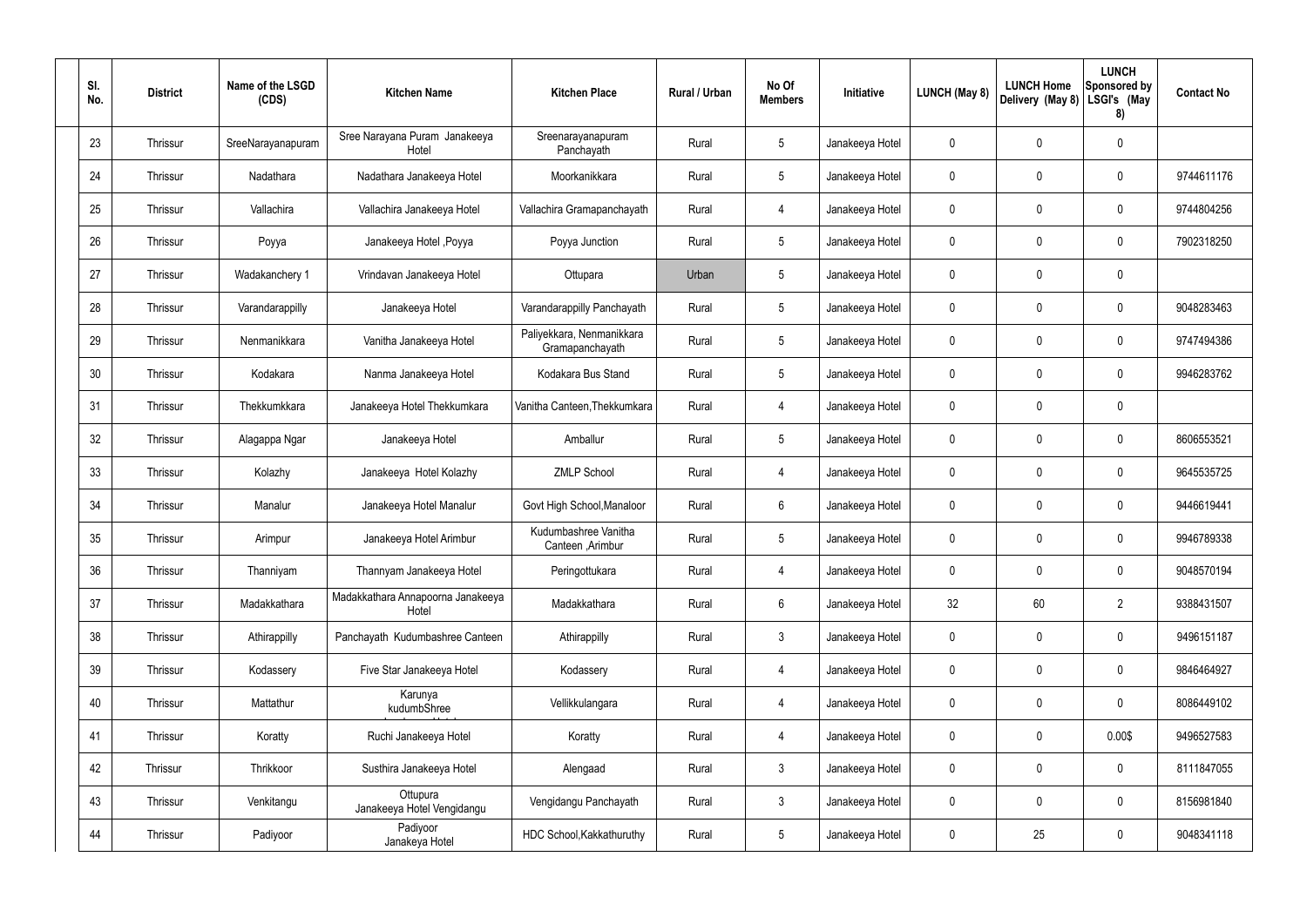|    | SI.<br>No. | <b>District</b> | Name of the LSGD<br>(CDS) | <b>Kitchen Name</b>                | <b>Kitchen Place</b>               | Rural / Urban | No Of<br><b>Members</b> | Initiative      | LUNCH (May 8) | <b>LUNCH Home</b><br>Delivery (May 8) | <b>LUNCH</b><br>Sponsored by<br>LSGI's (May<br>8) | <b>Contact No</b> |
|----|------------|-----------------|---------------------------|------------------------------------|------------------------------------|---------------|-------------------------|-----------------|---------------|---------------------------------------|---------------------------------------------------|-------------------|
|    | 45         | Thrissur        | Pariyaram                 | Samridhi Janakeeya Hotel           | Pariyaram                          | Rural         | $5\phantom{.0}$         | Janakeeya Hotel | 0             | 0                                     | $\mathbf 0$                                       | 7025950795        |
|    | 46         | Thrissur        | Wadakanchery cds2         | Janakeeya Hotel, Wadakanchery cds2 | Minaloor                           | Urban         | $\mathfrak{Z}$          | Janakeeya Hotel | 0             | 0                                     | $\pmb{0}$                                         |                   |
|    | 47         | Thrissur        | Kodungaloor cds2          | Jathikka Janakeeya Hotel           | Arakkulam                          | Urban         | $\overline{4}$          | Janakeeya Hotel | 0             | 0                                     | $\mathbf 0$                                       | 9745397171        |
|    | 48         | Thrissur        | Punnayur                  | Kaipunnyam Janakeeya Hotel         | Edakazhiyur                        | Rural         | $5\phantom{.0}$         | Janakeeya Hotel | 0             | 0                                     | $\pmb{0}$                                         | 9744680885        |
| 98 | 49         | Thrissur        | Velookkara                | Velookkara Janakeeya Hotel         | Panchayath shopping complex        | Rural         | $\mathbf{3}$            | Janakeeya Hotel | 0             | 0                                     | $\mathbf 0$                                       | 9048756685        |
|    | 50         | Thrissur        | Meloor                    | Thanima Janakeeya Hotel Meloor     | Meloor centre                      | Rural         | $\overline{4}$          | Janakeeya Hotel | 0             | 0                                     | $\pmb{0}$                                         | 7902354039        |
|    | 51         | Thrissur        | Vallathol Nagar           | Janakeeya Hotel, Vallathol Nagar   | near youth welfare center          | rural         | $5\phantom{.0}$         | Janakeeya Hotel | 0             | 0                                     | $\mathbf 0$                                       | 9961296574        |
|    | 52         | Thrissur        | Eriyad                    | janakeeya Hotel, eriyad            | community hall                     | Rural         | $\overline{4}$          | Janakeeya Hotel | 0             | 0                                     | $\pmb{0}$                                         |                   |
|    | 53         | Thrissur        | Edavilangu                | Janakeeya Hotel, Edavilangu        | Edavilangu Center                  | Rural         | $\overline{4}$          | Janakeeya Hotel | 0             | 0                                     | $\pmb{0}$                                         |                   |
|    | 54         | Thrissur        | Avanoor                   | Janakeeya Hotel, Avanoor           | near panchayath office,<br>Avanoor | Rural         | $5\phantom{.0}$         | Janakeeya Hotel | 0             | 0                                     | $\boldsymbol{0}$                                  | 9447343516        |
|    | 55         | Thrissur        | Mala                      | Janakeeya hotel Mala               | Near panchayath office, Mala       | Rural         | $\overline{4}$          | Janakeeya Hotel | 0             | 0                                     | $\mathbf 0$                                       | 9946442260        |
|    | 56         | Thrissur        | Guruvayur1                | Guruvayur Janakeeya Hotel          | Guruvayur                          | Urban         | $\mathfrak{Z}$          | Janakeeya Hotel | 319           | 276                                   | $\pmb{0}$                                         | 9961227858        |
|    | 57         | Thrissur        | Vadakkekad                | Kudumbasree janakeeya hotel        | Nalam kallu                        | Rural         | 4                       | Janakeeya Hotel | 0             | 0                                     | 0                                                 | 9645190166        |
|    | 58         | Thrissur        | Kadappuram                | Kadappuram janakeeya hotel         | Kadappuram panchayath<br>building  | Rural         | 4                       | Janakeeya Hotel | 0             | 0                                     | $\pmb{0}$                                         | 8156984319        |
|    | 59         | Thrissur        | Chavakkad                 | Chavakkad Janakeeya hotel          | Chavakkad, near bus stand          | Urban         | $5\phantom{.0}$         | Janakeeya Hotel | 119           | 52                                    | $\pmb{0}$                                         | 7560874804        |
|    | 60         | Thrissur        | Engadiyoor                | pavithra janikeeya hotel           | Pokulangara                        | Rural         | $5\phantom{.0}$         | Janakeeya Hotel | 0             | 0                                     | $\mathbf 0$                                       | 9562239618        |
|    | 61         | Thrissur        | Varavoor                  | Friends janakeeya hotel, Varavoor  | Thichur                            | Rural         | $3\phantom{a}$          | Janakeeya Hotel | 0             | 0                                     | $\mathbf 0$                                       |                   |
|    | 62         | Thrisssur       | Punnayurkulam             | Punnayurkkulam janakeeya hotel     | Althara centre                     | Rural         | $5\phantom{.0}$         | Janakeeya Hotel | 0             | $\mathbf 0$                           | $\mathbf 0$                                       | 8086093454        |
|    | 63         | Thrissur        | Thiruwilamala             | Villuadry Janakeeya hotel          | Thiruwilamala                      | Rural         | $5\phantom{.0}$         | Janakeeya Hotel | 0             | 0                                     | $\mathbf 0$                                       | 9846174729        |
|    | 64         | Thrissur        | Kattakampal               | Janakeeya Hotel Kattakampal        | Chirakkal                          | Rural         | 4                       | Janakeeya Hotel | 0             | $\mathbf 0$                           | $\pmb{0}$                                         |                   |
|    | 65         | Thrissur        | Kandanassery              | kandanassery janakeeya hotel       | kandanassery                       | Rural         | $5\,$                   | Janakeeya Hotel | 0             | $\mathbf 0$                           | $\pmb{0}$                                         |                   |
|    | 66         | Thrissur        | Kaiparambu                | Janakeeya Hotel Kaiparambu         | Near mundoor health center         | Rural         | $5\,$                   | janakeeya hotel | 0             | 0                                     | $\pmb{0}$                                         | 9645828069        |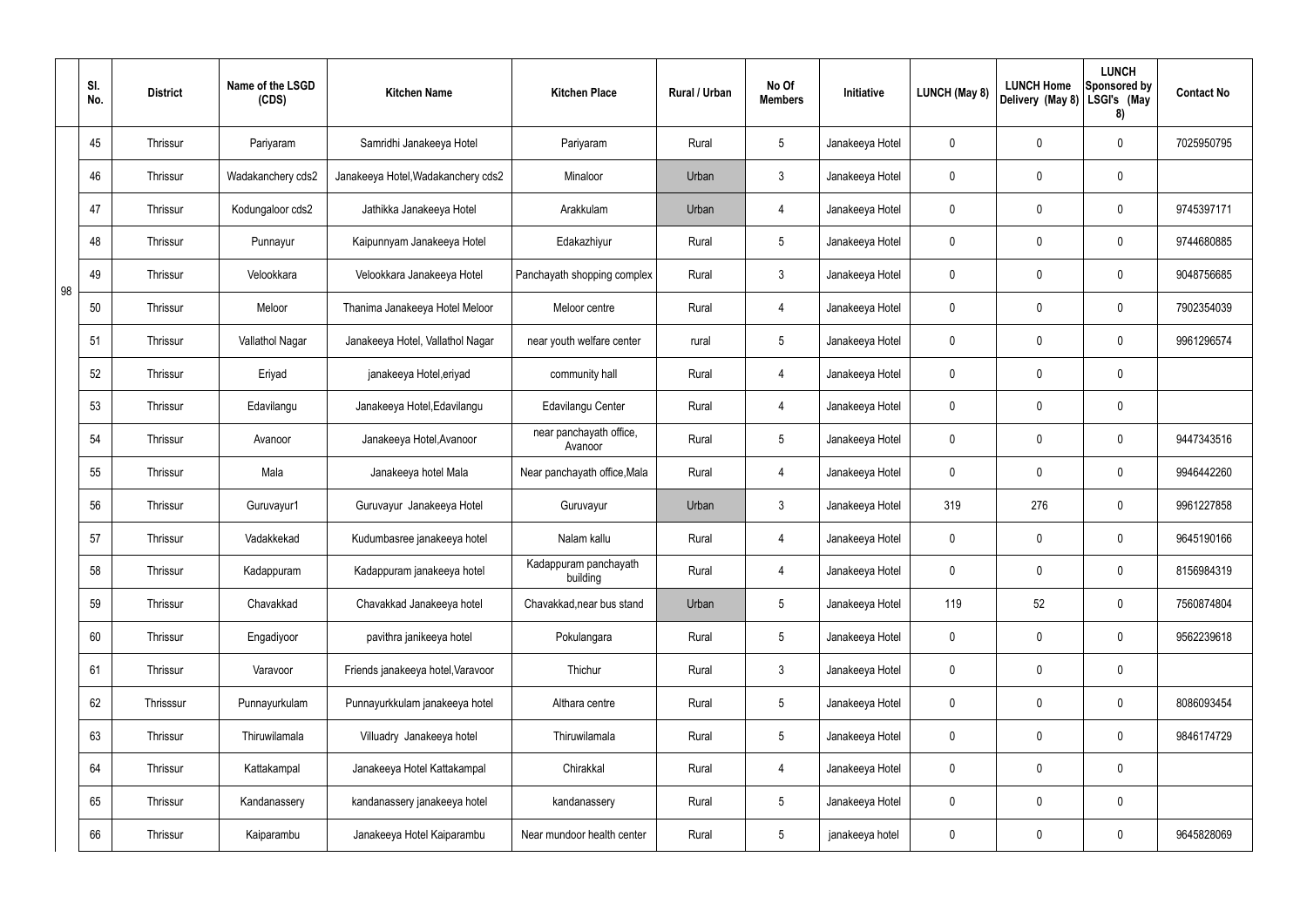| SI.<br>No. | <b>District</b> | Name of the LSGD<br>(CDS) | <b>Kitchen Name</b>           | <b>Kitchen Place</b>                   | Rural / Urban | No Of<br><b>Members</b> | Initiative      | <b>LUNCH (May 8)</b> | <b>LUNCH Home</b><br>Delivery (May 8) | <b>LUNCH</b><br>Sponsored by<br>LSGI's (May<br>8) | <b>Contact No</b> |
|------------|-----------------|---------------------------|-------------------------------|----------------------------------------|---------------|-------------------------|-----------------|----------------------|---------------------------------------|---------------------------------------------------|-------------------|
| 67         | Thrissur        | Thrissur 2(new)           | kitchen girls janakeeya hotel | Olari                                  | urban         | 4                       | janakeeya hotel | $\mathbf 0$          | 0                                     | $\mathbf 0$                                       | 9388828112        |
| 68         | Thrissur        | Kuzhur                    |                               | kuzhur                                 | Rural         | $\overline{4}$          | janakeeya hotel | $\mathbf 0$          | 0                                     | $\mathbf 0$                                       | 9526566073        |
| 69         | Thrissur        | Chazhur                   | Chazur Janakeeya Hotel        | Pazhuvil Center                        | Rural         | $\overline{4}$          | janakeeya hotel | $\mathbf 0$          | 0                                     | $\mathbf 0$                                       | 9061946216        |
| 70         | Thrissur        | Nattika                   | uttupura                      | Thriprayar                             | Rural         | $5\phantom{.0}$         | janakeeya hotel | 130                  | 0                                     | $\mathbf 0$                                       | 9544055637        |
| 71         | Thrissur        | Thalikulam                | Nidhi janakeeya hotel         | Puthenthodu                            | Rural         | $5\phantom{.0}$         |                 | 0                    | 0                                     | $\mathbf 0$                                       | 8606213960        |
| 72         | Thrissur        | Vadanapilly               | vadanappilly janakeeya hotel  | vadanapilly                            | Rural         | $5\phantom{.0}$         | janakeeya hotel | $\mathbf 0$          | 0                                     | $\mathbf 0$                                       | 9947728948        |
| 73         | Thrissur        | orumanayur                | orumanayur janakeeya hotel    | orumanayur                             | rural         | $5\phantom{.0}$         | janakeeya hotel | $\mathbf 0$          | 0                                     | $\mathbf 0$                                       | 9995588758        |
| 74         | Thrissur        | Panjal                    | Five-star Janakeeya hotel     | Panjal                                 | Rural         | $5\phantom{.0}$         | janakeeya hotel | $\mathbf 0$          | 0                                     | $\mathbf 0$                                       | 9746847353        |
| 75         | Thrissur        | veloor                    | Veloor Janakeeya hotel        | veloor                                 | Rural         | $5\phantom{.0}$         | janakeeya hotel | $\mathbf 0$          | 0                                     | $\mathbf 0$                                       | 9447724685        |
| 76         | Thrissur        | Chowanoor                 |                               | Chowanoor                              | Rural         | $\mathbf{3}$            | janakeeya hotel | $\mathbf 0$          | 0                                     | $\mathbf 0$                                       | 9,526,340,307     |
| 77         | Thrissur        | Puthur                    | Puthur janakeeyahotel         | puthur                                 | Rural         | $5\phantom{.0}$         | janakeeya hotel | $\mathbf 0$          | $\boldsymbol{0}$                      | $\mathbf 0$                                       | 6238101595        |
| 78         | Thrissur        | Erumapetty                | subhiksha janakeeya hotel     | Erumapetty                             | Rural         | $5\,$                   | janakeeya hotel | $\mathbf 0$          | 0                                     | $\mathbf 0$                                       | 9207201880        |
| 79         | Thrissur        | Kondazhy                  | Santhwanam Janakeeya Hotel    | Kondazhy                               | Rural         | 4                       | janakeeya hotel | 0                    | $\mathbf 0$                           | $\mathbf 0$                                       | 9526401759        |
| 80         | Thrissur        | Mullurkkara               | Kaniv Janakeeya Hotel         | Atoor                                  | Rural         | $\overline{4}$          | janakeeya hotel | $\mathbf 0$          | $\mathbf 0$                           | $\mathbf 0$                                       |                   |
| 81         | Thrissur        | Porkkulam                 | Porkulam janakeeya hotel      | Parempadam                             | Rural         | $5\phantom{.0}$         | Janakeeya hotel | $\mathbf 0$          | 0                                     | $\mathbf 0$                                       | 8129017841        |
| 82         | Thrissur        | Puthukkad                 | Puthukkad Janakeeya Hotel     | Puthukkad                              | Rural         | $5\phantom{.0}$         | Janakeeya hotel | $\mathbf 0$          | 0                                     | $\mathbf 0$                                       | 7356668644        |
| 83         | Thrissur        | Choondal                  | Choondal Janakeeya Hotel      | <b>Kechery Centre</b>                  | Rural         | $\bf 8$                 | Janakeeya Hotel | $\mathbf 0$          | 0                                     | $\mathbf 0$                                       |                   |
| 84         | Thrissur        | Cherpu                    | Cherpu Janakeeya Hotel        | Cherpu                                 | Rural         | $\mathbf{3}$            | Janakeeya Hotel | $\mathbf 0$          | 0                                     | $\mathbf 0$                                       | 9605375648        |
| 85         | Thrissur        | Mathilakam                | Mathilakam Janakeeya hotel    | Mathilakam gramapanchayath<br>compound | Rural         | $\mathbf{3}$            | Janakeeya hotel | $\mathbf 0$          | $\mathbf 0$                           | $\mathbf 0$                                       | 9995986808        |
| 86         | Thrissur        | Anthikad                  | Anthikad Janakeeya hotel      | Anthikad                               | Rural         | $\overline{4}$          | Janakeeya hotel | $\mathbf 0$          | $\mathbf 0$                           | $\mathbf 0$                                       |                   |
| 87         | Thrissur        | Mullassery                | Mullassery Janakeeya Hotel    | Mullassery centre                      | Rural         | $5\,$                   | Janakeeya hotel | $\pmb{0}$            | $\pmb{0}$                             | $\mathbf 0$                                       |                   |
| 88         | Thrissur        | Karalam                   | Karalam Janakeeya Hotel       | Chemmada, Karalam                      | Rural         | $\overline{4}$          | Janakeeya hotel | 0                    | $\pmb{0}$                             | $\boldsymbol{0}$                                  | 6282924636        |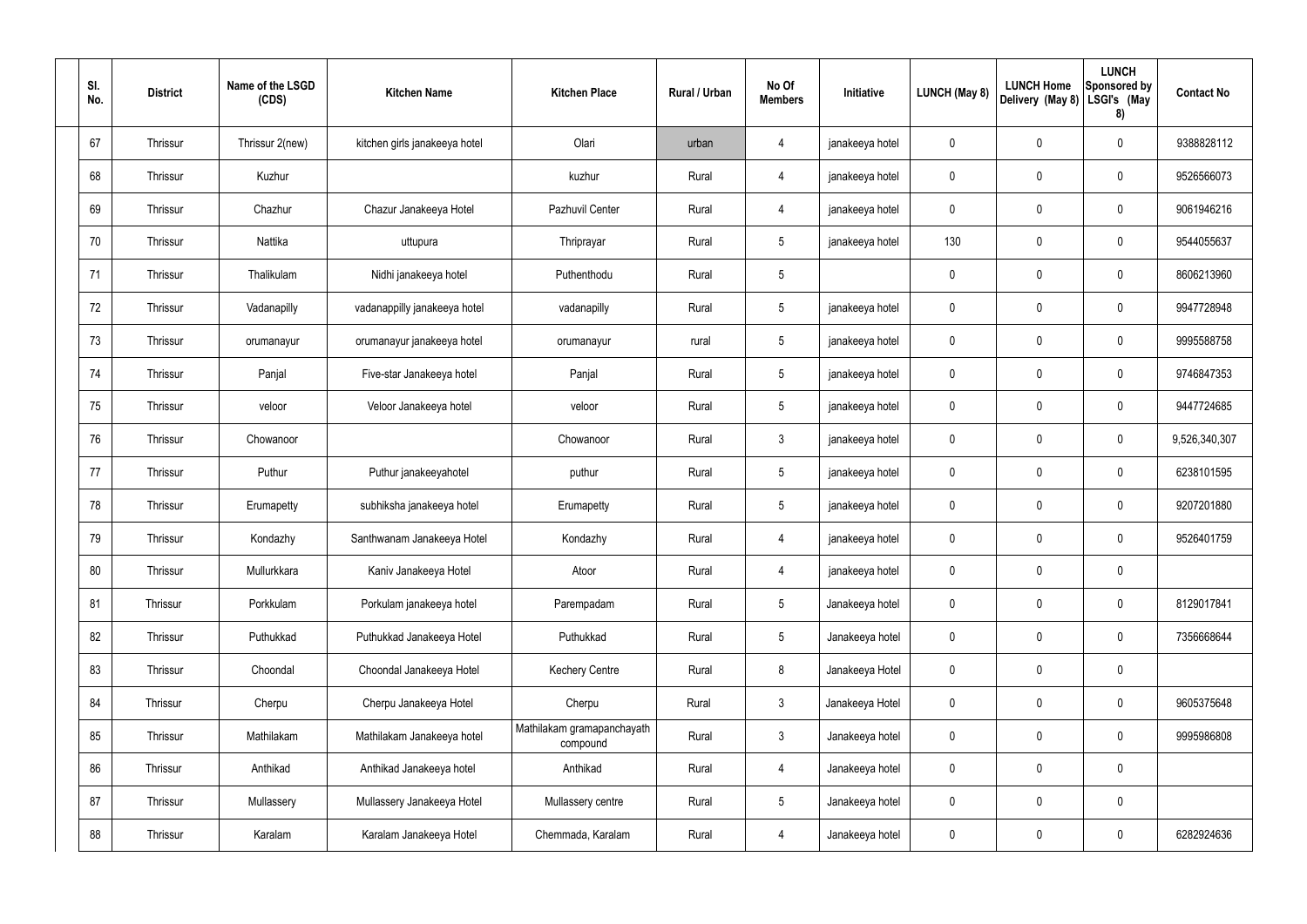| SI.<br>No.      | <b>District</b> | Name of the LSGD<br>(CDS) | <b>Kitchen Name</b>              | <b>Kitchen Place</b>                   | Rural / Urban | No Of<br><b>Members</b> | Initiative      | <b>LUNCH (May 8)</b> | <b>LUNCH Home</b><br>Delivery (May 8) | <b>LUNCH</b><br>Sponsored by<br>LSGI's (May<br>8) | <b>Contact No</b> |
|-----------------|-----------------|---------------------------|----------------------------------|----------------------------------------|---------------|-------------------------|-----------------|----------------------|---------------------------------------|---------------------------------------------------|-------------------|
| 89              | Thrissur        | Poomangalam               | Poomangalam Janakeeya Hotel      | Edakkulam                              | Rural         | $\mathbf{3}$            | Janakeeya hotel | $\mathbf 0$          | 0                                     | $\pmb{0}$                                         | 919947255537      |
| 90              | Thrissur        | <b>MG Kavu</b>            | Annapoorna Janakeeya Hotel       | <b>MG Kavu</b>                         | Rural         | $\overline{4}$          | Janakeeya hotel | 105                  | 73                                    | $\mathbf 0$                                       | 7558080131        |
| 91              | Thrissur        | chelakkara                | Nila janakeeya hotel             | chelakkara                             | rural         | $5\overline{)}$         | janakeeya hotel | $\mathbf 0$          | $\boldsymbol{0}$                      | $\pmb{0}$                                         | 9747856037        |
| 92              | Thrissur        | Avinissery                | Avinissery Janakeeya Hotel       | Palakkal                               | Rural         | $\overline{4}$          | janakeeya hotel | $\mathbf 0$          | 0                                     | $\pmb{0}$                                         |                   |
| 93              | Thrissur        | Nadathara 2               | Grandmaas Janakeeya hotel        | Nadathara                              | Rural         | $5\overline{)}$         | Janakeeya Hotel | $\mathbf 0$          | 0                                     | $\mathbf 0$                                       | 7034752180        |
| 94              | Thrissur        | Chavakkad                 | Janakeeya hotel                  | Chavakkad                              | Urban         | $5\phantom{.0}$         | Janakeeya hotel | $\mathbf 0$          | 0                                     | $\mathbf 0$                                       | 9048965884        |
| 95              | Thrissur        | Mala 2                    | Janakeeya hotel                  |                                        | Rural         | $5\overline{)}$         | janakeeya hotel | $\mathbf 0$          | 0                                     | $\mathbf 0$                                       | 9567844586        |
| 96              | Thrissur        | Thrissur1                 | Janakeeya hotel                  | Mannuthy                               | Urban         | $5\phantom{.0}$         | janakeeya hotel | $\mathbf 0$          | 0                                     | $\mathbf 0$                                       | 9746287281        |
| 97              | Thrissur        | Vadanappilly2             | Janakeeya hotel                  | Vadanappilly                           | Rural         | $3\phantom{a}$          | janakeeya hotel | 70                   | $\boldsymbol{0}$                      | $\bm{0}$                                          | 9947728948        |
| 98              | Thrissur        | Engandiyoor 2             | Ammayoon Janakeeya Hotel         | Engandiyoor                            | Rural         | 4                       | janakeeya hotel | $\mathbf 0$          | 0                                     | $\mathbf 0$                                       | 7025375178        |
|                 |                 |                           |                                  |                                        |               | 437                     |                 | 974                  | 561                                   | $6\phantom{.}$                                    |                   |
|                 | Wayanad         | Vellamunda                | Thanima mess                     | 8/4 vellamuda                          | Rural         | 4                       | janakeeya Hotel | $\mathbf 0$          | 0                                     | $\mathbf 0$                                       | 7025659685        |
| $\overline{2}$  | Wayanad         | Thavinjal                 | Sobhagya Vanitha mess            | Thalappuzha<br>chungam                 | Rural         | 4                       | janakeeya Hotel | $\mathbf 0$          | 45                                    | $\mathbf 0$                                       | 9497247541        |
| $3\overline{3}$ | Wayanad         | Vythiri                   | Dharshana catering               | Vythiri                                | Rural         | $\overline{4}$          | janakeeya Hotel | $\mathbf 0$          | $\mathbf 0$                           | $\mathbf 0$                                       | 9074598184        |
| 4               | Wayanad         | Mullankolly               | Kairali catering group           | Mullankolli                            | Rural         | 3 <sup>1</sup>          | janakeeya Hotel | $\pmb{0}$            | 0                                     | $\mathbf 0$                                       | 9526706627        |
| $5\overline{)}$ | Wayanad         | Poothadi                  | Mary matha mess                  | Kenichira                              | Rural         | $5\phantom{.0}$         | janakeeya Hotel | $\pmb{0}$            | 0                                     | $\mathbf 0$                                       | 9526376970        |
| 6               | Wayanad         | Meppadi                   | Cafe Kudumbashree                | Meppadi                                | Rural         | $5\phantom{.0}$         | janakeeya Hotel | 163                  | 0                                     | $\mathbf 0$                                       | 9207935764        |
| $\overline{7}$  | Wayanad         | Pozhuthana                | Dhanya mess                      | Pozhuthana                             | Rural         | 3 <sup>1</sup>          | janakeeya Hotel | $\pmb{0}$            | 0                                     | $\mathbf 0$                                       | 8111838165        |
| 8               | Wayanad         | Thondernad                | Thanima canteen                  | Korom                                  | Rural         | $\mathbf{3}$            | janakeeya Hotel | $\pmb{0}$            | 0                                     | $\pmb{0}$                                         | 8943476943        |
| 9               | Wayanad         | Meenangady                | Haritham Janakeeya Hotel         | Opposite police station,<br>Meenangadi | Rural         | $6\phantom{.}6$         | janakeeya Hotel | $\pmb{0}$            | 0                                     | $\pmb{0}$                                         | 9526895975        |
| 10 <sup>°</sup> | Wayanad         | Nenmeni                   | Minnaram Mess and Chappathi Unit | Cheeral                                | Rural         | $5\phantom{.0}$         | janakeeya Hotel | $\pmb{0}$            | 0                                     | $\pmb{0}$                                         | 8086835886        |
| 11              | Wayanad         | Thirunelli                | Adigamanai Mess and Catering     | Kartikulam                             | Rural         | 5 <sub>5</sub>          | janakeeya Hotel | 116                  | $\pmb{0}$                             | $\pmb{0}$                                         | 9207406211        |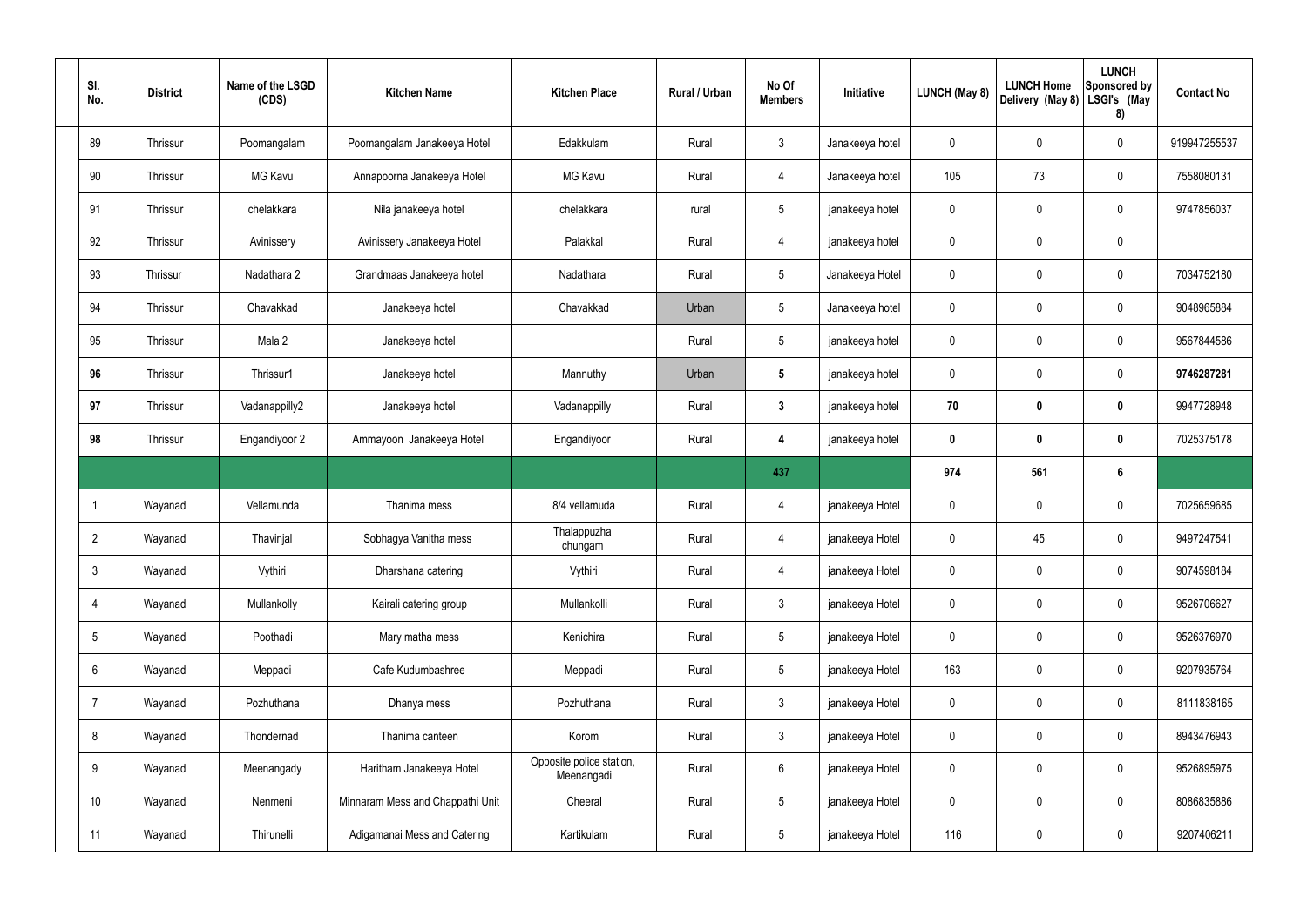|    | SI.<br>No.      | <b>District</b> | Name of the LSGD<br>(CDS) | <b>Kitchen Name</b>   | <b>Kitchen Place</b>            | Rural / Urban | No Of<br><b>Members</b> | Initiative      | <b>LUNCH (May 8)</b> | <b>LUNCH Home</b><br>Delivery (May 8) | <b>LUNCH</b><br>Sponsored by<br>LSGI's (May<br>8) | <b>Contact No</b> |
|----|-----------------|-----------------|---------------------------|-----------------------|---------------------------------|---------------|-------------------------|-----------------|----------------------|---------------------------------------|---------------------------------------------------|-------------------|
|    | 12 <sup>°</sup> | Wayanad         | Mananthavady              | Dhanasree canteen     | Mananthavadi                    | Urban         | $5\phantom{.0}$         | janakeeya Hotel | 0                    | $\mathbf 0$                           | $\mathbf 0$                                       | 9496997382        |
|    | 13              | Wayanad         | Ambalavayal               | <b>Ruchi Catering</b> | kalathuvayal                    | Rural         | $5\phantom{.0}$         | janakeeya Hotel | $\mathbf 0$          | $\mathbf 0$                           | $\mathbf 0$                                       | 9495084437        |
| 28 | 14              | Wayanad         | Kaniyambetta              | sree Vinayaka         | millumukk                       | rural         | $5\overline{)}$         | janakeeya Hotel | 0                    | $\mathbf 0$                           | $\mathbf 0$                                       | 9061486938        |
|    | 15              | Wayanad         | Pulpally                  | Vinayaka catering     | Pulpally                        | Rural         | $5\overline{)}$         | janakeeya Hotel | $\mathbf 0$          | $\mathbf 0$                           | $\mathbf 0$                                       | 9947319307        |
|    | 16              | Wayanad         | Noolpuzha                 | Friends catering      | Naikketty                       | Rural         | $5\phantom{.0}$         | janakeeya Hotel | $\mathbf 0$          | $\mathbf 0$                           | $\mathbf 0$                                       | 7558019388        |
|    | 17              | Wayanad         | Panamaram                 | Testy mess            | Panamaram                       | Rural         | $\overline{4}$          | janakeeya Hotel | $\pmb{0}$            | $\pmb{0}$                             | $\mathbf 0$                                       | 9605814620        |
|    | 18              | wayanad         | Moopainad                 | vanitha mess          | vaduvanchal                     | Rural         | $5\phantom{.0}$         | janakeeya Hotel | $\mathbf 0$          | $\pmb{0}$                             | $\mathbf 0$                                       | 974596708         |
|    | 19              | wayanad         | Edavaka                   | <b>Teasty Mess</b>    | Irumbupalam                     | Rural         | $\overline{4}$          | janakeeya Hotel | $\mathbf 0$          | $\mathbf 0$                           | $\mathbf 0$                                       | 9847842390        |
|    | 20              | wayanad         | kalpetta                  | shiya catering        | pallithazhe, kalpetta town      | urban         | $\mathbf{3}$            | janakeeya Hotel | $\mathbf 0$          | $\pmb{0}$                             | $\mathbf 0$                                       | 6282822890        |
|    | 21              | wayanad         | sulthan bathery           | preethis              | near telephone exchange         | urban         | $5\phantom{.0}$         | janakeeya Hotel | 256                  | $\pmb{0}$                             | $\mathbf 0$                                       | 9961088393        |
|    | 22              | wayanad         | Muttil                    | swad cattering        | Muttil bus stand                | Rural         | $5\overline{)}$         | janakeeya Hotel | $\mathbf 0$          | $\mathbf 0$                           | $\mathbf 0$                                       | 9074461322        |
|    | 23              | wayanad         | padinjarathara            | oruma                 | padinjarathara town             | Rural         | $5\phantom{.0}$         | janakeeya Hotel | 282                  | $\mathbf 0$                           | $\mathbf 0$                                       | 9495814542        |
|    | 24              | wayanad         | kalpetta                  | Anjuse cattering      | kalpetta town                   | Urban         | $5\phantom{.0}$         | janakeeya Hotel | $\mathbf 0$          | $\mathbf 0$                           | $\mathbf 0$                                       | 9745883809        |
|    | 25              | wayanad         | Thariyode                 | Haritham              | kavumadham town                 | Rural         | 3                       | janakeeya Hotel | $\mathbf{0}$         | $\mathbf 0$                           | $\mathbf 0$                                       | 9074095457        |
|    | 26              | wayanad         | Mananthavady              | chothis mess          | Kozhikode road,<br>Mananthavady | Urban         | $\mathbf{3}$            | janakeeya Hotel | $\pmb{0}$            | $\pmb{0}$                             | $\mathbf 0$                                       | 9947376596        |
|    | 27              | wayanad         | vengapalli                | Annapoorna            | vengapalli town                 | Rural         | $5\phantom{.0}$         | janakeeya Hotel | $\mathbf 0$          | $\pmb{0}$                             | $\mathbf 0$                                       | 7592831851        |
|    | 28              | Wayanad         | Kottathara                | Jyothi vanitha mess   | Venniyod                        | Rural         | $\mathbf{3}$            | janakeeya Hotel | $\mathbf 0$          | $\pmb{0}$                             | $\mathbf 0$                                       | 9961844026        |
|    | 29              | Wayanad         | Sulthan Bathery           | Elite                 | Mysore road, Bathery            | Urban         | $\mathbf{3}$            | janakeeya Hotel | $\mathbf 0$          | $\mathbf 0$                           | $\mathbf 0$                                       | 9778180571        |
|    |                 |                 |                           | 432                   |                                 |               | 122                     |                 | 817                  | 45                                    | $\mathbf 0$                                       |                   |
|    | 29              |                 |                           |                       |                                 | <b>TOTAL</b>  | 4638                    |                 | 1634                 | 4752                                  | 43                                                |                   |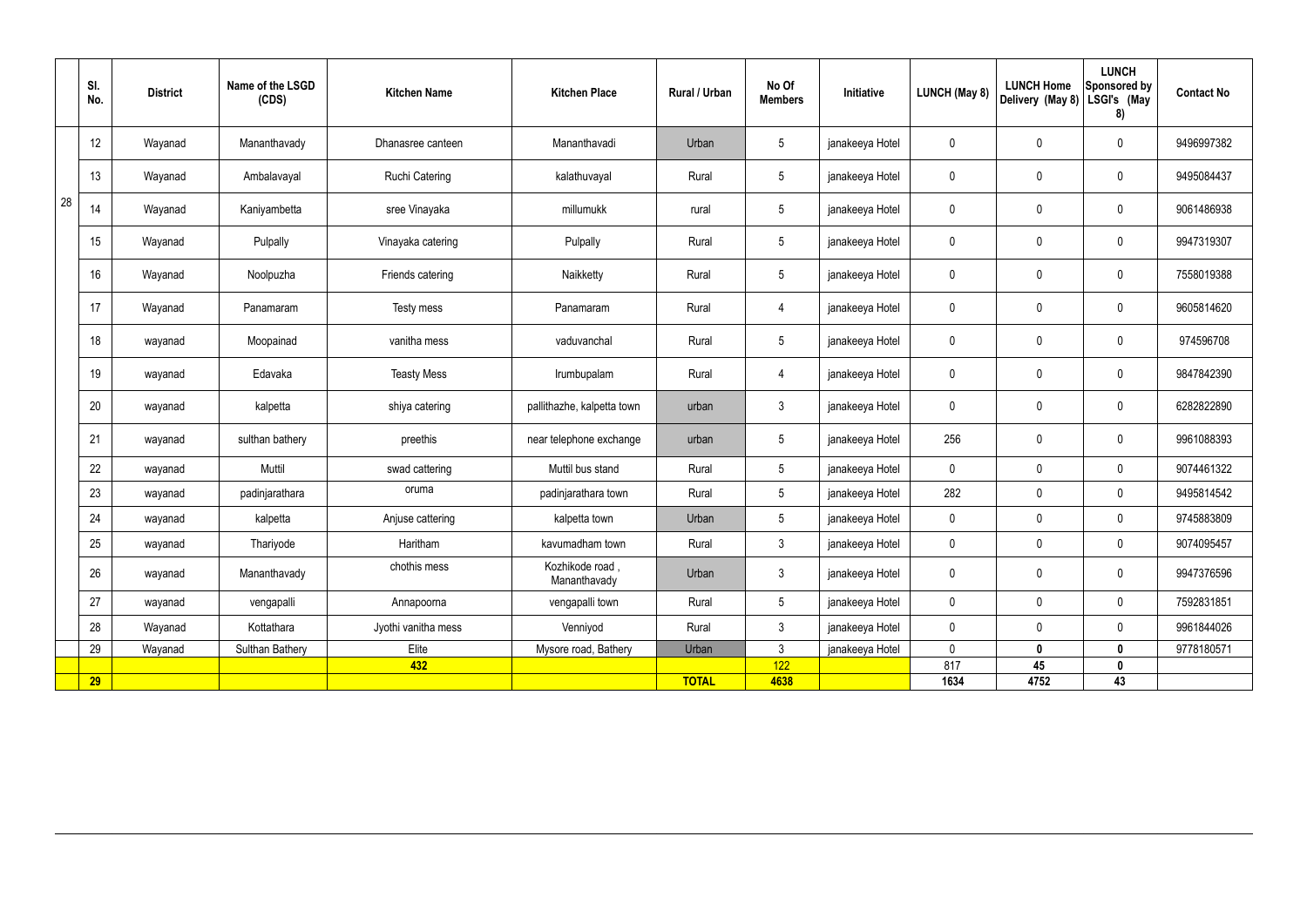| SI.<br>No. | <b>District</b> | Name of the LSGD<br>(CDS)                                                                        | <b>Kitchen Name</b>                                | <b>Kitchen Place</b>  | Rural / Urban                   | No Of<br><b>Members</b> | Initiative                                                           | <b>LUNCH (May 8)</b> | <b>LUNCH Home</b><br>Delivery (May 8) | <b>LUNCH</b><br>Sponsored by<br>LSGI's (May<br>8) | <b>Contact No</b> |
|------------|-----------------|--------------------------------------------------------------------------------------------------|----------------------------------------------------|-----------------------|---------------------------------|-------------------------|----------------------------------------------------------------------|----------------------|---------------------------------------|---------------------------------------------------|-------------------|
|            |                 |                                                                                                  | STATUS OF JANAKEEYA HOTELS FUNCTIONING IN DISTRICT |                       |                                 |                         | STATUS OF FOOD DISTRIBUTED THROUGH JANAKEEYA HOTELS AS ON 08.05.2022 |                      |                                       |                                                   |                   |
|            | <b>District</b> | <b>Total</b><br><b>Janakeeya Hotels</b>                                                          | <b>Rural Units</b>                                 | <b>Urban</b><br>units | <b>STATUS OF</b><br><b>FOOD</b> | Home<br><b>Delivery</b> | Food Sponsored<br>by LSGIs                                           | <b>Distributed</b>   | <b>TOTAL Meals</b>                    |                                                   |                   |
|            | <b>TVM</b>      | 110                                                                                              | 79                                                 | 31                    | 3,503                           | 75                      | $\overline{0}$                                                       |                      | 3,578                                 |                                                   |                   |
|            | <b>KLM</b>      | 82 <sup>°</sup>                                                                                  | 72                                                 | 10 <sup>°</sup>       | 2277                            | $\overline{0}$          | 5 <sub>5</sub>                                                       |                      | 2,282                                 |                                                   |                   |
|            | PTA             | 59                                                                                               | 54                                                 | 5 <sub>1</sub>        | 4485                            | 23                      | $\overline{0}$                                                       |                      | 4,508                                 |                                                   |                   |
|            | <b>ALP</b>      | 89                                                                                               | 80                                                 | $\overline{9}$        | 6344                            | 2205                    | 30                                                                   | 8,579                |                                       |                                                   |                   |
|            | <b>KTM</b>      | 82 <sup>°</sup>                                                                                  | 74                                                 | 8 <sup>°</sup>        | 582                             | $\overline{0}$          | $\overline{0}$                                                       |                      | 582                                   |                                                   |                   |
|            | <b>IDK</b>      | 50 <sub>1</sub>                                                                                  | 49                                                 | $\blacktriangleleft$  | 2946                            | $\overline{0}$          |                                                                      | 2,947                |                                       |                                                   |                   |
|            | <b>EKM</b>      | 115                                                                                              | 81                                                 | 34                    | 18271                           | 914                     | $\overline{0}$                                                       |                      | 19,185                                |                                                   |                   |
|            | <b>TSR</b>      | 98                                                                                               | 87                                                 | 11                    | 974                             | 561                     | 6 <sup>°</sup>                                                       | 1,541                |                                       |                                                   |                   |
|            | PGT             | $102$                                                                                            | 92                                                 | 10 <sup>°</sup>       | 3,037                           | 84                      | $\mathbf{3}$                                                         | 3,124                |                                       |                                                   |                   |
|            | <b>MLP</b>      | 130                                                                                              | 108                                                | 22                    | 3,704                           | 1296                    | $\overline{2}$                                                       |                      | 5,002                                 |                                                   |                   |
|            | <b>WYD</b>      | 29                                                                                               | 24                                                 | 5 <sub>1</sub>        | 817                             | 45                      | $\overline{0}$                                                       |                      | 862                                   |                                                   |                   |
|            | <b>KKD</b>      | 107                                                                                              | 77 <sub>z</sub>                                    | 30 <sup>°</sup>       | 582                             | 110                     | $\overline{2}$                                                       |                      | 694                                   |                                                   |                   |
|            | <b>KNR</b>      | 91                                                                                               | 76                                                 | 15 <sub>1</sub>       | 924                             | $\overline{0}$          | $\overline{0}$                                                       | 924                  |                                       |                                                   |                   |
|            | <b>KSG</b>      | 44                                                                                               | 38                                                 | 6 <sup>1</sup>        | 7917                            | $\overline{0}$          | $\pmb{0}$                                                            |                      | 7,917                                 |                                                   |                   |
|            | <b>Total</b>    | 1188                                                                                             | 991                                                | 197                   | 56,363                          | 5,313                   | 49                                                                   |                      | 61,725                                |                                                   |                   |
|            |                 |                                                                                                  | 2266                                               |                       |                                 | 61,725                  |                                                                      |                      |                                       |                                                   |                   |
|            | <b>Date</b>     | <b>Grand Total of meals</b><br><b>Distributed through</b><br>Janakeeya hotel as<br>on 08.05.2022 | Urban<br>units                                     | <b>Total</b><br>units | Rs. 20 /Lunch<br><b>Parcel</b>  | Home<br><b>Delivery</b> | <b>LUNCH</b><br>sponsored by<br><b>LSGIs</b>                         |                      | <b>Total Meals</b>                    |                                                   |                   |
|            |                 | 991                                                                                              | 197                                                | 1188                  | 56,363                          | 5,313                   | 49                                                                   |                      | 61,725                                |                                                   |                   |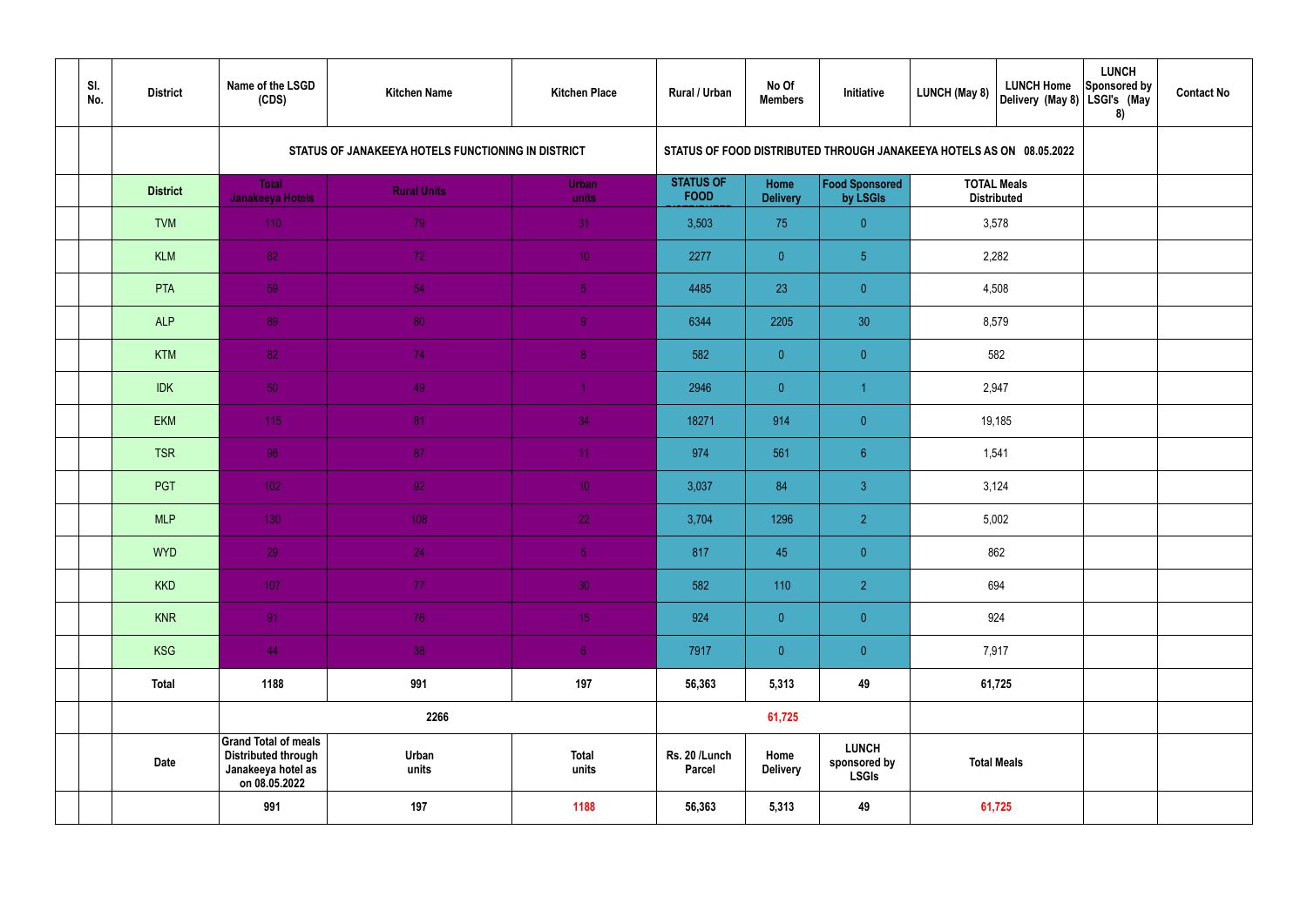| SI.<br>No. | <b>District</b> | Name of the LSGD<br>(CDS) | <b>Kitchen Name</b> | <b>Kitchen Place</b> | Rural / Urban | No Of<br><b>Members</b> | Initiative | <b>LUNCH (May 8)</b> | <b>LUNCH Home</b><br>′ │Delivery (May 8)│LSGI's (May | <b>LUNCH</b><br>Sponsored by | <b>Contact No</b> |
|------------|-----------------|---------------------------|---------------------|----------------------|---------------|-------------------------|------------|----------------------|------------------------------------------------------|------------------------------|-------------------|
|------------|-----------------|---------------------------|---------------------|----------------------|---------------|-------------------------|------------|----------------------|------------------------------------------------------|------------------------------|-------------------|

| Districts with same number of hotels<br>Each district use seperate cell for filling the | tvm                                                                                                                                                                                                                                                                                                                                                                                                                                                                                                                                                                                                                                                                                                                                                                                                                                                                                                                                          | Wayanad                                                                                                                                                                                                                                                                                                                                                                                                                                                                                                                                                                                                                                                                                                                                                                                                                                                                                     | Alappuzha                     |                    | Kozhikode      | <b>Thrissur</b> | Kollam       |               |  |  |
|-----------------------------------------------------------------------------------------|----------------------------------------------------------------------------------------------------------------------------------------------------------------------------------------------------------------------------------------------------------------------------------------------------------------------------------------------------------------------------------------------------------------------------------------------------------------------------------------------------------------------------------------------------------------------------------------------------------------------------------------------------------------------------------------------------------------------------------------------------------------------------------------------------------------------------------------------------------------------------------------------------------------------------------------------|---------------------------------------------------------------------------------------------------------------------------------------------------------------------------------------------------------------------------------------------------------------------------------------------------------------------------------------------------------------------------------------------------------------------------------------------------------------------------------------------------------------------------------------------------------------------------------------------------------------------------------------------------------------------------------------------------------------------------------------------------------------------------------------------------------------------------------------------------------------------------------------------|-------------------------------|--------------------|----------------|-----------------|--------------|---------------|--|--|
| details)                                                                                | Ernakulam                                                                                                                                                                                                                                                                                                                                                                                                                                                                                                                                                                                                                                                                                                                                                                                                                                                                                                                                    | Kasaragod                                                                                                                                                                                                                                                                                                                                                                                                                                                                                                                                                                                                                                                                                                                                                                                                                                                                                   | Kottayam                      | Palakkad           | Pathanamthitta | Ernakulam       | Kasaragod    |               |  |  |
| Districts with number of hotels increased                                               |                                                                                                                                                                                                                                                                                                                                                                                                                                                                                                                                                                                                                                                                                                                                                                                                                                                                                                                                              |                                                                                                                                                                                                                                                                                                                                                                                                                                                                                                                                                                                                                                                                                                                                                                                                                                                                                             |                               |                    |                |                 |              |               |  |  |
| (Each district use seperate cell for filling the<br>details)                            |                                                                                                                                                                                                                                                                                                                                                                                                                                                                                                                                                                                                                                                                                                                                                                                                                                                                                                                                              |                                                                                                                                                                                                                                                                                                                                                                                                                                                                                                                                                                                                                                                                                                                                                                                                                                                                                             |                               |                    |                |                 |              |               |  |  |
| Districts with number of hotels with zero entry of<br>meals                             | Thrissur(86)                                                                                                                                                                                                                                                                                                                                                                                                                                                                                                                                                                                                                                                                                                                                                                                                                                                                                                                                 | Kasargod (4)                                                                                                                                                                                                                                                                                                                                                                                                                                                                                                                                                                                                                                                                                                                                                                                                                                                                                | Kottayam(7)                   | Alappuzha (59)     | Malappuram(13) | Kozhikode (93)  | Kannur- (85) | Ernakulam(26) |  |  |
| (Each district use seperate cell for filling the<br>details)                            | pathanamthitta(53)                                                                                                                                                                                                                                                                                                                                                                                                                                                                                                                                                                                                                                                                                                                                                                                                                                                                                                                           | Trivandum (91)                                                                                                                                                                                                                                                                                                                                                                                                                                                                                                                                                                                                                                                                                                                                                                                                                                                                              | ERNAKULAM (99)   Palakkad(86) |                    | Wayanad -25    | Idukki(39)      | Kollam (67)  |               |  |  |
| New hotels started (numbers)                                                            |                                                                                                                                                                                                                                                                                                                                                                                                                                                                                                                                                                                                                                                                                                                                                                                                                                                                                                                                              |                                                                                                                                                                                                                                                                                                                                                                                                                                                                                                                                                                                                                                                                                                                                                                                                                                                                                             |                               |                    |                |                 |              |               |  |  |
| New hotels started at (location)                                                        |                                                                                                                                                                                                                                                                                                                                                                                                                                                                                                                                                                                                                                                                                                                                                                                                                                                                                                                                              |                                                                                                                                                                                                                                                                                                                                                                                                                                                                                                                                                                                                                                                                                                                                                                                                                                                                                             |                               |                    |                |                 |              |               |  |  |
|                                                                                         |                                                                                                                                                                                                                                                                                                                                                                                                                                                                                                                                                                                                                                                                                                                                                                                                                                                                                                                                              | TVM- Chenkal, Neyyattinkara Oottupura, Harsha, Devarose<br>navikulam pallikal nagaroor kilimanoor, karavaram madavoor-pulimatph<br>Tvm cds 2, pallichal kalliyoor, vilappil, malayinkeezhu,<br>maranalloor, balaramapuram<br>navikulam, pulimath Cherunniyoor, Elakamon, Varkala - municipality<br>athiyannoor kottukal udaya karumkulam venganoor<br>Chemmaruthi - Dreams<br>Vithura, TVM cds 4II, I, poovachal, kuttichal, tholicode, uzhamalackal, aryanad<br>janatha ruchikkoott asraya<br>kottayam - Akalakunnam, Akalakunnam, arppukara, athirampuzha, Aymanam, Baranaganam, changanasseri, chemp, chirakkadavu, elikulam, erumeli, eattumanoor, kadanadu, kadapamattom,<br>kadaplamattom, kanakari, kangazha, kanjirapally, karoor, karukachal, kidangoor, kooropada, koottickal, koruthodu, kottayam north, kottayam north, kuravillangadu, kurichi, madappally, manimala, manjoor, |                               |                    |                |                 |              |               |  |  |
|                                                                                         | Marangattupilly, maravanthuruth, , meenachil, melukavu, moonilavu, mulakkulam, mundakkayam, nedumkunnam, neendoor, njeezhoor, pala,pala, pallickathodu, pampady, panachikkad, parathodu, paipadu,<br>Poonjar, Poonjar south, puthuppally, Ramapuram, TV puram, Theekoy, Thalanadu, Thalappalam, Thalayolapparambu, Thidanadu, Thidanadu, thiruvarppu, trikodithanam, udayanapuram, udayanapuram,                                                                                                                                                                                                                                                                                                                                                                                                                                                                                                                                             |                                                                                                                                                                                                                                                                                                                                                                                                                                                                                                                                                                                                                                                                                                                                                                                                                                                                                             |                               |                    |                |                 |              |               |  |  |
|                                                                                         | uzhavoor,, vakathanam, vazhappally, vazhoor, vazhoor, vechoor, veliyannoor, vellavoor, vijayapuram<br>Alappuzha - Alappuzha North Alappuzha South Alappuzha South Alappuzha South Ambalappuzha North Ambalappuzha North Ambalappuzha South Arattupuzha Arookutty Aroor Aryad Bharanikavu<br>Chenganoor Chennam Pallippuram Cherthala Municipality Cherthala Municipality Cherthala South Cheruthana Chettikulangara Chunakkara Ezhupunna Harippad Kadakkarappally Kainakary Kandalloor<br>Kanjikuzhy Karthikappally Karuvatta Kayamkulam West Kodamthurath Krishnapuram Kumarapuram Kuthiyathode Mannanchery Mararikulam North Mavelikkara Thamarakulam Mavelikkara<br>Thekkekara Mavelikkara Thekkekara Nooranad Palamel Pallippad Panavally Pattanakkad Perumbalam Puliyoor Punnapra North Punnapra South Purakad Purakad Thaicattussery Thannermukkom<br>Thazhakkara Thrikkunnappuzha Thuravoor Vallikunnam Vayalar Veeyapuram Veeyapuram |                                                                                                                                                                                                                                                                                                                                                                                                                                                                                                                                                                                                                                                                                                                                                                                                                                                                                             |                               |                    |                |                 |              |               |  |  |
|                                                                                         | Assamannoor,Chendamangalam,cheranelloor,Edakkattuvayal,Edavanakkad,Keezhmad,Kochi East,Kochi South,kochiwest,kuzhuppilly,Kunnukara,manjalloor,Maradu,Paingottoor,Pootrikka, thrikkakkara west,                                                                                                                                                                                                                                                                                                                                                                                                                                                                                                                                                                                                                                                                                                                                               |                                                                                                                                                                                                                                                                                                                                                                                                                                                                                                                                                                                                                                                                                                                                                                                                                                                                                             |                               | Thrikkakkara east. |                |                 |              |               |  |  |
|                                                                                         | Kozhikode:Balussery,Panangad,Koorachundu,Naduvannur,Nanminda,Kakkodi,,Narikkuni,Kakkoor,Koduvally,Koduvally,Madavoor,Omasseri,Puthuppadi,Kizhakkoth,Thamarassery,Kattippara,Koyilandy North,<br>Koyilandy North, Chengottukavu, Atholi, Moodadi, Chemancheri, Arikkulam, Arikkulam, Kozhikode Central, Kozhikode Central, Kozhikode Central, Kozhikode North, Kozhikode North, Kozhikode North, Kozhikode North, Kozhikode Nor<br>FerokeKozhikodeSouth,Kozhikode South,Kozhikode South,Kozhikode South,Olavanna,Kadalundi,Mukkam,Chathamangalam,Perumanna,Kodiyathur,,Peruvayal,Kuttiadi,Velom,Kunnummal,Thurayur,Payyoli,<br>Meppayur,Thikkodi,Keezhariyur,Chakkittappara,,Changaroth,Perambra,Kayanna,Thiruvallur,Edachery,Nadapuram,Chekkyad,Vanimel,Eramala,Vadakara West,Vadakara East,Azhiyoor                                                                                                                                         |                                                                                                                                                                                                                                                                                                                                                                                                                                                                                                                                                                                                                                                                                                                                                                                                                                                                                             |                               |                    |                |                 |              |               |  |  |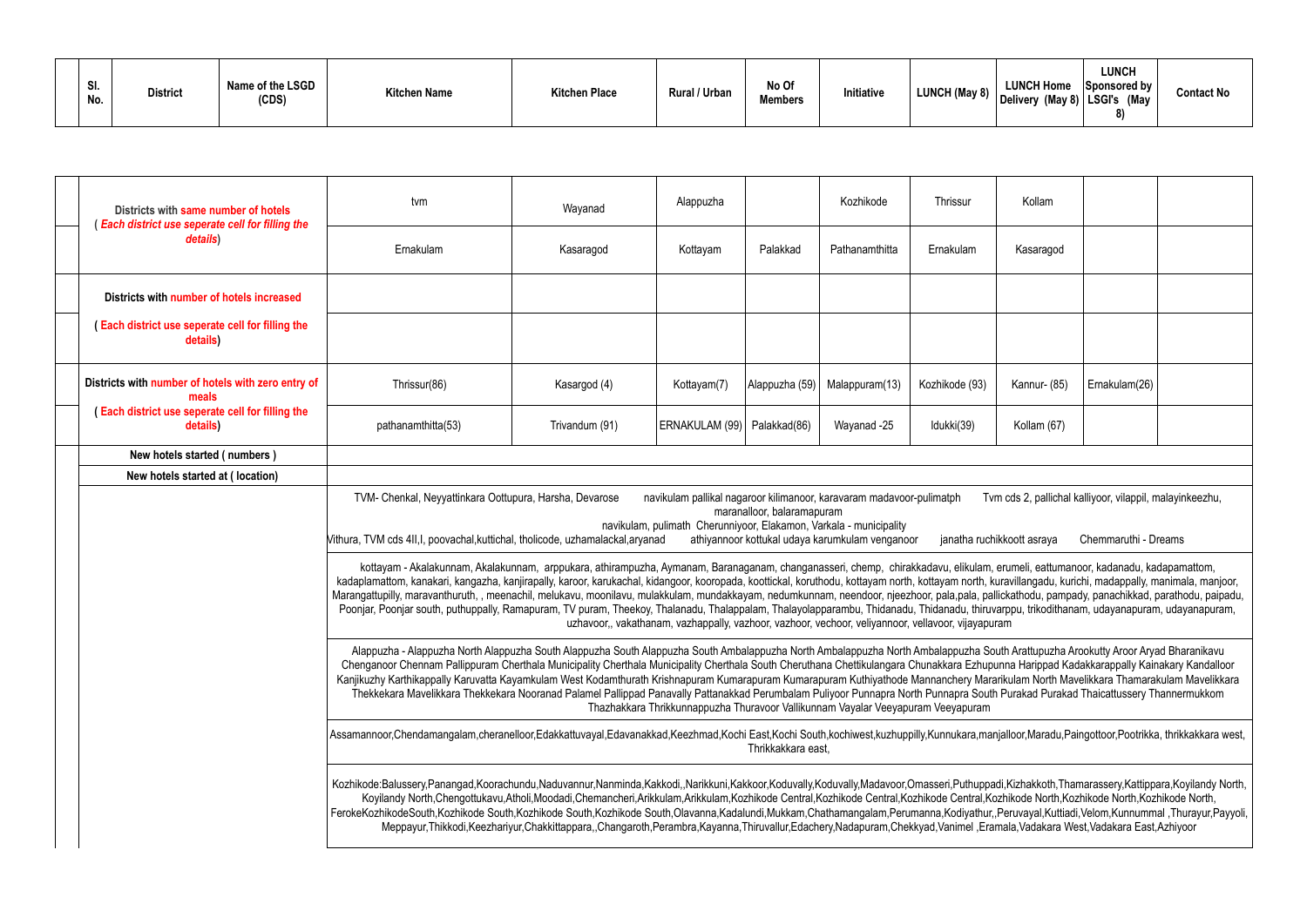| SI.<br>No. | <b>District</b> | Name of the LSGD<br>(CDS) | <b>Kitchen Name</b>                                                                                                                                                                                                                                                                                                                                                                                                                                                                                                                                                                                                                                                                                                                                                                                                                                                                                                                                                                                                           | <b>Kitchen Place</b>                                                                                                                                     | <b>Rural / Urban</b> | No Of<br><b>Members</b>                | Initiative                                                                         | LUNCH (May 8) | <b>LUNCH Home</b><br>Delivery (May 8) | <b>LUNCH</b><br>Sponsored by<br>LSGI's (May<br>8) | <b>Contact No</b> |
|------------|-----------------|---------------------------|-------------------------------------------------------------------------------------------------------------------------------------------------------------------------------------------------------------------------------------------------------------------------------------------------------------------------------------------------------------------------------------------------------------------------------------------------------------------------------------------------------------------------------------------------------------------------------------------------------------------------------------------------------------------------------------------------------------------------------------------------------------------------------------------------------------------------------------------------------------------------------------------------------------------------------------------------------------------------------------------------------------------------------|----------------------------------------------------------------------------------------------------------------------------------------------------------|----------------------|----------------------------------------|------------------------------------------------------------------------------------|---------------|---------------------------------------|---------------------------------------------------|-------------------|
|            |                 |                           | Idukki-Adimali, Alacode, Arakkulam, Ayyappancoil, Bysonvalley, Edavetty, Erattayar, Kamakshi, Kanjikuzhi, Karimannoor, Karunapuram, Kodikulam, Kokkayar, Konnahadi, Konnathadi, Kudayathoor,<br>Kumaramangalam, Kumily, Manakadu, Mankulam Muttom, Nedumkandam, Pallivasal, Peerumade, Peruvanthanam, Purapuzha, Rajakumari, Senapathy Udumbanoor Upputhra Vandiperiyar, Vannapurm,                                                                                                                                                                                                                                                                                                                                                                                                                                                                                                                                                                                                                                           |                                                                                                                                                          |                      |                                        | Vathikudy, Vazhathoppu, Vellthooval, Velliyamattam,                                |               |                                       |                                                   |                   |
|            |                 |                           | Kollam:-,Ittiva, Melila, Kulakkada, Sooranad North, Clappana, Mayyanad-Krishna, Mayyanad-Souhrudha,Thekkumbhagom Oachira, Thodiyoor, ,Thrikkovilvattom, Kollam-Athulya, West Kalllada, Sooranad<br>South, Thazhava, Kollam - Niravu, Kundara, Thrikkaruva, Chithara, Manrothuruthu, Karunagapally, Chavara, Pavithreswaram, Veliyam, Velinallur-Quality, Elamadu, Kadakkal, Ezhukone, Perayam,<br>Adichanalloor, Poruvazhy,Nilamel, Panmana, Ummannoor, Kulathupuzha, Kareepra,Piravanthoor, Karavaloor,Kunnathoor, Alayamon, Kottarakkara, Chirakkara-Bhoomika, Kalluvathukkal, Chirakkara-Niram,<br>Velinalloor-Mathruka, East Kallada, Anchal, Yeroor,Kollam-Iswarya, Nedumpana, Mylom, Thevalakkara, Thalavoor, Vilakkudy, Poothakkulam, Pathanapuram, Chadayamangalam, Elampalloor Kottamkara,                                                                                                                                                                                                                           | Vettikkavala, Pooyappally, Thenmala, Pattazhy, Neendakara, Panayam,, Pattazhy North, Kulashekharapuram-Vinayka, Perinad JHs not opened today.            |                      |                                        |                                                                                    |               |                                       |                                                   |                   |
|            | <b>Remarks</b>  |                           | Pathanamthitta:Anicadu,Kaviyoor,Kottanadu,Kalloopara,Kunnamthanam,mallappally,kottangal,Nedumpuram,Niranam,Peringara,Peringara,Kuttor,Kadapra,Eraviperoor,Koipuram,Thottappuzhassery,<br>Puramattom,Ayroor,Ezhumattor,Kozhencherry,Mallappuzhassery,Chennerkara,Cherukole,Elanthoor,naranganam,Omalloor, Chittar,Naranammoozhi,Perunadu,Ranni-Angadi,Ranni-Pazhavangadi,<br>Seethathodu, Vadasserikara, Vallickodu, Pramadom, Aruvappulam, mylapra, Thannithodu, Malayappuzha, Konni, Ezhamkulam, Kodumon, Erathu, Enadimangalam, Kadampanadu, Pallickal, Thumpamon, Pandalam                                                                                                                                                                                                                                                                                                                                                                                                                                                 |                                                                                                                                                          |                      |                                        | Thekkekara, Aranmula, Mezhuveli, Adoor, Pandalam, Thiruvalla East, Thiruvalla West |               |                                       |                                                   |                   |
|            |                 |                           | Kadangod,Chalakkudy,Pananchery,Kadavallur,Kattoor,Elavally,Paralam,Kadukutty,Thrissur 2,Pazhayannur,Aloor,Muriyad,Kaipamangalam,Annamanada,Vellangallur,Pavaratty,Edathiruthy,Adatt,Irinjalakuda<br>1, Parapookkara, Puthanchira, SN Puram, Nadathara, Vallachira, Poyya, Wadakanchery 1, Varandarappilly, Nenmanikkara, Kodakara, Thekkumkkara, Alagappa Nagar, Kolazhy, Manalur, Arimpur, Thanniyam,<br>Madakkathara,Athirappilly,Kodassery,Mattathur,Koratty,Thrikkoor,Venkitangu,Padiyoor,Pariyaram,Wadakanchery cds2,Kodungaloor cds2,Punnayur,Velookkara,Meloor,,Vallathol Nagar,Eriyad,Edavilangu,<br>Avanoor,Mala,Guruvayur1,Vadakkekad,Kadappuram,Chavakkad,Engadiyoor,Varavoor,Punnayurkulam,Thiruvilwamala,Kattakampal,Kandanassery,Kaiparambu,Thrissur 2(new),Kuzhur,Chazhur,Nattika                                                                                                                                                                                                                              |                                                                                                                                                          |                      |                                        |                                                                                    |               |                                       |                                                   |                   |
|            |                 |                           | ErimayurKizhekkencheriPeringottukkurrissiMundoorKodumbuAkathetharaMarutharoadKongadSreekrishnapuramNenmmaraAyilurMelarkodeVandazhiElavancheryKoduvayurPattancheryPudunagaramVadava<br>noorPeruvembaMuthalamadaCherppalasseriVellinezhiKeralasseriKottayiMalampauzhaPuduppariyaramkadambazhipuramKadambazhipuramKannambrakarakkurissiThenkaraAlanallurPudurParaliMannurKuz<br>halmannamKavasseryKottopadam kumaramputhur MalampuzhaAlathurKarimpuzhaThenkurissiAgali SholayurPuthusheryKarimbaMathurChalavaraAnanganadi LakkidiperurNellaya<br>ShornurShornurThrikkadiriAmbalapparaVallappuzhaShoranur MankaraKanjirapuzha PuthukodeTarurPirayiriPalakkad ulbPookkottukavu KuthanoorThachampara PattitharaMannarkkad Pirayiri Marutharoad                                                                                                                                                                                                                                                                                      | Palakkad :- ElapullyNalleppillychitturEruthenpathyPerumattyKozhinjamparaVadakkencheryPKD NorthOngallurMuthuthalaKoppamParuthurVilayurKulukkallurPattambi |                      |                                        |                                                                                    |               |                                       |                                                   |                   |
|            |                 |                           |                                                                                                                                                                                                                                                                                                                                                                                                                                                                                                                                                                                                                                                                                                                                                                                                                                                                                                                                                                                                                               |                                                                                                                                                          |                      |                                        | kasargod- vorkady, mangalpady, kanhangad 2, kodom bekur                            |               |                                       |                                                   |                   |
|            |                 |                           | Kannur - Maloor, Kolacheri, Pinarayi, Muzhakkunnu, Chapparapp NZadavu, Iritty, Dharmadam, Peralasseri, Kadannappally Panapuzha, Cheruthazham, Anthoor, Peravoor, Panniyannur, Kannapuram,<br>Sreekandapuram, Thalasseri, Chokli, Udayagiri, Karivellur Peralam, Muzhappilangad, Narath, Payyannur, Kangol Alappadamba, Naduvil, Koothuparamba, Kuttiattoor, Kathirur, Panoor, Chirakkal, Eranjoli,<br>Payam, Eramam kuttoor, Ramanthally, Thripangottur, Madayi, Kelakam, Kurumathoor, Peringome vayakkara, Anjarakandy, Ayyankunnu, Padiyoor, Koodali, Pappinissery, Mattannur, Chenghalayi, Pattiam,<br>Thaliparamba, Peravoor, Kottiyoor, Kunnothparamba, Pariyaram, Kunjimangalam, Thillenkeri, Chittariparamba, Mayyil, Aaralam, Malappattam, Alakkode, Kanichar, Anjarakandy, Newmahi, Keezhallur,<br>Chembilode, Azhikode, Kolayad, Valapattanam, Anthoor, Payyannur, Cherupuzha, Eruvessy, Manghattidom, Pattuvam, Panoor, Kottayam, Ulikkal, Kadambur, Mattool, Thalasseri, Kannur, Ulikkal ,payam,                  |                                                                                                                                                          |                      | naduvil, mattanur, perigome vayakkara, |                                                                                    |               |                                       |                                                   |                   |
|            |                 |                           | Malappuram: kodur, othukkungal, Malappuram, pookkottur,, anakkayam, morayur,chelembra gramin, surya, cherukavu, pallikkal, pulikkal ruchi, almadeena, vazhakkad ruchi, devasree, vazhayur threestar,<br>puthuma, nediyirupp, Karulayi, Amarambalam, kalikavu, chokkad, sisiram jh, souhrtham jh, mythri jh, cafe jh, oottupura jh, masakkoot,punathil,ootupura,my kitchen,sobhika,dithoos,nanma,veeturuchi,<br>aikyam,porur, mampad, thiruvali, wandoor, Pandikkad, thrikalangode, porur Thanima, Moothedam, Pothukallu, Chaliyar, vazhikkadavu, Chungathara, Edakkara, Ajva jh Nilambur, Annapoorna Jh Nilambur,<br>Athavanad, Kuttippuram jh, kuttippuram nilayoram, marakkara ruchikkoott,irimbiliyam, kalpakanchery, Edayur,valanchery,tanur(2),ponmundam,cheriyamundam,tanalur,ozhur,niramaruthur,perumanna klari,<br>valavannur,ponnani samridhi, thripthi, devi, tavanur snehitha,nirmalyam,kaladi, vattamkulam, Edappal,Kottakkal,Kottakkal, AR nagar,Oorakam,Parappur,Vengara,Kannamangalam, Triprangode,Tirunavaya, | Tirur Ruchi, Tirur Amrutham, Purathur, Talakkad, Mangalam Soubagyam, Vettom Thripthi, Purathur Safa, Mangalam Swatistam, Mangalam Ruchikoott,            |                      |                                        |                                                                                    |               |                                       |                                                   |                   |